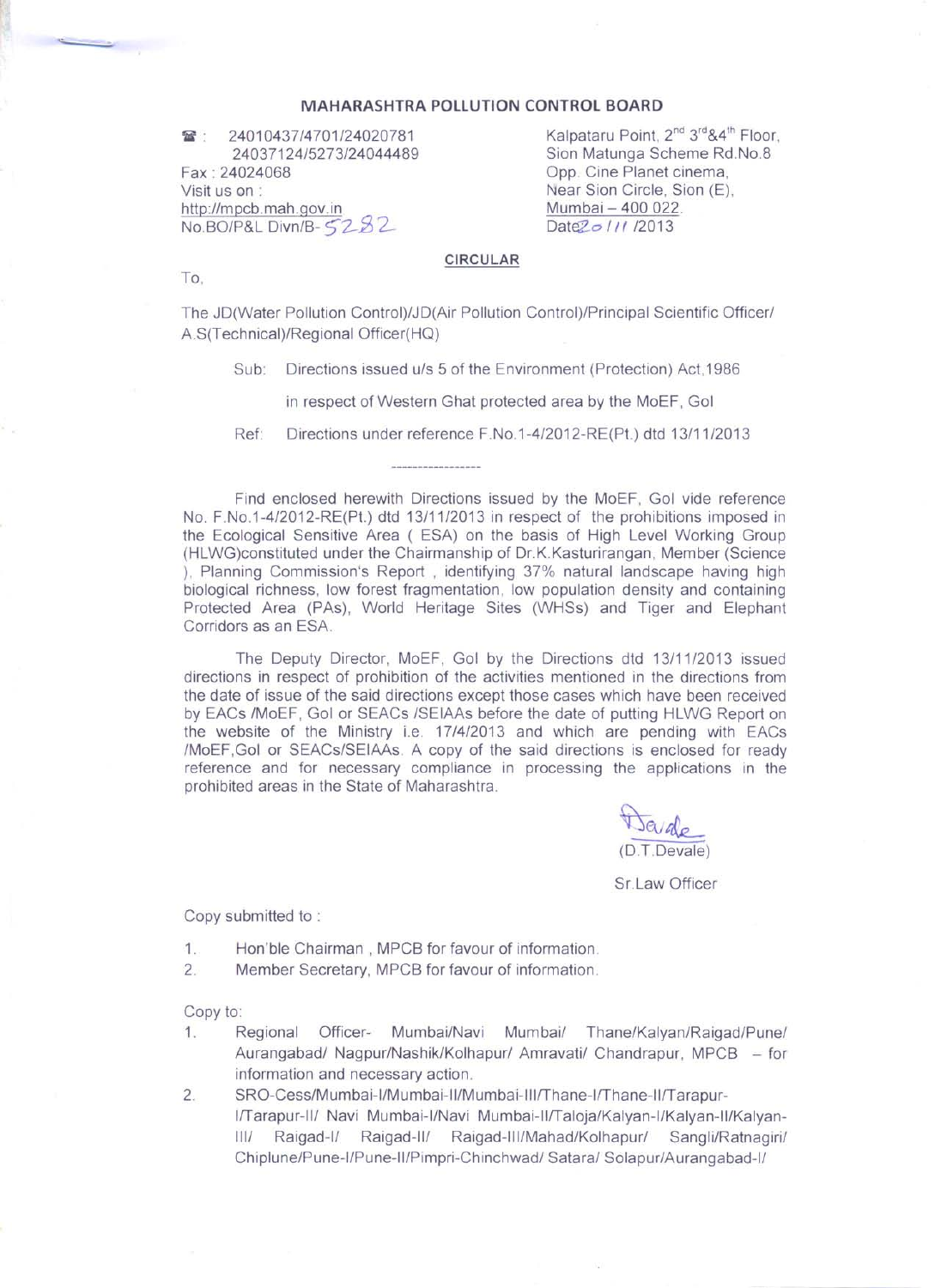Aurangabad-II/ Aurangabad-III/Nanded/Nashik/ Ahmednagar/ Jalgaon-I/ Jalgaon-II/Nagpur-I/Nagpur-II/Nagpur-III/Chandrapur/Amravati-I/ Amravati-II/ Akola/ Parbhani/ Latur/Bhandara, MPCB - for information and necessary action.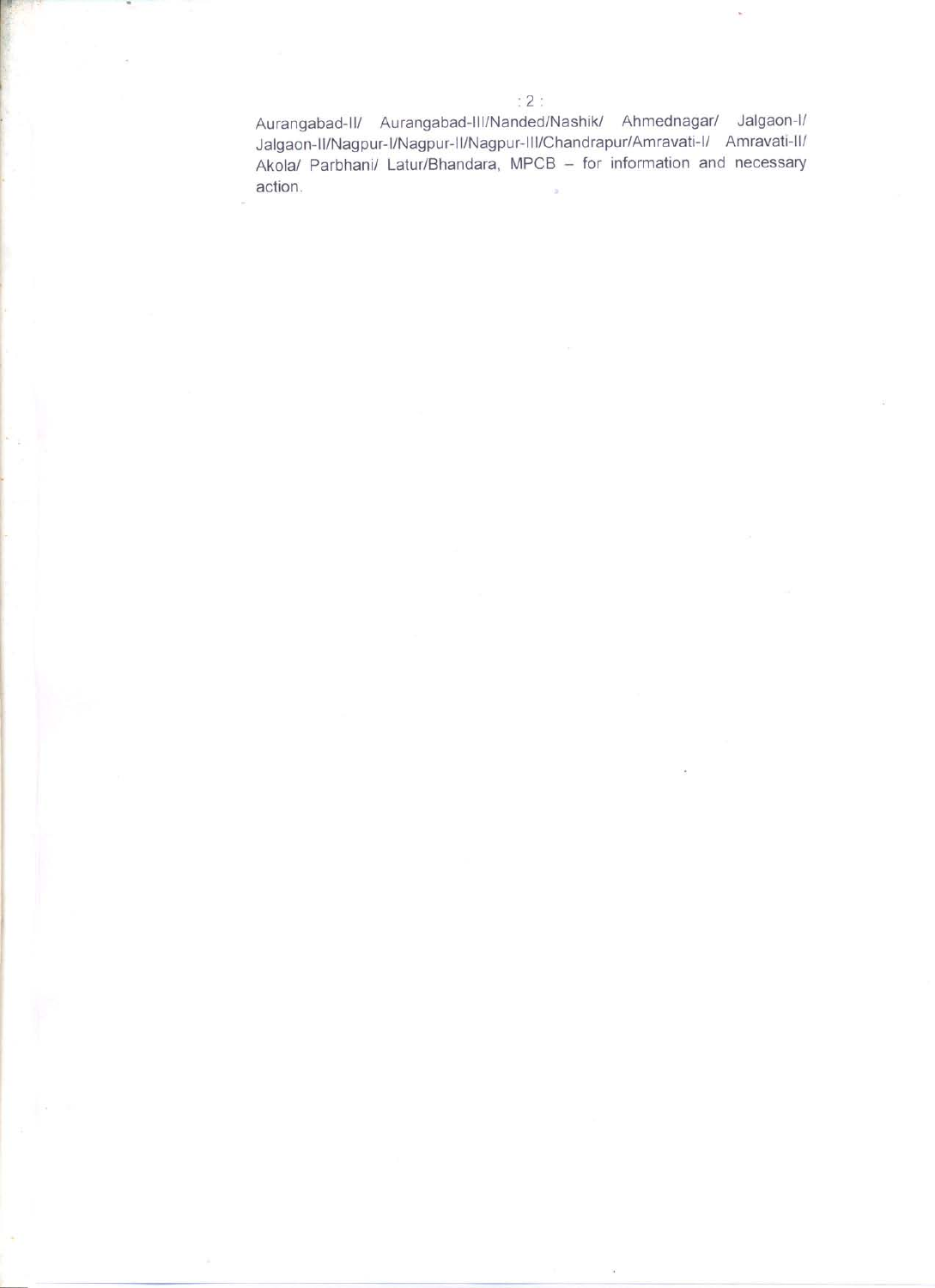## F. No. *1-4/2012* - RE (Pt.) Government of India Ministry of Environment and Forests

Paryavaran Bhavan, CGO Complex, Lodhi Road, New Delhi - 110003

Dated: 13.11.2013

## Sub: Directions under Section 5 of the Environment (Protection) Act, 1986

WHEREAS, Western Ghats is an important geological landform on the fringe of the west coast of India. It is the origin of Godavari, Krishna, Cauvery and a number of other rivers. It extends over a distance of approximately 1500 km and traverses through Six States viz. Gujarat, Maharashtra, Goa, Karnataka, Kerala and Tamil Nadu;

2. And whereas, Western Ghats is a global biodiversity hotspot and a treasure trove of biological diversity. Western Ghats harbour many endemic species of flowering plants, endemic fishes, amphibians, reptiles, birds, mammals and invertebrates. It is also important center of evolution of economically important domesticated plant species such as pepper, cardamom, cinnamom, mango and jackfruit. Western Ghats has many unique habitats which are home to a variety of endemic species of flora and fauna such as Myristica swamps, the flat-topped lateritic plateaus, the Sholas and wetland and riverine ecosystems. UNESCO has included certain identified parts of Western Ghats in the UNESCO World Natural Heritage List because Western Ghats is a Centre of origin of many species as also home for rich endemic biodiversity and hence a cradle for biological evolution;

3. And whereas, the Ministry of Environment and Forests (MoEF) had constituted a High Level Working Group (HLWG) under the Chairmanship of Dr. K. Kasturirangan, Member (Science), Planning Commission vide office order dated 17.8.2012 to study the preservation of the ecology. environmental integrity and holistic development of the Western Ghats in view of their rich and unique biodiversity;

4. And whereas, the HLWG submitted its report to the MoEF on 15<sup>th</sup> April 2013 and it was thereafter put in public domain by hosting on the website of the Ministry, and also disseminated to all stakeholders including the six State Governments of Western Ghat region for their feedback and comments. All stakeholders were also invited to offer their views on the HL WG report. Thereafter, on completion of a transparent process, the Ministry has accepted the HLWG report "in principle" with certain stipulations;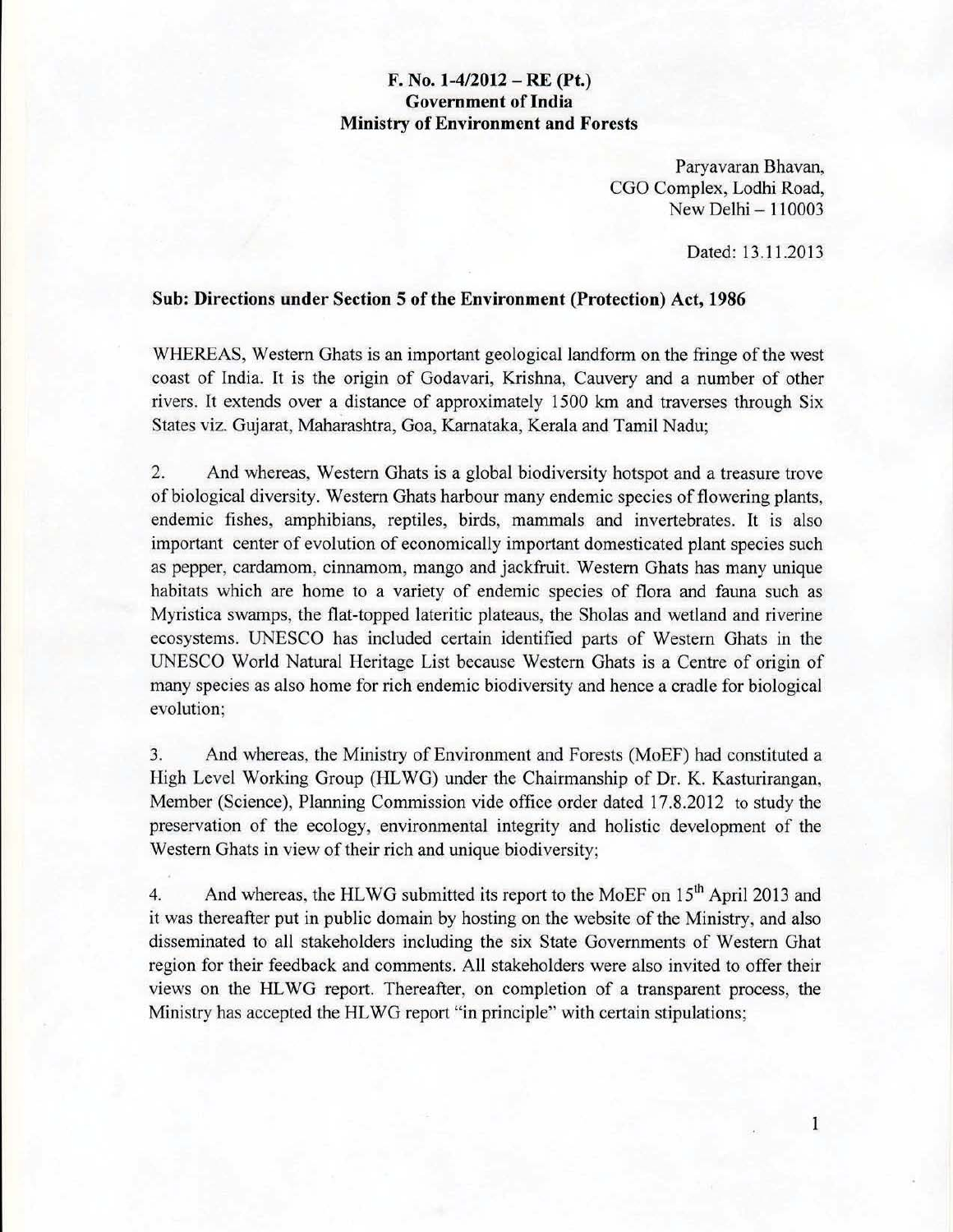5. And whereas, HL WG noted that approximately 60 per cent of the Western Ghats region is under cultural landscape i.e. it has human dominated land use of settlements, agriculture and plantations (other than forest plantations) and around 40 per cent of the land area is under natural landscape. Of the natural landscape, the biologically rich areas, with some measure of contiguity are roughly 37 per cent of the Western Ghats which is 59,940 km<sup>2</sup>. HLWG identified this 37% of natural landscape having high biological richness, low forest fragmentation, low population density and containing Protected Areas (PAs), World Heritage Sites (WHSs) and Tiger and Elephant corridors as an Ecologically Sensitive Area (ESA);

6. And whereas the list of State-wise, District-wise and Taluk-wise villages in ESA identified by the HLWG is at Annexure  $-$  A;

7. And whereas, because of unprecedented threats to natural landscape of Western Ghats region by development projects and urban growth, the Working Group has recommended a non-tolerance policy with respect to highly interventionist and environmentally damaging activities like mining or polluting industries. HLWG has highlighted the need for urgent action for protection of biologically rich, diverse and natural landscape of Western Ghats;

8. And whereas, keeping in view the above, immediate action is required to be taken by the Central Government in public interest in light of Rule  $4(5)$  and Rule  $5(4)$  of the Environment (Protection) Rules, 1986 as amended from time to time to preserve the environmental integrity of the Western Ghats;

9. Now therefore, in exercise of powers conferred under Section 5 of Environment (Protection) Act, 1986, the following directions are hereby issued:

The following category of new and/or expansion projects/activities shall be prohibited in ESA from date of issue of these directions except those cases which have been received by EACs/MoEF or SEACs/SEIAAs before the date of putting HLWG report on the website of the Ministry, i.e., 17.4.2013 and which are pending with EACs/MoEF or SEACs/SEIAAs. Such projects will be dealt under the guidelines and rules applicable at the time of application before the respective EACs/MoEF or SEACs/SEIAAs. Apart from such cases, no pending case or any fresh case shall be considered by the EACs/MoEF or SEACs/SEIAAs from the date of issue of these directions.

- (a) Mining, quarrying and sand mining
- (b) Thermal Power Plants
- (c) Building and construction projects of 20,000 sq. m. area and above
- (d) Township and area development projects with an area of 50 ha and above and *lor*  with built up area of 1,50,000 sq.m. and above
- (e) Red category of industries·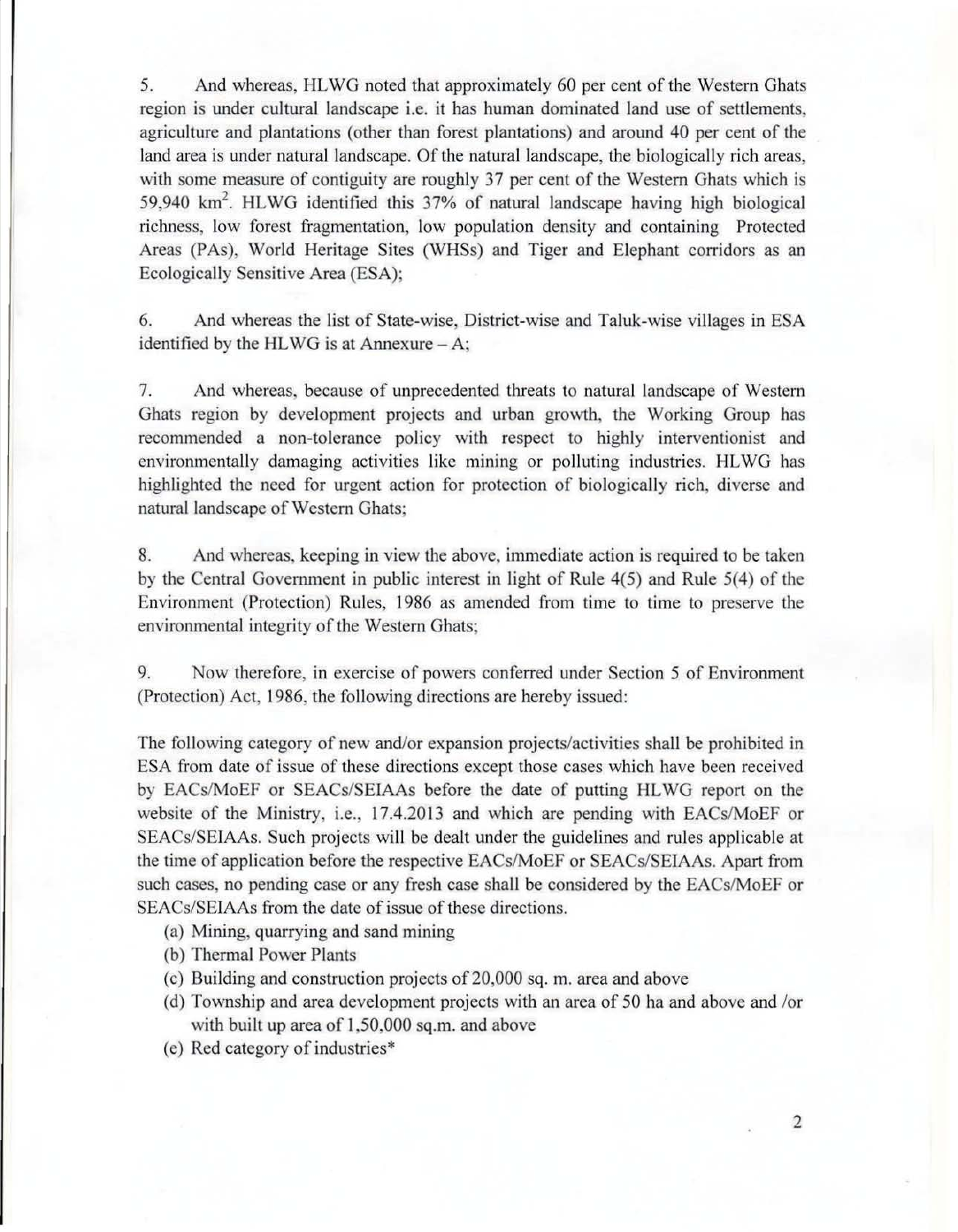(\* The CPCS list of red category industries would be the minimum list. Industries not included in the CPCB list but mentioned in the Red Category list of the SPCS of the concerned Western Ghat State shall also be categorized as Red category for that State,)

10. These directions will come into force with immediate effect and remain in force till further orders. In case of any violation, appropriate legal action under the Environment (Protection) Act, 1986 shall be taken.

II. This issues with the approval of the Competent Authority.

Dr. Amit Love Deputy Director

To

- I. State Environment Impact Assessment Authority, Gujarat,
- 2. State Environment Impact Assessment Authority, Maharashtra.
- 3. State Environment Impact Assessment Authority, Goa,
- 4. State Environment Impact Assessment Authority, Karnataka.
- 5. State Environment Impact Assessment Authority, Kerala
- 6. State Environment Impact Assessment Authority, Tamil Nadu
- 7. State Expert Appraisal Committee, Gujarat,
- 8. State Expert Appraisal Committee, Maharashtra
- 9. State Expert Appraisal Committee, Goa
- 10. State Expert Appraisal Committee, Karnataka
- 11. State Expert Appraisal Committee, Kerala
- 12. State Expert Appraisal Committee, Tamil Nadu
- 13. All Sectoral Expert Appraisal Committees, Ministry of Environment and Forest
- 14. Member Secretary, Central Pollution Control Board
- 15. Member Secretary, State Pollution Control Board of Gujarat/Maharashtra/Goa/ Karnataka/Kerala/Tamil Nadu

Copy to:-

- I. PS to MoS (I/C) E&F
- 2. PPS to Secretary (E&F)
- 3. PPS to AS (HP)
- 4. PS to JS (AT)/Adv (GYS)

5. Concerned Regional Offices of the Ministry dealing with the States of Gujarat, Maharashtra, Goa, Karnataka, Kerala and Tamil Nadu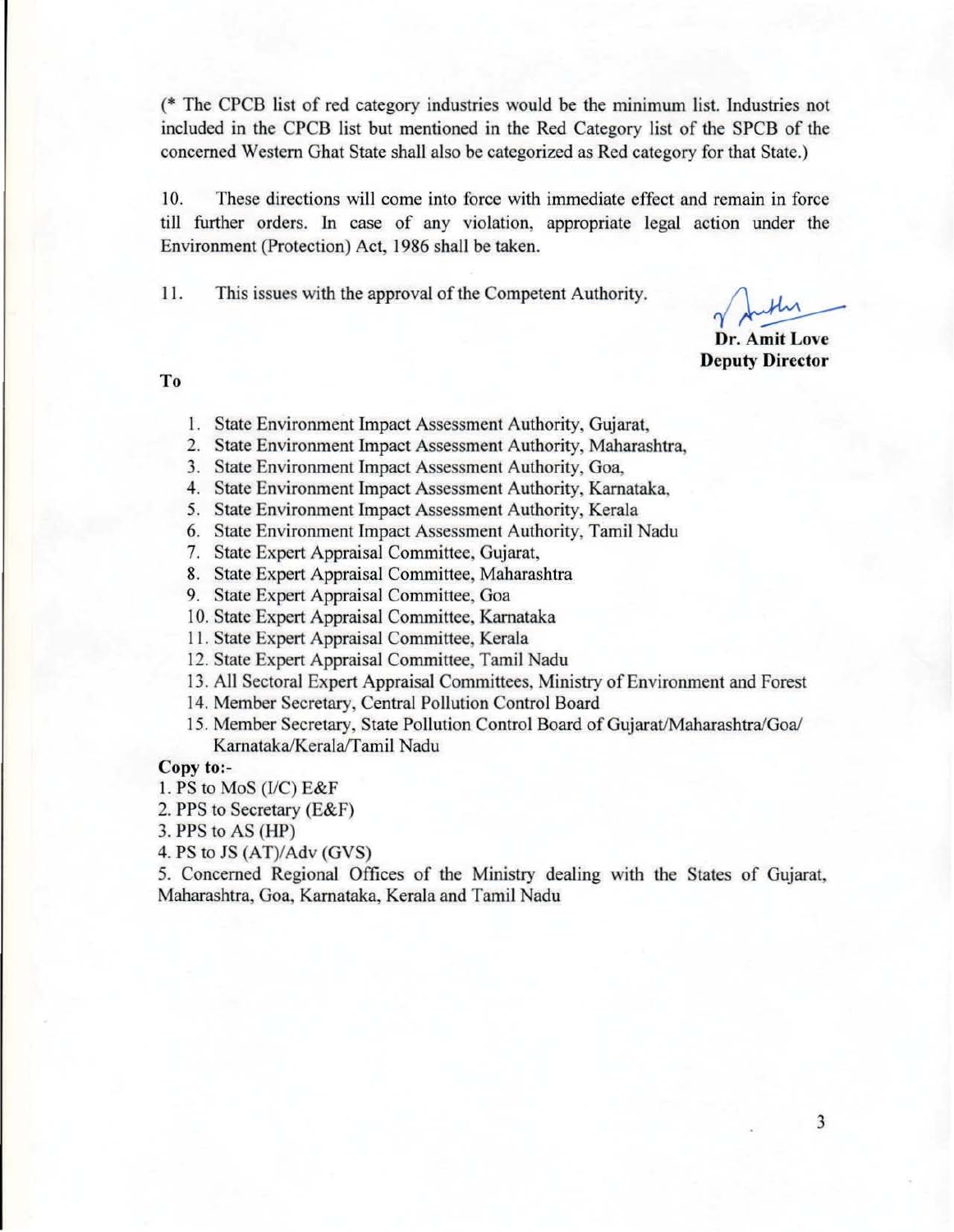|              |                        |                  |                           | <b>Annexure A</b> |
|--------------|------------------------|------------------|---------------------------|-------------------|
| <b>STATE</b> | <b>DIST</b>            | <b>TALUK</b>     | <b>Village Name</b>       |                   |
| GOA          | NORTH GOA              | SATARI           | Anjune                    |                   |
| GOA          | NORTH GOA              | SATARI           | Shiroli                   |                   |
| GOA          | NORTH GOA              | SATARI           | Gulle                     |                   |
| GOA          | NORTH GOA              | SATARI           | Bayalvada                 |                   |
| GOA          | NORTH GOA              | <b>SATARI</b>    | Pali                      |                   |
| GOA          | NORTH GOA              | SATARI           | Singna                    |                   |
| GOA          | NORTH GOA              | SATARI           | Salpi Budruk              |                   |
| GOA          | NORTH GOA              | SATARI           | Jarma                     |                   |
| GOA          | NORTH GOA              | SATARI           | Naneli                    |                   |
| GOA          | NORTH GOA              | SATARI           | Maloli                    |                   |
| GOA          | NORTH GOA              | SATARI           | Koparde                   |                   |
| GOA          | <b>NORTH GOA</b>       | SATARI           | Karambali Bramha          |                   |
| GOA          | NORTH GOA              | SATARI           | Hedode                    |                   |
| GOA<br>GOA   | NORTH GOA<br>NORTH GOA | SATARI<br>SATARI | Uste<br>Ambede            |                   |
| GOA          | NORTH GOA              | SATARI           | Dongarvada                |                   |
| GOA          | NORTH GOA              | SATARI           | Mausi                     |                   |
| GOA          | NORTH GOA              | SATARI           | Bhuipal                   |                   |
| GOA          | NORTH GOA              | SATARI           | Bombede                   |                   |
| GOA          | NORTH GOA              | SATARI           | Veluz                     |                   |
| GOA          | NORTH GOA              | <b>SATARI</b>    | Sonal                     |                   |
| GOA          | NORTH GOA              | SATARI           | Kumar Khand               |                   |
| GOA          | NORTH GOA              | SATARI           | Valpoy                    |                   |
| GOA          | NORTH GOA              | SATARI           | Sanvarde                  |                   |
| GOA          | NORTH GOA              | <b>SATARI</b>    | <b>VELGUE</b>             |                   |
| GOA          | NORTH GOA              | SATARI           | <b>HASOLE</b>             |                   |
| GOA          | NORTH GOA              | SATARI           | Karambali Buzruk          |                   |
| GOA          | NORTH GOA              | SATARI           | <b>BARAJAN</b>            |                   |
| GOA          | NORTH GOA              | SATARI           | Panse                     |                   |
| GOA          | NORTH GOA              | SATARI           | SHELPI KHURD              |                   |
| GOA          | NORTH GOA              | <b>SATARI</b>    | <b>BHIRONDE</b>           |                   |
| GOA          | NORTH GOA              | SATARI           | <b>KHOTODE</b>            |                   |
| GOA          | NORTH GOA              | SATARI           | <b>SIRSODE</b>            |                   |
| GOA          | NORTH GOA              | SATARI           | KARANZOL                  |                   |
| GOA          | NORTH GOA              | SATARI           | AASSODE                   |                   |
| GOA          | NORTH GOA              | SATARI           | MELAVALI                  |                   |
| GOA          | NORTH GOA              | SATARI           | Gotiakhadilwada<br>AMBELI |                   |
| GOA<br>GOA   | NORTH GOA<br>NORTH GOA | SATARI<br>SATARI |                           |                   |
| GOA          | NORTH GOA              | SATARI           | Gavane<br><b>MALPON</b>   |                   |
| GOA          | NORTH GOA              | SATARI           | <b>SURLA</b>              |                   |
| GOA          | NORTH GOA              | SATARI           | Satre                     |                   |
| GOA          | NORTH GOA              | SATARI           | GOALI                     |                   |
| GOA          | NORTH GOA              | SATARI           | Charavade                 |                   |
| GOA          | NORTH GOA              | SATARI           | <b>IVRE KHURD</b>         |                   |
| GOA          | NORTH GOA              | SATARI           | <b>IVRE BUDRUK</b>        |                   |
| GOA          | NORTH GOA              | SATARI           | Kelavade                  |                   |
| GOA          | NORTH GOA              | SATARI           | Rive                      |                   |
| GOA          | NORTH GOA              | SATARI           | Kodal                     |                   |
| GOA          | <b>NORTH GOA</b>       | SATARI           | Dongurvada                |                   |
| GOA          | NORTH GOA              | SATARI           | Derode                    |                   |
| GOA          | NORTH GOA              | SATARI           | Vayangani                 |                   |
| GOA          | NORTH GOA              | SATARI           | Nanode                    |                   |
| GOA          | NORTH GOA              | SATARI           | Zarani                    |                   |
| GOA          | NORTH GOA              | SATARI           | Kodal                     |                   |
| GOA          | NORTH GOA              | SATARI           | Penral                    |                   |
| GOA          | SOUTH GOA              | KANKON           | Kola                      |                   |
| GOA          | SOUTH GOA              | KANKON           | Gaundongren               |                   |
| GOA          | SOUTH GOA              | KANKON           | Cotigao                   |                   |
| GOA          | SOUTH GOA              | KANKON           | Poingunin                 |                   |
| GOA          | SOUTH GOA              | KANKON           | Lolen                     |                   |
| GOA          | SOUTH GOA              | SANGUEM          | <b>SURLA</b>              |                   |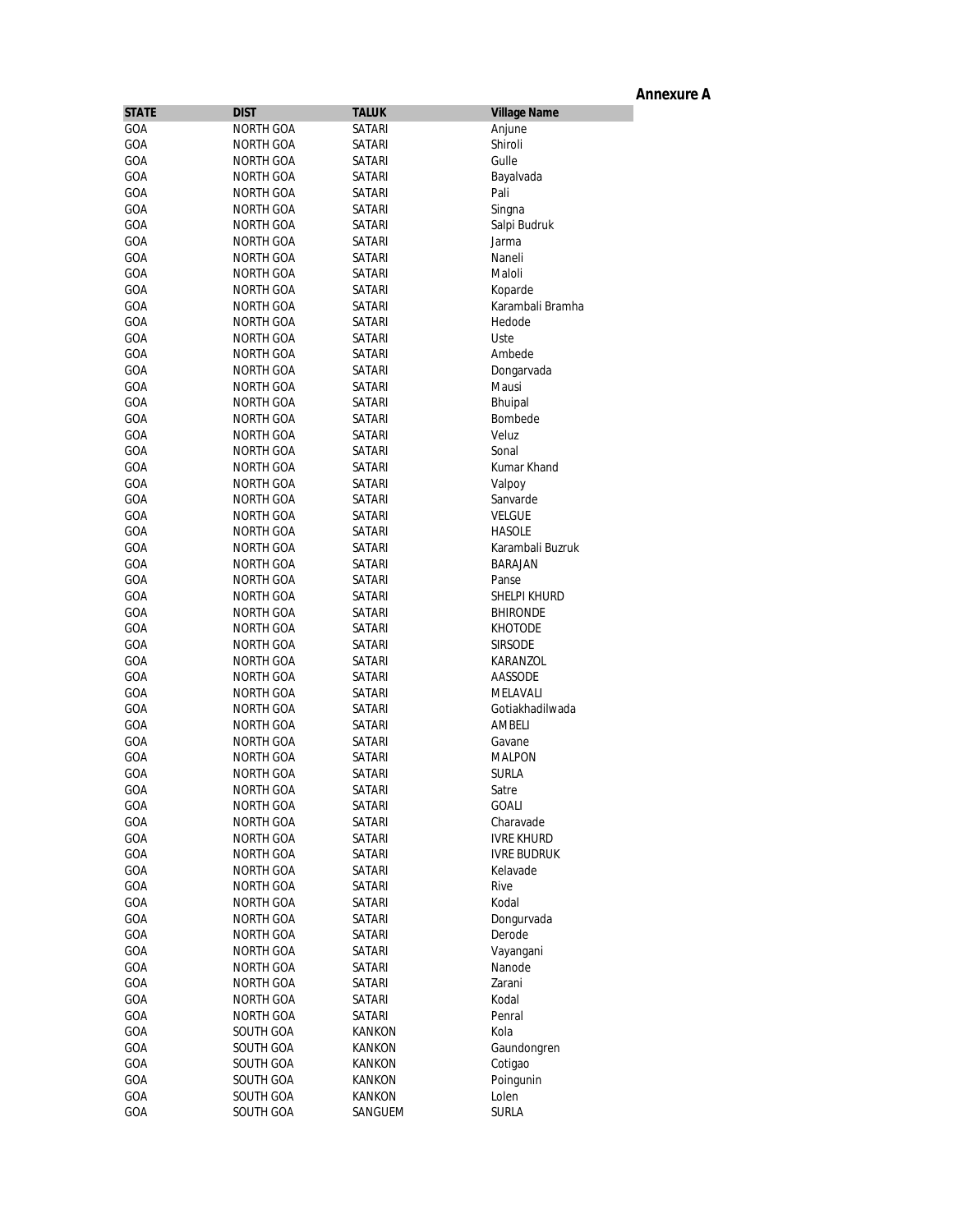| GOA        | SOUTH GOA              | SANGUEM            | AALOT           |
|------------|------------------------|--------------------|-----------------|
| GOA        | SOUTH GOA              | SANGUEM            | DARBANDORA      |
| GOA        | SOUTH GOA              | SANGUEM            | SANGOD          |
| GOA        | SOUTH GOA              | SANGUEM            | SHIGAON         |
| GOA        | SOUTH GOA              | SANGUEM            | Kamarkhand      |
| GOA        | SOUTH GOA              | SANGUEM            | Kamarkhand      |
| GOA        | SOUTH GOA              | SANGUEM            | <b>RUMBREM</b>  |
| GOA        | SOUTH GOA              | SANGUEM            | <b>DUDAL</b>    |
| GOA        | SOUTH GOA              | SANGUEM            | Salavli         |
| GOA        | SOUTH GOA              | SANGUEM            | Kurdi           |
| GOA        | SOUTH GOA              | SANGUEM            | Revona          |
| GOA        | SOUTH GOA              | SANGUEM            | Kolamba         |
| GOA        | SOUTH GOA              | SANGUEM            | Naiquinim       |
| GOA        | SOUTH GOA              | SANGUEM            | Digali          |
| GOA        | SOUTH GOA              | SANGUEM            | Nune            |
| GOA        | SOUTH GOA              | SANGUEM            | SAKVORDE        |
| GOA        | SOUTH GOA              | SANGUEM            | <b>MOLEN</b>    |
| GOA        | SOUTH GOA              | SANGUEM            | Karanjhol       |
| GOA        | SOUTH GOA              | SANGUEM            | <b>KOLEM</b>    |
| GOA        | SOUTH GOA              | SANGUEM            | Colem           |
| GOA        | SOUTH GOA              | SANGUEM            | Sonauli         |
| GOA        | SOUTH GOA              | SANGUEM            | <b>BOMA</b>     |
| GOA        | SOUTH GOA              | SANGUEM            | <b>OXEL</b>     |
| GOA        | SOUTH GOA              | SANGUEM            | <b>DONGURLI</b> |
| GOA        | SOUTH GOA              | SANGUEM            | MALINGEM        |
| GOA        | SOUTH GOA              | SANGUEM            | PATIEM          |
| GOA        | SOUTH GOA              | SANGUEM            | Ugem            |
| GOA        | SOUTH GOA              | SANGUEM            | Todov           |
| GOA        | SOUTH GOA              | SANGUEM            | Potrem          |
| GOA        | SOUTH GOA              | SANGUEM            | Vilyan          |
| GOA        | SOUTH GOA              | SANGUEM            | Dongar          |
| GOA        | SOUTH GOA              | SANGUEM            | Portem          |
| GOA        | SOUTH GOA              | SANGUEM            | Netravli        |
| GOA<br>GOA | SOUTH GOA<br>SOUTH GOA | SANGUEM            | Verlen<br>Bati  |
| GOA        | SOUTH GOA              | SANGUEM            | Kumbari         |
| GOA        | SOUTH GOA              | SANGUEM<br>SANGUEM | Sigonem         |
| Gujarat    | NAVSARI                | BANSDA             | KALA AMBA       |
| Gujarat    | <b>NAVSARI</b>         | BANSDA             | <b>KEVDI</b>    |
| Gujarat    | NAVSARI                | BANSDA             | SADAD DEVI      |
| Gujarat    | NAVSARI                | BANSDA             | <b>VAGHAI</b>   |
| Gujarat    | NAVSARI                | <b>BANSDA</b>      | AMBABARI        |
| Gujarat    | SURAT                  | SONGADH            | <b>KHOKHSA</b>  |
| Gujarat    | SURAT                  | SONGADH            | Kanji           |
| Gujarat    | <b>SURAT</b>           | SONGADH            | EKVA GOLAN      |
| Gujarat    | SURAT                  | SONGADH            | MEDHA           |
| Gujarat    | SURAT                  | SONGADH            | NANA TARPADA    |
| Gujarat    | <b>SURAT</b>           | SONGADH            | OJHAR           |
| Gujarat    | SURAT                  | SONGADH            | BHARADADA       |
| Gujarat    | SURAT                  | SONGADH            | <b>HINDLA</b>   |
| Gujarat    | <b>SURAT</b>           | SONGADH            | KHADI           |
| Gujarat    | SURAT                  | SONGADH            | TEMKA           |
| Gujarat    | SURAT                  | SONGADH            | Dardi           |
| Gujarat    | SURAT                  | SONGADH            | SELJHAR         |
| Gujarat    | SURAT                  | SONGADH            | KAPAD BANDH     |
| Gujarat    | SURAT                  | <b>UCHCHHAL</b>    | JHARANPADA      |
| Gujarat    | SURAT                  | VYARA              | DHOLIA UMAR     |
| Gujarat    | SURAT                  | VYARA              | CHHEVDI         |
| Gujarat    | <b>SURAT</b>           | VYARA              | <b>BHURIVEL</b> |
| Gujarat    | SURAT                  | VYARA              | DHAMANDEVI      |
| Gujarat    | SURAT                  | VYARA              | AMONIA          |
| Gujarat    | THE DANGS              | THE DANGS          | BANDHPADA       |
| Gujarat    | THE DANGS              | THE DANGS          | <b>GIRMAL</b>   |
| Gujarat    | THE DANGS              | THE DANGS          | DHULDA          |
|            |                        |                    |                 |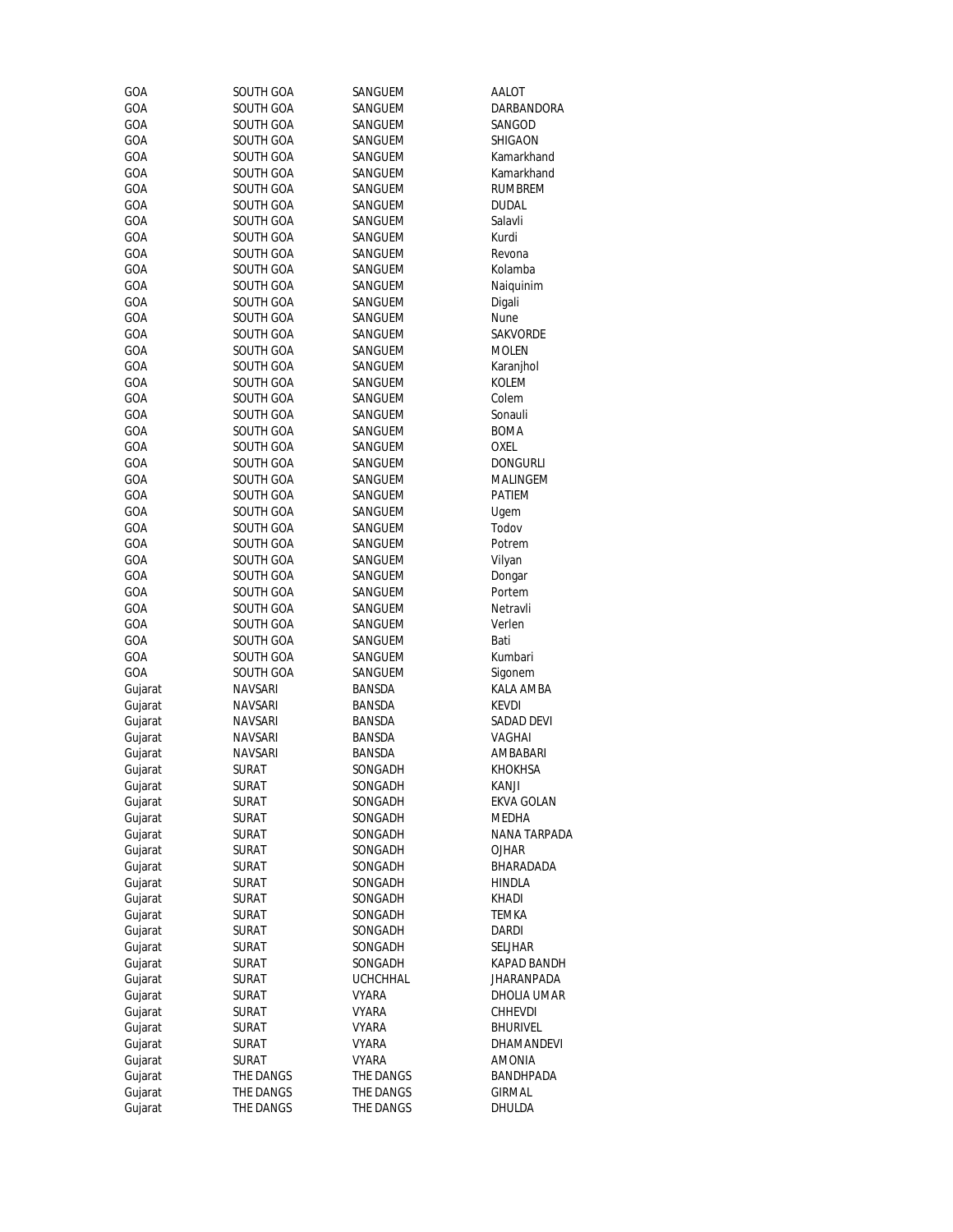| Gujarat   | THE DANGS      | THE DANGS                   | KAKARDA                |
|-----------|----------------|-----------------------------|------------------------|
| Gujarat   | THE DANGS      | THE DANGS                   | CHIKHALA(KALIBELSAJA)  |
| Gujarat   | THE DANGS      | THE DANGS                   | SAWARDAKASAD           |
| Gujarat   | THE DANGS      | THE DANGS                   | MAHAL                  |
| Gujarat   | THE DANGS      | THE DANGS                   | CHIKAR (JHAVDASAJA)    |
| Gujarat   | THE DANGS      | THE DANGS                   | jhari                  |
| Gujarat   | THE DANGS      | THE DANGS                   | WADIAWAN               |
| Gujarat   | THE DANGS      | THE DANGS                   | CHINCHDHARA            |
| Gujarat   | THE DANGS      | THE DANGS                   | KARADIAMBA             |
| Gujarat   | THE DANGS      | THE DANGS                   | MAHARDAR               |
| Gujarat   | THE DANGS      | THE DANGS                   | <b>MORZIRA</b>         |
| Gujarat   | THE DANGS      | THE DANGS                   | MADALBARI              |
| Gujarat   | THE DANGS      | THE DANGS                   | JAVTALA                |
| Gujarat   | THE DANGS      | THE DANGS                   | CHINCHLI               |
| Gujarat   | THE DANGS      | THE DANGS                   | RAVCHOND               |
|           |                |                             |                        |
| Gujarat   | THE DANGS      | THE DANGS                   | ISDAR(BORKHALSAJA)     |
| Gujarat   | THE DANGS      | THE DANGS                   | KOSAMBIA               |
| Gujarat   | THE DANGS      | THE DANGS                   | LINGA                  |
| Gujarat   | THE DANGS      | THE DANGS                   | ANJANKUND              |
| Gujarat   | THE DANGS      | THE DANGS                   | UKHATIYA               |
| Gujarat   | THE DANGS      | THE DANGS                   | KAMAD                  |
| Gujarat   | THE DANGS      | THE DANGS                   | CHINCHOD               |
| Gujarat   | THE DANGS      | THE DANGS                   | SINBANDH               |
| Gujarat   | THE DANGS      | THE DANGS                   | PIPALPADA(GALKUNDSAJA) |
| Gujarat   | THE DANGS      | THE DANGS                   | <b>MURAMBI</b>         |
| Gujarat   | THE DANGS      | THE DANGS                   | PAYARPADA              |
| Gujarat   | THE DANGS      | THE DANGS                   | WANKI                  |
| Gujarat   | THE DANGS      | THE DANGS                   | AMBALIA                |
| Gujarat   | THE DANGS      | THE DANGS                   | VANAR                  |
| Gujarat   | THE DANGS      | THE DANGS                   | <b>UMARYA</b>          |
| Gujarat   | THE DANGS      | THE DANGS                   | JAMDAR                 |
| Gujarat   | THE DANGS      | THE DANGS                   | SAMGAHAN               |
| Gujarat   | THE DANGS      | THE DANGS                   | KOTAMDAR               |
| Gujarat   | THE DANGS      | THE DANGS                   | RANPADA                |
| Gujarat   | THE DANGS      | THE DANGS                   | JOGBARI                |
| Gujarat   | THE DANGS      | THE DANGS                   | MALEGAON               |
| Gujarat   | THE DANGS      | THE DANGS                   | BARADPANI              |
| Karnataka | BELGAUM        | BELGAUM                     | DHAMNE S.BAILUR        |
| Karnataka | BELGAUM        | KHANAPUR                    | CHIGULE                |
| Karnataka | BELGAUM        | KHANAPUR                    | <b>BETAGERI</b>        |
| Karnataka | <b>BELGAUM</b> | KHANAPUR                    | <b>MORAB</b>           |
| Karnataka | BELGAUM        | KHANAPUR                    | HULAND                 |
| Karnataka | BELGAUM        | KHANAPUR                    | KANAKUMBI              |
| Karnataka | BELGAUM        | <b>KHANAPUR</b>             | <b>BAILUR</b>          |
| Karnataka | BELGAUM        | KHANAPUR                    | GOLYALI                |
| Karnataka | BELGAUM        | KHANAPUR                    | <b>UCHAWADE</b>        |
| Karnataka | BELGAUM        | KHANAPUR                    | CHORLA                 |
| Karnataka | <b>BELGAUM</b> | KHANAPUR                    | <b>BETNE</b>           |
| Karnataka | BELGAUM        | KHANAPUR                    | Jamboti                |
|           |                |                             |                        |
| Karnataka | BELGAUM        | KHANAPUR<br><b>KHANAPUR</b> | JAMBOTI                |
| Karnataka | BELGAUM        |                             | KALMANI                |
| Karnataka | <b>BELGAUM</b> | KHANAPUR                    | PARWAD                 |
| Karnataka | BELGAUM        | KHANAPUR                    | GAWASE                 |
| Karnataka | BELGAUM        | KHANAPUR                    | CHAPOLI                |
| Karnataka | BELGAUM        | KHANAPUR                    | Chikhale               |
| Karnataka | <b>BELGAUM</b> | KHANAPUR                    | <b>DAROLI</b>          |
| Karnataka | BELGAUM        | KHANAPUR                    | KAPOLI K.CHAPOLI       |
| Karnataka | BELGAUM        | KHANAPUR                    | MUGAWADE               |
| Karnataka | BELGAUM        | KHANAPUR                    | AMAGAON                |
| Karnataka | BELGAUM        | KHANAPUR                    | KABANALI               |
| Karnataka | BELGAUM        | KHANAPUR                    | Alloli-Kansoli         |
| Karnataka | BELGAUM        | KHANAPUR                    | Kavale                 |
| Karnataka | BELGAUM        | KHANAPUR                    | GAVALI                 |
| Karnataka | BELGAUM        | KHANAPUR                    | <b>NERASE</b>          |
|           |                |                             |                        |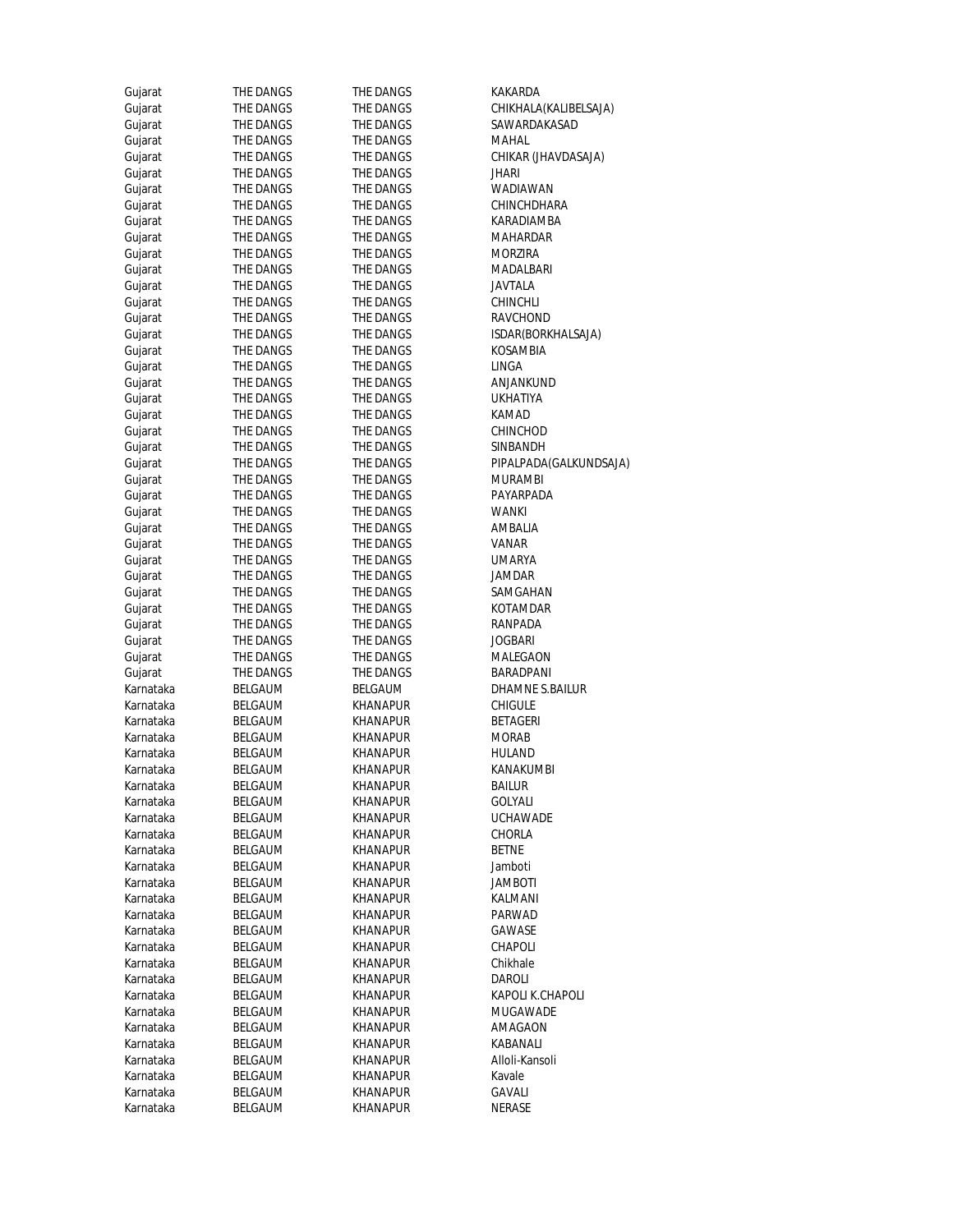| Karnataka | <b>BELGAUM</b>  | KHANAPUR         | PASTOLI           |
|-----------|-----------------|------------------|-------------------|
| Karnataka | BELGAUM         | KHANAPUR         | KONGALE           |
| Karnataka | BELGAUM         | KHANAPUR         | MANTURGA          |
| Karnataka | BELGAUM         | KHANAPUR         | KHANAPUR          |
| Karnataka | BELGAUM         | KHANAPUR         | HOLDA             |
| Karnataka | BELGAUM         | KHANAPUR         | TEREGALI          |
| Karnataka | BELGAUM         | KHANAPUR         | JAMAGAON          |
| Karnataka | BELGAUM         | KHANAPUR         | ABANALI           |
| Karnataka | BELGAUM         | KHANAPUR         | Shiroli           |
| Karnataka | BELGAUM         | KHANAPUR         | KELIL             |
| Karnataka | <b>BELGAUM</b>  | KHANAPUR         | Dongargaon        |
| Karnataka | BELGAUM         | KHANAPUR         | <b>MENDIL</b>     |
| Karnataka | BELGAUM         | KHANAPUR         | Degaon            |
| Karnataka | BELGAUM         | KHANAPUR         | PADALWADI         |
| Karnataka | BELGAUM         | KHANAPUR         | Hemmadaga         |
| Karnataka | BELGAUM         | KHANAPUR         | Ambewadi          |
| Karnataka | BELGAUM         | KHANAPUR         | KAMATAGE          |
| Karnataka | BELGAUM         | KHANAPUR         | KIRAWALE (I       |
| Karnataka | BELGAUM         | KHANAPUR         |                   |
| Karnataka | BELGAUM         | <b>KHANAPUR</b>  | Warkhadpat        |
|           | <b>BELGAUM</b>  |                  | GHOSE (B.K.       |
| Karnataka | <b>BELGAUM</b>  | KHANAPUR         | <b>MOHISET</b>    |
| Karnataka |                 | KHANAPUR         | <b>GHOTAGALI</b>  |
| Karnataka | BELGAUM         | KHANAPUR         | <b>SHINDHOLLI</b> |
| Karnataka | <b>BELGAUM</b>  | KHANAPUR         | SATANALI          |
| Karnataka | <b>BELGAUM</b>  | KHANAPUR         | akralı            |
| Karnataka | BELGAUM         | KHANAPUR         | <b>BASTAWAD</b>   |
| Karnataka | BELGAUM         | KHANAPUR         | KODAGAI           |
| Karnataka | BELGAUM         | KHANAPUR         | SULEGALI          |
| Karnataka | BELGAUM         | KHANAPUR         | <b>MUDEWADI</b>   |
| Karnataka | BELGAUM         | KHANAPUR         | Nagaragali        |
| Karnataka | BELGAUM         | KHANAPUR         | TARAWAD           |
| Karnataka | BELGAUM         | KHANAPUR         | Chinchewad        |
| Karnataka | BELGAUM         | KHANAPUR         | SUWATAWA          |
| Karnataka | BELGAUM         | KHANAPUR         | KUMBARDA          |
| Karnataka | BELGAUM         | KHANAPUR         | <b>GHARLI</b>     |
| Karnataka | <b>BELGAUM</b>  | KHANAPUR         | Nagaragali        |
| Karnataka | CHAMARAJA NAGAR | GUNDLUPET        | Berambadi S       |
| Karnataka | CHAMARAJA NAGAR | <b>GUNDLUPET</b> | Berambadi D       |
| Karnataka | CHAMARAJA NAGAR | GUNDLUPET        | <b>BARAGI</b>     |
| Karnataka | CHAMARAJA NAGAR | <b>GUNDLUPET</b> | Berambadi D       |
| Karnataka | CHAMARAJA NAGAR | GUNDLUPET        | HONGAHALI         |
| Karnataka | CHAMARAJA NAGAR | GUNDLUPET        | CHANNAMA          |
| Karnataka | CHAMARAJA NAGAR | GUNDLUPET        | <b>MADDUR</b>     |
| Karnataka | CHAMARAJA NAGAR | <b>GUNDLUPET</b> | BERAMBADI         |
| Karnataka | CHAMARAJA NAGAR | GUNDLUPET        | BACHAHALL         |
| Karnataka | CHAMARAJA NAGAR | GUNDLUPET        | LAKKIPURA         |
| Karnataka | CHAMARAJA NAGAR | GUNDLUPET        | KALLIPURA         |
| Karnataka | CHAMARAJA NAGAR | <b>GUNDLUPET</b> | KUNAGAHAI         |
| Karnataka | CHAMARAJA NAGAR | <b>GUNDLUPET</b> | BERAMBADI         |
| Karnataka | CHAMARAJA NAGAR | GUNDLUPET        | <b>HEGGAVADI</b>  |
| Karnataka | CHAMARAJA NAGAR | GUNDLUPET        | CHIRAKANA         |
| Karnataka | CHAMARAJA NAGAR | GUNDLUPET        | KADABUR           |
| Karnataka | CHAMARAJA NAGAR | GUNDLUPET        | <b>BANDIPURA</b>  |
| Karnataka | CHAMARAJA NAGAR | GUNDLUPET        | Maguvinaha        |
| Karnataka | CHAMARAJA NAGAR | GUNDLUPET        | Bandipura D       |
| Karnataka | CHAMARAJA NAGAR | GUNDLUPET        | <b>BANDIPURA</b>  |
| Karnataka | CHAMARAJA NAGAR | GUNDLUPET        | KANIYANAPI        |
| Karnataka | CHIKMAGALUR     | CHIKMAGALUR      | MELAGIRI          |
| Karnataka | CHIKMAGALUR     | CHIKMAGALUR      | KESAVINAM         |
| Karnataka | CHIKMAGALUR     | CHIKMAGALUR      | HIPLA             |
| Karnataka | CHIKMAGALUR     | CHIKMAGALUR      | HEGGARMA          |
| Karnataka | CHIKMAGALUR     | CHIKMAGALUR      | MADLA             |
| Karnataka | CHIKMAGALUR     | CHIKMAGALUR      | ATHIGIRI          |
| Karnataka | CHIKMAGALUR     | CHIKMAGALUR      | MELINAHUL         |
|           |                 |                  |                   |

ANTURGA HANAPUR (RURAL<mark>)</mark><br>OLDA MAGAON ongargaon<br>IENDIL  $\overline{A}$ DALWADI emmadaga<br>mbewadi RAWALE (K.G.) 'arkhadpatye HOSE (B.K.)<br>Ohiset **HINDHOLLI (B.K.)** ASTAWAD<br>DDAGAI UDEWADI hinchewadi JWATAWADI<br>JMBARDA erambadi State Forest erambadi District Forest<br>ARAGI erambadi District Forest ONGAHALLI HANNAMALLIPURA<br>IADDUR **ACHAHALLI** JNAGAHALLI **ERAMBADI STATE FOREST GGAVADI** HIRAKANAHALLI<br>ADABUR ANDIPURA STATE FOREST aguvinahallimel Kamanahalli andipura District Forest<br>ANDIPURA ANIYANAPURA<br>ELAGIRI ESAVINAMAN<mark>E</mark><br>IPLA EGGARMATHAVANI<br>|ADLA ELINAHULUVATHI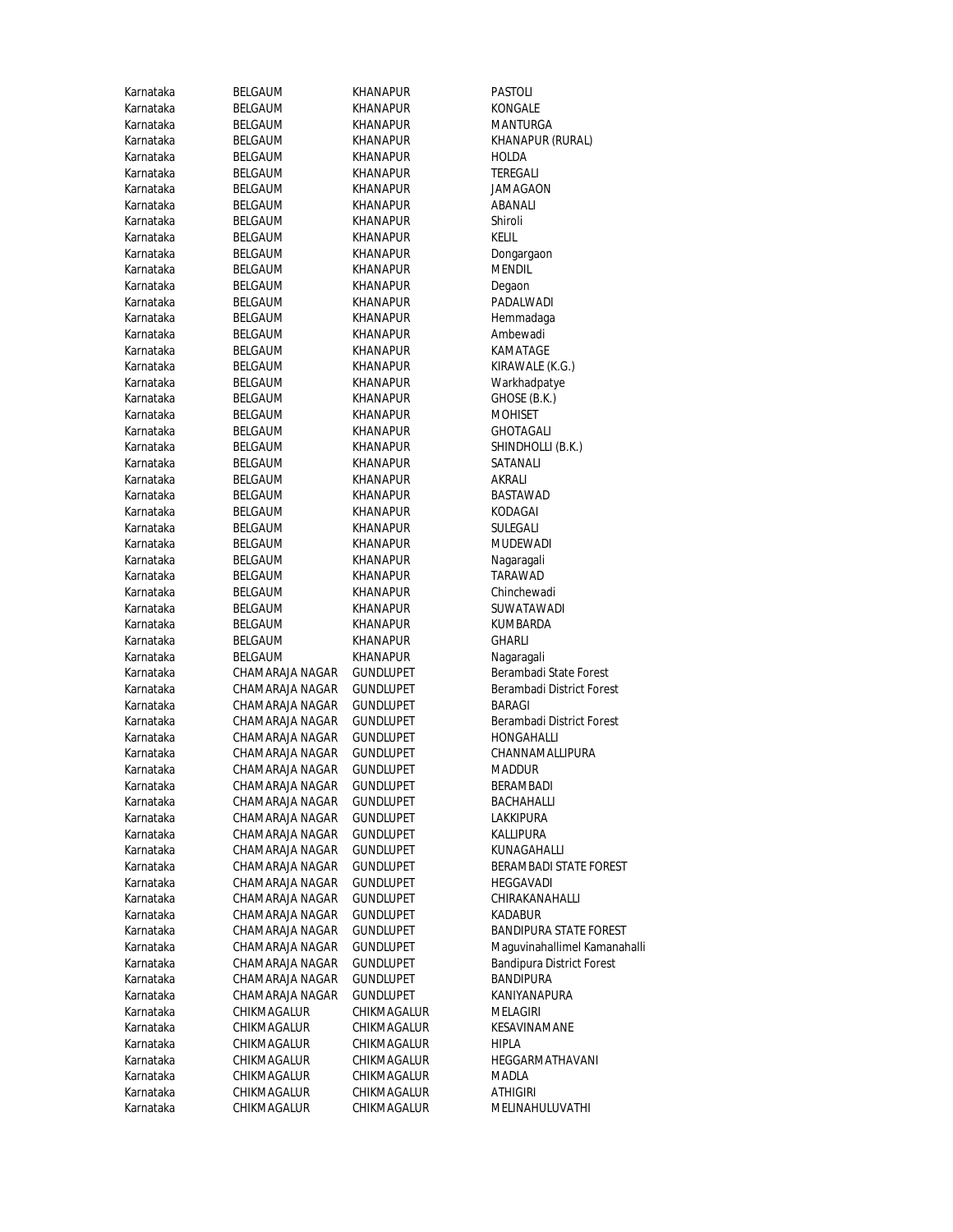| Karnataka              | CHIKMAGALUR                | CHIKMAGALUR                 | KESAVE                  |
|------------------------|----------------------------|-----------------------------|-------------------------|
| Karnataka              | CHIKMAGALUR                | CHIKMAGALUR                 | SUGUDUVANI              |
| Karnataka              | CHIKMAGALUR                | CHIKMAGALUR                 | SIRAGOLA                |
| Karnataka              | CHIKMAGALUR                | CHIKMAGALUR                 | <b>KOLAGAVE</b>         |
| Karnataka              | CHIKMAGALUR                | CHIKMAGALUR                 | JAGARA                  |
| Karnataka              | CHIKMAGALUR                | CHIKMAGALUR                 | SHIRAVASE               |
| Karnataka              | CHIKMAGALUR                | CHIKMAGALUR                 | <b>BIDARE</b>           |
| Karnataka              | CHIKMAGALUR                | CHIKMAGALUR                 | MALAGARU                |
| Karnataka              | CHIKMAGALUR                | CHIKMAGALUR                 | DATTATHREYAPEETA        |
| Karnataka              | CHIKMAGALUR                | CHIKMAGALUR                 | CHURCHUGUDDE KAVAL      |
| Karnataka              | CHIKMAGALUR                | CHIKMAGALUR                 | <b>BOGGASE</b>          |
| Karnataka              | CHIKMAGALUR                | CHIKMAGALUR                 | <b>BASAPURA</b>         |
| Karnataka              | CHIKMAGALUR                | CHIKMAGALUR                 | KADAVANTHI              |
| Karnataka              | CHIKMAGALUR                | CHIKMAGALUR                 | <b>BERANAGODU</b>       |
| Karnataka              | CHIKMAGALUR                | CHIKMAGALUR                 | <b>HUIGERE</b>          |
| Karnataka              | CHIKMAGALUR                | CHIKMAGALUR                 | BASARAVALLI             |
| Karnataka              | CHIKMAGALUR                | CHIKMAGALUR                 | SARAGODU                |
| Karnataka              | CHIKMAGALUR                | CHIKMAGALUR                 | <b>MANABOOR</b>         |
| Karnataka              | CHIKMAGALUR                | CHIKMAGALUR                 | Arenoor                 |
| Karnataka              | CHIKMAGALUR                | CHIKMAGALUR                 | BIKKARANE               |
| Karnataka              | CHIKMAGALUR                | <b>KOPPA</b>                | KELAKULI                |
| Karnataka              | CHIKMAGALUR                | <b>KOPPA</b>                | <b>GUNAVANTHE</b>       |
| Karnataka              | CHIKMAGALUR                | <b>KOPPA</b>                | <b>HIREKODIGE</b>       |
| Karnataka              | CHIKMAGALUR                | <b>KOPPA</b>                | <b>BOLAPURA</b>         |
| Karnataka              | CHIKMAGALUR                | KOPPA                       | BHANDIGADI              |
| Karnataka              | CHIKMAGALUR                | <b>KOPPA</b>                | <b>KESAVE</b>           |
| Karnataka              | CHIKMAGALUR                | KOPPA                       | KUMBARKOPPA             |
| Karnataka              | CHIKMAGALUR                | KOPPA                       | DEVARAHALLI             |
| Karnataka              | CHIKMAGALUR                | KOPPA                       | KAGGA                   |
| Karnataka              | CHIKMAGALUR                | KOPPA                       | HONAGARU                |
| Karnataka              | CHIKMAGALUR                | KOPPA                       | <b>TALAMAKKI ESTATE</b> |
| Karnataka              | CHIKMAGALUR                | KOPPA                       | ADDADA                  |
| Karnataka              | CHIKMAGALUR                | KOPPA                       | NUGGI                   |
| Karnataka              | CHIKMAGALUR                | KOPPA                       | SHANKARAPURA            |
| Karnataka              | CHIKMAGALUR                | KOPPA                       | HEGGARU                 |
| Karnataka              | CHIKMAGALUR                | KOPPA                       | <b>KUNCHUR</b>          |
| Karnataka              | CHIKMAGALUR                | KOPPA                       | MARITHOTLU              |
| Karnataka              | CHIKMAGALUR                | KOPPA                       | <b>BILAGADDE</b>        |
| Karnataka              | CHIKMAGALUR                | <b>KOPPA</b>                | Hosuru                  |
| Karnataka              | CHIKMAGALUR                | <b>KOPPA</b>                | UDANA                   |
| Karnataka              | CHIKMAGALUR                | KOPPA                       | <b>MACHIKOPPA</b>       |
| Karnataka              | CHIKMAGALUR                | KOPPA                       | KARIMANE                |
| Karnataka              | CHIKMAGALUR                | <b>KOPPA</b>                | BELAWADI                |
| Karnataka              | CHIKMAGALUR                | <b>KOPPA</b>                | LOKANATHAPURA           |
| Karnataka              | CHIKMAGALUR                | <b>KOPPA</b>                | DAYAMBALLI              |
| Karnataka              | CHIKMAGALUR                | KOPPA                       | ADIGEBYLU               |
| Karnataka<br>Karnataka | CHIKMAGALUR                | KOPPA                       | HEGGARU                 |
|                        | CHIKMAGALUR                | KOPPA                       | HULIGARADI              |
| Karnataka              | CHIKMAGALUR                | KOPPA                       | DEVAGODU                |
| Karnataka              | CHIKMAGALUR<br>CHIKMAGALUR | <b>KOPPA</b>                | <b>HARALANE</b>         |
| Karnataka              | CHIKMAGALUR                | KOPPA                       | Megur                   |
| Karnataka<br>Karnataka | CHIKMAGALUR                | KOPPA                       | KALLUGUDDE              |
| Karnataka              | CHIKMAGALUR                | MUDIGERE<br><b>MUDIGERE</b> | THANUDI<br>HORNADU      |
| Karnataka              | CHIKMAGALUR                | Mudigere                    | KALAKODU                |
| Karnataka              | CHIKMAGALUR                | MUDIGERE                    | SAMSE                   |
| Karnataka              | CHIKMAGALUR                | MUDIGERE                    | IDKANI                  |
| Karnataka              | CHIKMAGALUR                | MUDIGERE                    | KELAGUR                 |
| Karnataka              | CHIKMAGALUR                | Mudigere                    | <b>KUNDUR</b>           |
| Karnataka              | CHIKMAGALUR                | Mudigere                    | DARSHANA                |
| Karnataka              | CHIKMAGALUR                | Mudigere                    | ARAMANE THALAGUR        |
| Karnataka              | CHIKMAGALUR                | Mudigere                    | <b>HEGGODLU</b>         |
| Karnataka              | CHIKMAGALUR                | MUDIGERE                    | THATKOLA                |
| Karnataka              | CHIKMAGALUR                | Mudigere                    | <b>KENJIGE ESTATE</b>   |
|                        |                            |                             |                         |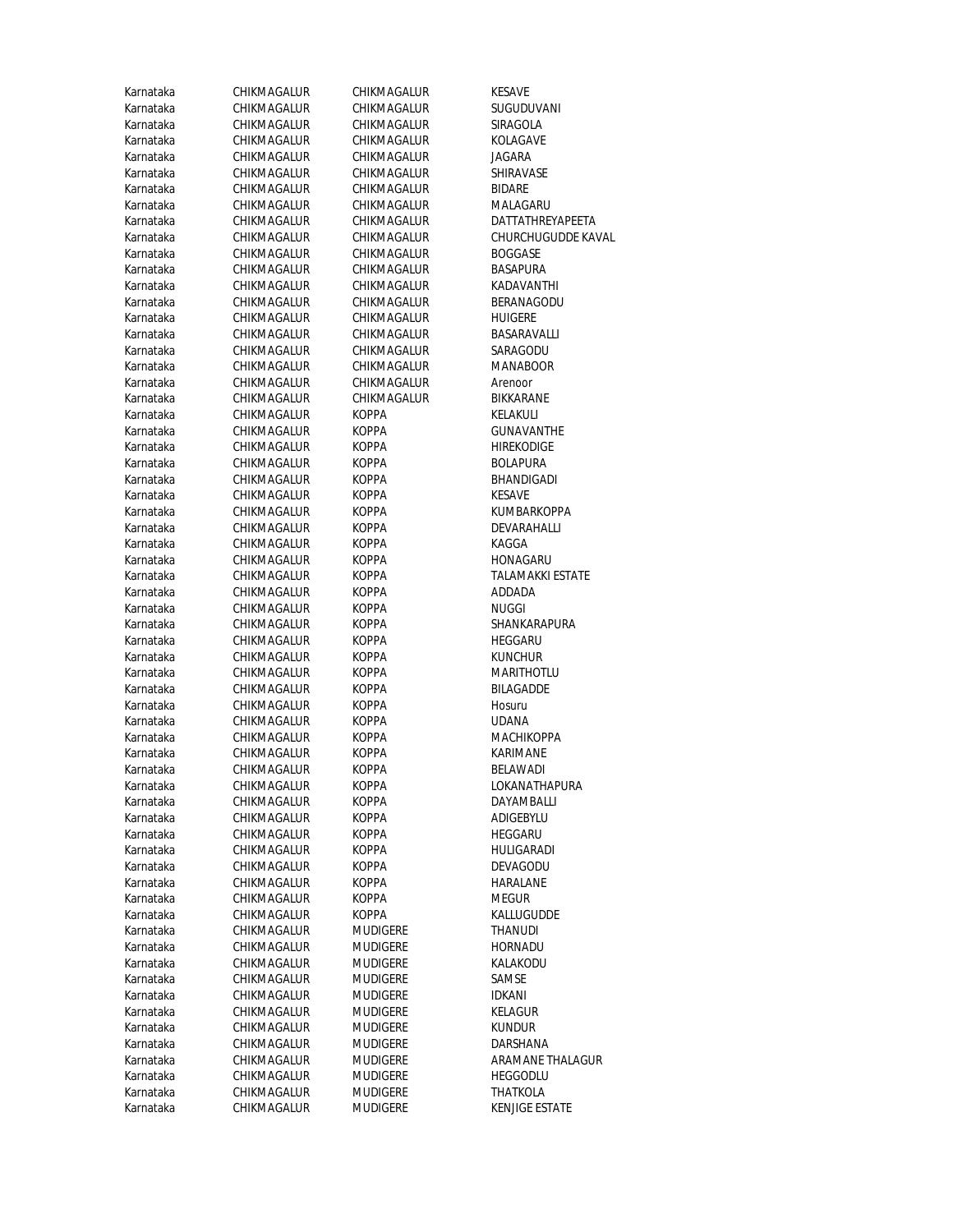| Karnataka              | CHIKMAGALUR                | MUDIGERE                             | DURGADAHALLI              |
|------------------------|----------------------------|--------------------------------------|---------------------------|
| Karnataka              | CHIKMAGALUR                | MUDIGERE                             | MADUGUNDI                 |
| Karnataka              | CHIKMAGALUR                | <b>MUDIGERE</b>                      | Balur                     |
| Karnataka              | CHIKMAGALUR                | MUDIGERE                             | <b>ATTIGERE</b>           |
| Karnataka              | CHIKMAGALUR                | MUDIGERE                             | TARUVE                    |
| Karnataka              | CHIKMAGALUR                | <b>MUDIGERE</b>                      | <b>BARIMALE ESTA</b>      |
| Karnataka              | CHIKMAGALUR                | MUDIGERE                             | KOGILE                    |
| Karnataka              | CHIKMAGALUR                | MUDIGERE                             | <b>GUTTI</b>              |
| Karnataka              | CHIKMAGALUR                | MUDIGERE                             | MULARAHALLI               |
| Karnataka              | CHIKMAGALUR                | <b>MUDIGERE</b>                      | <b>URUBAGE</b>            |
| Karnataka              | CHIKMAGALUR                | MUDIGERE                             | HOSAKERE                  |
| Karnataka              | CHIKMAGALUR                | <b>MUDIGERE</b>                      | BYRAPURA                  |
| Karnataka              | CHIKMAGALUR                | MUDIGERE                             | MEKANAGADDE               |
| Karnataka              | CHIKMAGALUR                | MUDIGERE                             | BYRAPURA ESTA             |
| Karnataka              | CHIKMAGALUR                | NARASIMHARAJPURA                     | Byrapura                  |
| Karnataka              | CHIKMAGALUR                | NARASIMHARAJPURA                     | Kusabur                   |
| Karnataka              | CHIKMAGALUR                | NARASIMHARAJPURA                     | KONAKERE                  |
| Karnataka              | CHIKMAGALUR                | NARASIMHARAJPURA                     | Madaboor                  |
| Karnataka              | CHIKMAGALUR                | NARASIMHARAJPURA                     | ARAMBALLI                 |
| Karnataka              | CHIKMAGALUR                | NARASIMHARAJPURA                     | Mallandaru                |
| Karnataka              | CHIKMAGALUR                | NARASIMHARAJPURA                     | <b>VITTALA</b>            |
| Karnataka              | CHIKMAGALUR                | NARASIMHARAJPURA                     | Kadahinabylu              |
| Karnataka              | CHIKMAGALUR                | NARASIMHARAJPURA                     | Hathbur                   |
| Karnataka              | CHIKMAGALUR                | NARASIMHARAJPURA                     | <b>BELLUR</b>             |
| Karnataka              | CHIKMAGALUR                | NARASIMHARAJPURA                     | Dandubittahara            |
| Karnataka              | CHIKMAGALUR                | NARASIMHARAJPURA                     | konodi                    |
| Karnataka              | CHIKMAGALUR                | NARASIMHARAJPURA                     | NANDIGAVE                 |
| Karnataka              | CHIKMAGALUR                | NARASIMHARAJPURA                     | Gubbiga                   |
| Karnataka              | CHIKMAGALUR                | NARASIMHARAJPURA                     | ARALIKOPPA                |
| Karnataka              | CHIKMAGALUR                | NARASIMHARAJPURA                     | Varkate                   |
| Karnataka              | CHIKMAGALUR                | NARASIMHARAJPURA                     | SANKSE                    |
| Karnataka              | CHIKMAGALUR                | NARASIMHARAJPURA                     | <b>BALE</b>               |
| Karnataka              | CHIKMAGALUR                | NARASIMHARAJPURA                     | salur                     |
| Karnataka              | CHIKMAGALUR                | NARASIMHARAJPURA                     | HEBBE                     |
| Karnataka              | CHIKMAGALUR                | NARASIMHARAJPURA                     | SARYA                     |
| Karnataka              | CHIKMAGALUR                | NARASIMHARAJPURA                     | Kanur                     |
| Karnataka              | CHIKMAGALUR                | NARASIMHARAJPURA                     | Vaggade                   |
| Karnataka              | CHIKMAGALUR                | NARASIMHARAJPURA                     | HARAVARI                  |
| Karnataka              | CHIKMAGALUR                | NARASIMHARAJPURA                     | ALEHALLI                  |
| Karnataka              | CHIKMAGALUR                | NARASIMHARAJPURA                     | DAVANA                    |
| Karnataka              | CHIKMAGALUR                | NARASIMHARAJPURA                     | Karekeshwara              |
| Karnataka              | CHIKMAGALUR                | NARASIMHARAJPURA<br>NARASIMHARAJPURA | Hosuru<br>MEGARAMAKKI     |
| Karnataka              | CHIKMAGALUR<br>CHIKMAGALUR |                                      |                           |
| Karnataka<br>Karnataka | CHIKMAGALUR                | NARASIMHARAJPURA<br>NARASIMHARAJPURA | Muduguni<br><b>HALSUR</b> |
| Karnataka              | CHIKMAGALUR                | SRINGERI                             | NEELANDUR                 |
| Karnataka              | CHIKMAGALUR                | SRINGERI                             | Asanabalu                 |
| Karnataka              | CHIKMAGALUR                | <b>SRINGERI</b>                      | KUMBARAGODL               |
| Karnataka              | CHIKMAGALUR                | SRINGERI                             | MASIGE                    |
| Karnataka              | CHIKMAGALUR                | SRINGERI                             | MEEGA                     |
| Karnataka              | CHIKMAGALUR                | <b>SRINGERI</b>                      | RUSHYASHRING.             |
| Karnataka              | CHIKMAGALUR                | SRINGERI                             | MASIGE                    |
| Karnataka              | CHIKMAGALUR                | SRINGERI                             | YEDADALLI                 |
| Karnataka              | CHIKMAGALUR                | SRINGERI                             | YADADALU                  |
| Karnataka              | CHIKMAGALUR                | <b>SRINGERI</b>                      | BALEKADI                  |
| Karnataka              | CHIKMAGALUR                | SRINGERI                             | NEMMARU                   |
| Karnataka              | CHIKMAGALUR                | SRINGERI                             | GINIKAL                   |
| Karnataka              | CHIKMAGALUR                | SRINGERI                             | KUTHAGODU                 |
| Karnataka              | CHIKMAGALUR                | SRINGERI                             | Kere                      |
| Karnataka              | CHIKMAGALUR                | SRINGERI                             | SUNKADAMAKK               |
| Karnataka              | CHIKMAGALUR                | SRINGERI                             | Malanadu                  |
| Karnataka              | CHIKMAGALUR                | SRINGERI                             | MUDUBA                    |
| Karnataka              | CHIKMAGALUR                | SRINGERI                             | MALANADU                  |
| Karnataka              | CHIKMAGALUR                | <b>SRINGERI</b>                      | Kere                      |
|                        |                            |                                      |                           |

MADUGUNDI<br>Balur BARIMALE ESTATE MULARAHALLI URUBAGE HOSAKERE **BYRAPURA** MEKANAGADDE BYRAPURA ESTATE Byrapura<br>Kusabur KONAKERE Madaboor ARAMBALLI Mallandaru<br>VITTALA Kadahinabylu<br>Hathbur Dandubittahara<br>KONODI NANDIGAVE Gubbiga ARALIKOPPA<br>Varkate Vaggade HARAVARI<br>ALEHALLI Karekeshwara<br>Hosuru MEGARAMAKKI Muduguni<br>HALSUR **NEELANDUR** Asanabalu KUMBARAGODU<br>MASIGE RUSHYASHRINGAPURA (MARKAL) MASIGE YEDADALLI YADADALU<br>BALEKADI NEMMARU<br>GINIKAL KUTHAGODU<br>Kere SUNKADAMAKKI Malanadu **MUDUBA MALANADU**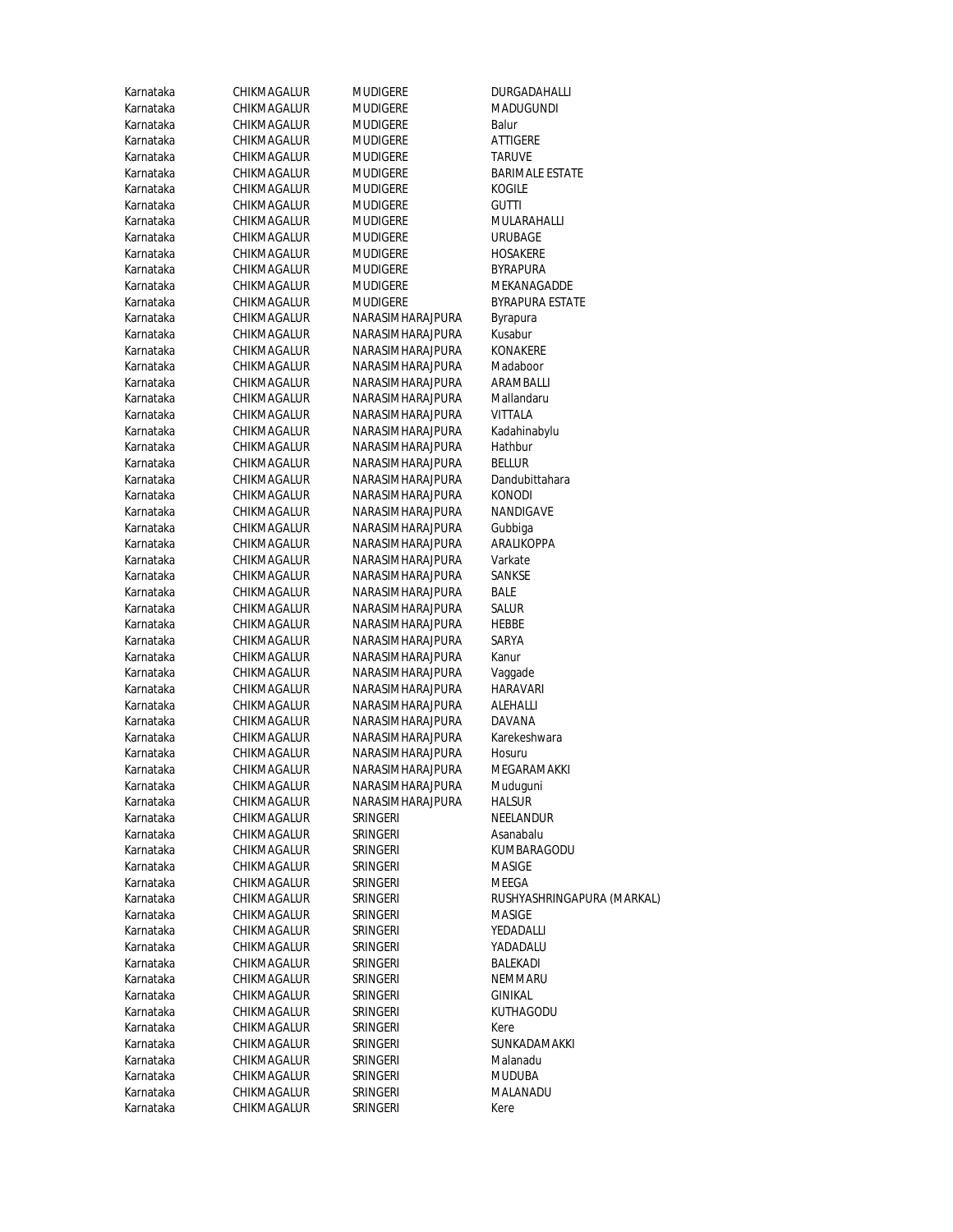| Karnataka | CHIKMAGALUR | SRINGERI        | NEMMAR ESTATE                 |
|-----------|-------------|-----------------|-------------------------------|
| Karnataka | CHIKMAGALUR | <b>SRINGERI</b> | GULAGANJIMANE                 |
| Karnataka | CHIKMAGALUR | SRINGERI        | HADI                          |
| Karnataka | CHIKMAGALUR | <b>SRINGERI</b> | <b>MATHUVALLI ESTATE</b>      |
| Karnataka | CHIKMAGALUR | <b>SRINGERI</b> | BALAGERE                      |
| Karnataka | CHIKMAGALUR | <b>SRINGERI</b> | Balagere                      |
| Karnataka | CHIKMAGALUR | SRINGERI        | SHEERLU                       |
| Karnataka | COORG       | MERCARA         | HAMMIYALA                     |
| Karnataka | COORG       | MERCARA         | Kalooru                       |
| Karnataka | COORG       | MERCARA         | MONNANGERI                    |
| Karnataka | COORG       | <b>MERCARA</b>  | <b>MUKKODLU</b>               |
| Karnataka | COORG       | <b>MERCARA</b>  | GALIBEEDU                     |
| Karnataka | COORG       | <b>MERCARA</b>  | SAMPAJE                       |
| Karnataka | COORG       | MERCARA         | MELCHEMBU                     |
| Karnataka | COORG       | MERCARA         | KARIKE                        |
| Karnataka | COORG       | MERCARA         | BHAGAMANDALA                  |
| Karnataka | COORG       | MERCARA         | <b>BETTATHUR</b>              |
|           | COORG       | MERCARA         | MADE                          |
| Karnataka |             |                 |                               |
| Karnataka | COORG       | MERCARA         | KUNDACHERI                    |
| Karnataka | COORG       | MERCARA         | KOPATTI                       |
| Karnataka | COORG       | MERCARA         | <b>THANNIMANI</b>             |
| Karnataka | COORG       | MERCARA         | CHERANGALA                    |
| Karnataka | COORG       | MERCARA         | KOLAGADALU                    |
| Karnataka | COORG       | MERCARA         | SANNAPULIKOTU (NO.2)          |
| Karnataka | COORG       | MERCARA         | <b>AIYANGERI</b>              |
| Karnataka | COORG       | MERCARA         | PEROOR                        |
| Karnataka | COORG       | MERCARA         | NALADI                        |
| Karnataka | COORG       | MERCARA         | YEVAKAPADI                    |
| Karnataka | COORG       | MERCARA         | CHELAVARA                     |
| Karnataka | COORG       | MERCARA         | KARADA                        |
| Karnataka | COORG       | SOMVARPET       | KUMARALLI                     |
| Karnataka | COORG       | SOMVARPET       | SURLABI                       |
| Karnataka | COORG       | SOMVARPET       | <b>MALAMBI FOREST</b>         |
| Karnataka | COORG       | SOMVARPET       | Mavina Halla Forest           |
| Karnataka | COORG       | SOMVARPET       | NIDTHA                        |
| Karnataka | COORG       | SOMVARPET       | YEDAVANADU FOREST II          |
| Karnataka | COORG       | SOMVARPET       | JAINKALBETTA FOREST           |
| Karnataka | COORG       | SOMVARPET       | YEDAVANADU FOREST II          |
| Karnataka | COORG       | SOMVARPET       | Blockcut From.Jainkalbetta    |
| Karnataka | COORG       | SOMVARPET       | ANEKAD FOREST                 |
| Karnataka | COORG       | SOMVARPET       | ATTUR FOREST                  |
| Karnataka | COORG       | <b>VIRAJPET</b> | KARADIGODU                    |
| Karnataka | COORG       | <b>VIRAJPET</b> | Maldare                       |
| Karnataka | COORG       | <b>VIRAJPET</b> | CHANNAYAN KOTE                |
| Karnataka | COORG       | VIRAJPET        | <b>DEVAMACHI FOREST</b>       |
| Karnataka | COORG       | <b>VIRAJPET</b> | <b>AREKERI FOREST - I</b>     |
| Karnataka | COORG       | <b>VIRAJPET</b> | <b>AREKERI FOREST - III</b>   |
| Karnataka | COORG       | VIRAJPET        | KEDAMULLUR                    |
| Karnataka | COORG       | VIRAJPET        | PALANGALA                     |
| Karnataka | COORG       | <b>VIRAJPET</b> | AREKERI FOREST - II           |
| Karnataka | COORG       | <b>VIRAJPET</b> | <b>DEVANUR</b>                |
| Karnataka | COORG       | <b>VIRAJPET</b> | HEGGALA                       |
| Karnataka | COORG       | <b>VIRAJPET</b> | Hathugattu Forest I           |
| Karnataka | COORG       | <b>VIRAJPET</b> | KUTTANDI                      |
| Karnataka | COORG       | VIRAJPET        | BADAGA                        |
| Karnataka | COORG       | <b>VIRAJPET</b> | BADAGARAKERI                  |
| Karnataka | COORG       | <b>VIRAJPET</b> | PARAKATAGERI                  |
| Karnataka | COORG       | <b>VIRAJPET</b> | NALKERI FOREST                |
| Karnataka | COORG       | VIRAJPET        | THERALU                       |
| Karnataka | COORG       | VIRAJPET        | KURCHI                        |
| Karnataka | COORG       | <b>VIRAJPET</b> | KUTTA                         |
| Karnataka | COORG       | VIRAJPET        | <b>MANCHALLI &amp; FOREST</b> |
| Karnataka | HASSAN      | alur            | ADIBYLU                       |
| Karnataka | HASSAN      | SAKALESHPUR     | ACHANAHALLI                   |
|           |             |                 |                               |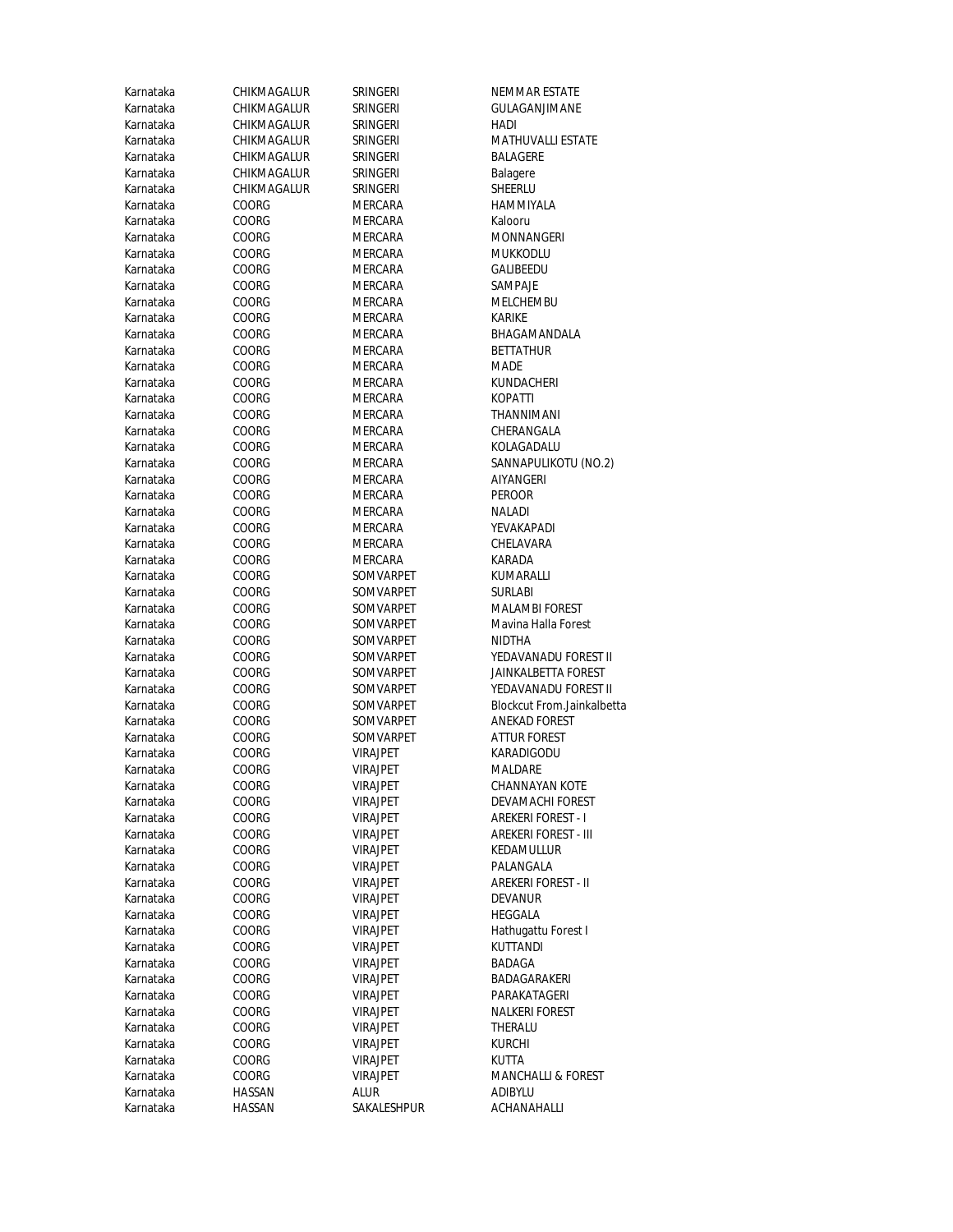| Karnataka              | HASSAN           | SAKALESHPUR      | MARAGUNDA             |
|------------------------|------------------|------------------|-----------------------|
| Karnataka              | HASSAN           | SAKALESHPUR      | AGANI                 |
| Karnataka              | HASSAN           | SAKALESHPUR      | Kumarahalli           |
| Karnataka              | HASSAN           | SAKALESHPUR      | HODACHAHALLI          |
| Karnataka              | HASSAN           | SAKALESHPUR      | KADUMANE              |
| Karnataka              | HASSAN           | SAKALESHPUR      | DEVIHALLI             |
| Karnataka              | HASSAN           | SAKALESHPUR      | KESAGANAHALLI         |
| Karnataka              | HASSAN           | SAKALESHPUR      | Kadumane Estate       |
| Karnataka              | HASSAN           | SAKALESHPUR      | Kadumane              |
| Karnataka              | HASSAN           | SAKALESHPUR      | HEGGADDE              |
| Karnataka              | HASSAN           | SAKALESHPUR      | ALUVALLI              |
| Karnataka              | HASSAN           | SAKALESHPUR      | Kagenari State Forest |
| Karnataka              | HASSAN           | SAKALESHPUR      | KADAGARAVALLI         |
| Karnataka              | HASSAN           | SAKALESHPUR      | Kadagaravalli         |
| Karnataka              | HASSAN           | SAKALESHPUR      | YADEKUMARI            |
| Karnataka              | HASSAN           | SAKALESHPUR      | HONGADAHALLA          |
| Karnataka              | HASSAN           | SAKALESHPUR      | BALEHALLA             |
| Karnataka              | HASSAN           | SAKALESHPUR      | HOSAHALLI             |
| Karnataka              | HASSAN           | SAKALESHPUR      | Markalli              |
| Karnataka              | <b>HASSAN</b>    | SAKALESHPUR      | <b>JEDIGADDE</b>      |
| Karnataka              | <b>HASSAN</b>    | SAKALESHPUR      | BATTEKUMARI           |
| Karnataka              | HASSAN           | SAKALESHPUR      | YATHAHALLA            |
| Karnataka              | HASSAN           | SAKALESHPUR      | ATHIHALLI             |
| Karnataka              | HASSAN           | SAKALESHPUR      | Arini                 |
| Karnataka              | HASSAN           | SAKALESHPUR      | YARAGALLI             |
| Karnataka              | HASSAN           | SAKALESHPUR      | Athihalli             |
| Karnataka              | HASSAN           | SAKALESHPUR      | MARAGATHUR            |
| Karnataka              | <b>HASSAN</b>    | SAKALESHPUR      | ARINI                 |
| Karnataka              | HASSAN           | SAKALESHPUR      | VANAGOOR              |
| Karnataka              | HASSAN           | SAKALESHPUR      | MANKANAHALLI          |
| Karnataka              | HASSAN           | SAKALESHPUR      | Mankanahalli          |
| Karnataka              | HASSAN           | SAKALESHPUR      | Arini Estate          |
| Karnataka              | HASSAN           | SAKALESHPUR      | BANAGERE              |
| Karnataka              | KARWAR           | ANKOLA           | KODLAGADDE            |
| Karnataka              | KARWAR           | ANKOLA           | Shikliturli           |
| Karnataka              | KARWAR           | ANKOLA           | SHEVAKAR              |
| Karnataka              | KARWAR           | ANKOLA           | KAMGE                 |
| Karnataka              | <b>KARWAR</b>    | ANKOLA           | LAKKEGULI             |
| Karnataka              | <b>KARWAR</b>    | ANKOLA           | MALLANI               |
| Karnataka              | KARWAR           | ANKOLA           | Gule                  |
| Karnataka              | KARWAR           | ANKOLA           | Sonaginmane           |
| Karnataka              | KARWAR           | ANKOLA           | SUNKSAL               |
| Karnataka              | <b>KARWAR</b>    | ANKOLA           | KATTINHAKKAL          |
| Karnataka              | KARWAR           | ANKOLA           | Heggar                |
| Karnataka              | KARWAR           | ANKOLA           | VARILBENA             |
| Karnataka              | KARWAR           | ANKOLA           | HALVALLI              |
| Karnataka              | KARWAR           | ANKOLA           | SAKALBENA             |
| Karnataka              | KARWAR           | ANKOLA           | Dongri                |
| Karnataka              | KARWAR           | ANKOLA           | MARUGADDE             |
| Karnataka              | KARWAR           | ANKOLA           | Kanchinmale           |
| Karnataka              | KARWAR           | ANKOLA           | BERDE                 |
| Karnataka              | KARWAR           | ANKOLA           | KAMMANI               |
| Karnataka              | KARWAR           | ANKOLA           | <b>HEBBUL</b>         |
| Karnataka              | KARWAR           | ANKOLA           | HEGGAR                |
| Karnataka              | KARWAR           | ANKOLA<br>ANKOLA | NAVAGADDE             |
| Karnataka              | KARWAR           |                  | adlur                 |
| Karnataka<br>Karnataka | KARWAR           | ANKOLA           | BOGRIBAIL<br>agsur    |
| Karnataka              | KARWAR<br>KARWAR | ANKOLA<br>ANKOLA | KUNTGANI              |
| Karnataka              |                  |                  |                       |
| Karnataka              | KARWAR           | ANKOLA           | Hillur<br>TALGADDE    |
| Karnataka              | KARWAR<br>KARWAR | ANKOLA<br>ANKOLA | gule                  |
| Karnataka              | KARWAR           | ANKOLA           | MANIGADDE             |
|                        | <b>KARWAR</b>    | ANKOLA           | VASAR KUDRIGE         |
| Karnataka              |                  |                  |                       |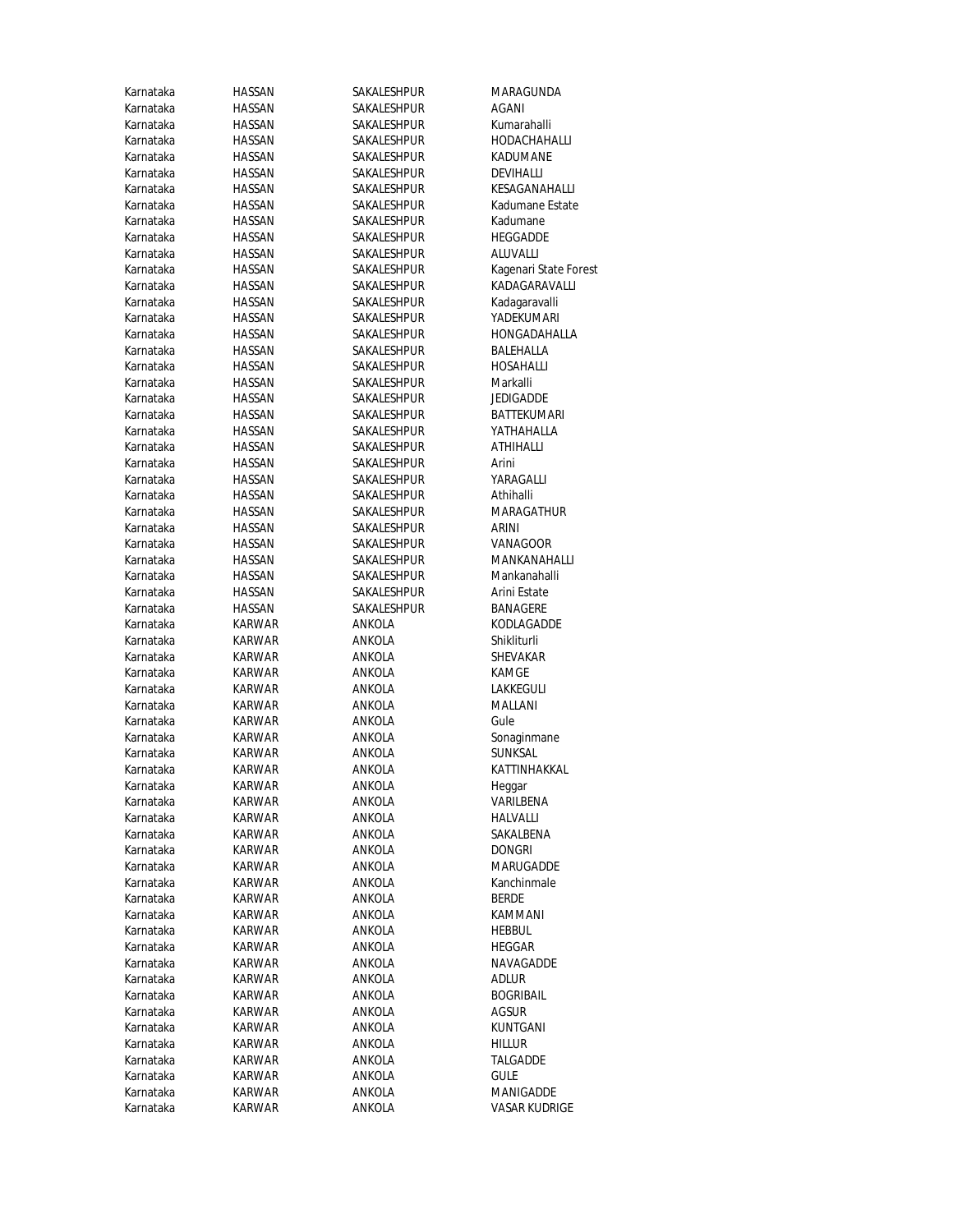| Karnataka              | KARWAR                  | ANKOLA                           | VARILBENA                 |
|------------------------|-------------------------|----------------------------------|---------------------------|
| Karnataka              | KARWAR                  | ANKOLA                           | <b>SURVE</b>              |
| Karnataka              | KARWAR                  | ANKOLA                           | VASAR KUDRIGE             |
| Karnataka              | KARWAR                  | ANKOLA                           | <b>ACHAVE</b>             |
| Karnataka              | KARWAR                  | ANKOLA                           | MORALLI                   |
| Karnataka              | <b>KARWAR</b>           | ANKOLA                           | KODSANI                   |
| Karnataka              | KARWAR                  | ANKOLA                           | <b>SHIRUR</b>             |
| Karnataka              | KARWAR                  | ANKOLA                           | KAREBAIL                  |
| Karnataka              | KARWAR                  | ANKOLA                           | KENKANISHIVAPUR           |
| Karnataka              | KARWAR                  | ANKOLA                           | KAREBAIL                  |
| Karnataka              | KARWAR                  | ANKOLA                           | <b>BRAHMUR</b>            |
| Karnataka              | KARWAR                  | ANKOLA                           | TAKATGERI                 |
| Karnataka              | KARWAR                  | BHATKAL                          | KOPPA                     |
| Karnataka              | KARWAR                  | BHATKAL                          | HENJALE                   |
| Karnataka              | KARWAR                  | BHATKAL                          | HASARVALLI                |
| Karnataka              | KARWAR                  | BHATKAL                          | BADABAG                   |
| Karnataka              | KARWAR                  | BHATKAL                          | AGGA                      |
| Karnataka              | KARWAR                  | BHATKAL                          | <b>HUDIL</b>              |
| Karnataka              | <b>KARWAR</b>           | BHATKAL                          | Hallyani                  |
| Karnataka              | KARWAR                  | BHATKAL                          | Hudil                     |
| Karnataka              | KARWAR                  | BHATKAL                          | ANTRAVALLI                |
| Karnataka              | KARWAR                  | BHATKAL                          | HALLYANI                  |
| Karnataka              | KARWAR                  | BHATKAL                          | <b>KITRE</b>              |
| Karnataka              | KARWAR                  | BHATKAL                          | HADAVALLI                 |
| Karnataka              | KARWAR                  | <b>BHATKAL</b>                   | <b>VONI BAGIL</b>         |
| Karnataka              | KARWAR                  | <b>BHATKAL</b>                   | Kurandur                  |
| Karnataka              | KARWAR                  | BHATKAL                          | Marukeri                  |
| Karnataka              | KARWAR                  | <b>BHATKAL</b>                   | KURANDUR                  |
| Karnataka              | KARWAR                  | BHATKAL                          | KUNTAVANI                 |
| Karnataka              | <b>KARWAR</b>           | BHATKAL                          | ARAVAKKI                  |
| Karnataka              | KARWAR                  | BHATKAL                          | <b>BILURMANE</b>          |
| Karnataka              | KARWAR                  | BHATKAL                          | <b>BESE</b>               |
| Karnataka              | KARWAR                  | BHATKAL                          | Kerehittal                |
| Karnataka              | KARWAR                  | BHATKAL                          | HEJJIL                    |
| Karnataka              | KARWAR                  | BHATKAL                          | HALLARI                   |
| Karnataka              | KARWAR                  | BHATKAL                          | KEKKOD                    |
| Karnataka              | KARWAR                  | BHATKAL                          | <b>BENANDOOR</b>          |
| Karnataka              | KARWAR                  | BHATKAL                          | KAGGUNDI                  |
| Karnataka              | KARWAR                  | BHATKAL                          | Mugali                    |
| Karnataka              | KARWAR                  | BHATKAL                          | NUZ                       |
| Karnataka<br>Karnataka | <b>KARWAR</b>           | <b>HONAVAR</b>                   | CHANDAVAR                 |
| Karnataka              | KARWAR                  | <b>HONAVAR</b>                   | KADNIR                    |
|                        | KARWAR                  | <b>HONAVAR</b><br><b>HONAVAR</b> | HODKE SHIROOR             |
| Karnataka<br>Karnataka | <b>KARWAR</b><br>KARWAR | <b>HONAVAR</b>                   | HIREBAIL<br><b>HOSGOD</b> |
| Karnataka              | KARWAR                  | <b>HONAVAR</b>                   | SALKOD                    |
| Karnataka              | KARWAR                  | <b>HONAVAR</b>                   | Nilkod                    |
| Karnataka              | KARWAR                  | <b>HONAVAR</b>                   | Janna Kadkal              |
| Karnataka              | KARWAR                  | <b>HONAVAR</b>                   | <b>GUNDABALA</b>          |
| Karnataka              | KARWAR                  | <b>HONAVAR</b>                   | <b>MAHIME</b>             |
| Karnataka              | <b>KARWAR</b>           | <b>HONAVAR</b>                   | TUMBOLLI                  |
| Karnataka              | KARWAR                  | <b>HONAVAR</b>                   | HERAVALI                  |
| Karnataka              | KARWAR                  | <b>HONAVAR</b>                   | JALWALLI                  |
| Karnataka              | <b>KARWAR</b>           | <b>HONAVAR</b>                   | SARALAGI                  |
| Karnataka              | KARWAR                  | <b>HONAVAR</b>                   | HULEGAR                   |
| Karnataka              | KARWAR                  | <b>HONAVAR</b>                   | Hanehallikabbinahakkal    |
| Karnataka              | KARWAR                  | <b>HONAVAR</b>                   | Herangadi                 |
| Karnataka              | KARWAR                  | <b>HONAVAR</b>                   | Nagarabastikeri           |
| Karnataka              | KARWAR                  | <b>HONAVAR</b>                   | KELGIN-IDGUNJI            |
| Karnataka              | KARWAR                  | HONAVAR                          | <b>UPPONI</b>             |
| Karnataka              | KARWAR                  | <b>HONAVAR</b>                   | GUNAVANTE                 |
| Karnataka              | KARWAR                  | <b>HONAVAR</b>                   | NAGARABASTIKERI           |
| Karnataka              | KARWAR                  | <b>HONAVAR</b>                   | <b>HINNUR</b>             |
| Karnataka              | KARWAR                  | <b>HONAVAR</b>                   | <b>BIRANGOD</b>           |
|                        |                         |                                  |                           |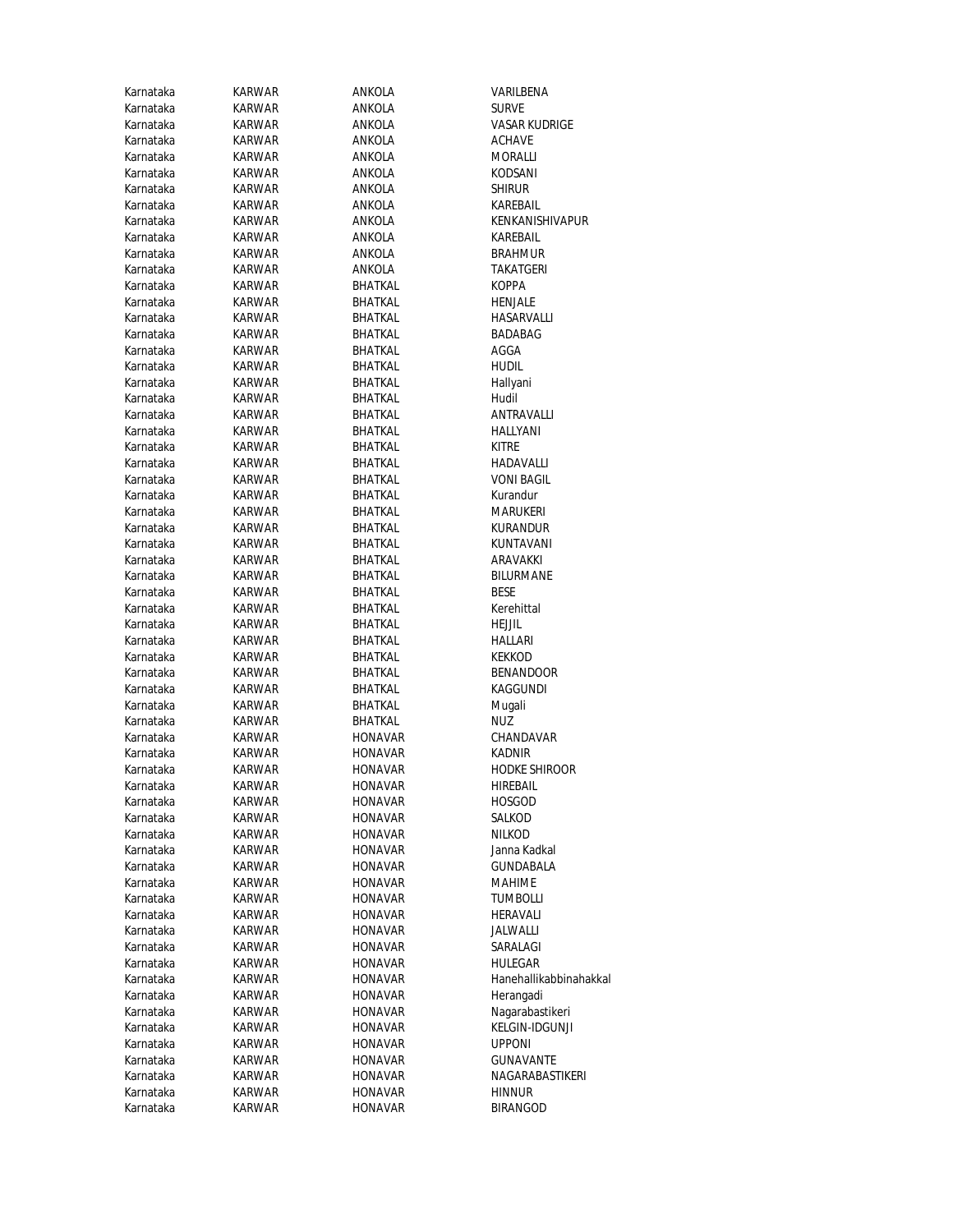| Karnataka              | KARWAR                  | <b>HONAVAR</b>        | <b>BEGODI</b>             |
|------------------------|-------------------------|-----------------------|---------------------------|
| Karnataka              | <b>KARWAR</b>           | <b>HONAVAR</b>        | MAGOD                     |
| Karnataka              | KARWAR                  | <b>HONAVAR</b>        | MELIN-MANNIGE             |
| Karnataka              | KARWAR                  | <b>HONAVAR</b>        | HADGERI                   |
| Karnataka              | KARWAR                  | <b>HONAVAR</b>        | <b>SHIRKUR</b>            |
| Karnataka              | KARWAR                  | <b>HONAVAR</b>        | Magod                     |
| Karnataka              | KARWAR                  | <b>HONAVAR</b>        | <b>GUDEMAKKI</b>          |
| Karnataka              | KARWAR                  | <b>HONAVAR</b>        | ADUKAL                    |
| Karnataka              | KARWAR                  | <b>HONAVAR</b>        | MANKI                     |
| Karnataka              | KARWAR                  | <b>HONAVAR</b>        | KHANDODI                  |
| Karnataka              | KARWAR                  | <b>HONAVAR</b>        | <b>DABBOD</b>             |
| Karnataka              | KARWAR                  | <b>HONAVAR</b>        | HADIKAL                   |
| Karnataka              | KARWAR                  | <b>HONAVAR</b>        | ADEKEKULI                 |
| Karnataka              | KARWAR                  | <b>HONAVAR</b>        | ASHIKERI                  |
| Karnataka              | KARWAR                  | <b>HONAVAR</b>        | KOTA                      |
| Karnataka              | KARWAR                  | <b>HONAVAR</b>        | TUMBEBEELA                |
| Karnataka              | KARWAR                  | <b>HONAVAR</b>        | SAMPOLLI                  |
| Karnataka              | KARWAR                  | <b>HONAVAR</b>        | <b>SULEBIL</b>            |
| Karnataka              | KARWAR                  | <b>HONAVAR</b>        | HERALI                    |
| Karnataka              | <b>KARWAR</b>           | <b>HONAVAR</b>        | KUCHODI                   |
| Karnataka              | KARWAR                  | JOIDA                 | PALADA                    |
| Karnataka              | KARWAR                  | JOIDA                 | Rangarook                 |
| Karnataka              | KARWAR<br><b>KARWAR</b> | JOIDA                 | VIRANJOL                  |
| Karnataka<br>Karnataka | KARWAR                  | JOIDA<br><b>JOIDA</b> | AKHETI<br>VATALA          |
| Karnataka              | KARWAR                  | JOIDA                 |                           |
| Karnataka              | KARWAR                  | JOIDA                 | Devulli (Tinai)<br>Akheti |
| Karnataka              | <b>KARWAR</b>           | <b>JOIDA</b>          | PAYASWADI                 |
| Karnataka              | KARWAR                  | JOIDA                 | ANAMOD                    |
| Karnataka              | KARWAR                  | JOIDA                 | KALAMBULI                 |
| Karnataka              | KARWAR                  | JOIDA                 | Chandawadi                |
| Karnataka              | KARWAR                  | <b>JOIDA</b>          | <b>DURG</b>               |
| Karnataka              | KARWAR                  | JOIDA                 | <b>KONSHET</b>            |
| Karnataka              | KARWAR                  | JOIDA                 | Kunagini                  |
| Karnataka              | KARWAR                  | JOIDA                 | Amshet                    |
| Karnataka              | KARWAR                  | JOIDA                 | CHAPOLI (A)               |
| Karnataka              | KARWAR                  | JOIDA                 | KAMRA                     |
| Karnataka              | KARWAR                  | <b>JOIDA</b>          | <b>MIRAS KUMBELI</b>      |
| Karnataka              | KARWAR                  | JOIDA                 | SHINGARGAON               |
| Karnataka              | KARWAR                  | JOIDA                 | Velif Kumbeli             |
| Karnataka              | KARWAR                  | JOIDA                 | ASU                       |
| Karnataka              | KARWAR                  | <b>JOIDA</b>          | Bori                      |
| Karnataka              | KARWAR                  | JOIDA                 | <b>IVOLI</b>              |
| Karnataka              | KARWAR                  | <b>JOIDA</b>          | Kudalgaon                 |
| Karnataka              | <b>KARWAR</b>           | <b>JOIDA</b>          | <b>BOREGALI</b>           |
| Karnataka              | KARWAR                  | <b>JOIDA</b>          | <b>TIMBHOLI</b>           |
| Karnataka              | KARWAR                  | JOIDA                 | VAIJAGAON                 |
| Karnataka              | KARWAR                  | <b>JOIDA</b>          | AVEDA                     |
| Karnataka              | KARWAR                  | <b>JOIDA</b>          | KASARLE                   |
| Karnataka              | KARWAR                  | <b>JOIDA</b>          | Wada                      |
| Karnataka              | KARWAR                  | JOIDA                 | BAMANAWADI                |
| Karnataka              | KARWAR                  | JOIDA                 | Kuveshi                   |
| Karnataka              | KARWAR                  | JOIDA                 | KUMBRAL                   |
| Karnataka              | <b>KARWAR</b>           | <b>JOIDA</b>          | DONSHET                   |
| Karnataka              | KARWAR                  | JOIDA                 | VARANDE                   |
| Karnataka              | KARWAR                  | JOIDA                 | <b>PUSHELI</b>            |
| Karnataka              | KARWAR                  | JOIDA                 | BANDODA                   |
| Karnataka              | KARWAR                  | JOIDA                 | Bandoda                   |
| Karnataka              | KARWAR                  | JOIDA                 | VAINI                     |
| Karnataka              | KARWAR                  | JOIDA                 | JAGALBET                  |
| Karnataka              | KARWAR                  | <b>JOIDA</b>          | <b>USODA</b>              |
| Karnataka              | KARWAR                  | JOIDA                 | <b>ASULLI</b>             |
| Karnataka              | KARWAR                  | <b>JOIDA</b>          | <b>PISOSE</b>             |
| Karnataka              | KARWAR                  | <b>JOIDA</b>          | KONDA (HALIYAL)           |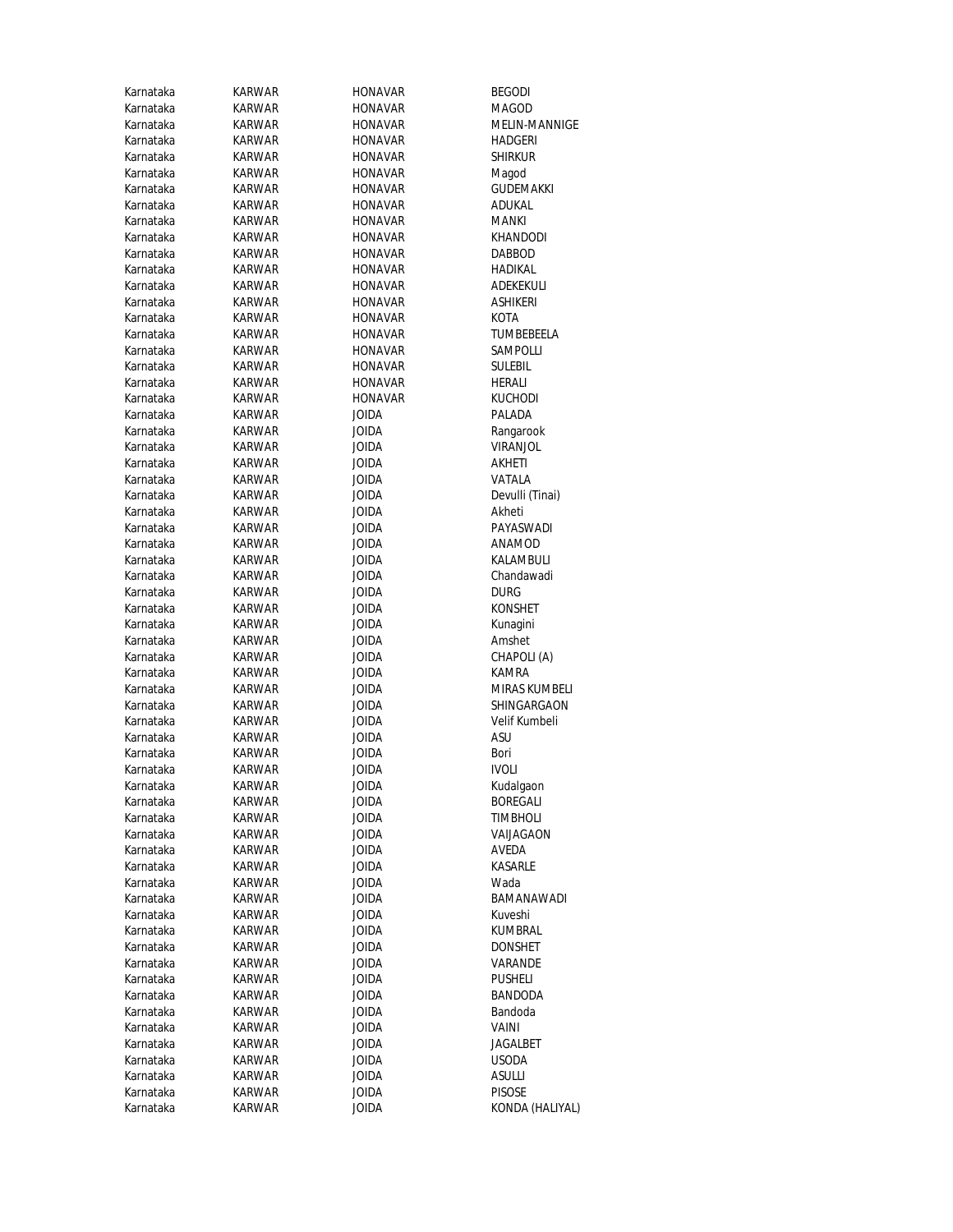| Karnataka | KARWAR        | JOIDA        | VIRAL                |
|-----------|---------------|--------------|----------------------|
| Karnataka | KARWAR        | JOIDA        | MAVALINGE            |
| Karnataka | KARWAR        | JOIDA        | <b>BADGUND</b>       |
| Karnataka | KARWAR        | JOIDA        | <b>DIGGI</b>         |
| Karnataka | KARWAR        | JOIDA        | VIRNOLI              |
| Karnataka | KARWAR        | JOIDA        | BAPELI               |
| Karnataka | <b>KARWAR</b> | <b>JOIDA</b> | PANJELI              |
| Karnataka | KARWAR        | JOIDA        | TERALI               |
| Karnataka | KARWAR        | JOIDA        | Pradhani             |
| Karnataka | KARWAR        | <b>JOIDA</b> | Gavegali             |
| Karnataka | KARWAR        | JOIDA        | Samjoida             |
| Karnataka | KARWAR        | <b>JOIDA</b> | NAGODA               |
| Karnataka | KARWAR        | JOIDA        | Sangave              |
| Karnataka | KARWAR        | JOIDA        | Zalawali             |
| Karnataka | KARWAR        | JOIDA        | CHAPOLI (KALSAI)     |
| Karnataka | KARWAR        | JOIDA        | JOIDA                |
| Karnataka | KARWAR        | JOIDA        | Chapoli (Kalsai)     |
| Karnataka | KARWAR        | JOIDA        | Deriye               |
| Karnataka | KARWAR        | JOIDA        | NAGARI               |
| Karnataka | <b>KARWAR</b> | JOIDA        | CHAPOLI (A)          |
| Karnataka | KARWAR        | JOIDA        | HUDASA               |
| Karnataka | KARWAR        | JOIDA        | Kavale               |
| Karnataka | KARWAR        | JOIDA        | <b>KUNDAL</b>        |
| Karnataka | KARWAR        | JOIDA        | Katel                |
| Karnataka | KARWAR        | JOIDA        | Gangoda              |
| Karnataka | KARWAR        | JOIDA        | Kateli (Kumbar Wada) |
| Karnataka | KARWAR        | JOIDA        | Gangoda              |
| Karnataka | KARWAR        | JOIDA        | KUMBELI              |
| Karnataka | KARWAR        | JOIDA        | TINAI KHAND          |
| Karnataka | KARWAR        | JOIDA        | <b>GODASHET</b>      |
| Karnataka | KARWAR        | JOIDA        | GUND                 |
| Karnataka | KARWAR        | JOIDA        | Gund                 |
| Karnataka | KARWAR        | JOIDA        | KALASAI              |
| Karnataka | KARWAR        | JOIDA        | NUJJI                |
| Karnataka | KARWAR        | JOIDA        | Ambolli              |
| Karnataka | KARWAR        | JOIDA        | AMBOLLI              |
| Karnataka | KARWAR        | JOIDA        | YERAMUKH             |
| Karnataka | <b>KARWAR</b> | JOIDA        | <b>NIGUNDI</b>       |
| Karnataka | KARWAR        | JOIDA        | Chafer               |
| Karnataka | KARWAR        | JOIDA        | Bedasgadde           |
| Karnataka | KARWAR        | JOIDA        | <b>BADPOLI</b>       |
| Karnataka | KARWAR        | JOIDA        | <b>BIDOLI</b>        |
| Karnataka | KARWAR        | JOIDA        | HEBBAL               |
| Karnataka | KARWAR        | JOIDA        | Shivapur             |
| Karnataka | KARWAR        | JOIDA        | ANASHI               |
| Karnataka | KARWAR        | <b>JOIDA</b> | <b>TULASGERI</b>     |
| Karnataka | KARWAR        | JOIDA        | Shivapur             |
| Karnataka | KARWAR        | JOIDA        | <b>ULAVI</b>         |
| Karnataka | KARWAR        | JOIDA        | Kodthalli            |
| Karnataka | <b>KARWAR</b> | <b>ACIOL</b> | Neturge              |
| Karnataka | KARWAR        | JOIDA        | <b>BIRKHOL</b>       |
| Karnataka | KARWAR        | JOIDA        | Birkhol              |
| Karnataka | KARWAR        | KARWAR       | LANDE                |
| Karnataka | <b>KARWAR</b> | KARWAR       | Kamargaon            |
| Karnataka | KARWAR        | KARWAR       | GOYAR                |
| Karnataka | KARWAR        | KARWAR       | GOTEGALI             |
| Karnataka | KARWAR        | KARWAR       | MAIGINI              |
| Karnataka | KARWAR        | KARWAR       | BALEMANE             |
| Karnataka | KARWAR        | KARWAR       | BHAIRE               |
| Karnataka | KARWAR        | KARWAR       | KADRA                |
| Karnataka | KARWAR        | KARWAR       | GOPASHITTA           |
| Karnataka | KARWAR        | KARWAR       | HANKON               |
| Karnataka | KARWAR        | KARWAR       | MUDGERI              |
| Karnataka | KARWAR        | KARWAR       | HOTEGALI             |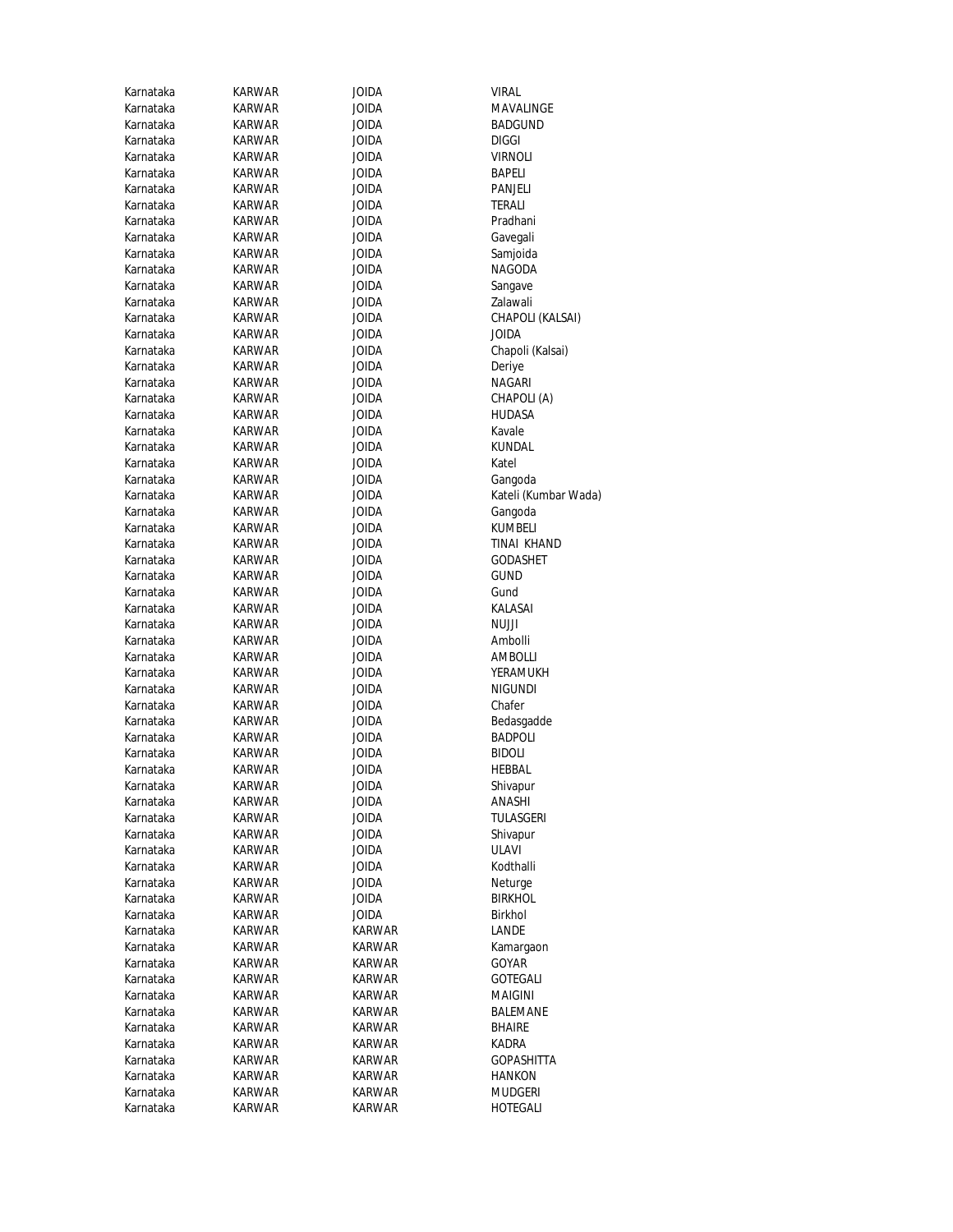| Karnataka | <b>KARWAR</b> | KARWAR        | DEVAKAR           |
|-----------|---------------|---------------|-------------------|
| Karnataka | KARWAR        | KARWAR        | ARAV              |
| Karnataka | KARWAR        | KARWAR        | SAWANTWADA        |
| Karnataka | KARWAR        | KARWAR        | MALLAPUR          |
| Karnataka | KARWAR        | KARWAR        | VIRJE             |
| Karnataka | KARWAR        | KARWAR        | <b>KERWADI</b>    |
| Karnataka | <b>KARWAR</b> | KARWAR        | <b>KUCHEGAR</b>   |
| Karnataka | KARWAR        | KARWAR        | <b>KADIYE</b>     |
| Karnataka | KARWAR        | KARWAR        | KAIGA             |
| Karnataka | KARWAR        | KARWAR        | DEVALMAKKI        |
| Karnataka | KARWAR        | KARWAR        | <b>SHIRVE</b>     |
| Karnataka | KARWAR        | KARWAR        | <b>NIVLI</b>      |
| Karnataka | KARWAR        | KARWAR        | HARTUGA           |
| Karnataka | KARWAR        | KARWAR        | SIDDAR            |
| Karnataka | KARWAR        | <b>KARWAR</b> | Kadwad            |
| Karnataka | KARWAR        | KARWAR        | BARGAL            |
| Karnataka | KARWAR        | KARWAR        | Nivli             |
| Karnataka | KARWAR        | KARWAR        | Belur             |
| Karnataka | KARWAR        | KARWAR        | NAGEKOVE          |
| Karnataka | <b>KARWAR</b> | KARWAR        | SHIRWAD           |
| Karnataka | KARWAR        | KARWAR        | <b>TODUR</b>      |
| Karnataka | KARWAR        | KARWAR        | CHENDIYE          |
| Karnataka | KARWAR        | KARWAR        | ARGA              |
| Karnataka | <b>KARWAR</b> | KARWAR        | AMADALLI          |
| Karnataka | KARWAR        | <b>KUMTA</b>  | HEGLE             |
| Karnataka | KARWAR        | KUMTA         | YANA              |
| Karnataka | KARWAR        | KUMTA         | KADKOD            |
| Karnataka | KARWAR        | KUMTA         | KOLIMANJAGUNI     |
| Karnataka | KARWAR        | KUMTA         | SANDOLLI-MUTTOLLI |
| Karnataka | KARWAR        | KUMTA         | Bellangi          |
| Karnataka | KARWAR        | KUMTA         | KURIGADDE         |
| Karnataka | KARWAR        | KUMTA         | MUGVEKANVADI      |
| Karnataka | KARWAR        | KUMTA         | YELAVALLI         |
| Karnataka | KARWAR        | KUMTA         | Kodambale         |
| Karnataka | KARWAR        | KUMTA         | ANEGUNDI          |
| Karnataka | KARWAR        | KUMTA         | YEDATARE          |
| Karnataka | KARWAR        | KUMTA         | YATTINABAIL       |
| Karnataka | KARWAR        | KUMTA         | <b>HEBBAIL</b>    |
| Karnataka | KARWAR        | KUMTA         | alkod             |
| Karnataka | KARWAR        | KUMTA         | <b>NILKOD</b>     |
| Karnataka | KARWAR        | KUMTA         | ANEGUNDI          |
| Karnataka | KARWAR        | <b>KUMTA</b>  | ANTRAVALLI        |
| Karnataka | KARWAR        | KUMTA         | Santur            |
| Karnataka | <b>KARWAR</b> | KUMTA         | Bhandival         |
| Karnataka | <b>KARWAR</b> | KUMTA         | <b>KANAKALE</b>   |
| Karnataka | KARWAR        | KUMTA         | MALWALLI          |
| Karnataka | <b>KARWAR</b> | KUMTA         | KAVALODI          |
| Karnataka | KARWAR        | <b>KUMTA</b>  | KALVE             |
| Karnataka | KARWAR        | KUMTA         | SHIRGUNJI         |
| Karnataka | KARWAR        | KUMTA         | <b>MORSE</b>      |
| Karnataka | KARWAR        | KUMTA         | Kallabbe          |
| Karnataka | KARWAR        | KUMTA         | BANGANE           |
| Karnataka | KARWAR        | KUMTA         | Kandavalli        |
| Karnataka | <b>KARWAR</b> | KUMTA         | MUDGI             |
| Karnataka | KARWAR        | KUMTA         | HOSAD             |
| Karnataka | KARWAR        | KUMTA         | SOPPINAHOSALLI    |
| Karnataka | KARWAR        | KUMTA         | DIVALLI           |
| Karnataka | KARWAR        | KUMTA         | MUDNALLI          |
| Karnataka | KARWAR        | KUMTA         | <b>BASOLLI</b>    |
| Karnataka | KARWAR        | KUMTA         | MEDINI            |
| Karnataka | KARWAR        | KUMTA         | SANTAGAL          |
| Karnataka | KARWAR        | KUMTA         | HOLANAGADDE       |
| Karnataka | KARWAR        | KUMTA         | ABBOLLI           |
| Karnataka | KARWAR        | <b>KUMTA</b>  | <b>HINDBAIL</b>   |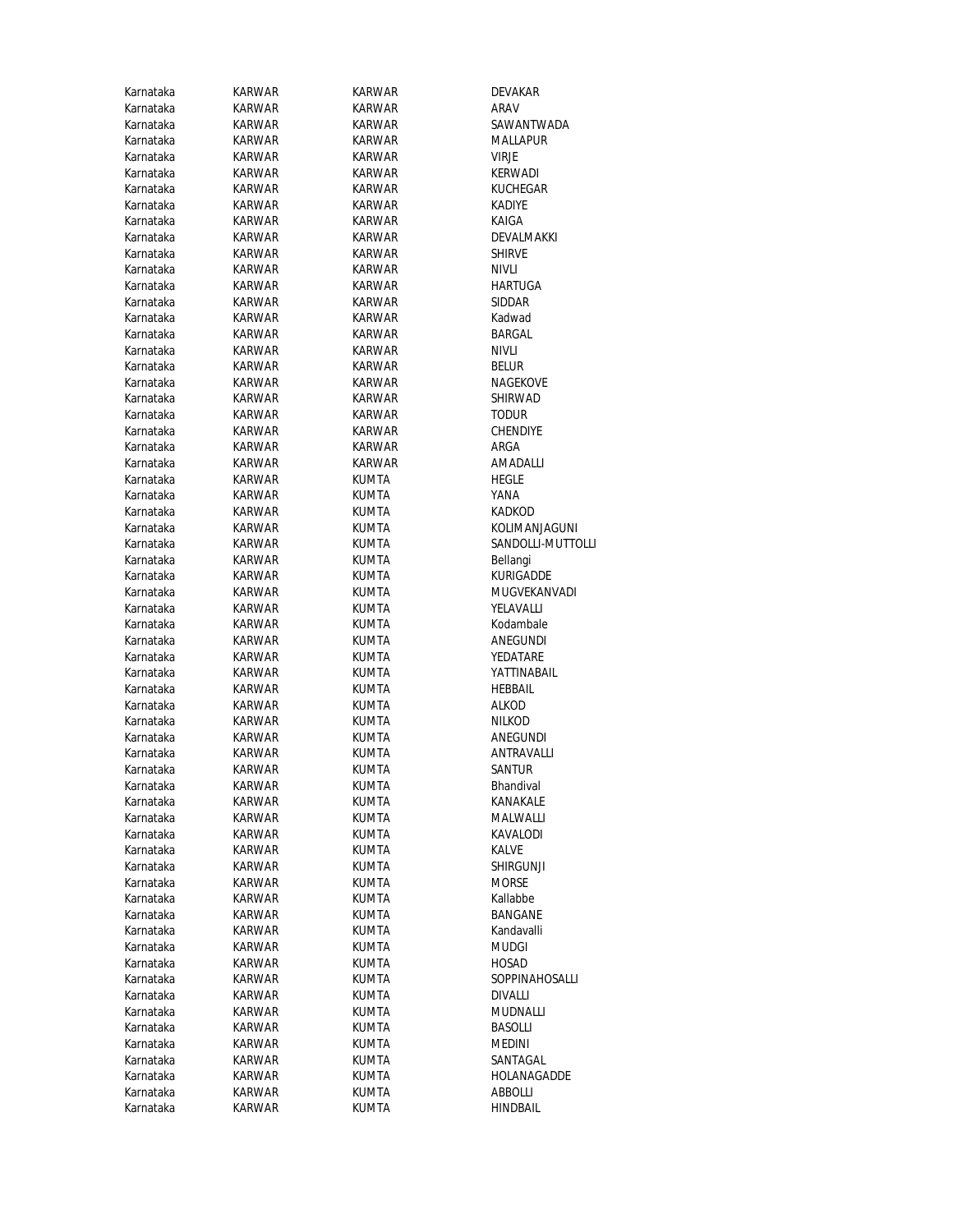| Karnataka | KARWAR        | KUMTA                       | HARAVALLI                |
|-----------|---------------|-----------------------------|--------------------------|
| Karnataka | KARWAR        | KUMTA                       | ULLURMATH                |
| Karnataka | KARWAR        | SIDDAPUR                    | <b>GIRGADDE</b>          |
| Karnataka | KARWAR        | SIDDAPUR                    | AREHALLA                 |
| Karnataka | KARWAR        | SIDDAPUR                    | <b>DEVISAR</b>           |
| Karnataka | KARWAR        | SIDDAPUR                    | SHIGEHALLI               |
| Karnataka | KARWAR        | SIDDAPUR                    | <b>GHATTIKAI</b>         |
| Karnataka | KARWAR        | <b>SIDDAPUR</b>             | TAGGINBALGAR             |
| Karnataka | KARWAR        | SIDDAPUR                    | <b>KELGIN SARKULI</b>    |
|           |               |                             |                          |
| Karnataka | KARWAR        | SIDDAPUR<br><b>SIDDAPUR</b> | Madankal                 |
| Karnataka | KARWAR        |                             | Adkalli                  |
| Karnataka | KARWAR        | SIDDAPUR                    | MANIGAR                  |
| Karnataka | KARWAR        | <b>SIDDAPUR</b>             | UMBALMANE                |
| Karnataka | KARWAR        | <b>SIDDAPUR</b>             | <b>HALLIBAIL</b>         |
| Karnataka | KARWAR        | <b>SIDDAPUR</b>             | KANCHIKAI                |
| Karnataka | KARWAR        | SIDDAPUR                    | YELUGAR                  |
| Karnataka | KARWAR        | SIDDAPUR                    | HALDOT                   |
| Karnataka | KARWAR        | SIDDAPUR                    | BALEKAI                  |
| Karnataka | KARWAR        | SIDDAPUR                    | GOLGOD                   |
| Karnataka | <b>KARWAR</b> | SIDDAPUR                    | GAVINGUDDE               |
| Karnataka | KARWAR        | SIDDAPUR                    | <b>BIDARMANE</b>         |
| Karnataka | KARWAR        | <b>SIDDAPUR</b>             | MULGUNDA                 |
| Karnataka | KARWAR        | SIDDAPUR                    | KARJAGI                  |
| Karnataka | KARWAR        | <b>SIDDAPUR</b>             | Balesar                  |
| Karnataka | <b>KARWAR</b> | SIDDAPUR                    | HULLUNDE                 |
| Karnataka | KARWAR        | <b>SIDDAPUR</b>             | MATTI HALLI              |
| Karnataka | KARWAR        | SIDDAPUR                    | HIREKAI (KODSAR HALKANI) |
| Karnataka | KARWAR        | SIDDAPUR                    | SURGIKOPPA               |
| Karnataka | KARWAR        | SIDDAPUR                    | <b>MUDHALLI</b>          |
| Karnataka | KARWAR        | <b>SIDDAPUR</b>             | <b>KALEN HALLI</b>       |
| Karnataka | KARWAR        | SIDDAPUR                    | TARESAR                  |
| Karnataka | KARWAR        | SIDDAPUR                    | <b>NILKUND</b>           |
| Karnataka | KARWAR        | SIDDAPUR                    | Kodsar (Muthalli)        |
| Karnataka | KARWAR        | SIDDAPUR                    | <b>NANDYANE</b>          |
| Karnataka | KARWAR        | SIDDAPUR                    | HEGGE                    |
| Karnataka | KARWAR        | SIDDAPUR                    | <b>GODLABIL</b>          |
| Karnataka | KARWAR        | <b>SIDDAPUR</b>             | HASARGOD                 |
| Karnataka | KARWAR        | SIDDAPUR                    | HEGGARANI                |
| Karnataka | <b>KARWAR</b> | SIDDAPUR                    | HUTAGAR (MUTHALLI)       |
| Karnataka | <b>KARWAR</b> | SIDDAPUR                    | Sampagod                 |
| Karnataka | KARWAR        | <b>SIDDAPUR</b>             | HUKALI (WAJGOD)          |
| Karnataka | KARWAR        | SIDDAPUR                    | HARIGAR                  |
| Karnataka | <b>KARWAR</b> | SIDDAPUR                    | <b>HANDIYANE MATH</b>    |
| Karnataka | <b>KARWAR</b> | <b>SIDDAPUR</b>             | Hegge                    |
| Karnataka | KARWAR        | Siddapur                    | <b>HAVINBIL</b>          |
| Karnataka | KARWAR        | SIDDAPUR                    | Shivalmane               |
| Karnataka | KARWAR        | SIDDAPUR                    | <b>UNCHALLI</b>          |
| Karnataka | KARWAR        | SIDDAPUR                    | <b>NIDGOD</b>            |
| Karnataka | KARWAR        | SIDDAPUR                    | <b>ALGOD</b>             |
| Karnataka | KARWAR        | SIDDAPUR                    | MUTTIGE (GUNJAGOD)       |
| Karnataka | KARWAR        | SIDDAPUR                    | HEGGODMANE               |
| Karnataka | KARWAR        | SIDDAPUR                    | Golgod                   |
| Karnataka | KARWAR        | SIDDAPUR                    | <b>HONNEKOMB</b>         |
|           |               |                             |                          |
| Karnataka | KARWAR        | SIDDAPUR                    | HALDOT                   |
| Karnataka | KARWAR        | SIDDAPUR                    | NALIGAR                  |
| Karnataka | KARWAR        | SIDDAPUR                    | BANDISARA                |
| Karnataka | KARWAR        | SIDDAPUR                    | <b>GIJAGINI</b>          |
| Karnataka | KARWAR        | SIDDAPUR                    | HADRIMANE                |
| Karnataka | KARWAR        | SIDDAPUR                    | HALAGADIKOPPA            |
| Karnataka | KARWAR        | SIDDAPUR                    | NAIGAR                   |
| Karnataka | KARWAR        | SIDDAPUR                    | ILLIMANE                 |
| Karnataka | KARWAR        | SIDDAPUR                    | KASTUR                   |
| Karnataka | KARWAR        | SIDDAPUR                    | <b>BILEGOD</b>           |
| Karnataka | KARWAR        | SIDDAPUR                    | KADAVADI                 |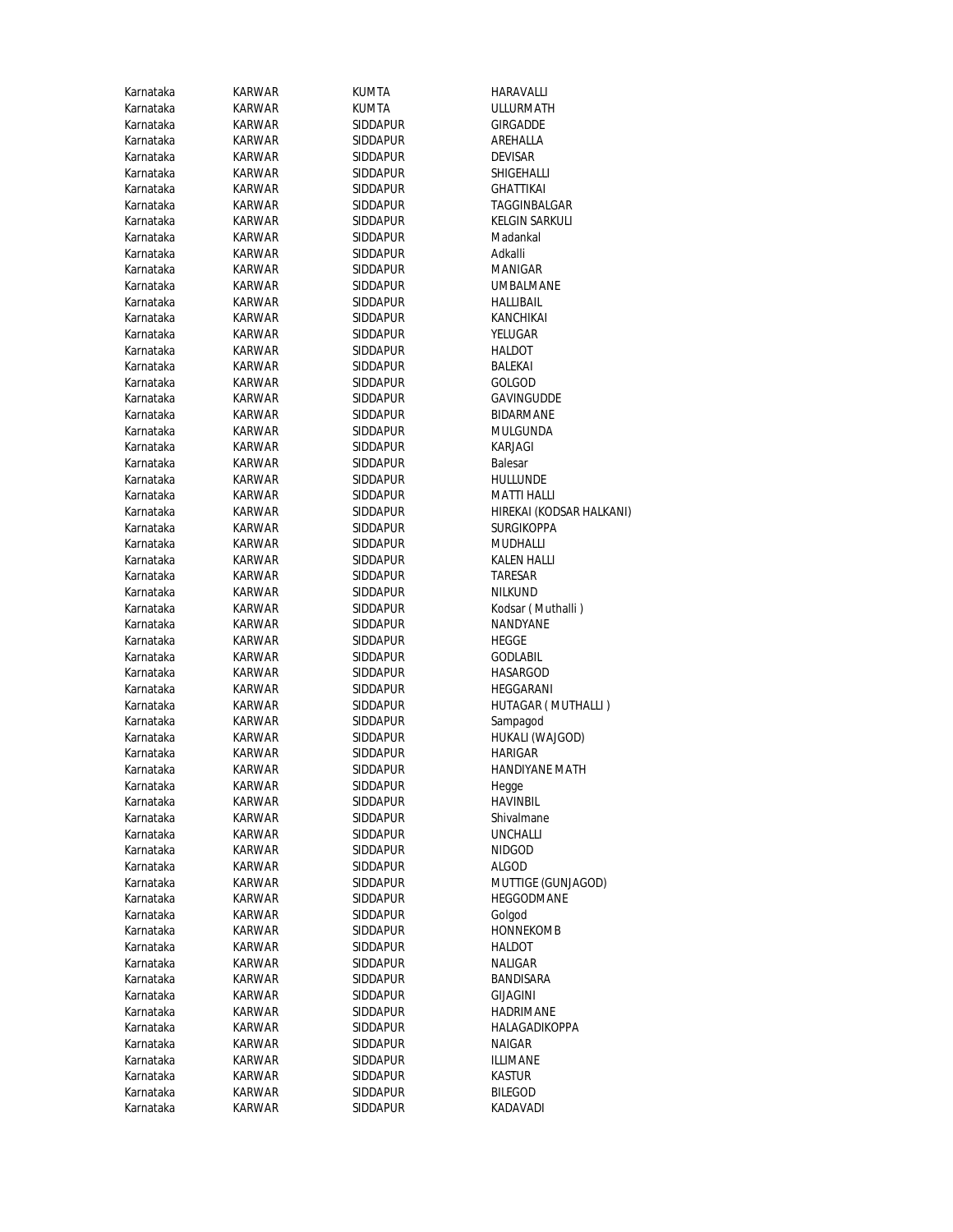| Karnataka | <b>KARWAR</b> | SIDDAPUR        | MAVINKO          |
|-----------|---------------|-----------------|------------------|
| Karnataka | <b>KARWAR</b> | SIDDAPUR        | <b>DODMAN</b>    |
| Karnataka | <b>KARWAR</b> | SIDDAPUR        | BALLATTE         |
| Karnataka | <b>KARWAR</b> | <b>SIDDAPUR</b> | HEGGADD          |
| Karnataka | KARWAR        | SIDDAPUR        | BALESAR          |
| Karnataka | KARWAR        | SIDDAPUR        | NIRGOD           |
| Karnataka | <b>KARWAR</b> | <b>SIDDAPUR</b> | KAUNSALI         |
| Karnataka | <b>KARWAR</b> | SIDDAPUR        | <b>BILGI</b>     |
| Karnataka | <b>KARWAR</b> | SIDDAPUR        | <b>BALEKOPF</b>  |
| Karnataka | <b>KARWAR</b> | <b>SIDDAPUR</b> | BALGOD           |
| Karnataka | <b>KARWAR</b> | SIDDAPUR        | <b>MAGHEG</b>    |
| Karnataka | <b>KARWAR</b> | SIDDAPUR        | KOLGI            |
| Karnataka | <b>KARWAR</b> | SIDDAPUR        | BEGAR            |
| Karnataka | KARWAR        | SIDDAPUR        | Kudegod          |
| Karnataka | <b>KARWAR</b> | SIDDAPUR        | KODIGADI         |
| Karnataka | KARWAR        | <b>SIDDAPUR</b> | <b>MUTTIGE</b>   |
| Karnataka | KARWAR        | SIDDAPUR        | <b>ITAGI</b>     |
| Karnataka | KARWAR        | SIDDAPUR        | SANGOLIN         |
| Karnataka | <b>KARWAR</b> | SIDDAPUR        | DANMAV           |
| Karnataka | KARWAR        | <b>SIDDAPUR</b> | TARAGOD          |
| Karnataka | <b>KARWAR</b> | <b>SIDDAPUR</b> | TALEKERI         |
| Karnataka | <b>KARWAR</b> | SIDDAPUR        | Keremane         |
| Karnataka | <b>KARWAR</b> | SIDDAPUR        | ALAVALLI         |
| Karnataka | <b>KARWAR</b> | SIDDAPUR        | <b>ALGOD</b>     |
| Karnataka | <b>KARWAR</b> | SIDDAPUR        | <b>SUTTALM</b>   |
| Karnataka | <b>KARWAR</b> | SIDDAPUR        | MATTIGAI         |
| Karnataka | KARWAR        | SIDDAPUR        | CHANDRA          |
| Karnataka | KARWAR        | <b>SIDDAPUR</b> | <b>HUKALI (V</b> |
| Karnataka | KARWAR        | SIDDAPUR        | HARALIKC         |
| Karnataka | <b>KARWAR</b> | SIDDAPUR        | KODGADD          |
| Karnataka | KARWAR        | SIDDAPUR        | MALEMAN          |
| Karnataka | <b>KARWAR</b> | SIDDAPUR        | HEMAGAF          |
| Karnataka | <b>KARWAR</b> | SIDDAPUR        | HEJANI           |
| Karnataka | KARWAR        | SIDDAPUR        | KILAR            |
| Karnataka | KARWAR        | SIDDAPUR        | Kulibid          |
| Karnataka | <b>KARWAR</b> | <b>SIDDAPUR</b> | Kodkani          |
| Karnataka | <b>KARWAR</b> | SIDDAPUR        | MALVAJAI         |
| Karnataka | <b>KARWAR</b> | SIDDAPUR        | <b>HEGGEKO</b>   |
| Karnataka | <b>KARWAR</b> | SIDDAPUR        | KORALKAI         |
| Karnataka | <b>KARWAR</b> | SIDDAPUR        | MUSAVAL          |
| Karnataka | <b>KARWAR</b> | SIDDAPUR        | MALAVAL          |
| Karnataka | <b>KARWAR</b> | <b>SIRSI</b>    | GADIHALL         |
| Karnataka | <b>KARWAR</b> | <b>SIRSI</b>    | GADIHALL         |
| Karnataka | KARWAR        | SIRSI           | Sonaginm         |
| Karnataka | KARWAR        | sirsi           | <b>DHORANA</b>   |
| Karnataka | <b>KARWAR</b> | <b>SIRSI</b>    | <b>KODNAGA</b>   |
| Karnataka | <b>KARWAR</b> | sirsi           | YADALLI          |
| Karnataka | KARWAR        | <b>SIRSI</b>    | muski            |
| Karnataka | KARWAR        | <b>SIRSI</b>    | GOUDALL          |
| Karnataka | KARWAR        | <b>SIRSI</b>    | <b>MOGADD</b>    |
| Karnataka | KARWAR        | <b>SIRSI</b>    | Kanamusk         |
| Karnataka | KARWAR        | <b>SIRSI</b>    | DASANGA          |
| Karnataka | KARWAR        | <b>SIRSI</b>    | VANALLI          |
| Karnataka | KARWAR        | <b>SIRSI</b>    | AUDALA           |
| Karnataka | <b>KARWAR</b> | <b>SIRSI</b>    | Shivalli         |
| Karnataka | <b>KARWAR</b> | <b>SIRSI</b>    | <b>HULGOL</b>    |
| Karnataka | KARWAR        | <b>SIRSI</b>    | <b>KOPPA</b>     |
| Karnataka | KARWAR        | sirsi           | Guruval          |
| Karnataka | <b>KARWAR</b> | sirsi           | SHIRGANI         |
| Karnataka | KARWAR        | sirsi           | MUDEBAI          |
| Karnataka | KARWAR        | <b>SIRSI</b>    | BAKKAL           |
| Karnataka | KARWAR        | sirsi           | SONDA            |
| Karnataka | <b>KARWAR</b> | <b>SIRSI</b>    | GONSAR           |
| Karnataka | <b>KARWAR</b> | <b>SIRSI</b>    | ANGODKC          |

**MAVINKOD** DODMANE BALLATTE HEGGADDE<br>BALESAR KAUNSALE BALEKOPPA (SHIRALGI) BALGOD MAGHEGAR<br>KOLGI KUDEGOD KODIGADDE MUTTIGE (KAVAL KOPPA)<br>ITAGI SANGOLIMANE TARAGOD<br>TALEKERI Keremane ALAVALLI<br>ALGOD SUTTALMANE **MATTIGAR** CHANDRAGHATGI HUKALI (WAJGOD) HARALIKOPPA KODGADDE **MALEMANE** HEMAGAR<br>HEJANI MALVAJADDI HEGGEKOPPA<br>KORALKAI MUSAVALLI MALAVALLI GADIHALLI GADIHALLI Sonaginmane DHORANAGIRI KODNAGADDE GOUDALLI **MOGADDE** Kanamuski DASANGADDE VANALLI AUDALA<br>Shivalli GURUVALLI SHIRGANI MUDEBAIL<br>BAKKAL ANGODKOPPA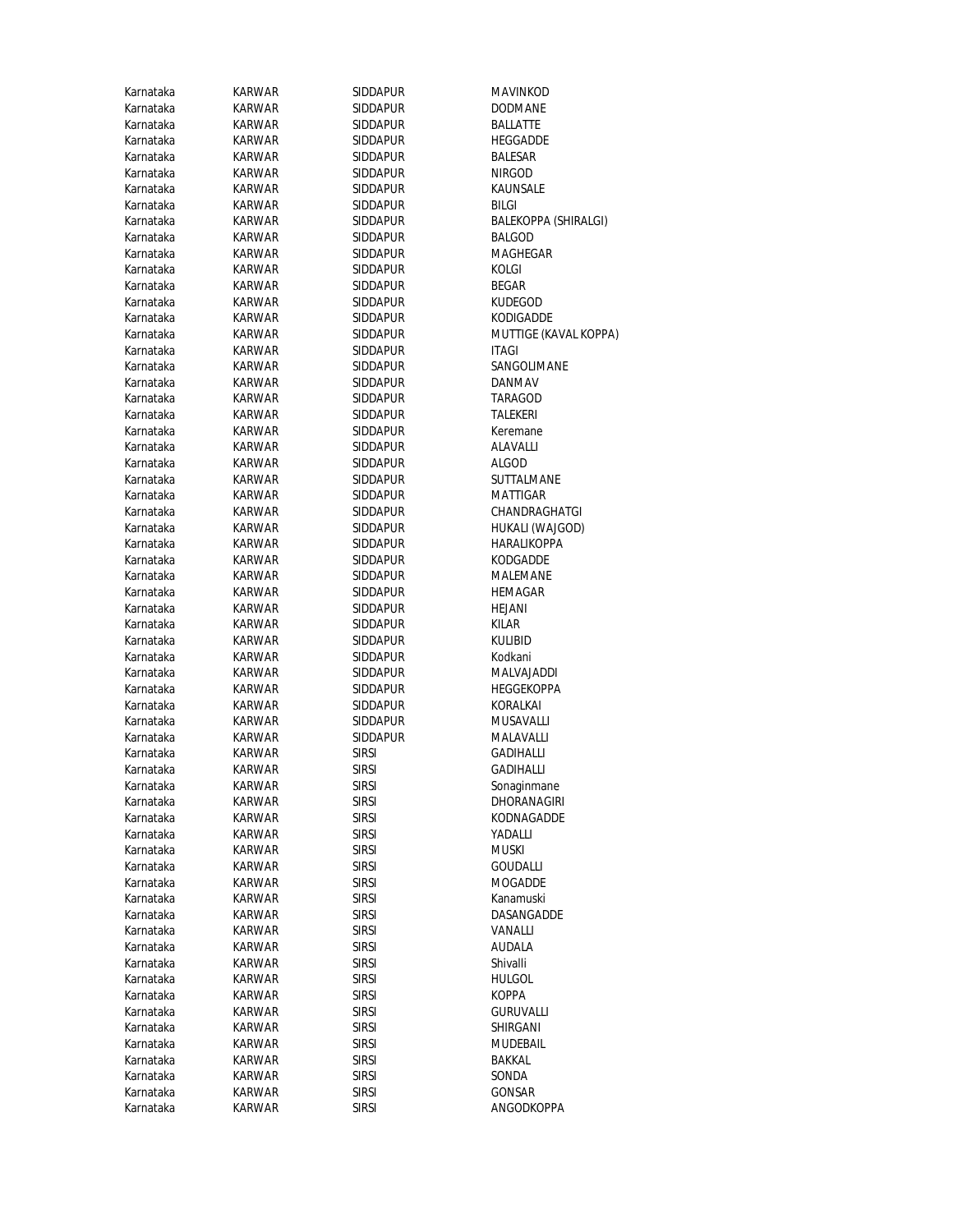| Karnataka | <b>KARWAR</b> | <b>SIRSI</b> | ULLAL             |
|-----------|---------------|--------------|-------------------|
| Karnataka | <b>KARWAR</b> | <b>SIRSI</b> | <b>KODIGAR</b>    |
| Karnataka | KARWAR        | sirsi        | KUGTEMANE         |
| Karnataka | KARWAR        | <b>SIRSI</b> | HUDELKOPPA        |
| Karnataka | KARWAR        | sirsi        | BOPPANALLI        |
| Karnataka | KARWAR        | sirsi        | NAKSHE            |
| Karnataka | KARWAR        | sirsi        | BENAGI            |
| Karnataka | KARWAR        | <b>SIRSI</b> | MUREGAR           |
| Karnataka | KARWAR        | <b>SIRSI</b> | HAREHULEKAL       |
| Karnataka | KARWAR        | <b>SIRSI</b> | AGASAL            |
| Karnataka | KARWAR        | sirsi        | KUGTEMANE         |
| Karnataka | KARWAR        | sirsi        | KELGINKERI        |
| Karnataka | KARWAR        | sirsi        | SADASHIVALLI      |
| Karnataka | <b>KARWAR</b> | sirsi        | MALALGAON         |
| Karnataka | KARWAR        | sirsi        | SHIGEHALLI        |
| Karnataka | KARWAR        | sirsi        | MANADUR           |
| Karnataka | KARWAR        | sirsi        | <b>ISLOOR</b>     |
| Karnataka | KARWAR        | <b>SIRSI</b> | KOTEKOPPA         |
| Karnataka | KARWAR        | sirsi        | HEBBALLI          |
| Karnataka | KARWAR        | sirsi        | MUNDGANMANE       |
| Karnataka | KARWAR        | <b>SIRSI</b> | Kelgin Onikeri    |
| Karnataka | KARWAR        | sirsi        | UMMADI            |
| Karnataka | KARWAR        | <b>SIRSI</b> | NEELKANI          |
| Karnataka | KARWAR        | <b>SIRSI</b> | <b>BISLAKOPPA</b> |
| Karnataka | <b>KARWAR</b> | sirsi        | SARGUPPA          |
| Karnataka | KARWAR        | sirsi        | HULDEVANSAR       |
| Karnataka | KARWAR        | sirsi        | MATTIHALLI        |
| Karnataka | KARWAR        | sirsi        | Naigar            |
| Karnataka | KARWAR        | <b>SIRSI</b> | <b>PURA</b>       |
| Karnataka | KARWAR        | sirsi        | JADDIGADDE        |
| Karnataka | KARWAR        | <b>SIRSI</b> | ACHANALLI         |
| Karnataka | KARWAR        | <b>SIRSI</b> | <b>MODUR</b>      |
| Karnataka | KARWAR        | <b>SIRSI</b> | Dasangadde        |
| Karnataka | KARWAR        | sirsi        | HAREPAL           |
| Karnataka | KARWAR        | sirsi        | GONGATTA          |
| Karnataka | KARWAR        | sirsi        | SINGANALLI        |
| Karnataka | KARWAR        | sirsi        | DEVANALLI         |
| Karnataka | KARWAR        | sirsi        | <b>KANDRAJI</b>   |
| Karnataka | KARWAR        | sirsi        | <b>GONUR</b>      |
| Karnataka | KARWAR        | sirsi        | KARJIGIMANE       |
| Karnataka | <b>KARWAR</b> | sirsi        | <b>HEDIGEMANE</b> |
| Karnataka | KARWAR        | sirsi        | BYAGADDE          |
| Karnataka | KARWAR        | <b>SIRSI</b> | KALVE             |
| Karnataka | <b>KARWAR</b> | <b>SIRSI</b> | <b>HUSRI</b>      |
| Karnataka | KARWAR        | <b>SIRSI</b> | ONIGADDE          |
| Karnataka | KARWAR        | <b>SIRSI</b> | MUNDAGESAR        |
| Karnataka | KARWAR        | <b>SIRSI</b> | MARGUNDI          |
| Karnataka | KARWAR        | sirsi        | KYADGIKOPPA       |
| Karnataka | KARWAR        | <b>SIRSI</b> | HEDIGEMANE        |
| Karnataka | KARWAR        | <b>SIRSI</b> | SANNALLI          |
| Karnataka | KARWAR        | sirsi        | Yachadi           |
| Karnataka | <b>KARWAR</b> | sirsi        | HEGGAR            |
| Karnataka | KARWAR        | <b>SIRSI</b> | BENAGAON          |
| Karnataka | KARWAR        | sirsi        | SUGAVI            |
| Karnataka | KARWAR        | sirsi        | KALKOPPA          |
| Karnataka | KARWAR        | <b>SIRSI</b> | KALLALLI          |
| Karnataka | KARWAR        | sirsi        | HAKKIGADDE        |
| Karnataka | KARWAR        | sirsi        | KALUGAR           |
| Karnataka | KARWAR        | sirsi        | KALKARDI          |
| Karnataka | KARWAR        | sirsi        | MUNDAGESAR        |
| Karnataka | KARWAR        | sirsi        | Kambigar          |
| Karnataka | KARWAR        | sirsi        | KANALLI           |
| Karnataka | KARWAR        | <b>SIRSI</b> | GADGERI           |
| Karnataka | KARWAR        | sirsi        | adalli            |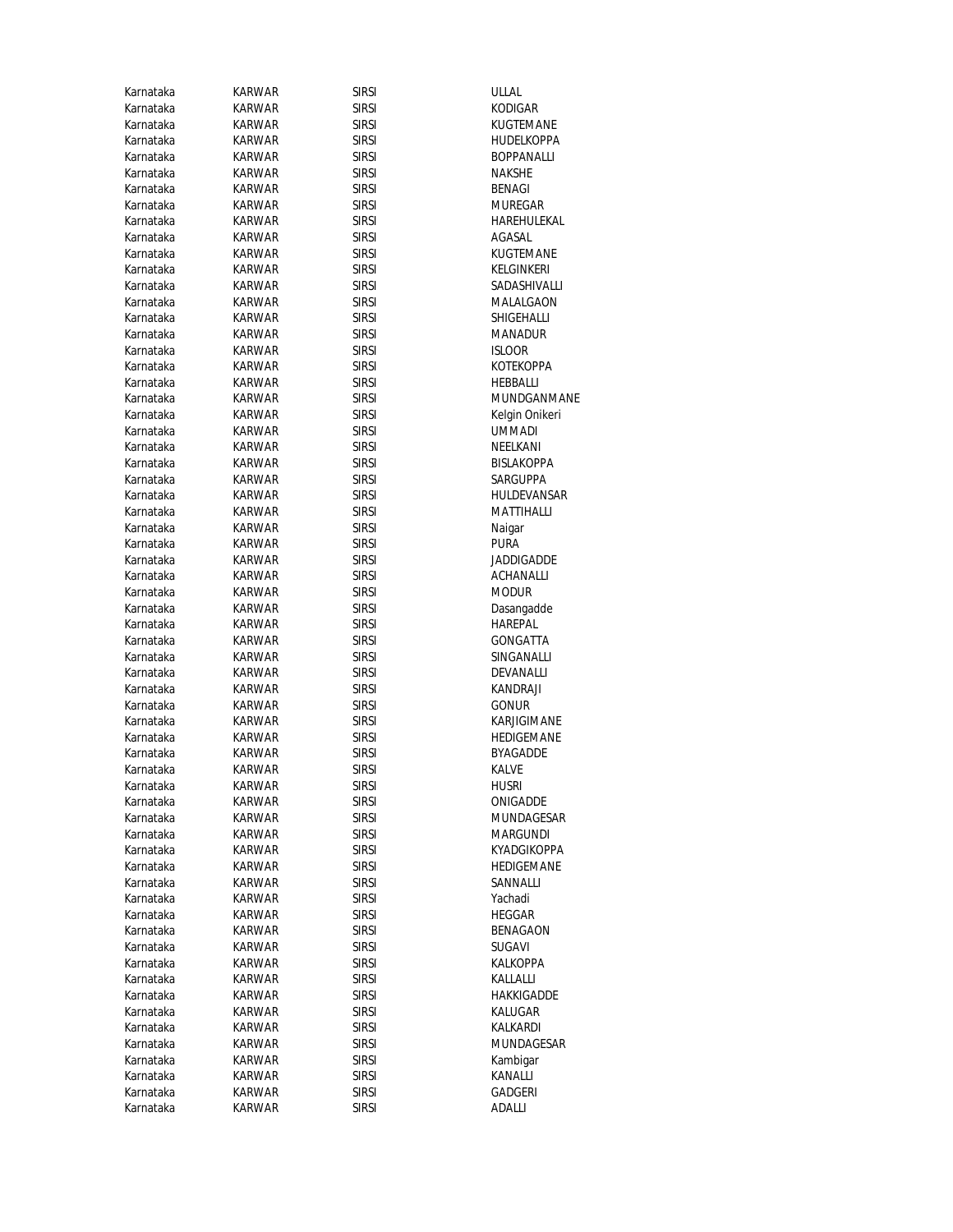| Karnataka | KARWAR        | <b>SIRSI</b>    | HALLUSARGI        |
|-----------|---------------|-----------------|-------------------|
| Karnataka | KARWAR        | <b>SIRSI</b>    | <b>TEPPAR</b>     |
| Karnataka | KARWAR        | <b>SIRSI</b>    | HOSTOTA           |
| Karnataka | KARWAR        | <b>SIRSI</b>    | HALLUSARGI        |
| Karnataka | KARWAR        | <b>SIRSI</b>    | MANJAGUNI         |
| Karnataka | KARWAR        | <b>SIRSI</b>    | HEBRE             |
| Karnataka | KARWAR        | <b>SIRSI</b>    | KODGIBAIL         |
| Karnataka | KARWAR        | <b>SIRSI</b>    | KALGUNDIKOPPA     |
| Karnataka | KARWAR        | <b>SIRSI</b>    | NAVILGAR          |
| Karnataka | KARWAR        | <b>SIRSI</b>    | GADIHALLI         |
| Karnataka | KARWAR        | <b>SIRSI</b>    | BIDRALLI          |
| Karnataka | KARWAR        | <b>SIRSI</b>    | VADDINAKOPPA      |
| Karnataka | KARWAR        | <b>SIRSI</b>    | HOSTOTA           |
| Karnataka | KARWAR        | <b>SIRSI</b>    | HADALAGI          |
| Karnataka | KARWAR        | <b>SIRSI</b>    | NAVANAGERI        |
| Karnataka | KARWAR        | <b>SIRSI</b>    | KUKRI             |
| Karnataka | KARWAR        | <b>SIRSI</b>    | SOMANALLI         |
| Karnataka | KARWAR        | <b>SIRSI</b>    | <b>UPLEKOPPA</b>  |
| Karnataka | KARWAR        | <b>SIRSI</b>    | <b>UMBLEKOPPA</b> |
| Karnataka | <b>KARWAR</b> | <b>SIRSI</b>    | MUNDGEHALLI       |
| Karnataka | <b>KARWAR</b> | <b>SIRSI</b>    | SAMPAKHANDA       |
| Karnataka | KARWAR        | <b>SIRSI</b>    | JANMANE (H)       |
| Karnataka | <b>KARWAR</b> | <b>SIRSI</b>    | BANDAL            |
| Karnataka | KARWAR        | <b>SIRSI</b>    | <b>TUDUGUNI</b>   |
| Karnataka | KARWAR        | <b>SIRSI</b>    | KALLI             |
| Karnataka | KARWAR        | <b>SIRSI</b>    | KUGTEMANE         |
| Karnataka | KARWAR        | <b>SIRSI</b>    | MUNDGEHALLI       |
| Karnataka | KARWAR        | <b>SIRSI</b>    | HANAGAR           |
| Karnataka | KARWAR        | <b>SIRSI</b>    | NERLAVALLI        |
| Karnataka | KARWAR        | <b>SIRSI</b>    | BISLAKOPPA        |
| Karnataka | KARWAR        | <b>SIRSI</b>    | DEVIMANE          |
| Karnataka | KARWAR        | <b>SIRSI</b>    | DEVIMANE          |
| Karnataka | KARWAR        | <b>SIRSI</b>    | <b>HOSUR</b>      |
| Karnataka | KARWAR        | <b>SIRSI</b>    | BALAVALLI         |
| Karnataka | KARWAR        | <b>SIRSI</b>    | Badagi            |
| Karnataka | KARWAR        | <b>SIRSI</b>    | KADGOD            |
| Karnataka | KARWAR        | <b>SIRSI</b>    | adalli            |
| Karnataka | KARWAR        | <b>SIRSI</b>    | <b>BUGADI</b>     |
| Karnataka | KARWAR        | YELLAPUR        | HOTAGERI          |
| Karnataka | <b>KARWAR</b> | YELLAPUR        | LALGULI           |
| Karnataka | KARWAR        | YELLAPUR        | KIRAVATTI         |
| Karnataka | KARWAR        | YELLAPUR        | KANNIGERI         |
| Karnataka | KARWAR        | YELLAPUR        | <b>GOTGULI</b>    |
| Karnataka | KARWAR        | YELLAPUR        | NAGARAKHAN        |
| Karnataka | KARWAR        | YELLAPUR        | KANNADAGAL        |
| Karnataka | KARWAR        | <b>YELLAPUR</b> | SAVAGADDE         |
| Karnataka | KARWAR        | <b>YELLAPUR</b> | ANGOD             |
| Karnataka | <b>KARWAR</b> | YELLAPUR        | MADNUR            |
| Karnataka | KARWAR        | <b>YELLAPUR</b> | BELEGERI          |
| Karnataka | KARWAR        | <b>YELLAPUR</b> | HIRIYAL           |
| Karnataka | KARWAR        | YELLAPUR        | <b>GOPADMANE</b>  |
| Karnataka | KARWAR        | <b>YELLAPUR</b> | BARAGADDE         |
| Karnataka | <b>KARWAR</b> | YELLAPUR        | KATTIGE           |
| Karnataka | KARWAR        | YELLAPUR        | <b>BISGOD</b>     |
| Karnataka | KARWAR        | YELLAPUR        | CHIMANALLI        |
| Karnataka | KARWAR        | <b>YELLAPUR</b> | SHISTAMUDI        |
| Karnataka | KARWAR        | YELLAPUR        | DEHALLI           |
| Karnataka | KARWAR        | YELLAPUR        | TATAGAR           |
| Karnataka | KARWAR        | YELLAPUR        | HAMSANA GADDE     |
| Karnataka | KARWAR        | YELLAPUR        | <b>HEGGAPUR</b>   |
| Karnataka | KARWAR        | YELLAPUR        | KALASURU          |
| Karnataka | KARWAR        | YELLAPUR        | BALAGAR           |
| Karnataka | KARWAR        | YELLAPUR        | SOMANALLI         |
| Karnataka | KARWAR        | YELLAPUR        | LINGADABAILU      |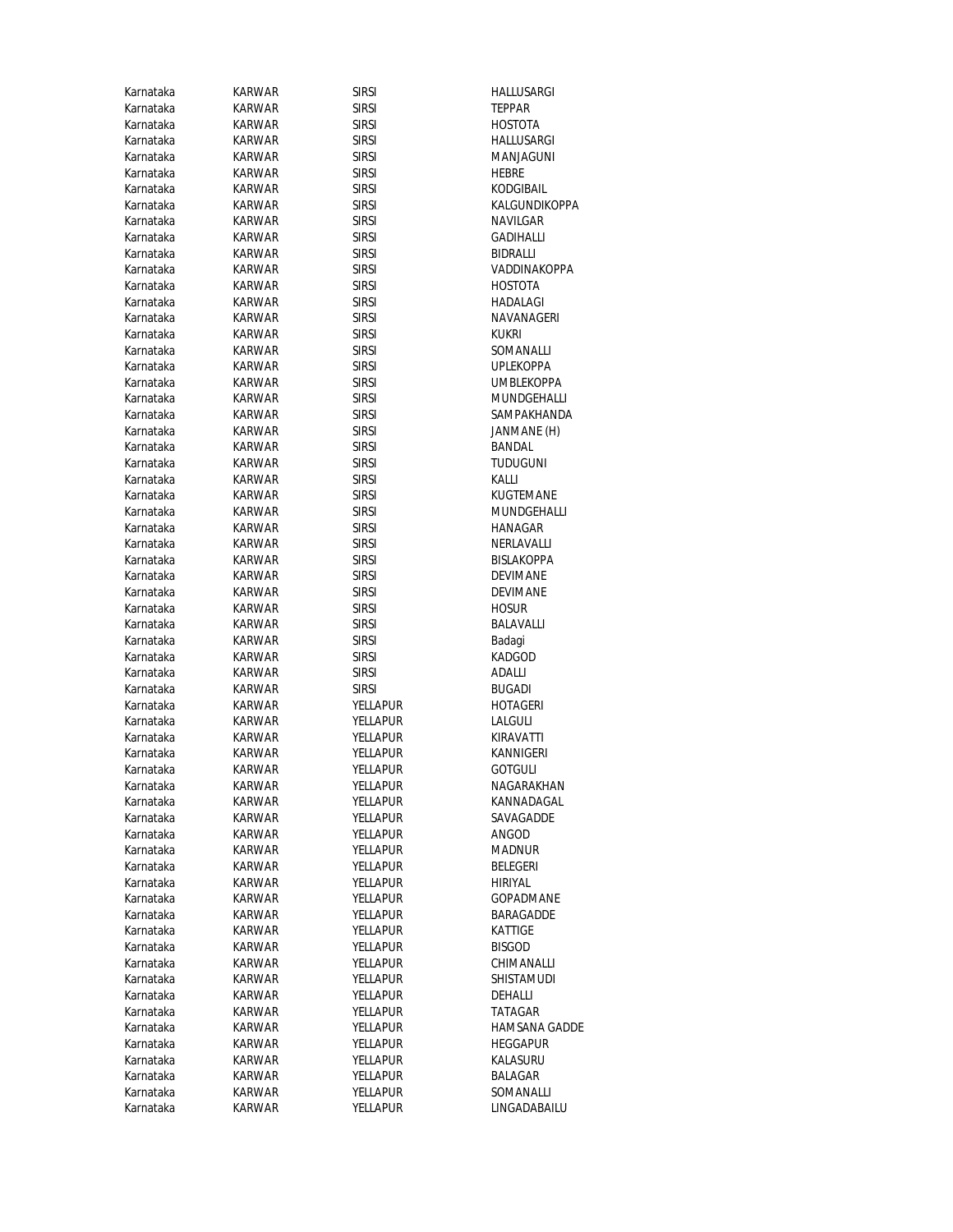| Karnataka              | <b>KARWAR</b>    | YELLAPUR                    | Hutkhanda            |
|------------------------|------------------|-----------------------------|----------------------|
| Karnataka              | KARWAR           | YELLAPUR                    | BARABALLI            |
| Karnataka              | KARWAR           | YELLAPUR                    | DONAGAR              |
| Karnataka              | <b>KARWAR</b>    | YELLAPUR                    | BANKASALLI           |
| Karnataka              | KARWAR           | YELLAPUR                    | BENDIGERI            |
| Karnataka              | <b>KARWAR</b>    | YELLAPUR                    | CHANDGULI            |
| Karnataka              | KARWAR           | <b>YELLAPUR</b>             | KALACHE              |
| Karnataka              | KARWAR           | <b>YELLAPUR</b>             | K0Madi               |
| Karnataka              | KARWAR           | YELLAPUR                    | <b>BAGINKATTA</b>    |
| Karnataka              | KARWAR           | <b>YELLAPUR</b>             | <b>GADIJOGADMANE</b> |
| Karnataka              | KARWAR           | YELLAPUR                    | CHIMANALLI           |
| Karnataka              | KARWAR           | <b>YELLAPUR</b>             | <b>BHOMNALLI</b>     |
| Karnataka              | KARWAR           | YELLAPUR                    | <b>GHARWAS</b>       |
| Karnataka              | <b>KARWAR</b>    | YELLAPUR                    | PURATBOMNALLI        |
| Karnataka              | KARWAR           | <b>YELLAPUR</b>             | <b>BEEGAR</b>        |
| Karnataka              | KARWAR           | YELLAPUR                    | Telangar             |
| Karnataka              | KARWAR           | YELLAPUR                    | <b>IDAGUNDI</b>      |
| Karnataka              | KARWAR           | YELLAPUR                    | BILKI                |
| Karnataka              | <b>KARWAR</b>    | <b>YELLAPUR</b>             | KEREHOSALLI          |
| Karnataka              | <b>KARWAR</b>    | YELLAPUR                    | TARGAR               |
| Karnataka              | KARWAR           | YELLAPUR                    | HOTAGERI             |
| Karnataka              | KARWAR           | <b>YELLAPUR</b>             | CHIKKOTTI            |
| Karnataka              | KARWAR           | <b>YELLAPUR</b>             | MALALGAON            |
| Karnataka              | <b>KARWAR</b>    | YELLAPUR                    | HONAGADDE            |
| Karnataka              | <b>KARWAR</b>    | YELLAPUR                    | KODLAGADDE           |
| Karnataka              | <b>KARWAR</b>    | <b>YELLAPUR</b>             | KAMPLI               |
| Karnataka              | <b>KARWAR</b>    | YELLAPUR                    | MAVINAMANE           |
| Karnataka              | KARWAR           | YELLAPUR                    | SHIRANALA            |
| Karnataka              | KARWAR           | YELLAPUR                    | HEGGUMBALE           |
| Karnataka<br>Karnataka | <b>KARWAR</b>    | <b>YELLAPUR</b>             | AALWAD<br>MAGOD      |
| Karnataka              | KARWAR<br>KARWAR | YELLAPUR<br><b>YELLAPUR</b> | <b>GULLAPUR</b>      |
| Karnataka              | <b>KARWAR</b>    | <b>YELLAPUR</b>             | KELASHI              |
| Karnataka              | KARWAR           | YELLAPUR                    | DABAGULI             |
| Karnataka              | KARWAR           | YELLAPUR                    | BARE                 |
| Karnataka              | KARWAR           | YELLAPUR                    | HALAGOD              |
| Karnataka              | KARWAR           | YELLAPUR                    | HULLARAMANE          |
| Karnataka              | <b>KARWAR</b>    | YELLAPUR                    | <b>BARE</b>          |
| Karnataka              | KARWAR           | YELLAPUR                    | JAKKOLLI             |
| Karnataka              | KARWAR           | YELLAPUR                    | <b>KUSGULI</b>       |
| Karnataka              | KARWAR           | <b>YELLAPUR</b>             | <b>BAICHGOD</b>      |
| Karnataka              | KARWAR           | YELLAPUR                    | HARIGADDE            |
| Karnataka              | KARWAR           | YELLAPUR                    | YADALLI              |
| Karnataka              | KARWAR           | YELLAPUR                    | HALASINKOPPA         |
| Karnataka              | KARWAR           | YELLAPUR                    | <b>UCHAGERI</b>      |
| Karnataka              | KARWAR           | <b>YELLAPUR</b>             | BIDRALLI             |
| Karnataka              | KARWAR           | YELLAPUR                    | JADDIGADDE           |
| Karnataka              | <b>KARWAR</b>    | <b>YELLAPUR</b>             | GERAL                |
| Karnataka              | KARWAR           | <b>YELLAPUR</b>             | HIRESAR              |
| Karnataka              | KARWAR           | YELLAPUR                    | BHARATANAHALLI       |
| Karnataka              | KARWAR           | <b>YELLAPUR</b>             | ILEHALLI             |
| Karnataka              | KARWAR           | YELLAPUR                    | HITTLALLI            |
| Karnataka              | <b>KARWAR</b>    | YELLAPUR                    | BELLAMBI             |
| Karnataka              | KARWAR           | YELLAPUR                    | KANAGOD-BALEHADDA    |
| Karnataka              | KARWAR           | <b>YELLAPUR</b>             | <b>TAREHALLI</b>     |
| Karnataka              | <b>KARWAR</b>    | <b>YELLAPUR</b>             | HASALMANE            |
| Karnataka              | KARWAR           | YELLAPUR                    | BHARANII             |
| Karnataka              | KARWAR           | YELLAPUR                    | CHAVATTI             |
| Karnataka              | KARWAR           | YELLAPUR                    | HEMMADI              |
| Karnataka              | KARWAR           | YELLAPUR                    | BEEJANAKOPPA         |
| Karnataka              | KARWAR           | <b>YELLAPUR</b>             | Kanur                |
| Karnataka              | MANGALORE        | BELTHANGADI                 | NARAVI               |
| Karnataka              | MANGALORE        | BELTHANGADI                 | MALAVANTHIGE         |
| Karnataka              | MANGALORE        | BELTHANGADI                 | KUTHLURU             |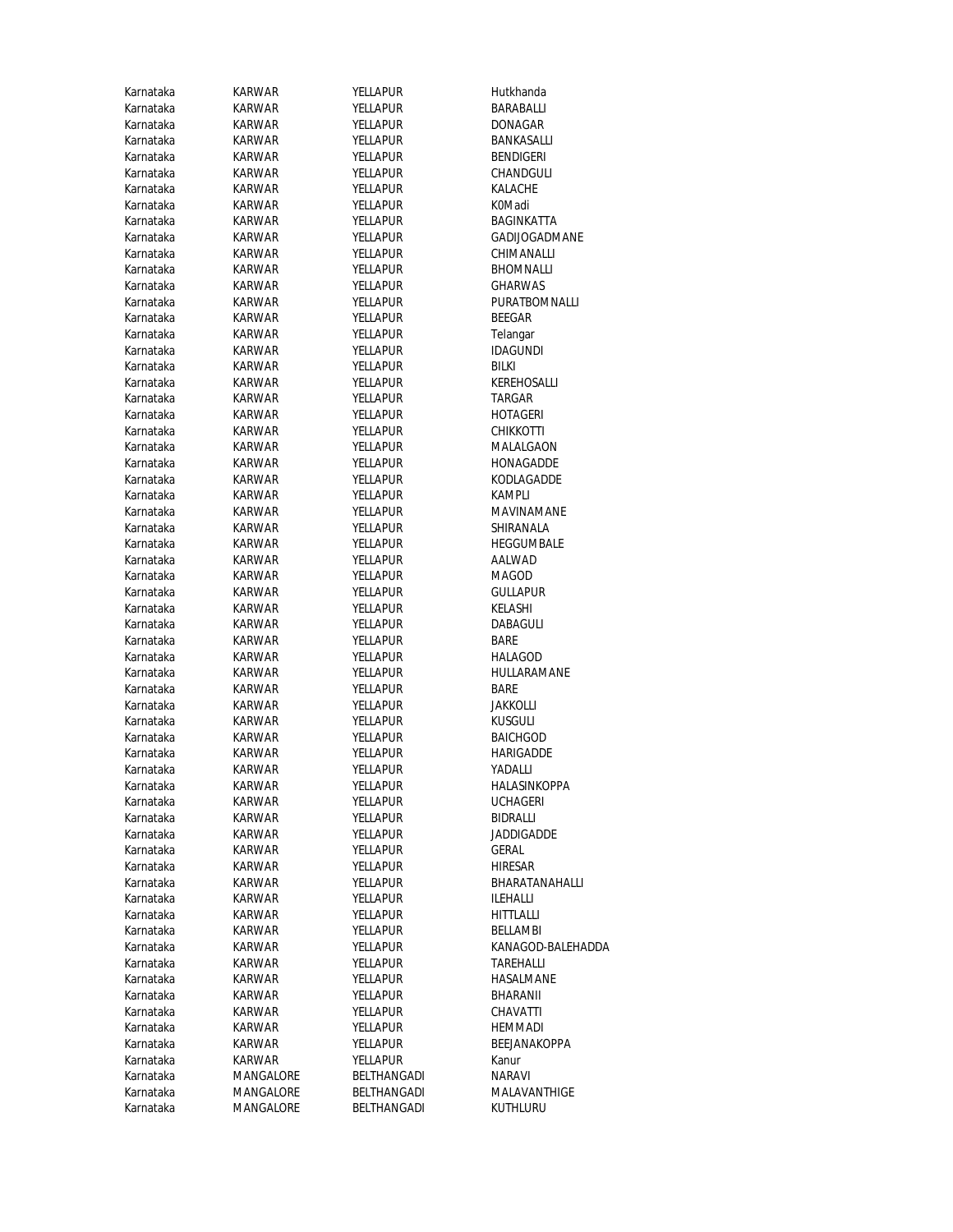| Karnataka | MANGALORE        | BELTHANGADI       | SULKERIMOGRU             |
|-----------|------------------|-------------------|--------------------------|
| Karnataka | MANGALORE        | BELTHANGADI       | SHIRLALU                 |
|           |                  | BELTHANGADI       |                          |
| Karnataka | MANGALORE        |                   | NAVARA                   |
| Karnataka | MANGALORE        | BELTHANGADI       | SAVANALU                 |
| Karnataka | MANGALORE        | BELTHANGADI       | CHARMADI                 |
| Karnataka | MANGALORE        | BELTHANGADI       | <b>SULKERI</b>           |
| Karnataka | <b>MANGALORE</b> | BELTHANGADI       | <b>NAVOORU</b>           |
| Karnataka | MANGALORE        | BELTHANGADI       | NERIYA                   |
| Karnataka | MANGALORE        | BELTHANGADI       | NADA                     |
| Karnataka | <b>MANGALORE</b> | BELTHANGADI       | <b>PUDUVETTU</b>         |
| Karnataka | MANGALORE        | BELTHANGADI       | SHISHILA                 |
| Karnataka | MANGALORE        | BELTHANGADI       | KALANJA                  |
| Karnataka | <b>MANGALORE</b> | BELTHANGADI       | Shibaje                  |
| Karnataka | MANGALORE        | BELTHANGADI       | REKHYA                   |
|           |                  |                   |                          |
| Karnataka | MANGALORE        | Puttur            | KOWKRADI                 |
| Karnataka | MANGALORE        | puttur            | <b>GOLITHATTU</b>        |
| Karnataka | MANGALORE        | puttur            | <b>SHIRADY</b>           |
| Karnataka | MANGALORE        | puttur            | ALANTHAYA                |
| Karnataka | MANGALORE        | puttur            | Shiribagilu              |
| Karnataka | MANGALORE        | Puttur            | ICHLAMPADY               |
| Karnataka | MANGALORE        | puttur            | SHIRIBAGILU              |
| Karnataka | MANGALORE        | Puttur            | BALLYA                   |
| Karnataka | MANGALORE        | puttur            | KOMBARU                  |
| Karnataka | MANGALORE        | puttur            | <b>BILINELE</b>          |
| Karnataka | MANGALORE        | puttur            | <b>DOLPADY</b>           |
| Karnataka | MANGALORE        | SULYA             | BALPA                    |
| Karnataka | MANGALORE        | SULYA             | YENEKALLU                |
| Karnataka | MANGALORE        | SULYA             | SUBRAMANYA               |
| Karnataka | MANGALORE        | SULYA             | Subramanya               |
| Karnataka | MANGALORE        | SULYA             | NALKOORU                 |
| Karnataka | MANGALORE        | SULYA             | KUTHKUNJA                |
| Karnataka | MANGALORE        | SULYA             | Inakidu                  |
| Karnataka | MANGALORE        | SULYA             | DEVACHALLA               |
| Karnataka | MANGALORE        | SULYA             | HARIHARAPALLATHADKA      |
| Karnataka | MANGALORE        | SULYA             | BALAGODU                 |
| Karnataka | MANGALORE        | SULYA             |                          |
| Karnataka |                  |                   | Balagodu<br>MADAPPADY    |
| Karnataka | MANGALORE        | SULYA             |                          |
|           | MANGALORE        | SULYA             | UBARADKA MITTUR          |
| Karnataka | MANGALORE        | SULYA             | KALMAKARU                |
| Karnataka | MANGALORE        | SULYA             | ARANTHODU                |
| Karnataka | MANGALORE        | SULYA             | <b>ALETTY</b>            |
| Karnataka | MANGALORE        | SULYA             | SAMPAJE                  |
| Karnataka | <b>MANGALORE</b> | SULYA             | THODIKANA                |
| Karnataka | <b>MYSORE</b>    | HEGGADADEVANAKOTE | RAJEGOWDANAHUNDI         |
| Karnataka | <b>MYSORE</b>    | HEGGADADEVANAKOTE | SOLLAPURA                |
| Karnataka | <b>MYSORE</b>    | HEGGADADEVANAKOTE | GOWDIMACHANAYAKANA HALLI |
| Karnataka | <b>MYSORE</b>    | HEGGADADEVANAKOTE | SIDDAPURA                |
| Karnataka | <b>MYSORE</b>    | HEGGADADEVANAKOTE | METIKUPPE FOREST         |
| Karnataka | <b>MYSORE</b>    | HEGGADADEVANAKOTE | AGASANAHUNDI             |
| Karnataka | <b>MYSORE</b>    | HEGGADADEVANAKOTE | <b>METIKUPPE</b>         |
| Karnataka | <b>MYSORE</b>    | HEGGADADEVANAKOTE | Metikuppekaval           |
| Karnataka | <b>MYSORE</b>    | HEGGADADEVANAKOTE | Amani Jungle             |
| Karnataka | <b>MYSORE</b>    | HEGGADADEVANAKOTE | <b>HIREHALLI</b>         |
| Karnataka | <b>MYSORE</b>    | HEGGADADEVANAKOTE | <b>HONNURKUPPE</b>       |
| Karnataka | <b>MYSORE</b>    | HEGGADADEVANAKOTE | ANTHARASANTHE            |
| Karnataka | <b>MYSORE</b>    | HEGGADADEVANAKOTE | RAGALAKUPPE              |
| Karnataka | <b>MYSORE</b>    | HEGGADADEVANAKOTE | MANCHEGOWDANAHALLI       |
| Karnataka | <b>MYSORE</b>    | HEGGADADEVANAKOTE | <b>KAKANAKOTE FOREST</b> |
| Karnataka | <b>MYSORE</b>    | HEGGADADEVANAKOTE | Konanalathuru            |
| Karnataka | <b>MYSORE</b>    | HEGGADADEVANAKOTE | N.BELATHUR               |
| Karnataka | <b>MYSORE</b>    | HEGGADADEVANAKOTE | NISNA                    |
| Karnataka | <b>MYSORE</b>    | HEGGADADEVANAKOTE | Nisna                    |
| Karnataka | <b>MYSORE</b>    | HEGGADADEVANAKOTE | <b>BEGURU</b>            |
|           | <b>MYSORE</b>    | HEGGADADEVANAKOTE | KENCHANAHALLI            |
| Karnataka |                  |                   |                          |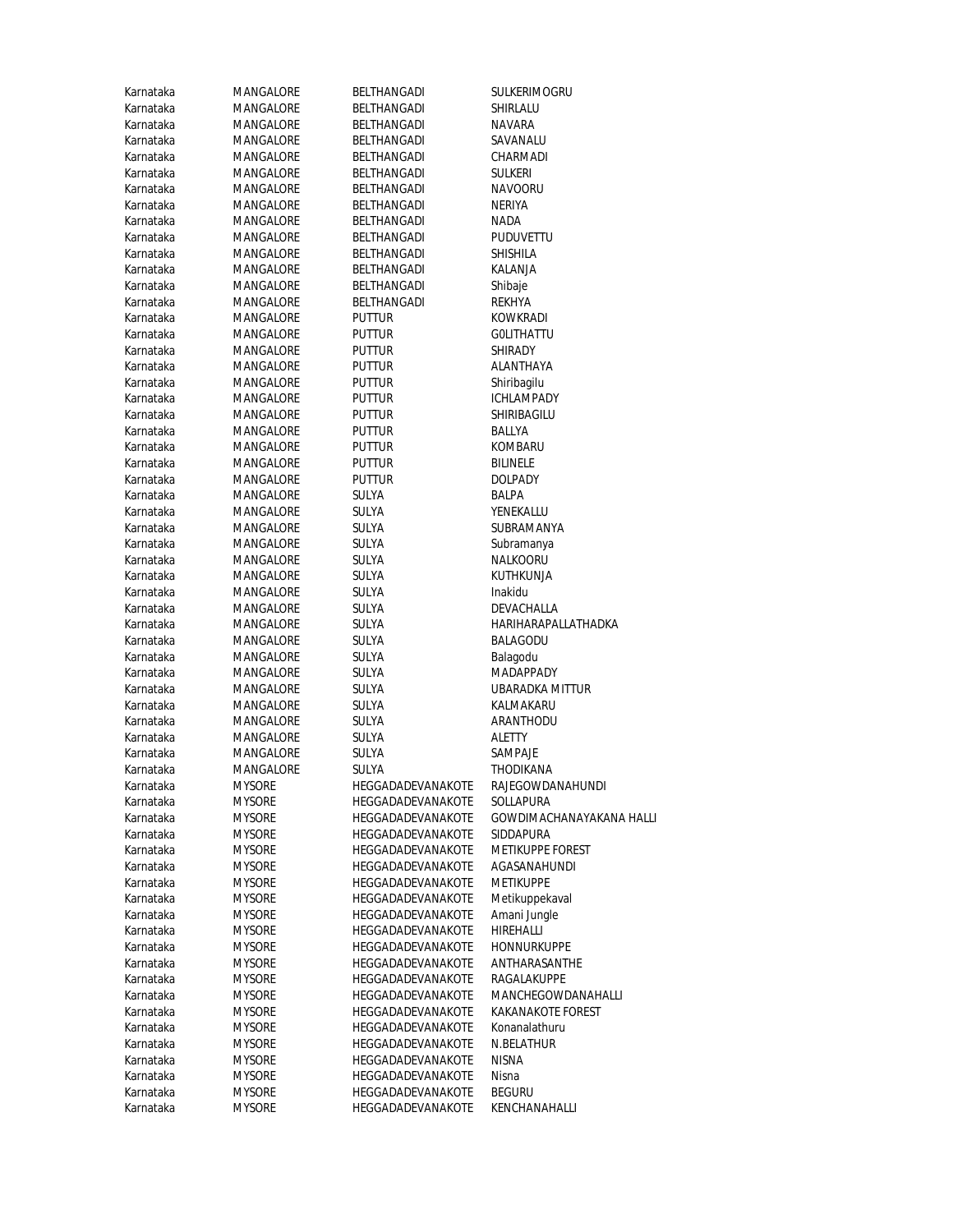| Karnataka              | <b>MYSORE</b>                  | HEGGADADEVANAKOTE                      | HARIYALAPURA                               |
|------------------------|--------------------------------|----------------------------------------|--------------------------------------------|
| Karnataka              | <b>MYSORE</b>                  | HEGGADADEVANAKOTE                      | Kittur (Therani Manti)                     |
| Karnataka              | <b>MYSORE</b>                  | HEGGADADEVANAKOTE                      | Shambugowdanahalli                         |
| Karnataka              | <b>MYSORE</b>                  | HEGGADADEVANAKOTE                      | KATAWALU                                   |
| Karnataka              | <b>MYSORE</b>                  | HEGGADADEVANAKOTE                      | Thenekallu                                 |
| Karnataka              | <b>MYSORE</b>                  | HEGGADADEVANAKOTE                      | Lakshmanapura                              |
| Karnataka              | <b>MYSORE</b>                  | HEGGADADEVANAKOTE                      | Hariyalapura                               |
| Karnataka              | <b>MYSORE</b>                  | HEGGADADEVANAKOTE                      | Byrapura                                   |
| Karnataka              | <b>MYSORE</b>                  | HEGGADADEVANAKOTE                      | Begurjungle                                |
| Karnataka              | <b>MYSORE</b>                  | HEGGADADEVANAKOTE                      | Huralipura                                 |
| Karnataka              | <b>MYSORE</b>                  | HEGGADADEVANAKOTE                      | BADAGA                                     |
| Karnataka              | <b>MYSORE</b>                  | HEGGADADEVANAKOTE                      | KANDALIKE                                  |
| Karnataka              | <b>MYSORE</b>                  | HEGGADADEVANAKOTE                      | Alalahalli                                 |
| Karnataka              | <b>MYSORE</b>                  | HEGGADADEVANAKOTE                      | SEEGEVADI                                  |
| Karnataka              | <b>MYSORE</b>                  | HEGGADADEVANAKOTE                      | BANKAVADI                                  |
| Karnataka              | <b>MYSORE</b>                  | HEGGADADEVANAKOTE                      | ANEMALA                                    |
| Karnataka              | <b>MYSORE</b>                  | HEGGADADEVANAKOTE                      | HOSAKOTE                                   |
| Karnataka              | <b>MYSORE</b>                  | HEGGADADEVANAKOTE                      | CHANNAGUNDI                                |
| Karnataka              | <b>MYSORE</b>                  | HEGGADADEVANAKOTE                      | NETKALHUNDI                                |
| Karnataka              | MYSORE                         | HEGGADADEVANAKOTE                      | Kakanakote Forest                          |
| Karnataka              | <b>MYSORE</b>                  | HEGGADADEVANAKOTE                      | Town Shimoga                               |
| Karnataka              | <b>MYSORE</b>                  | HEGGADADEVANAKOTE                      | Hosakote                                   |
| Karnataka              | <b>MYSORE</b>                  | HEGGADADEVANAKOTE                      | <b>KADEGADDE</b>                           |
| Karnataka              | <b>MYSORE</b>                  | <b>HEGGADADEVANAKOTE</b>               | <b>HIREHALLI</b>                           |
| Karnataka              | <b>MYSORE</b>                  | HEGGADADEVANAKOTE                      | Moleyuru                                   |
| Karnataka              | <b>MYSORE</b>                  | HEGGADADEVANAKOTE                      | Berambadi State Forest                     |
| Karnataka              | <b>MYSORE</b>                  | HEGGADADEVANAKOTE                      | Beguru                                     |
| Karnataka              | <b>MYSORE</b>                  | HEGGADADEVANAKOTE                      | Chowdahalli<br><b>INUR MARIGUDI JUNGLE</b> |
| Karnataka              | <b>MYSORE</b>                  | HEGGADADEVANAKOTE                      |                                            |
| Karnataka<br>Karnataka | <b>MYSORE</b><br><b>MYSORE</b> | HEGGADADEVANAKOTE<br>HEGGADADEVANAKOTE | Kurnagala<br>Chikkakundur                  |
| Karnataka              | <b>MYSORE</b>                  | HEGGADADEVANAKOTE                      | Ankupura                                   |
| Karnataka              | <b>MYSORE</b>                  | HEGGADADEVANAKOTE                      | <b>BARAGI</b>                              |
| Karnataka              | <b>MYSORE</b>                  | HEGGADADEVANAKOTE                      | ALANAHALLI                                 |
| Karnataka              | <b>MYSORE</b>                  | HEGGADADEVANAKOTE                      | VADERAHALLI                                |
| Karnataka              | <b>MYSORE</b>                  | HEGGADADEVANAKOTE                      | Hirehalli                                  |
| Karnataka              | SHIMOGA                        | HOSANAGARA                             | NANDRI                                     |
| Karnataka              | SHIMOGA                        | HOSANAGARA                             | <b>DODDA BILAGODU</b>                      |
| Karnataka              | SHIMOGA                        | HOSANAGARA                             | ALAVALLI                                   |
| Karnataka              | SHIMOGA                        | HOSANAGARA                             | HULUSALE MALAVALLI                         |
| Karnataka              | SHIMOGA                        | HOSANAGARA                             | HOLAGODU                                   |
| Karnataka              | SHIMOGA                        | HOSANAGARA                             | AMACHI                                     |
| Karnataka              | SHIMOGA                        | HOSANAGARA                             | THOTADA KOPPA                              |
| Karnataka              | SHIMOGA                        | HOSANAGARA                             | <b>HARIDRAVATI</b>                         |
| Karnataka              | SHIMOGA                        | HOSANAGARA                             | H.HUNASAVALLI                              |
| Karnataka              | SHIMOGA                        | HOSANAGARA                             | MENASE                                     |
| Karnataka              | <b>SHIMOGA</b>                 | HOSANAGARA                             | Masarur                                    |
| Karnataka              | SHIMOGA                        | HOSANAGARA                             | NELAGALALE                                 |
| Karnataka              | <b>SHIMOGA</b>                 | HOSANAGARA                             | KANAGODU                                   |
| Karnataka              | SHIMOGA                        | HOSANAGARA                             | GUBBIGA                                    |
| Karnataka              | SHIMOGA                        | HOSANAGARA                             | MELINA SAMPALLI                            |
| Karnataka              | SHIMOGA                        | HOSANAGARA                             | CHURDA                                     |
| Karnataka              | <b>SHIMOGA</b>                 | HOSANAGARA                             | <b>BASAVAPURA</b>                          |
| Karnataka              | SHIMOGA                        | HOSANAGARA                             | MAJAVANA                                   |
| Karnataka              | SHIMOGA                        | HOSANAGARA                             | NERALA MANE                                |
| Karnataka              | SHIMOGA                        | HOSANAGARA                             | BASAVAPURA                                 |
| Karnataka              | SHIMOGA                        | HOSANAGARA                             | BENAVALLI                                  |
| Karnataka              | SHIMOGA                        | HOSANAGARA                             | ARASALU                                    |
| Karnataka              | SHIMOGA                        | HOSANAGARA                             | SIDIYAPURA                                 |
| Karnataka              | SHIMOGA                        | HOSANAGARA                             | VEERABHADRAPURA                            |
| Karnataka              | SHIMOGA                        | HOSANAGARA                             | KACHIGEBYLU                                |
| Karnataka              | SHIMOGA                        | HOSANAGARA                             | KALASETTI KOPPA                            |
| Karnataka              | SHIMOGA                        | HOSANAGARA                             | KUKAKALALE                                 |
| Karnataka              | SHIMOGA                        | HOSANAGARA                             | HOSAKOPPA                                  |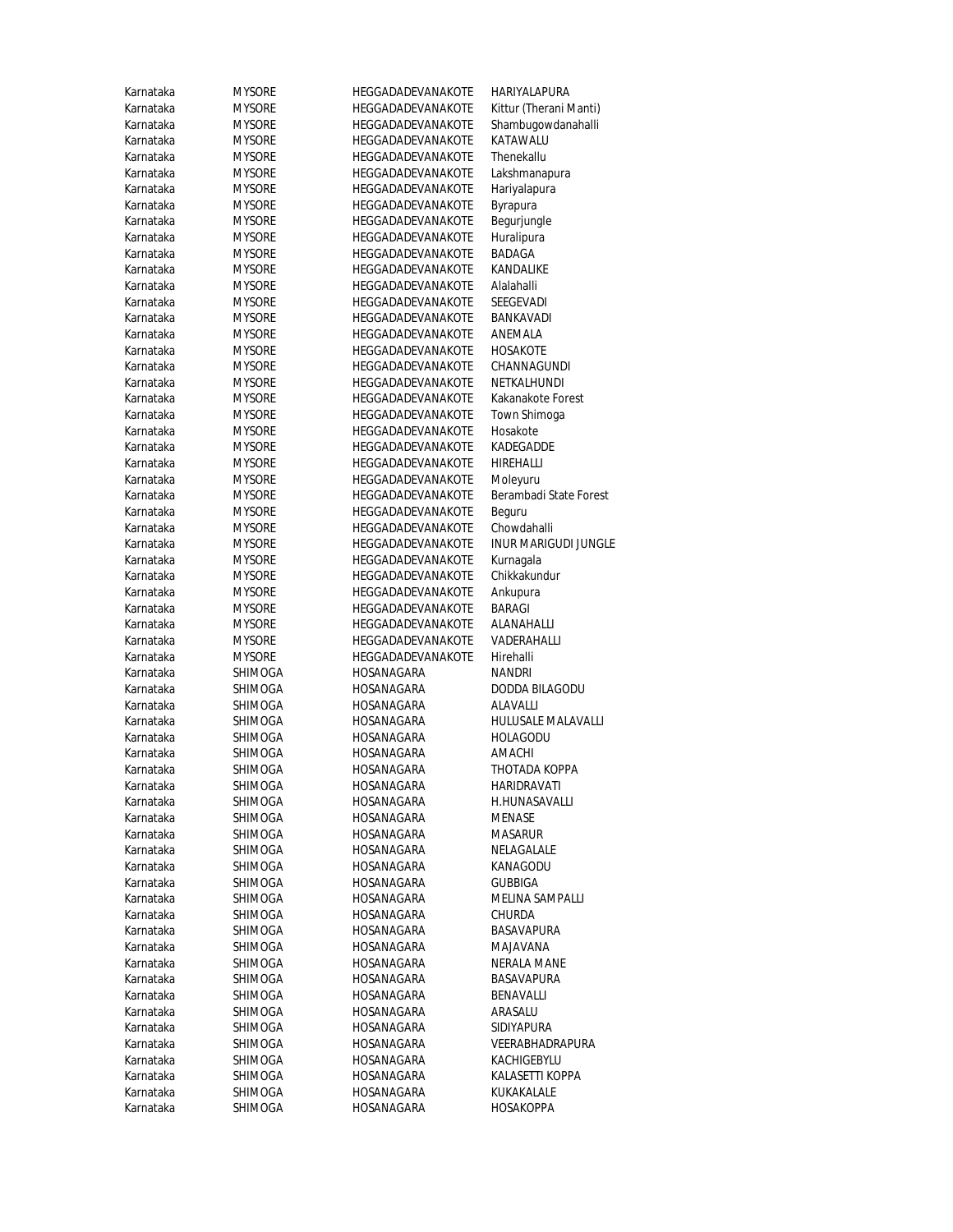| Karnataka | SHIMOGA        | HOSANAGARA | JENI            |
|-----------|----------------|------------|-----------------|
| Karnataka | SHIMOGA        | HOSANAGARA | BILKI           |
| Karnataka | SHIMOGA        | HOSANAGARA | ANDAGOL         |
| Karnataka | SHIMOGA        | HOSANAGARA | <b>HIREMAIT</b> |
| Karnataka | SHIMOGA        | HOSANAGARA | <b>HALETHO</b>  |
| Karnataka | SHIMOGA        | HOSANAGARA | HAROHITI        |
| Karnataka | SHIMOGA        | HOSANAGARA | <b>KALKOPP</b>  |
| Karnataka | SHIMOGA        | HOSANAGARA | <b>KOTESHIR</b> |
| Karnataka | SHIMOGA        | HOSANAGARA | MALAVAL         |
| Karnataka | SHIMOGA        | HOSANAGARA | <b>HEBBIGE</b>  |
| Karnataka | SHIMOGA        | HOSANAGARA | PUNAJE          |
| Karnataka | SHIMOGA        | HOSANAGARA | NEELAKAI        |
| Karnataka | SHIMOGA        | HOSANAGARA | THAMMA          |
| Karnataka | SHIMOGA        | HOSANAGARA | ARAGODI         |
| Karnataka | SHIMOGA        | HOSANAGARA | MALALI          |
| Karnataka | SHIMOGA        | HOSANAGARA | KESARE          |
| Karnataka | SHIMOGA        | HOSANAGARA | <b>H.HONNE</b>  |
| Karnataka | SHIMOGA        | HOSANAGARA | KARAGOD         |
| Karnataka | SHIMOGA        | HOSANAGARA | <b>TARIGA</b>   |
| Karnataka | SHIMOGA        | HOSANAGARA | MASAGAL         |
| Karnataka | SHIMOGA        | HOSANAGARA | <b>HARAMBA</b>  |
| Karnataka | <b>SHIMOGA</b> | HOSANAGARA | <b>DUMMA</b>    |
| Karnataka | SHIMOGA        | HOSANAGARA | KOLAVALI        |
| Karnataka | SHIMOGA        | HOSANAGARA | KALIKAPU        |
| Karnataka | SHIMOGA        | HOSANAGARA | MUGADTI         |
| Karnataka | SHIMOGA        | HOSANAGARA | MULAGAL         |
| Karnataka | SHIMOGA        | HOSANAGARA | <b>KUSGUND</b>  |
| Karnataka | SHIMOGA        | HOSANAGARA | <b>KALASE</b>   |
| Karnataka | SHIMOGA        | HOSANAGARA | TALALE          |
| Karnataka | SHIMOGA        | HOSANAGARA | <b>MUTHUR</b>   |
| Karnataka | SHIMOGA        | HOSANAGARA | <b>GUBBIGA</b>  |
| Karnataka | SHIMOGA        | HOSANAGARA | <b>KALKOPP</b>  |
| Karnataka | SHIMOGA        | HOSANAGARA | YALAGALL        |
| Karnataka | SHIMOGA        | HOSANAGARA | ADAGODI         |
| Karnataka | SHIMOGA        | HOSANAGARA | KALLUR          |
| Karnataka | SHIMOGA        | HOSANAGARA | KAGACHI         |
| Karnataka | SHIMOGA        | HOSANAGARA | KARIGERA        |
| Karnataka | <b>SHIMOGA</b> | HOSANAGARA | Belur           |
| Karnataka | <b>SHIMOGA</b> | HOSANAGARA | NAGODI          |
| Karnataka | SHIMOGA        | HOSANAGARA | HULIGADI        |
| Karnataka | SHIMOGA        | HOSANAGARA | <b>MANJAGA</b>  |
| Karnataka | SHIMOGA        | HOSANAGARA | <b>K.KUNNU</b>  |
| Karnataka | SHIMOGA        | HOSANAGARA | <b>HEBBURLI</b> |
| Karnataka | SHIMOGA        | HOSANAGARA | <b>HOSUR</b>    |
| Karnataka | SHIMOGA        | HOSANAGARA | BIDHARAL        |
| Karnataka | <b>SHIMOGA</b> | HOSANAGARA | BEHALLI         |
| Karnataka | <b>SHIMOGA</b> | HOSANAGARA | <b>K.KUNNU</b>  |
| Karnataka | <b>SHIMOGA</b> | HOSANAGARA | <b>MASAKAN</b>  |
| Karnataka | SHIMOGA        | HOSANAGARA | SHAKAVA         |
| Karnataka | SHIMOGA        | HOSANAGARA | <b>L.GUDDEK</b> |
| Karnataka | SHIMOGA        | HOSANAGARA | VADAHOS         |
| Karnataka | SHIMOGA        | HOSANAGARA | AMRUTH/         |
| Karnataka | SHIMOGA        | HOSANAGARA | <b>MALALIK</b>  |
| Karnataka | SHIMOGA        | HOSANAGARA | SAVANTH         |
| Karnataka | SHIMOGA        | HOSANAGARA | ARAMANI         |
| Karnataka | SHIMOGA        | HOSANAGARA | <b>KAMMAC</b>   |
| Karnataka | SHIMOGA        | HOSANAGARA | <b>BALEKOPF</b> |
| Karnataka | SHIMOGA        | HOSANAGARA | <b>H.HONNE</b>  |
| Karnataka | SHIMOGA        | HOSANAGARA | HIRIYOGI        |
| Karnataka | SHIMOGA        | HOSANAGARA | KATTINAF        |
| Karnataka | SHIMOGA        | HOSANAGARA | <b>DOBYLU</b>   |
| Karnataka | SHIMOGA        | HOSANAGARA | MATHIKA         |
| Karnataka | SHIMOGA        | HOSANAGARA | <b>BRAHMAI</b>  |
| Karnataka | SHIMOGA        | HOSANAGARA | <b>KODUR</b>    |

ANDAGOLI **HIREMAITHE** HALETHOTA HAROHITHLU KALKOPPA KOTESHIRUR MALAVALLI<br>HEBBIGE NEELAKANTANATHOTA THAMMADIKOPPA aragodi<br>Malali H.HONNE KOPPA KARAGODU MASAGALLI HARAMBALLI<br>DUMMA KOLAVALLI KALIKAPURA MUGADTHI **MULAGADDE** KUSGUNDI<br>KALASE KALKOPPA YALAGALLU ADAGODI KARIGERASU<br>BELUR HULIGADDE MANJAGALALE K.KUNNUR<br>HEBBURLI **BIDHARALLI** K.KUNNUR MASAKANI SHAKAVALLI L.GUDDEKOPPA VADAHOSALLI AMRUTHA MALALI KOPPA SAVANTHUR ARAMANE KOPPA KAMMACHI BALEKOPPA H.HONNE KOPPA HIRIYOGI KATTINAHOLE<br>DOBYLU MATHIKAI BRAHMANATHARUVE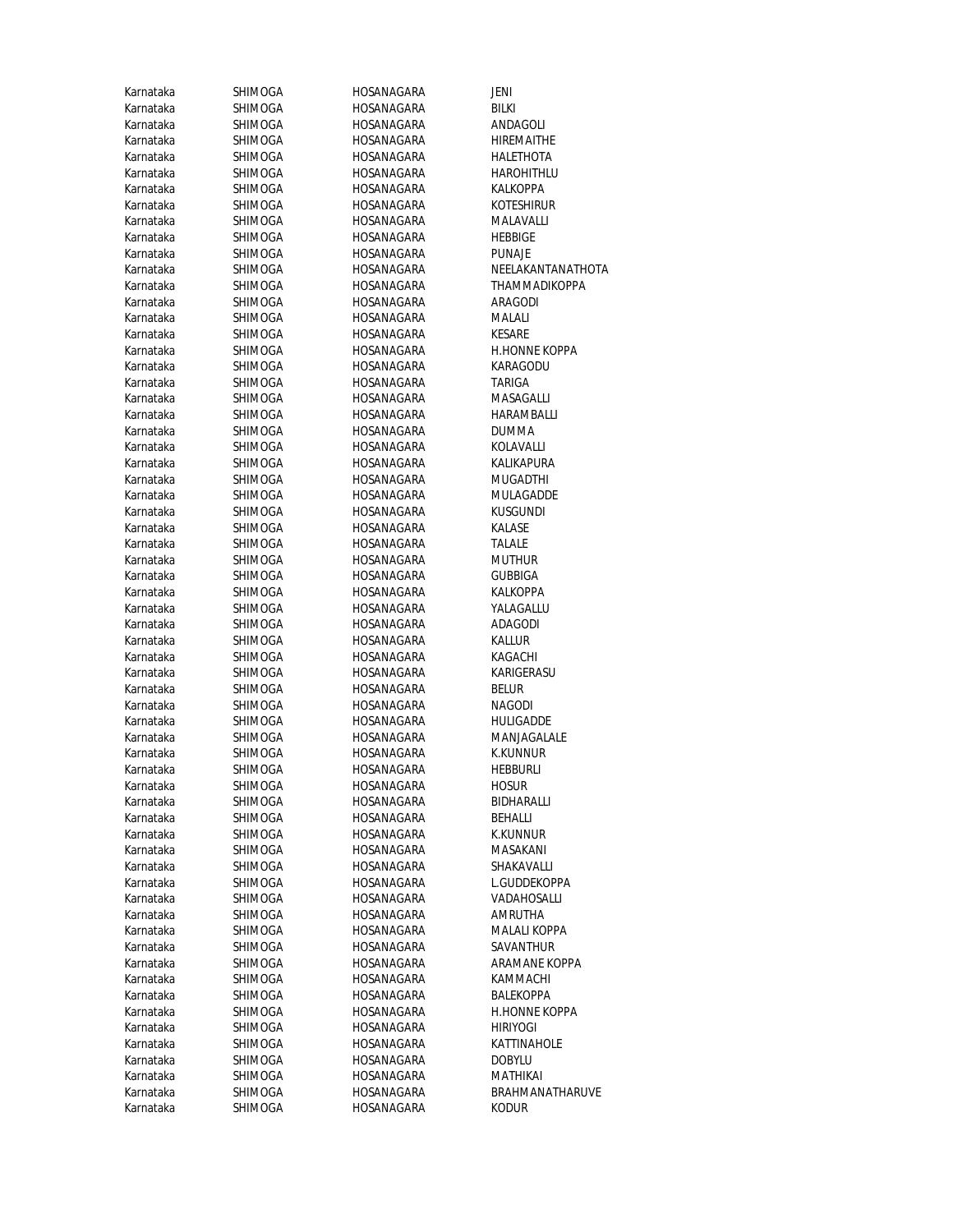| Karnataka | SHIMOGA        | HOSANAGARA | NELLUNDE        |
|-----------|----------------|------------|-----------------|
| Karnataka | SHIMOGA        | HOSANAGARA | <b>THRINIVE</b> |
| Karnataka | SHIMOGA        | HOSANAGARA | KODASE          |
| Karnataka | SHIMOGA        | HOSANAGARA | ANEGADD         |
| Karnataka | SHIMOGA        | HOSANAGARA | BHRAMAN         |
| Karnataka | SHIMOGA        | HOSANAGARA | BASAVAN/        |
| Karnataka | SHIMOGA        | HOSANAGARA | <b>KILANDUR</b> |
| Karnataka | SHIMOGA        | HOSANAGARA | THOGARE         |
| Karnataka | SHIMOGA        | HOSANAGARA | BYSE            |
| Karnataka | SHIMOGA        | HOSANAGARA | <b>MUDUGOI</b>  |
| Karnataka | SHIMOGA        | HOSANAGARA | BILLODI         |
| Karnataka | SHIMOGA        | HOSANAGARA | hilukunji       |
| Karnataka | SHIMOGA        | HOSANAGARA | KALLUVIDI       |
| Karnataka | SHIMOGA        | HOSANAGARA | MALALI          |
| Karnataka | SHIMOGA        | HOSANAGARA | <b>BELLUR</b>   |
| Karnataka | SHIMOGA        | HOSANAGARA | KILANDUR        |
| Karnataka | SHIMOGA        | HOSANAGARA | KADIGGER        |
| Karnataka | SHIMOGA        | HOSANAGARA | KARIMANI        |
| Karnataka | SHIMOGA        | HOSANAGARA | KABALE          |
| Karnataka | <b>SHIMOGA</b> | HOSANAGARA | RYAVE           |
| Karnataka | SHIMOGA        | HOSANAGARA | ADAGODI         |
| Karnataka | SHIMOGA        | HOSANAGARA | khyrugui        |
| Karnataka | SHIMOGA        | HOSANAGARA | GINIKALLL       |
| Karnataka | SHIMOGA        | HOSANAGARA | Kolavadi        |
| Karnataka | SHIMOGA        | HOSANAGARA | NIDAGODI        |
| Karnataka | SHIMOGA        | HOSANAGARA | KAVARI          |
| Karnataka | SHIMOGA        | HOSANAGARA | sulagodi        |
| Karnataka | SHIMOGA        | HOSANAGARA | YADUR           |
| Karnataka | SHIMOGA        | HOSANAGARA | KATTEKOP        |
| Karnataka | SHIMOGA        | HOSANAGARA | HUMMAD          |
| Karnataka | SHIMOGA        | HOSANAGARA | GUBBIGA         |
| Karnataka | SHIMOGA        | HOSANAGARA | BEGADALI        |
| Karnataka | SHIMOGA        | HOSANAGARA | <b>ULTHIGA</b>  |
| Karnataka | SHIMOGA        | HOSANAGARA | <b>KORANAK</b>  |
| Karnataka | SHIMOGA        | SAGAR      | GUTHANA         |
| Karnataka | SHIMOGA        | SAGAR      | TALAKALA        |
| Karnataka | SHIMOGA        | SAGAR      | <b>KORLIKOP</b> |
| Karnataka | SHIMOGA        | SAGAR      | <b>TALAVATA</b> |
| Karnataka | <b>SHIMOGA</b> | SAGAR      | <b>HALAVAG</b>  |
| Karnataka | SHIMOGA        | SAGAR      | JAMBANI         |
| Karnataka | SHIMOGA        | SAGAR      | Talavata        |
| Karnataka | <b>SHIMOGA</b> | SAGAR      | BILISIRI        |
| Karnataka | SHIMOGA        | SAGAR      | MADASUR         |
| Karnataka | SHIMOGA        | SAGAR      | KANUTHO         |
| Karnataka | SHIMOGA        | SAGAR      | BIDARUR         |
| Karnataka | SHIMOGA        | SAGAR      | HIREMANI        |
| Karnataka | SHIMOGA        | SAGAR      | BELANDUF        |
| Karnataka | SHIMOGA        | SAGAR      | LAVIGGER        |
| Karnataka | SHIMOGA        | SAGAR      | <b>Hiremane</b> |
| Karnataka | <b>SHIMOGA</b> | SAGAR      | kerodi          |
| Karnataka | SHIMOGA        | SAGAR      | <b>BELLANNE</b> |
| Karnataka | SHIMOGA        | SAGAR      | MALLA           |
| Karnataka | SHIMOGA        | SAGAR      | <b>BHYRAPUF</b> |
| Karnataka | SHIMOGA        | SAGAR      | URULAGAI        |
| Karnataka | SHIMOGA        | SAGAR      | <b>KUDIGERE</b> |
| Karnataka | <b>SHIMOGA</b> | SAGAR      | <b>HONNEMA</b>  |
| Karnataka | SHIMOGA        | SAGAR      | NADAVALI        |
| Karnataka | SHIMOGA        | SAGAR      | Brahmana        |
| Karnataka | <b>SHIMOGA</b> | SAGAR      | KANURU          |
| Karnataka | SHIMOGA        | SAGAR      | NARAGOD         |
| Karnataka | <b>SHIMOGA</b> | SAGAR      | CHANNAS         |
| Karnataka | SHIMOGA        | SAGAR      | NEECHADI        |
| Karnataka | SHIMOGA        | SAGAR      | HIREBILAG       |
| Karnataka | SHIMOGA        | SAGAR      | BALIGERE        |

NELLUNDE<br>THRINIVE ANEGADDE BHRAMANAVADA BASAVANABYANA KILANDUR THOGARE<br>BYSE MUDUGOPPA (NAGARA)<br>BILLODI HILUKUNJI KALLUVIDI ABBIGALLA<br>MALALI KADIGGERE KARIMANE ADAGODI KHYRUGUNDHA GINIKALLU Kolavadi NIDAGODU KAVARI SULAGODU<br>YADUR KATTEKOPPA HUMMADAGALLU<br>GUBBIGA BEGADALI<br>ULTHIGA KORANAKOTE GUTHANAHALLI TALAKALALE KORLIKOPPA TALAVATA HALAVAGODU JAMBANI<br>Talavata MADASURU KANUTHOTA<br>BIDARUR HIREMANE **BELANDUR** LAVIGGERE Hiremane<br>KERODI BELLANNE<br>MALLA BHYRAPURA URULAGALLU<br>KUDIGERE HONNEMARADU NADAVALLI Brahmana Ilakalale<br>KANURU NARAGODU CHANNASHETTIKOPPA NEECHADI HIREBILAGUNJI BALIGERE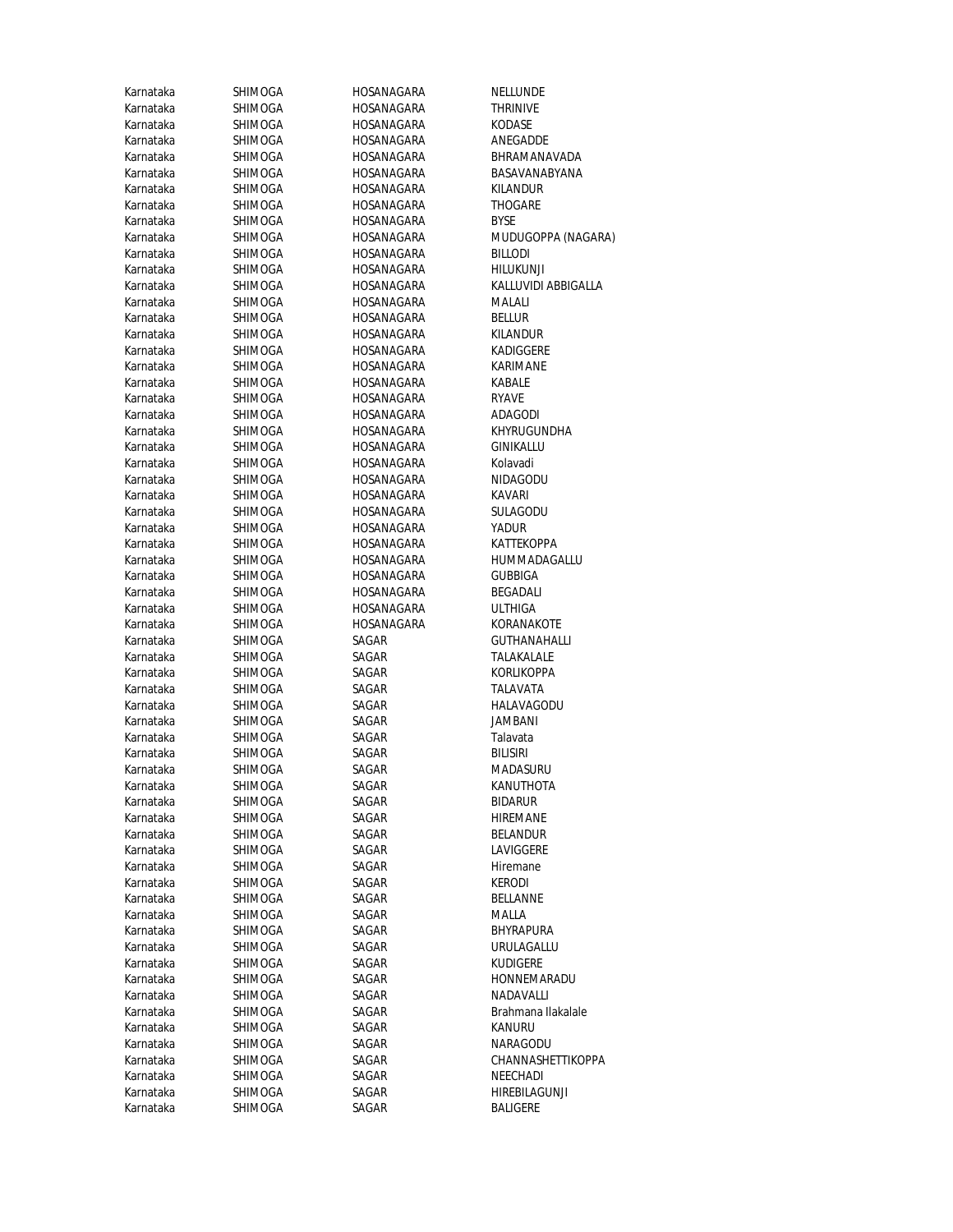| Karnataka | SHIMOGA        | SAGAR | YALAVARSI          |
|-----------|----------------|-------|--------------------|
| Karnataka | SHIMOGA        | SAGAR | Sampalli           |
| Karnataka | SHIMOGA        | SAGAR | SHIRAGUPPE         |
| Karnataka | SHIMOGA        | SAGAR | SAMPALLI           |
| Karnataka | SHIMOGA        | SAGAR | KANAPAGARU         |
| Karnataka | SHIMOGA        | SAGAR | MANDAVALLI         |
| Karnataka | SHIMOGA        | SAGAR | <b>BANUMANE</b>    |
| Karnataka | SHIMOGA        | SAGAR | ARALAGODU          |
| Karnataka | SHIMOGA        | SAGAR | YALAGALALE         |
| Karnataka | SHIMOGA        | SAGAR | NITLIHALETHOTA     |
| Karnataka | SHIMOGA        | SAGAR | ARAVADE            |
| Karnataka | SHIMOGA        | SAGAR | HAROGOPPA          |
| Karnataka | SHIMOGA        | SAGAR | CHIKKABILAGUNJI    |
| Karnataka | SHIMOGA        | SAGAR | HENAGERE           |
| Karnataka | SHIMOGA        | SAGAR | BANADAKOPPA        |
| Karnataka | <b>SHIMOGA</b> | SAGAR | <b>GOWTHAMPURA</b> |
| Karnataka | SHIMOGA        | SAGAR | HIREHARAKA         |
| Karnataka | SHIMOGA        | SAGAR | BYADARAKOPPA       |
| Karnataka | SHIMOGA        | SAGAR | <b>KAPTEMANE</b>   |
| Karnataka | SHIMOGA        | SAGAR | <b>ULLURU</b>      |
| Karnataka | SHIMOGA        | SAGAR | KESAVINAMANE       |
| Karnataka | <b>SHIMOGA</b> | SAGAR | <b>KOPPARIGE</b>   |
| Karnataka | SHIMOGA        | SAGAR | <b>HULAKODU</b>    |
| Karnataka | SHIMOGA        | SAGAR | PURADASARA         |
| Karnataka | SHIMOGA        | SAGAR | <b>KASPADI</b>     |
| Karnataka | SHIMOGA        | SAGAR | HOTALASARA         |
| Karnataka | <b>SHIMOGA</b> | SAGAR | NAGAVALLI          |
| Karnataka | SHIMOGA        | SAGAR | KOPPALAGADDE       |
| Karnataka | SHIMOGA        | SAGAR | CHANNASHETTIKOPPA  |
| Karnataka | SHIMOGA        | SAGAR | <b>GUDIHITHALU</b> |
| Karnataka | SHIMOGA        | SAGAR | NEDARAVALLI        |
| Karnataka | SHIMOGA        | SAGAR | NADAVALLI          |
| Karnataka | SHIMOGA        | SAGAR | DANANDUR           |
| Karnataka | SHIMOGA        | SAGAR | CHIKKAMATTUR       |
| Karnataka | SHIMOGA        | SAGAR | <b>MATTIKOPPA</b>  |
| Karnataka | SHIMOGA        | SAGAR | <b>CHIPLI</b>      |
| Karnataka | SHIMOGA        | SAGAR | NADAVADDALLI       |
| Karnataka | <b>SHIMOGA</b> | SAGAR | BRAHMANACHITRATTE  |
| Karnataka | SHIMOGA        | SAGAR | <b>HAROGOPPA</b>   |
| Karnataka | SHIMOGA        | SAGAR | NARASIPURA         |
| Karnataka | SHIMOGA        | SAGAR | BHANUKULI          |
| Karnataka | SHIMOGA        | SAGAR | MUMBALU            |
| Karnataka | SHIMOGA        | SAGAR | KANNUR INAM        |
| Karnataka | SHIMOGA        | SAGAR | NANDITALE          |
| Karnataka | SHIMOGA        | SAGAR | Town Karwar        |
| Karnataka | SHIMOGA        | SAGAR | MALALI             |
| Karnataka | <b>SHIMOGA</b> | SAGAR | <b>HONGODU</b>     |
| Karnataka | <b>SHIMOGA</b> | SAGAR | JAMBEKOPPA         |
| Karnataka | <b>SHIMOGA</b> | SAGAR | HOSAGUNDA          |
| Karnataka | SHIMOGA        | SAGAR | CHANNAGONDA        |
| Karnataka | SHIMOGA        | SAGAR | BALIGE             |
| Karnataka | SHIMOGA        | SAGAR | MAVINASARA         |
| Karnataka | SHIMOGA        | SAGAR | KANUMANE           |
| Karnataka | SHIMOGA        | SAGAR | MUNDIGESARA        |
| Karnataka | SHIMOGA        | SAGAR | TANGALAVADI        |
| Karnataka | SHIMOGA        | SAGAR | CHANNIGANATHOTA    |
| Karnataka | SHIMOGA        | SAGAR | <b>GUDIHITHALU</b> |
| Karnataka | SHIMOGA        | SAGAR | KALURU             |
| Karnataka | SHIMOGA        | SAGAR | TUMARI             |
| Karnataka | SHIMOGA        | SAGAR | SANGALA            |
| Karnataka | SHIMOGA        | SAGAR | AMBARAGODLU        |
| Karnataka | SHIMOGA        | SAGAR | HEBBASE            |
| Karnataka | SHIMOGA        | SAGAR | Sea-Bird Project   |
| Karnataka | SHIMOGA        | SAGAR | GILALAGUNDI        |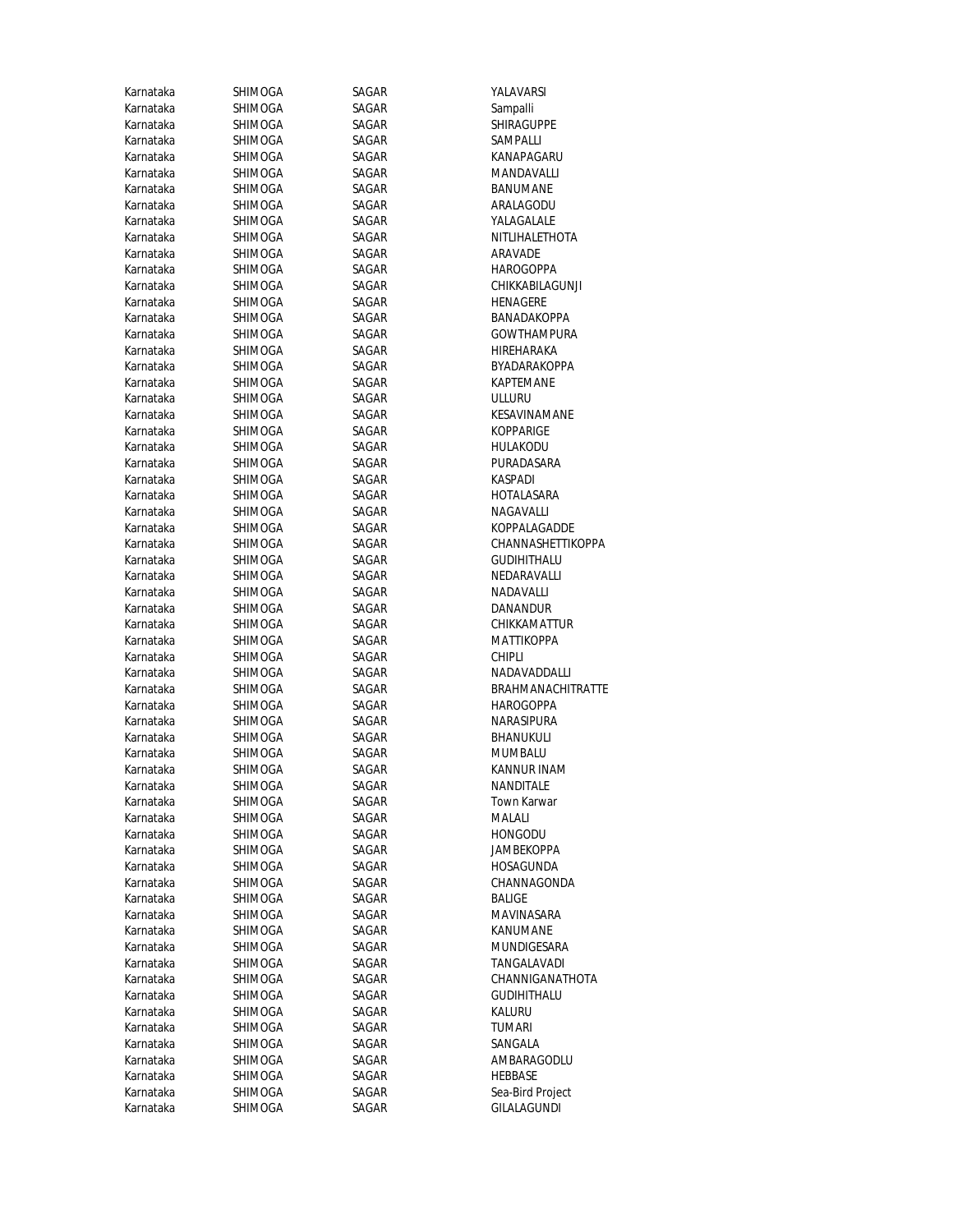| Karnataka              | SHIMOGA            | SAGAR              | BALLIBYLU                          |
|------------------------|--------------------|--------------------|------------------------------------|
| Karnataka              | SHIMOGA            | SAGAR              | BALAGODU                           |
| Karnataka              | SHIMOGA            | SAGAR              | HEBBARIGE                          |
| Karnataka              | SHIMOGA            | SAGAR              | CHADARAVALLI                       |
| Karnataka              | SHIMOGA            | SAGAR              | KURUVA RI                          |
| Karnataka              | SHIMOGA            | SAGAR              | KEREHITHALU                        |
| Karnataka              | SHIMOGA            | SAGAR              | <b>BESUR</b>                       |
| Karnataka              | SHIMOGA            | SAGAR              | YEBBODI                            |
| Karnataka              | SHIMOGA            | SAGAR              | TUMARI KOPPA                       |
| Karnataka              | SHIMOGA            | SAGAR              | <b>KAPTEMANE</b>                   |
| Karnataka              | SHIMOGA            | SAGAR              | HEGGATTU                           |
| Karnataka              | SHIMOGA            | SAGAR              | ARABALLI                           |
| Karnataka              | SHIMOGA            | SAGAR              | LAKKAVALLI                         |
| Karnataka              | SHIMOGA            | SAGAR              | SATALALU                           |
| Karnataka              | SHIMOGA            | SAGAR              | GIJAGA                             |
| Karnataka              | SHIMOGA            | SAGAR              | <b>INDUVALLI</b>                   |
| Karnataka              | SHIMOGA            | SAGAR              | KATTINAKARU                        |
| Karnataka              | SHIMOGA            | SAGAR              | GANTINAKOPPA                       |
| Karnataka              | SHIMOGA            | SAGAR              | KUDARURU                           |
| Karnataka              | SHIMOGA            | SAGAR              | <b>BOBBIGE</b>                     |
| Karnataka              | SHIMOGA            | SAGAR              | HOTALASARA                         |
| Karnataka              | SHIMOGA            | SAGAR              | Kolur                              |
| Karnataka              | SHIMOGA            | SAGAR              | Kolur                              |
| Karnataka              | SHIMOGA            | SAGAR              | KANIKE                             |
| Karnataka              | SHIMOGA            | SAGAR              | MALURU                             |
| Karnataka              | SHIMOGA            | SAGAR              | Kolur                              |
| Karnataka              | SHIMOGA            | SAGAR              | KODANAVALLI                        |
| Karnataka              | SHIMOGA            | SAGAR              | <b>BARUVE</b>                      |
| Karnataka              | SHIMOGA            | SAGAR              | ADAGALALE                          |
| Karnataka              | SHIMOGA            | SAGAR              | KARANI                             |
| Karnataka              | SHIMOGA            | SAGAR              | TALAGODU                           |
| Karnataka              | SHIMOGA            | SAGAR              | SHANKANNA SHANUBHOG                |
| Karnataka              | SHIMOGA            | SAGAR              | MARATI                             |
| Karnataka              | SHIMOGA            | SAGAR              | Valur                              |
| Karnataka              | SHIMOGA            | <b>SHIKARPUR</b>   | Gungarakatte                       |
| Karnataka              | SHIMOGA            | <b>SHIKARPUR</b>   | Yerekatte                          |
| Karnataka              | SHIMOGA            | <b>SHIKARPUR</b>   | SIDIGINAHALU                       |
| Karnataka              | SHIMOGA            | <b>SHIKARPUR</b>   | Suthakande                         |
| Karnataka              | SHIMOGA            | <b>SHIKARPUR</b>   | Markande                           |
| Karnataka              | SHIMOGA            | <b>SHIKARPUR</b>   | Kesaraghatta                       |
| Karnataka              | SHIMOGA            | <b>SHIKARPUR</b>   | MADRAVALLI                         |
| Karnataka              | SHIMOGA            | <b>SHIKARPUR</b>   | Kambadooru                         |
| Karnataka              | SHIMOGA            | <b>SHIKARPUR</b>   | YAREKOPPA                          |
| Karnataka              | SHIMOGA            | SHIKARPUR          | MATHIGHATTA                        |
| Karnataka              | SHIMOGA            | <b>SHIKARPUR</b>   | KITTADAHALLI                       |
| Karnataka              | SHIMOGA            | <b>SHIKARPUR</b>   | KUTRAHALLI                         |
| Karnataka              | SHIMOGA            | SHIMOGA            | KUMSI                              |
| Karnataka              | SHIMOGA            | SHIMOGA            | KONE HOSURU                        |
| Karnataka              | SHIMOGA            | SHIMOGA            | <b>THUPPURU</b>                    |
| Karnataka              | SHIMOGA            | <b>SHIMOGA</b>     | Town Karwar                        |
| Karnataka              | SHIMOGA            | SHIMOGA            | alkuni                             |
| Karnataka              | SHIMOGA            | SHIMOGA            | VITAGONDANA KOPPA                  |
| Karnataka<br>Karnataka | SHIMOGA<br>SHIMOGA | SHIMOGA<br>SHIMOGA | <b>KESAVINA KATTE</b><br>SANNIVASA |
| Karnataka              |                    | SHIMOGA            | <b>KEMPENA KOPPA</b>               |
| Karnataka              | SHIMOGA            |                    |                                    |
|                        | SHIMOGA            | SHIMOGA            | <b>HORABYLU</b>                    |
| Karnataka              | SHIMOGA            | SHIMOGA<br>SHIMOGA | BHAIRANAKOPPA                      |
| Karnataka<br>Karnataka | SHIMOGA<br>SHIMOGA | SHIMOGA            | KORAGI<br>SHANTHI KERE             |
| Karnataka              |                    |                    |                                    |
| Karnataka              | SHIMOGA            | SHIMOGA<br>SHIMOGA | SHETTI KERE<br>MADE KOPPA          |
| Karnataka              | SHIMOGA<br>SHIMOGA | SHIMOGA            | MANDAGATTA                         |
| Karnataka              | SHIMOGA            | SHIMOGA            | <b>SUDURU</b>                      |
| Karnataka              | SHIMOGA            | SHIMOGA            | ADAGADI                            |
|                        |                    |                    |                                    |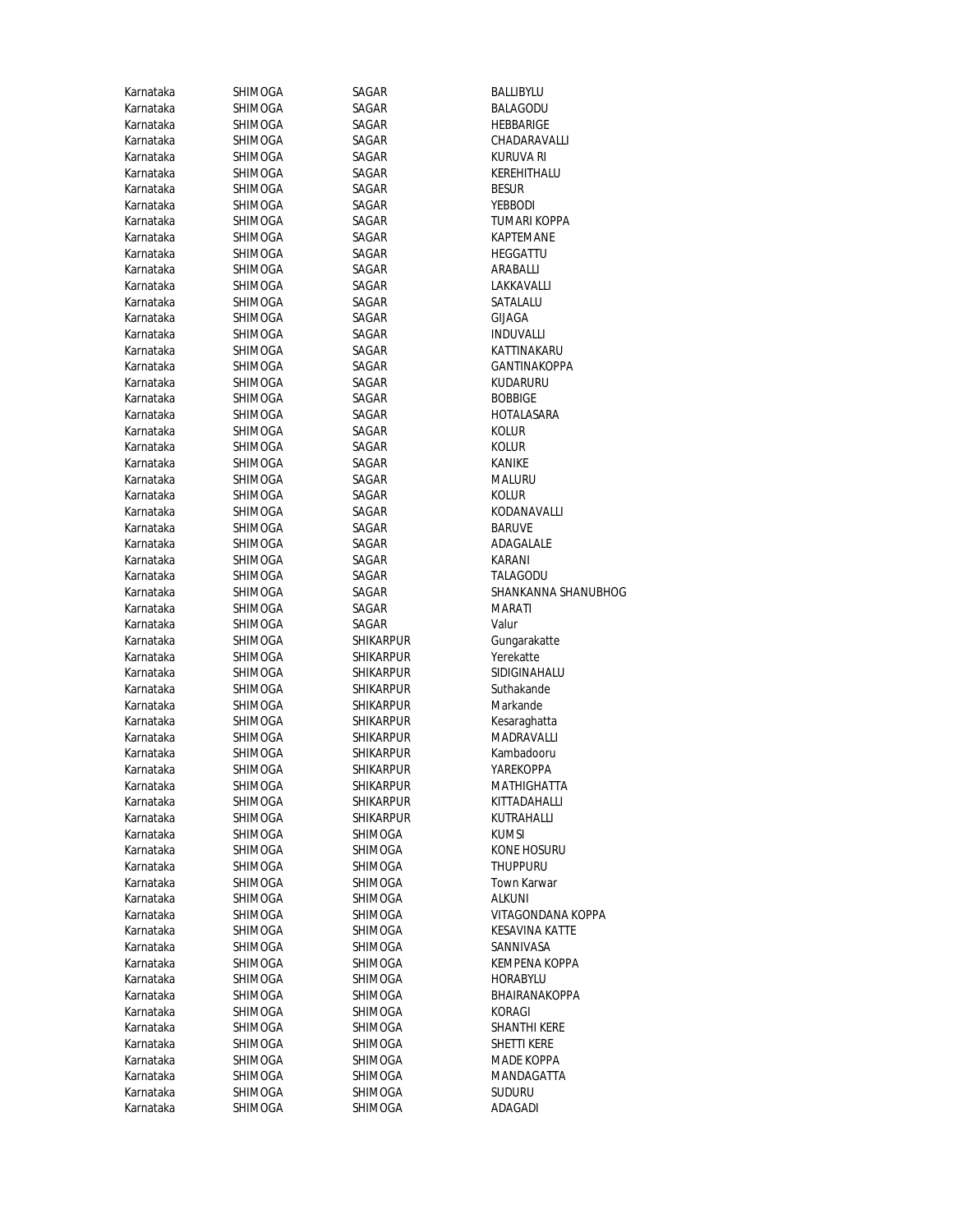| Karnataka | SHIMOGA        | SHIMOGA             | VEERAGARANA BHAIRANA KOPPA |
|-----------|----------------|---------------------|----------------------------|
| Karnataka | SHIMOGA        | SHIMOGA             | CHIKKAMATHALI              |
| Karnataka | SHIMOGA        | SHIMOGA             | Channa Halli               |
| Karnataka | SHIMOGA        | SHIMOGA             | ANESARA                    |
| Karnataka | SHIMOGA        | SHIMOGA             | CHANNA HALLI               |
| Karnataka | SHIMOGA        | <b>SHIMOGA</b>      | <b>ITTIGE HALLI</b>        |
| Karnataka | SHIMOGA        | SHIMOGA             | DODDAMATHALI               |
| Karnataka | SHIMOGA        | SHIMOGA             | ADINA KOTTIGE              |
| Karnataka | SHIMOGA        | SHIMOGA             | THEVARA KOPPA              |
| Karnataka | SHIMOGA        | SHIMOGA             | <b>SHIRIGERE</b>           |
| Karnataka | SHIMOGA        | SHIMOGA             | THAMMADI HALLI             |
| Karnataka | SHIMOGA        | SHIMOGA             | Chittihala                 |
| Karnataka | <b>SHIMOGA</b> | SHIMOGA             | <b>THAVARE KOPPA</b>       |
| Karnataka | SHIMOGA        | SHIMOGA             | <b>GUDDADA ARAKERE</b>     |
| Karnataka | SHIMOGA        | SHIMOGA             | MANJARI KOPPA              |
| Karnataka | SHIMOGA        | SHIMOGA             | <b>KOODI</b>               |
| Karnataka | SHIMOGA        | SHIMOGA             | <b>HOSURU</b>              |
| Karnataka | SHIMOGA        | SHIMOGA             | PURADALU                   |
| Karnataka | SHIMOGA        | SHIMOGA             | ANUPINA KATTE              |
| Karnataka | SHIMOGA        | SHIMOGA             | MALE SHANKARA              |
| Karnataka | SHIMOGA        | SHIMOGA             | MALESHANKARA STATE FOREST  |
| Karnataka | <b>SHIMOGA</b> | SHIMOGA             | HANUMANTHA PURA            |
| Karnataka | SHIMOGA        | SHIMOGA             | GOVINDAPURA                |
| Karnataka | SHIMOGA        | SHIMOGA             | AGASAVALLI                 |
| Karnataka | SHIMOGA        | SHIMOGA             | <b>SHETTY HALLI</b>        |
| Karnataka | SHIMOGA        | SHIMOGA             | <b>ECHAVADI</b>            |
| Karnataka | SHIMOGA        | <b>SHIMOGA</b>      | <b>BASAVAPURA</b>          |
| Karnataka | SHIMOGA        | SHIMOGA             | SAKRE BYLU                 |
| Karnataka | SHIMOGA        | SHIMOGA             | THATTI KERE                |
| Karnataka | SHIMOGA        | SHIMOGA             | HOSAKOPPA                  |
| Karnataka | SHIMOGA        | SHIMOGA             | CHITRA SHETTY HALLI        |
| Karnataka | SHIMOGA        | SHIMOGA             | <b>GAJANURU MULLAKERE</b>  |
| Karnataka | SHIMOGA        | SHIMOGA             | <b>VEERA PURA</b>          |
| Karnataka | SHIMOGA        | SHIMOGA             | KUDAGALA MANE              |
| Karnataka | SHIMOGA        | SHIMOGA             | KUSKURU                    |
| Karnataka | SHIMOGA        | <b>SHIMOGA</b>      | YARAGANALU                 |
| Karnataka | SHIMOGA        | SHIMOGA             | KADEKAL                    |
| Karnataka | SHIMOGA        | SHIMOGA             | <b>HURULI HALLI</b>        |
| Karnataka | SHIMOGA        | SHIMOGA             | <b>KYDOTLU</b>             |
| Karnataka | SHIMOGA        | SHIMOGA             | <b>UMBLE BYLU</b>          |
| Karnataka | SHIMOGA        | SHIMOGA             | <b>SARI GERE</b>           |
| Karnataka | SHIMOGA        | SHIMOGA             | GANIDALU                   |
| Karnataka | SHIMOGA        | SHIMOGA             | Kydotlu                    |
| Karnataka | SHIMOGA        | SHIMOGA             | SIDDAMAJI HOSURU           |
| Karnataka | SHIMOGA        | SHIMOGA             | Umble Bylu                 |
| Karnataka | SHIMOGA        | SHIMOGA             | KAKANA HOSUDI              |
| Karnataka | SHIMOGA        | SHIMOGA             | <b>LINGAPURA</b>           |
| Karnataka | SHIMOGA        | <b>THIRTHAHALLI</b> | Aranalli                   |
| Karnataka | SHIMOGA        | <b>THIRTHAHALLI</b> | <b>HUMCHADAKATTE</b>       |
| Karnataka | SHIMOGA        | THIRTHAHALLI        | HUTTALLI                   |
| Karnataka | SHIMOGA        | THIRTHAHALLI        | alur                       |
| Karnataka | SHIMOGA        | THIRTHAHALLI        | VATAGARU                   |
| Karnataka | SHIMOGA        | <b>THIRTHAHALLI</b> | KARAKUCHI                  |
| Karnataka | SHIMOGA        | THIRTHAHALLI        | <b>KESARE</b>              |
| Karnataka | SHIMOGA        | <b>THIRTHAHALLI</b> | YOGIMALALI                 |
| Karnataka | SHIMOGA        | THIRTHAHALLI        | UMBLEBAILU                 |
| Karnataka | SHIMOGA        | THIRTHAHALLI        | <b>MUNIYUR</b>             |
| Karnataka | SHIMOGA        | <b>THIRTHAHALLI</b> | HIREKALLAHALLI             |
| Karnataka | SHIMOGA        | THIRTHAHALLI        | HANAGERE                   |
| Karnataka | SHIMOGA        | THIRTHAHALLI        | THOREBAILU                 |
| Karnataka | SHIMOGA        | THIRTHAHALLI        | SHANKARAPURA               |
| Karnataka | SHIMOGA        | THIRTHAHALLI        | CHIKKALLALLI               |
| Karnataka | SHIMOGA        | THIRTHAHALLI        | ALASE                      |
| Karnataka | SHIMOGA        | <b>THIRTHAHALLI</b> | MANDAKA                    |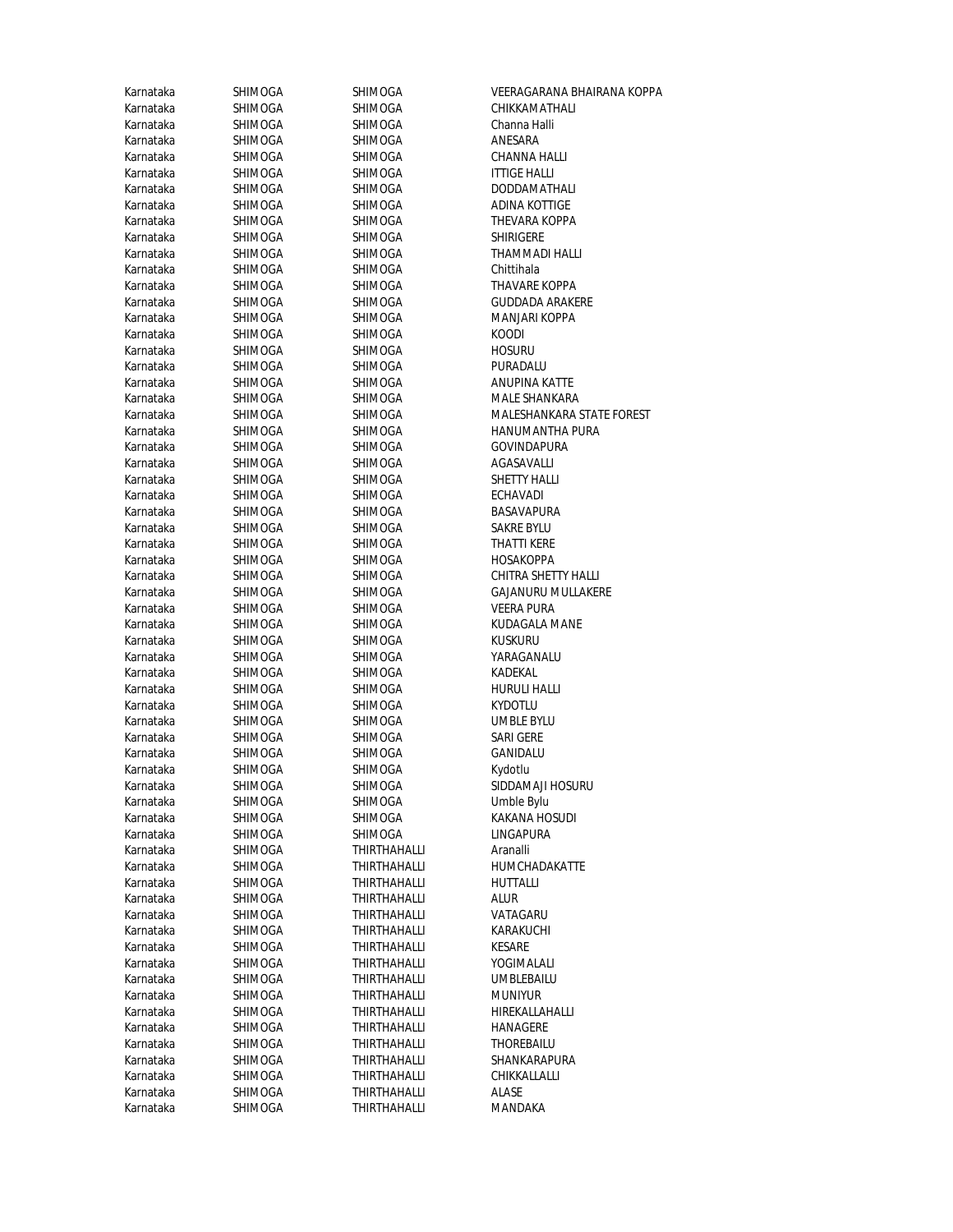| Karnataka              | SHIMOGA            | THIRTHAHALLI                 | SHIRANALLI                 |
|------------------------|--------------------|------------------------------|----------------------------|
| Karnataka              | SHIMOGA            | THIRTHAHALLI                 | <b>BEEDE</b>               |
| Karnataka              | SHIMOGA            | THIRTHAHALLI                 | MELINAKADAGODU             |
| Karnataka              | SHIMOGA            | <b>THIRTHAHALLI</b>          | KOMBINAKAI                 |
| Karnataka              | SHIMOGA            | THIRTHAHALLI                 | HEGALATHI                  |
| Karnataka              | SHIMOGA            | THIRTHAHALLI                 | <b>HOSAKOPPA</b>           |
| Karnataka              | SHIMOGA            | THIRTHAHALLI                 | <b>JOGIKOPPA</b>           |
| Karnataka              | SHIMOGA            | THIRTHAHALLI                 | KEEGADI                    |
| Karnataka              | SHIMOGA            | THIRTHAHALLI                 | HADIGALLU                  |
| Karnataka              | SHIMOGA            | <b>THIRTHAHALLI</b>          | DEMLAPURA                  |
| Karnataka              | SHIMOGA            | <b>THIRTHAHALLI</b>          | BASAVANAGADDE              |
| Karnataka              | SHIMOGA            | <b>THIRTHAHALLI</b>          | <b>KONANDUR</b>            |
| Karnataka              | SHIMOGA            | THIRTHAHALLI                 | ADINASARA                  |
| Karnataka              | <b>SHIMOGA</b>     | <b>THIRTHAHALLI</b>          | AKLAPURA                   |
| Karnataka              | SHIMOGA            | THIRTHAHALLI                 | HALAVANAHALLI              |
| Karnataka              | SHIMOGA            | THIRTHAHALLI                 | GARAGA                     |
| Karnataka              | SHIMOGA            | THIRTHAHALLI                 | SURULI                     |
| Karnataka              | SHIMOGA            | THIRTHAHALLI                 | VENKANAHALLI               |
| Karnataka              | SHIMOGA            | <b>THIRTHAHALLI</b>          | <b>KITTANDUR</b>           |
| Karnataka              | <b>SHIMOGA</b>     | THIRTHAHALLI                 | KATTEKOPPA                 |
| Karnataka              | SHIMOGA            | THIRTHAHALLI                 | MALLAPURA                  |
| Karnataka              | SHIMOGA            | <b>THIRTHAHALLI</b>          | SINGANABIDARE              |
| Karnataka              | SHIMOGA            | THIRTHAHALLI                 | SALEKOPPA                  |
| Karnataka              | SHIMOGA            | <b>THIRTHAHALLI</b>          | KIKKERI                    |
| Karnataka              | SHIMOGA            | <b>THIRTHAHALLI</b>          | TRIYAMBAKAPURA             |
| Karnataka              | SHIMOGA            | <b>THIRTHAHALLI</b>          | YAMARAVALLI                |
| Karnataka              | SHIMOGA            | THIRTHAHALLI                 | <b>HULLUKODU</b>           |
| Karnataka              | <b>SHIMOGA</b>     | <b>THIRTHAHALLI</b>          | <b>TALALE</b>              |
| Karnataka              | SHIMOGA            | THIRTHAHALLI                 | <b>HOSAKERE</b>            |
| Karnataka              | SHIMOGA            | <b>THIRTHAHALLI</b>          | <b>KULUNDE</b>             |
| Karnataka              | SHIMOGA            | THIRTHAHALLI                 | ATTIGADDE                  |
| Karnataka              | SHIMOGA            | THIRTHAHALLI                 | KUCHHALU                   |
| Karnataka              | SHIMOGA            | THIRTHAHALLI                 | KHANDAKA                   |
| Karnataka              | SHIMOGA            | THIRTHAHALLI                 | KALAVATHI                  |
| Karnataka              | SHIMOGA            | THIRTHAHALLI                 | <b>BOMMANAHALLI</b>        |
| Karnataka              | SHIMOGA            | THIRTHAHALLI                 | NERALAMANE                 |
| Karnataka              | SHIMOGA            | THIRTHAHALLI                 | <b>VIRUPAPURA</b>          |
| Karnataka              | SHIMOGA            | THIRTHAHALLI                 | THOTADAKOPPA               |
| Karnataka              | SHIMOGA            | <b>THIRTHAHALLI</b>          | NERALAKOPPA                |
| Karnataka              | SHIMOGA            | <b>THIRTHAHALLI</b>          | <b>BEESU</b>               |
| Karnataka              | SHIMOGA            | THIRTHAHALLI                 | YADAVATHI                  |
| Karnataka              | <b>SHIMOGA</b>     | <b>THIRTHAHALLI</b>          | BILUVEHARIHARAPURA         |
| Karnataka              | SHIMOGA            | THIRTHAHALLI                 | <b>TENKABYLU</b>           |
| Karnataka              | SHIMOGA            | THIRTHAHALLI                 | Kangalakoppa               |
| Karnataka              | SHIMOGA            | THIRTHAHALLI                 | NANDIGODU<br><b>UBBURU</b> |
| Karnataka<br>Karnataka | SHIMOGA            | THIRTHAHALLI                 |                            |
| Karnataka              | SHIMOGA            | THIRTHAHALLI<br>THIRTHAHALLI | HALAGA<br>KADEGADDE        |
| Karnataka              | SHIMOGA<br>SHIMOGA | <b>THIRTHAHALLI</b>          | NEKRAGODU                  |
| Karnataka              | SHIMOGA            | <b>THIRTHAHALLI</b>          | KANGALAKOPPA               |
| Karnataka              | SHIMOGA            | <b>THIRTHAHALLI</b>          | BYLUBADAGI                 |
| Karnataka              | <b>SHIMOGA</b>     | <b>THIRTHAHALLI</b>          | MELINAPADARAVALLI          |
| Karnataka              | SHIMOGA            | THIRTHAHALLI                 | <b>AGASADI</b>             |
| Karnataka              | SHIMOGA            | THIRTHAHALLI                 | SHINDUVADI                 |
| Karnataka              | SHIMOGA            | THIRTHAHALLI                 | BANDYA                     |
| Karnataka              | <b>SHIMOGA</b>     | THIRTHAHALLI                 | HALASAVALA                 |
| Karnataka              | SHIMOGA            | THIRTHAHALLI                 | TENGINAKOPPA               |
| Karnataka              | SHIMOGA            | <b>THIRTHAHALLI</b>          | SHEDGAR                    |
| Karnataka              | SHIMOGA            | THIRTHAHALLI                 | HOSAKODIGE                 |
| Karnataka              | SHIMOGA            | THIRTHAHALLI                 | MITLA GODU                 |
| Karnataka              | SHIMOGA            | <b>THIRTHAHALLI</b>          | KAVERI                     |
| Karnataka              | SHIMOGA            | THIRTHAHALLI                 | HEMMAKKI                   |
| Karnataka              | SHIMOGA            | THIRTHAHALLI                 | LINGAPURA                  |
| Karnataka              | SHIMOGA            | THIRTHAHALLI                 | TYANANDURU                 |
|                        |                    |                              |                            |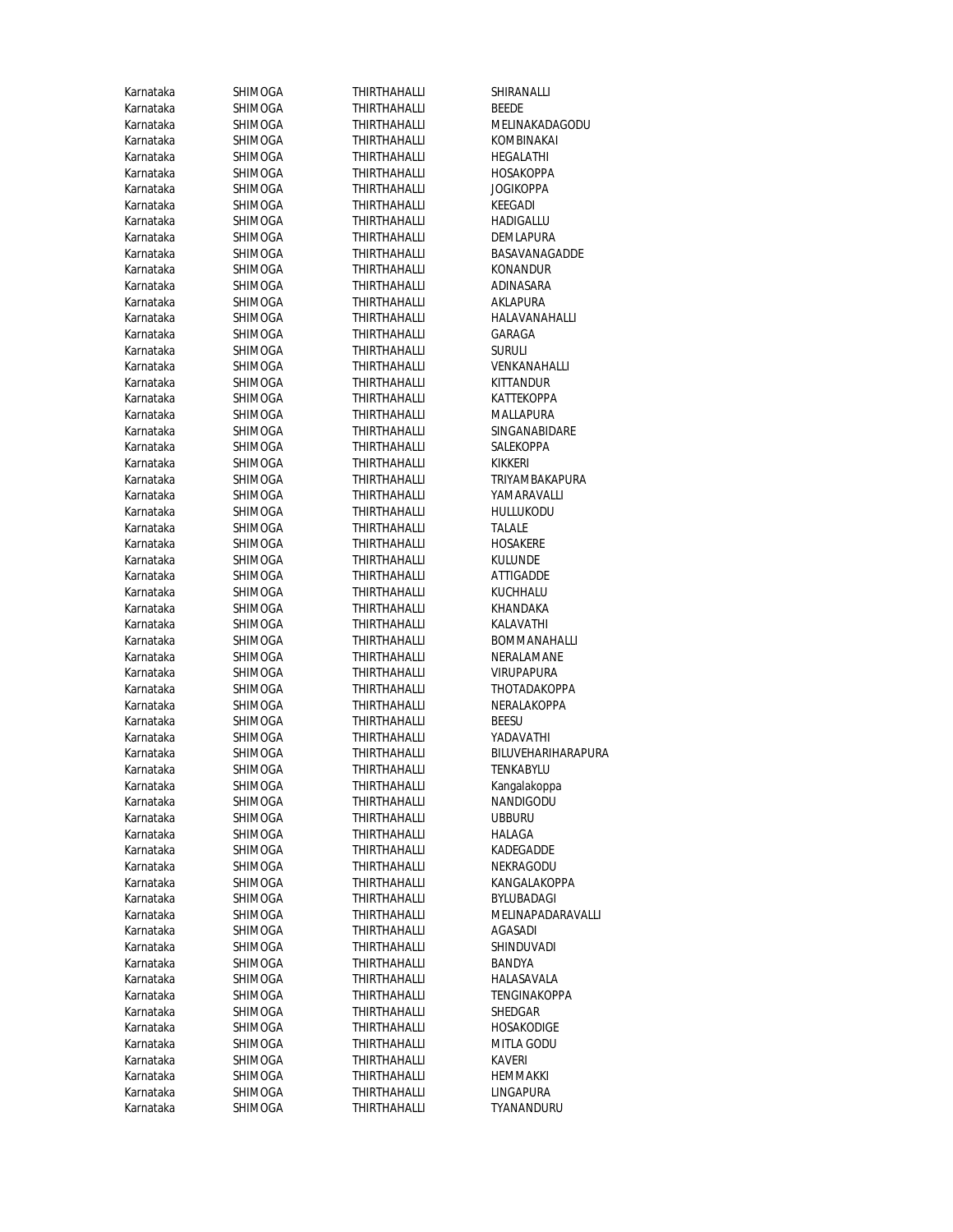| Karnataka              | SHIMOGA            | THIRTHAHALLI                 | YADEHALLIPAL                  |
|------------------------|--------------------|------------------------------|-------------------------------|
| Karnataka              | <b>SHIMOGA</b>     | THIRTHAHALLI                 | KUDUMALLIGE                   |
| Karnataka              | SHIMOGA            | THIRTHAHALLI                 | BILUVEHARIHARAPURA            |
| Karnataka              | SHIMOGA            | THIRTHAHALLI                 | <b>KIMMANE</b>                |
| Karnataka              | SHIMOGA            | THIRTHAHALLI                 | KAVALEDURGA                   |
| Karnataka              | SHIMOGA            | <b>THIRTHAHALLI</b>          | YADAGUDDE                     |
| Karnataka              | <b>SHIMOGA</b>     | <b>THIRTHAHALLI</b>          | <b>BEJJAVALLI</b>             |
| Karnataka              | SHIMOGA            | THIRTHAHALLI                 | <b>BOBLI</b>                  |
| Karnataka              | SHIMOGA            | THIRTHAHALLI                 | KASAGARU                      |
| Karnataka              | SHIMOGA            | <b>THIRTHAHALLI</b>          | <b>JAMBUVALLI</b>             |
| Karnataka              | SHIMOGA            | <b>THIRTHAHALLI</b>          | BEKSHIKENJIGUDDE              |
| Karnataka              | SHIMOGA            | THIRTHAHALLI                 | <b>BOBLIHINCHUVALLI</b>       |
| Karnataka              | SHIMOGA            | <b>THIRTHAHALLI</b>          | <b>HOSAKOPPA</b>              |
| Karnataka              | SHIMOGA            | <b>THIRTHAHALLI</b>          | HALUMAHISHI                   |
| Karnataka              | SHIMOGA            | THIRTHAHALLI                 | KELAKERE                      |
| Karnataka              | SHIMOGA            | <b>THIRTHAHALLI</b>          | <b>KOKKODU</b>                |
| Karnataka              | SHIMOGA            | THIRTHAHALLI                 | <b>HEDDURU</b>                |
| Karnataka              | SHIMOGA            | <b>THIRTHAHALLI</b>          | MAHISHI                       |
| Karnataka              | SHIMOGA            | <b>THIRTHAHALLI</b>          | <b>HASANDUR</b>               |
| Karnataka              | SHIMOGA            | THIRTHAHALLI                 | <b>BINTALA</b>                |
| Karnataka              | SHIMOGA            | THIRTHAHALLI                 | KUDUVALLI                     |
| Karnataka              | SHIMOGA            | <b>THIRTHAHALLI</b>          | KOLAGIBYLU                    |
| Karnataka              | SHIMOGA            | <b>THIRTHAHALLI</b>          | SHETTIGALAKOPPA               |
| Karnataka              | SHIMOGA            | <b>THIRTHAHALLI</b>          | <b>HOLEKOPPA</b>              |
| Karnataka              | <b>SHIMOGA</b>     | <b>THIRTHAHALLI</b>          | MUNNURHALLI                   |
| Karnataka              | SHIMOGA            | THIRTHAHALLI                 | KODLU                         |
| Karnataka              | SHIMOGA            | THIRTHAHALLI                 | MRUGAVADHE                    |
| Karnataka              | SHIMOGA            | <b>THIRTHAHALLI</b>          | ANGALAGODIGE                  |
| Karnataka              | SHIMOGA            | <b>THIRTHAHALLI</b>          | LAKKUNDA                      |
| Karnataka              | SHIMOGA            | <b>THIRTHAHALLI</b>          | Mavadi                        |
| Karnataka              | SHIMOGA            | THIRTHAHALLI                 | <b>INGLADI</b>                |
| Karnataka              | SHIMOGA            | THIRTHAHALLI                 | HORABAILU                     |
| Karnataka              | SHIMOGA            | THIRTHAHALLI                 | <b>ALMANE</b>                 |
| Karnataka              | SHIMOGA            | THIRTHAHALLI                 | ANDAGERE                      |
| Karnataka              | SHIMOGA            | THIRTHAHALLI                 | <b>BOGARUKOPPA</b>            |
| Karnataka              | SHIMOGA            | THIRTHAHALLI                 | <b>BILUMANE</b>               |
| Karnataka              | SHIMOGA            | THIRTHAHALLI                 | SHEDGAR                       |
| Karnataka              | SHIMOGA            | <b>THIRTHAHALLI</b>          | <b>MANIKOPPA</b>              |
| Karnataka              | SHIMOGA            | THIRTHAHALLI                 | KOLAGI                        |
| Karnataka              | SHIMOGA            | THIRTHAHALLI                 | HONNEKERE                     |
| Karnataka              | SHIMOGA            | THIRTHAHALLI                 | SHUNTIHAKLU                   |
| Karnataka              | <b>SHIMOGA</b>     | <b>THIRTHAHALLI</b>          | THUMBRAMANE                   |
| Karnataka              | SHIMOGA            | THIRTHAHALLI                 | <b>HURULI</b>                 |
| Karnataka              | SHIMOGA            | THIRTHAHALLI                 | Hadaginamakki                 |
| Karnataka              | SHIMOGA            | THIRTHAHALLI                 | SHIVALLI                      |
| Karnataka              | SHIMOGA            | <b>THIRTHAHALLI</b>          | YADAMANE                      |
| Karnataka              | SHIMOGA            | THIRTHAHALLI                 | HADAGINAMAKKI                 |
| Karnataka              | SHIMOGA            | THIRTHAHALLI                 | HERAMBAPURA                   |
| Karnataka              | SHIMOGA            | THIRTHAHALLI                 | BELLANGI                      |
| Karnataka              | SHIMOGA            | THIRTHAHALLI                 | KOLIGE                        |
| Karnataka              | SHIMOGA            | <b>THIRTHAHALLI</b>          | HOLALURBETAGERE               |
| Karnataka              | SHIMOGA            | THIRTHAHALLI                 | KABASE                        |
| Karnataka              | SHIMOGA            | <b>THIRTHAHALLI</b>          | <b>BEKKANUR</b>               |
| Karnataka              | SHIMOGA            | <b>THIRTHAHALLI</b>          | DASANAKODIGE                  |
| Karnataka              | SHIMOGA            | THIRTHAHALLI                 | <b>GURUVALLI</b>              |
| Karnataka              | SHIMOGA            | <b>THIRTHAHALLI</b>          | KEERANAKERE                   |
| Karnataka              | SHIMOGA            | THIRTHAHALLI                 | <b>SHIRURU</b>                |
| Karnataka              | SHIMOGA            | THIRTHAHALLI                 | <b>HOSURU</b>                 |
| Karnataka              | SHIMOGA            | THIRTHAHALLI                 | CHANGARU                      |
| Karnataka              | SHIMOGA            | THIRTHAHALLI                 | HONNETALU                     |
| Karnataka<br>Karnataka | SHIMOGA<br>SHIMOGA | THIRTHAHALLI<br>THIRTHAHALLI | <b>KUNDA</b><br><b>NANTUR</b> |
| Karnataka              | SHIMOGA            | THIRTHAHALLI                 | Talluru                       |
| Karnataka              | SHIMOGA            | <b>THIRTHAHALLI</b>          | TALLURU                       |
|                        |                    |                              |                               |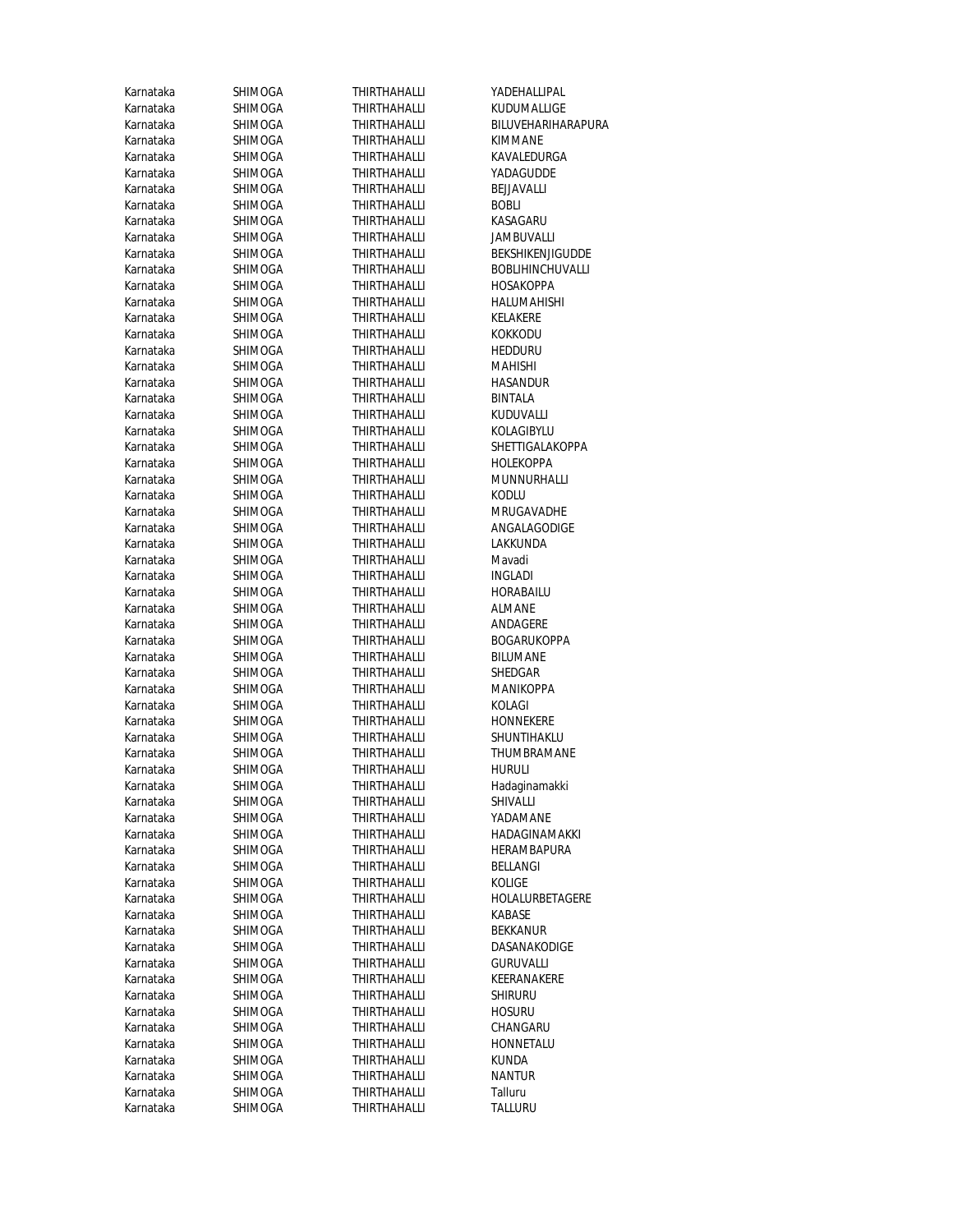| Karnataka        | SHIMOGA          | THIRTHAHALLI           | BALEHALLI                   |
|------------------|------------------|------------------------|-----------------------------|
| Karnataka        | <b>UDUPI</b>     | KARKAL                 | <b>BELENJE</b>              |
| Karnataka        | <b>UDUPI</b>     | KARKAL                 | NADPALU                     |
| Karnataka        | <b>UDUPI</b>     | KARKAL                 | KUCHCHUR                    |
| Karnataka        | <b>UDUPI</b>     | KARKAL                 | CHARA                       |
| Karnataka        | <b>UDUPI</b>     | KARKAL                 | HEBRI                       |
| Karnataka        | <b>UDUPI</b>     | KARKAL                 | KABBINALE                   |
| Karnataka        | <b>UDUPI</b>     | KARKAL                 | ANDARU                      |
| Karnataka        | <b>UDUPI</b>     | KARKAL                 | Shirlal                     |
| Karnataka        | <b>UDUPI</b>     | KARKAL                 | Kervashe                    |
| Karnataka        | <b>UDUPI</b>     | KARKAL                 | DURGA                       |
| Karnataka        | <b>UDUPI</b>     | KARKAL                 | Mala                        |
| Karnataka        | <b>UDUPI</b>     | KARKAL                 | Eedu                        |
| Karnataka        | <b>UDUPI</b>     | KARKAL                 | NOORALBETTU                 |
| Karnataka        | <b>UDUPI</b>     | KUNDAPURA              | HOSOOR                      |
| Karnataka        | <b>UDUPI</b>     | KUNDAPURA              | Byndoor                     |
| Karnataka        | <b>UDUPI</b>     | KUNDAPURA              | kollur                      |
| Karnataka        | <b>UDUPI</b>     | KUNDAPURA              | Yeljith                     |
| Karnataka        | <b>UDUPI</b>     | KUNDAPURA              | YELJITH                     |
| Karnataka        | <b>UDUPI</b>     | KUNDAPURA              | Thagarasi                   |
| Karnataka        | <b>UDUPI</b>     | KUNDAPURA              | Mudoor                      |
| Karnataka        | <b>UDUPI</b>     | KUNDAPURA              | <b>GOLIHOLE</b>             |
| Karnataka        | <b>UDUPI</b>     | KUNDAPURA              | <b>JADKAL</b>               |
| Karnataka        | <b>UDUPI</b>     | KUNDAPURA              | <b>IDURKUNHADI</b>          |
| Karnataka        | <b>UDUPI</b>     | KUNDAPURA              | KERADI                      |
| Karnataka        | <b>UDUPI</b>     | KUNDAPURA              | <b>HALLIHOLE</b>            |
| Karnataka        | <b>UDUPI</b>     | KUNDAPURA              | <b>ALOOR</b>                |
| Karnataka        | <b>UDUPI</b>     | KUNDAPURA              | CHITTOOR                    |
| Karnataka        | <b>UDUPI</b>     | KUNDAPURA              | Edmoge                      |
| Karnataka        | <b>UDUPI</b>     | KUNDAPURA              | BELLAL                      |
| Karnataka        | <b>UDUPI</b>     | KUNDAPURA              | VANDSE                      |
| Karnataka        | <b>UDUPI</b>     | KUNDAPURA              | HOSANGADI                   |
| Karnataka        | <b>UDUPI</b>     | KUNDAPURA              | MACHATTU                    |
| Karnataka        | <b>UDUPI</b>     | KUNDAPURA              | AMASEBAILU                  |
| Karnataka        | <b>UDUPI</b>     | KUNDAPURA              | Amasebailu                  |
| Karnataka        | <b>UDUPI</b>     | KUNDAPURA              | SHEDIMANE                   |
| Karnataka        | <b>UDUPI</b>     | KUNDAPURA              | MADAMMAKKI                  |
| Karnataka        | <b>UDUPI</b>     | KUNDAPURA              | Belve                       |
| Kerala           | Idukki           | Devikulam              | Marayoor                    |
| Kerala           | Idukki           | Devikulam              | Keezhanthoor                |
| Kerala           | Idukki           | Devikulam              | Kannan Devan Hills          |
| Kerala           | Idukki           | Devikulam              | Kuttampuzha<br>Kottakamboor |
| Kerala           | Idukki<br>Idukki | Devikulam              | Kanthalloor                 |
| Kerala           | Idukki           | Devikulam              |                             |
| Kerala<br>Kerala | Idukki           | Devikulam<br>Devikulam | Vattavada<br>Mankulam       |
| Kerala           |                  | Devikulam              | Mannamkandam                |
| Kerala           | Idukki<br>Idukki | Devikulam              | Pallivasal                  |
| Kerala           | Idukki           | Devikulam              | Anaviratty                  |
| Kerala           | Idukki           | Devikulam              | Kunjithanny                 |
| Kerala           | Idukki           | Devikulam              | Vellathuval                 |
| Kerala           | Idukki           | Peerumade              | Upputhara                   |
| Kerala           | Idukki           | Peerumade              | Kumily                      |
| Kerala           | Idukki           | Peerumade              | Manjumala                   |
| Kerala           | Idukki           | Peerumade              | Periyar                     |
| Kerala           | Idukki           | Peerumade              | Kokkayar                    |
| Kerala           | Idukki           | Peerumade              | Peerumade                   |
| Kerala           | Idukki           | Peerumade              | Mlappara                    |
| Kerala           | Idukki           | Peerumade              | Peruvanthanam               |
| Kerala           | Idukki           | Thodupuzha             | Kanjikuzhi                  |
| Kerala           | Idukki           | Thodupuzha             | Udumbannoor                 |
| Kerala           | Idukki           | Thodupuzha             | Idukki (Part)               |
| Kerala           | Idukki           | Thodupuzha             | Arakkulam                   |
| Kerala           | Idukki           | Udumbanchola           | Chinnakanal                 |
|                  |                  |                        |                             |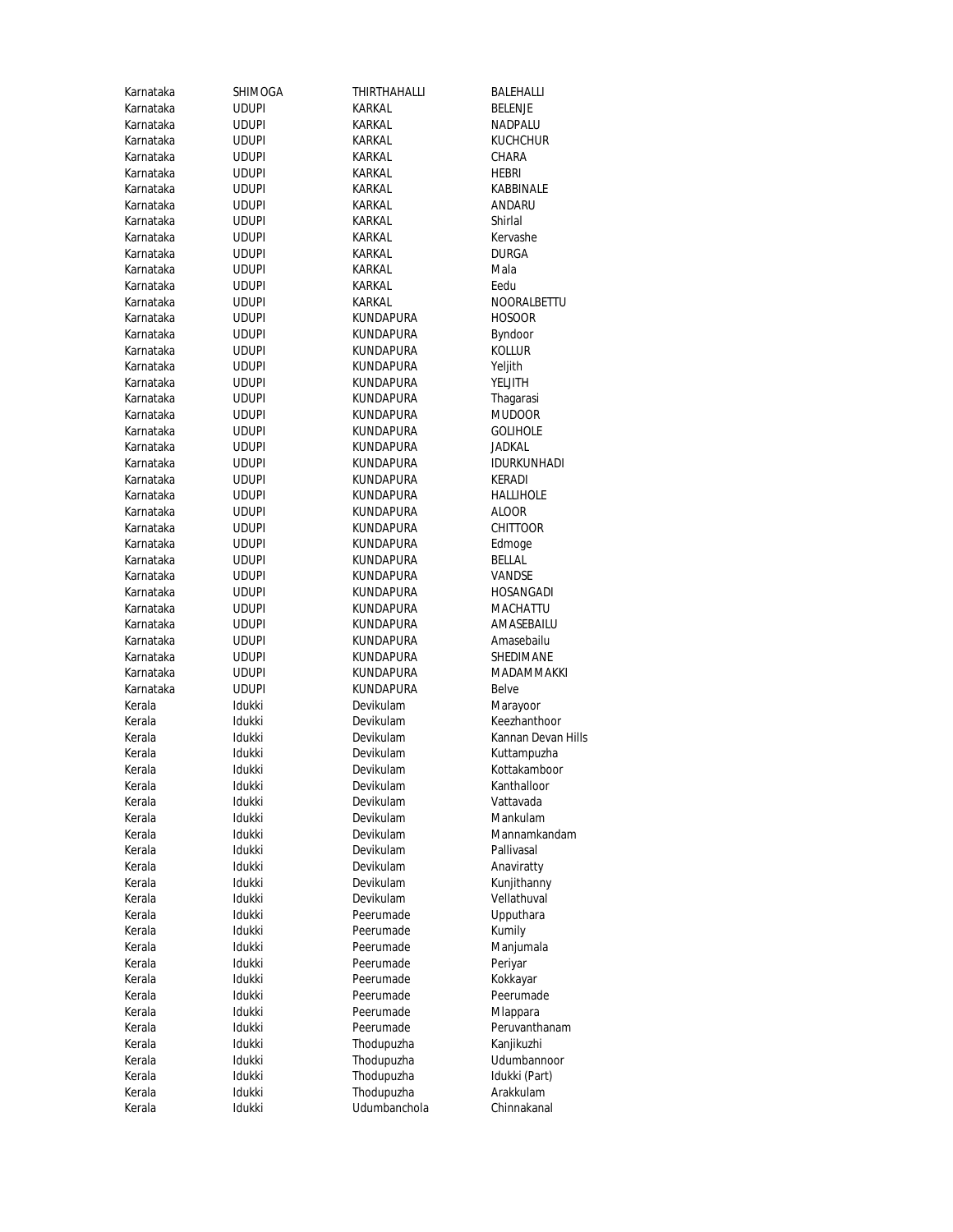| Kerala | Idukki     | Udumbanchola  | Baisonvall |
|--------|------------|---------------|------------|
| Kerala | Idukki     | Udumbanchola  | Rajakuma   |
| Kerala | Idukki     | Udumbanchola  | Poopara    |
| Kerala | Idukki     | Udumbanchola  | Rajakkad   |
| Kerala | Idukki     | Udumbanchola  | Konnatha   |
| Kerala | Idukki     | Udumbanchola  | Santhanpa  |
| Kerala | Idukki     | Udumbanchola  | Kanthippa  |
| Kerala | Idukki     | Udumbanchola  | Vathikudy  |
| Kerala | Idukki     | Udumbanchola  | Chathurar  |
| Kerala | Idukki     | Udumbanchola  | Udumban    |
| Kerala | Idukki     | Udumbanchola  | Upputhod   |
| Kerala | Idukki     | Udumbanchola  | Parathodu  |
| Kerala | Idukki     | Udumbanchola  | Kalkoonth  |
| Kerala | Idukki     | Udumbanchola  | Thankamo   |
| Kerala | Idukki     | Udumbanchola  | Ayyappan   |
| Kerala | Idukki     | Udumbanchola  | Pampadur   |
| Kerala | Idukki     | Udumbanchola  | Kattappan  |
| Kerala | Idukki     | Udumbanchola  | Karunapur  |
| Kerala | Idukki     | Udumbanchola  | Vandanme   |
| Kerala | Idukki     | Udumbanchola  | Anakkara   |
| Kerala | Idukki     | Udumbanchola  | Anavilasar |
| Kerala | Idukki     | Udumbanchola  | Chakkupal  |
| Kerala | Kannur     | Thalassery    | Aralam     |
| Kerala | Kannur     | Thalassery    | Kottiyoor  |
| Kerala | Kannur     | Thalassery    | Cheruvano  |
| Kerala | Kollam     | Pathanapuram  | Punnala    |
| Kerala | Kollam     | Pathanapuram  | Piravanth  |
| Kerala | Kollam     | Pathanapuram  | Edamon     |
| Kerala | Kollam     | Pathanapuram  | Thenmala   |
| Kerala | Kollam     | Pathanapuram  | Arienkavu  |
| Kerala | Kollam     | Pathanapuram  | Thinkalkar |
| Kerala | Kollam     | Pathanapuram  | Kulathupu  |
| Kerala | Kollam     | Pathanapuram  | Channapp   |
| Kerala | Kottayam   | Kanjirappally | Koottickal |
| Kerala | Kottayam   | Meenachil     | Melukavu   |
| Kerala | Kottayam   | Meenachil     | Teekoy     |
| Kerala | Kottayam   | Meenachil     | Poonjar Th |
| Kerala | Kozhikode  | Kozhikode     | Kedavur    |
| Kerala | Kozhikode  | Kozhikode     | Puthuppa   |
| Kerala | Kozhikode  | Kozhikode     | Nellipoyil |
| Kerala | Kozhikode  | Kozhikode     | Kodenche   |
| Kerala | Kozhikode  | Kozhikode     | Thiruvaml  |
| Kerala | Kozhikode  | Quilandy      | Chempano   |
| Kerala | Kozhikode  | Quilandy      | Rikkattapa |
| Kerala | Kozhikode  | Vadakara      | Thinoor    |
| Kerala | Kozhikode  | Vadakara      | Kavilumpa  |
| Kerala | Malappuram | Nilambur      | Chungatha  |
| Kerala | Malappuram | Nilambur      | Kurumbila  |
| Kerala | Malappuram | Nilambur      | Vazhikkad  |
| Kerala | Malappuram | Nilambur      | Akampada   |
| Kerala | Malappuram | Nilambur      | Karulai    |
| Kerala | Malappuram | Nilambur      | Amaramb    |
| Kerala | Malappuram | Nilambur      | Chekkode   |
| Kerala | Malappuram | Nilambur      | Kalikavu   |
| Kerala | Malappuram | Nilambur      | Kerala Est |
| Kerala | Malappuram | Nilambur      | Karuvarak  |
| Kerala | Palakkad   | Alathur       | Kizhakken  |
| Kerala | Palakkad   | Chittur       | Muthalam   |
| Kerala | Palakkad   | Chittur       | Muthalam   |
| Kerala | Palakkad   | Chittur       | Nelliyamp  |
| Kerala | Palakkad   | Mannarkad     | Pudur      |
| Kerala | Palakkad   | Mannarkad     | Padavayal  |
| Kerala | Palakkad   | Mannarkad     | Agali      |
| Kerala | Palakkad   | Mannarkad     | Kottathara |

Baisonvally Rajakumari Poopara Rajakkad Konnathady Santhanpara Kanthippara Vathikudy Chathurangapara Udumbanchola Upputhode Parathodu Kalkoonthal Thankamony (Part) Ayyappancoil Pampadumpara Kattappana Karunapuram Vandanmedu Anavilasam Chakkupallam Kottiyoor Cheruvanchery Punnala Piravanthur<br>Edamon Thinkalkarikkakom Kulathupuzha Channappetta Koottickal Melukavu Poonjar Thekkekara<br>Kedavur Puthuppadi Nellipoyil Kodencheri Thiruvambadi Chempanoda Rikkattapatta<br>Thinoor Kavilumpara Chungathara Kurumbilangode Vazhikkadavu Akampadam<br>Karulai Amarambalam Chekkode<br>Kalikavu Kerala Estate Karuvarakundu Kizhakkencheri-I Muthalamada-I Muthalamada-II Nelliyampathy<br>Pudur Padavayal Kottathara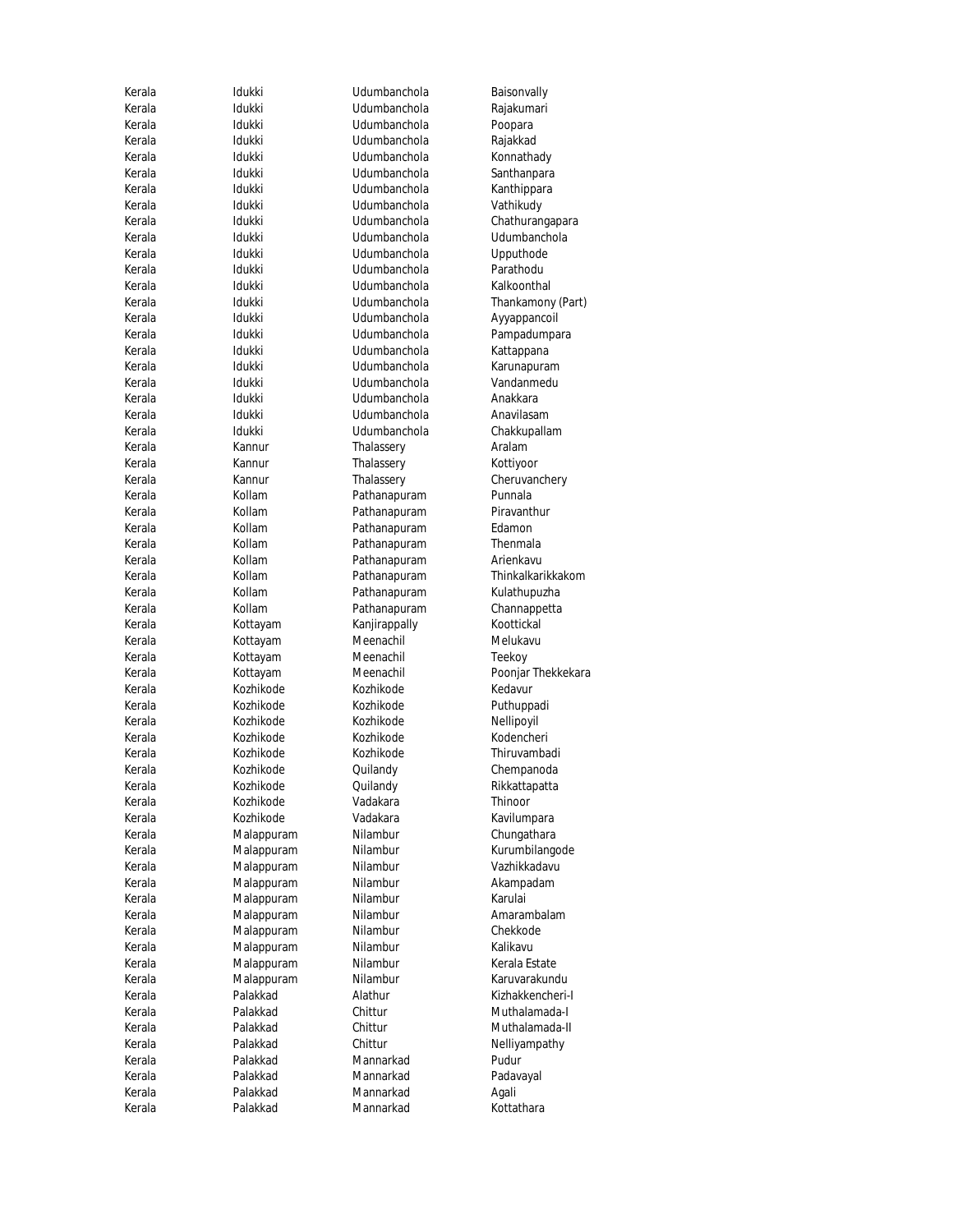Kerala Palakkad Mannarkad Kallamala Kerala Palakkad Mannarkad Sholayur Kerala Palakkad Mannarkad Palakkayam Kerala Palakkad Palakkad Pudussery East Kerala Pathanamthitta Kozhenchery Thannithode Kerala Pathanamthitta Kozhenchery Aruvappulam Kerala **Pathanamthitta** Ranni Kollamula Kerala Pathanamthitta Ranni Perunad Kerala Pathanamthitta Ranni Vadasserikkara Kerala Thiruvananthap\* Nedumangad Peringamala Kerala Thiruvananthap<sup>\*</sup> Nedumangad Thennoor<br>Kerala Thiruvananthap<sup>\*</sup> Nedumangad Vithura Kerala Thiruvananthap\* Nedumangad Vithura Thiruvananthap\* Kerala Thiruvananthap\* Neyyattinkara Vazhichal Kerala Thiruvananthap\* Neyyattinkara Kallikkad Kerala Thiruvananthap\* Neyyattinkara Amboory Kerala Thrissur Mukundapuram Pariyaram Kerala Wayanad Mananthavady Thirunelly Kerala **Wayanad** Mananthavady Thrissilery Kerala **Wayanad** Mananthavady Periya Kerala **Wayanad** Mananthavady Thondernad Kerala **Wayanad** Sulthanbathery Kidanganad Kerala Mayanad Sulthanbathery Noolpuzha Kerala **Wayanad** Vythiri Thariyode Kerala **Wayanad** Vythiri **Achooranam** Kerala **Wayanad** Vythiri Pozhuthana Kerala **Wayanad** Vythiri Kottappadi (Part) Kerala Wayanad Vythiri Chundale Kerala Wayanad Vythiri Kunnathidavaka Kerala Wayanad Vythiri Vellarimala Maharashtra AHMADNAGAR AKOLA Bitaka Maharashtra AHMADNAGAR AKOLA Shenit Maharashtra AHMADNAGAR AKOLA Waranghushi Maharashtra AHMADNAGAR AKOLA Jahagirdarwadi Maharashtra AHMADNAGAR AKOLA Ambevangan<br>Maharashtra AHMADNAGAR AKOLA Panjare AHMADNAGAR AKOLA Panjare Maharashtra AHMADNAGAR AKOLA Ghatghar Maharashtra AHMADNAGAR AKOLA Udadawane Maharashtra AHMADNAGAR AKOLA Murshet Maharashtra AHMADNAGAR AKOLA Brmhanwada<br>Maharashtra AHMADNAGAR AKOLA Shinganwadi Maharashtra AHMADNAGAR AKOLA Samrad Maharashtra AHMADNAGAR AKOLA Ratanwadi Maharashtra AHMADNAGAR AKOLA Shirpunje Bk. Maharashtra AHMADNAGAR AKOLA Koltembhe Maharashtra AHMADNAGAR AKOLA Dhamanvan Maharashtra AHMADNAGAR AKOLA Kumshet Maharashtra AHMADNAGAR AKOLA Shirpunje Kh. Maharashtra AHMADNAGAR AKOLA Shelad Maharashtra AHMADNAGAR AKOLA Shiswad Maharashtra AHMADNAGAR AKOLA Ambit<br>Maharashtra AHMADNAGAR AKOLA Shilvandi Maharashtra AHMADNAGAR AKOLA Shilvandi AHMADNAGAR Maharashtra AHMADNAGAR AKOLA Paithan Maharashtra AHMADNAGAR AKOLA Pachanai Maharashtra AHMADNAGAR AKOLA Kotul Maharashtra AHMADNAGAR AKOLA Lavhali Kotul<br>Maharashtra AHMADNAGAR AKOLA Ambhol Maharashtra AHMADNAGAR AKOLA Ambho<br>Maharashtra AHMADNAGAR AKOLA Shinde AHMADNAGAR Maharashtra AHMADNAGAR AKOLA Somalwadi Maharashtra AHMADNAGAR AKOLA Tale

Kerala Palakkad Palakkad Puthuppariyaram-I Malampuzha-I Kerala Pathanamthitta Ranni Chittar-Seethathodu Shinganwadi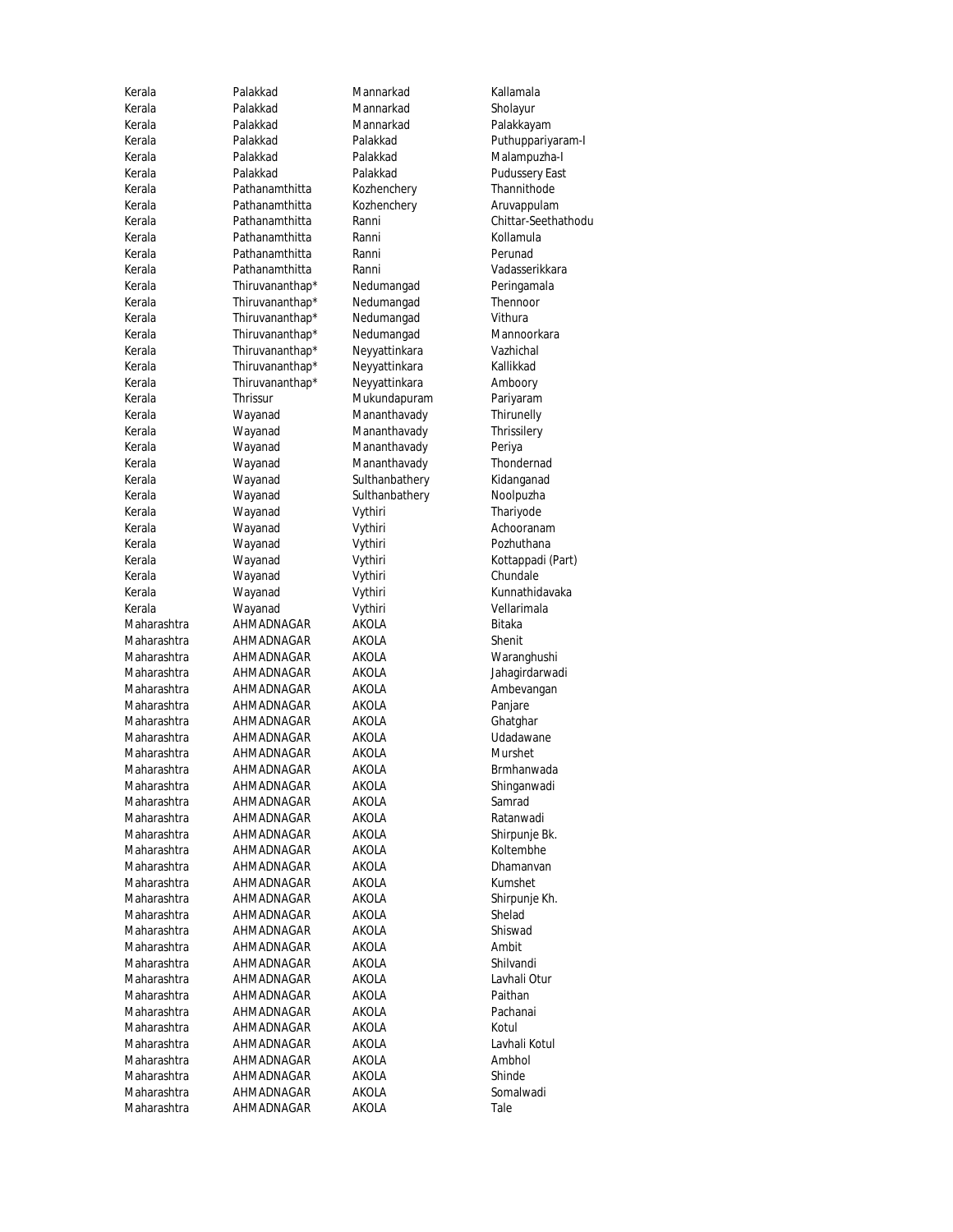| Maharashtra                | AHMADNAGAR                         | AKOLA        | Kothale             |
|----------------------------|------------------------------------|--------------|---------------------|
| Maharashtra                | AHMADNAGAR                         | AKOLA        | Vihir               |
| Maharashtra                | AHMADNAGAR                         | AKOLA        | Abit Khind          |
| Maharashtra                | AHMADNAGAR                         | AKOLA        | Palsunde            |
| Maharashtra                | AHMADNAGAR                         | AKOLA        | Umbarwadi           |
| Maharashtra                | AHMADNAGAR                         | AKOLA        | Phophasandi         |
| Maharashtra                | AHMADNAGAR                         | AKOLA        | Satewadi            |
| Maharashtra                | AHMADNAGAR                         | AKOLA        | Keli Otur           |
| Maharashtra                | AHMADNAGAR                         | AKOLA        | Garwadi             |
| Maharashtra                | AHMADNAGAR                         | AKOLA        | Esarthav            |
| Maharashtra                | AHMADNAGAR                         | AKOLA        | Khetewadi           |
| Maharashtra                | DHULE                              | sakri        | Dhamandhar          |
| Maharashtra                | DHULE                              | sakri        | Shenwad             |
| Maharashtra                | DHULE                              | sakri        | Vardadi             |
| Maharashtra                | DHULE                              | sakri        | Mohagaon            |
| Maharashtra                | DHULE                              | SAKRI        | Kalgaon             |
| Maharashtra                | KOLHAPUR                           | ajra         | Hajgoli Kh.         |
| Maharashtra                | KOLHAPUR                           | ajra         | Vinayakwadi         |
| Maharashtra                | KOLHAPUR                           | ajra         | Medhewadi           |
| Maharashtra                | KOLHAPUR                           | ajra         | Velawatti           |
| Maharashtra<br>Maharashtra | KOLHAPUR                           | ajra         | Parpoli             |
| Maharashtra                | <b>KOLHAPUR</b>                    | ajra         | Dardewadi<br>Haloli |
|                            | <b>KOLHAPUR</b><br><b>KOLHAPUR</b> | ajra<br>AJRA |                     |
| Maharashtra<br>Maharashtra | KOLHAPUR                           | ajra         | Gavase<br>Suleran   |
| Maharashtra                | KOLHAPUR                           | ajra         | Kitvade             |
| Maharashtra                | KOLHAPUR                           | AJRA         | Ambade              |
| Maharashtra                | KOLHAPUR                           | AJRA         | Awandi              |
| Maharashtra                | KOLHAPUR                           | ajra         | Uchangi             |
| Maharashtra                | KOLHAPUR                           | ajra         | Kerakbol            |
| Maharashtra                | KOLHAPUR                           | AJRA         | Polgaon             |
| Maharashtra                | KOLHAPUR                           | AJRA         | Satewadi            |
| Maharashtra                | KOLHAPUR                           | ajra         | Chafavade           |
| Maharashtra                | KOLHAPUR                           | ajra         | Latagaon            |
| Maharashtra                | KOLHAPUR                           | AJRA         | Erandol             |
| Maharashtra                | <b>KOLHAPUR</b>                    | ajra         | Chitale             |
| Maharashtra                | KOLHAPUR                           | BAVDA        | Nivade              |
| Maharashtra                | <b>KOLHAPUR</b>                    | <b>BAVDA</b> | Vesarde             |
| Maharashtra                | <b>KOLHAPUR</b>                    | BAVDA        | Taliye Bk.          |
| Maharashtra                | KOLHAPUR                           | BAVDA        | Kode Bk             |
| Maharashtra                | <b>KOLHAPUR</b>                    | BAVDA        | Kode Kh.            |
| Maharashtra                | KOLHAPUR                           | <b>BAVDA</b> | Mandur              |
| Maharashtra                | <b>KOLHAPUR</b>                    | BAVDA        | Mandukali           |
| Maharashtra                | KOLHAPUR                           | BAVDA        | Andur               |
| Maharashtra                | KOLHAPUR                           | BAVDA        | Khokurle            |
| Maharashtra                | <b>KOLHAPUR</b>                    | BAVDA        | Asalaj              |
| Maharashtra                | <b>KOLHAPUR</b>                    | BAVDA        | Dhundavade          |
| Maharashtra                | <b>KOLHAPUR</b>                    | BAVDA        | Vesaraf             |
| Maharashtra                | <b>KOLHAPUR</b>                    | BAVDA        | Palsambe            |
| Maharashtra                | KOLHAPUR                           | BAVDA        | Saitavade.          |
| Maharashtra                | KOLHAPUR                           | <b>BAVDA</b> | Sangashi            |
| Maharashtra                | <b>KOLHAPUR</b>                    | BAVDA        | Sheloshi            |
| Maharashtra                | KOLHAPUR                           | BAVDA        | Jargi               |
| Maharashtra                | KOLHAPUR                           | BAVDA        | Katali              |
| Maharashtra                | KOLHAPUR                           | BAVDA        | Kadave              |
| Maharashtra                | <b>KOLHAPUR</b>                    | BAVDA        | Borbet              |
| Maharashtra                | KOLHAPUR                           | BAVDA        | Garivade            |
| Maharashtra                | <b>KOLHAPUR</b>                    | BAVDA        | Narveli             |
| Maharashtra                | KOLHAPUR                           | BAVDA        | Baveli              |
| Maharashtra                | KOLHAPUR                           | BAVDA        | Taliye Kh.          |
| Maharashtra                | KOLHAPUR                           | BHUDRAGAD    | Hanbarwadi          |
| Maharashtra                | KOLHAPUR                           | BHUDRAGAD    | Girgaon.            |
| Maharashtra                | <b>KOLHAPUR</b>                    | BHUDRAGAD    | Phaye               |
| Maharashtra                | KOLHAPUR                           | BHUDRAGAD    | Phanaswadi          |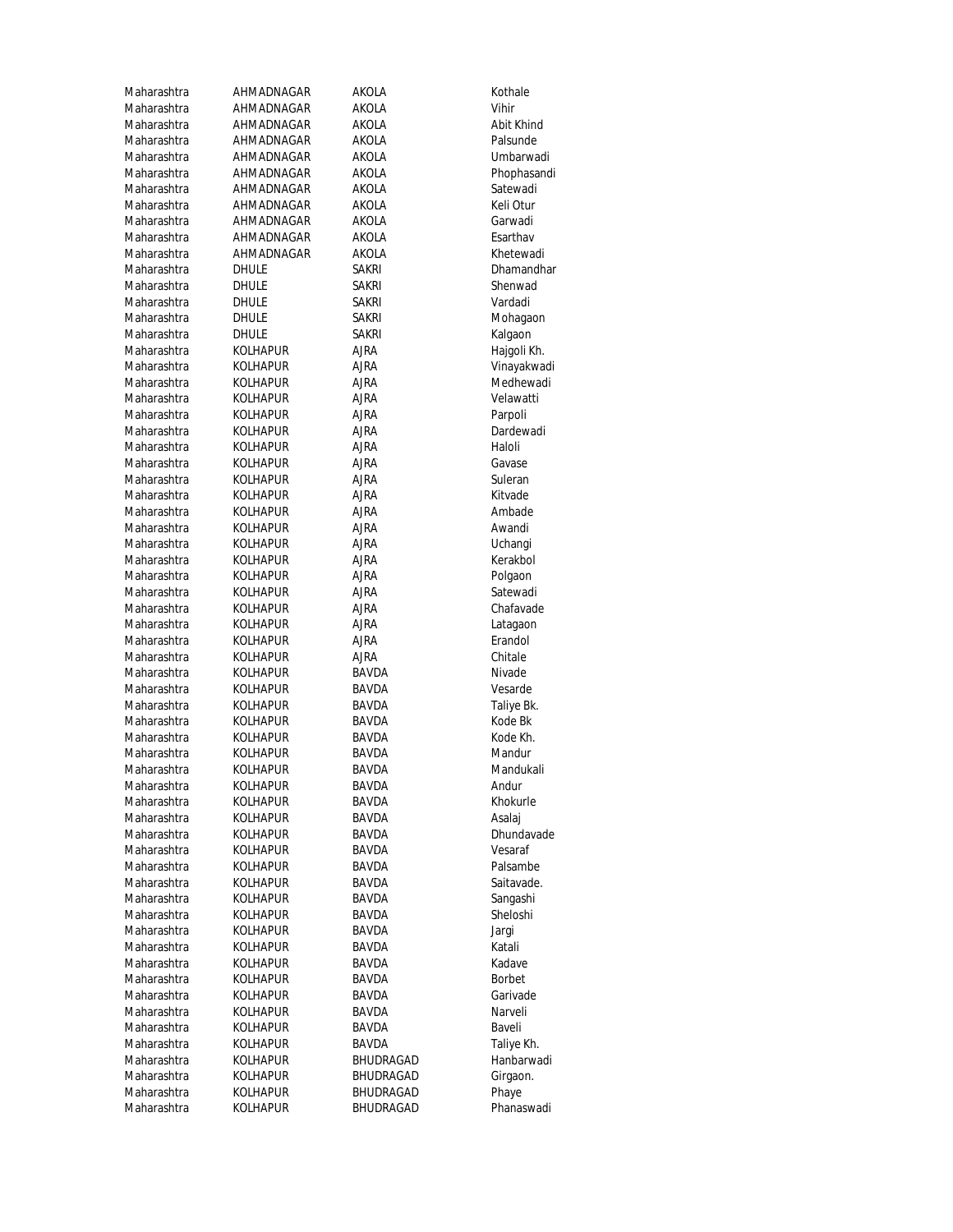| Maharashtra | KOLHAPUR        | BHUDRAGAD   | Devakewadi           |
|-------------|-----------------|-------------|----------------------|
| Maharashtra | KOLHAPUR        | BHUDRAGAD   | Khedge               |
| Maharashtra | KOLHAPUR        | BHUDRAGAD   | Murukate             |
| Maharashtra | KOLHAPUR        | BHUDRAGAD   | Bidri                |
| Maharashtra | KOLHAPUR        | BHUDRAGAD   | Vasnoli              |
| Maharashtra | <b>KOLHAPUR</b> | BHUDRAGAD   | Padkhambe            |
| Maharashtra | KOLHAPUR        | BHUDRAGAD   | Shivdav              |
| Maharashtra | KOLHAPUR        | BHUDRAGAD   | Bediv                |
| Maharashtra | KOLHAPUR        | BHUDRAGAD   | Sonurli              |
| Maharashtra | KOLHAPUR        | BHUDRAGAD   | Anturli              |
| Maharashtra | KOLHAPUR        | BHUDRAGAD   | Kudtarwadi           |
| Maharashtra | KOLHAPUR        | BHUDRAGAD   | Navale               |
| Maharashtra | <b>KOLHAPUR</b> | BHUDRAGAD   | Megholi              |
| Maharashtra | KOLHAPUR        | BHUDRAGAD   |                      |
|             |                 |             | Mhasarang<br>Vesarde |
| Maharashtra | KOLHAPUR        | BHUDRAGAD   |                      |
| Maharashtra | <b>KOLHAPUR</b> | BHUDRAGAD   | Devarde              |
| Maharashtra | KOLHAPUR        | BHUDRAGAD   | Palyachahuda         |
| Maharashtra | KOLHAPUR        | BHUDRAGAD   | Mathagaon            |
| Maharashtra | KOLHAPUR        | BHUDRAGAD   | Karivade             |
| Maharashtra | KOLHAPUR        | BHUDRAGAD   | Chikkewadi           |
| Maharashtra | KOLHAPUR        | BHUDRAGAD   | Antivade             |
| Maharashtra | KOLHAPUR        | BHUDRAGAD   | Mani                 |
| Maharashtra | <b>KOLHAPUR</b> | BHUDRAGAD   | Chivale              |
| Maharashtra | <b>KOLHAPUR</b> | BHUDRAGAD   | Dele                 |
| Maharashtra | KOLHAPUR        | CHANDGAD    | Dhamapur             |
| Maharashtra | <b>KOLHAPUR</b> | CHANDGAD    | Pundra               |
| Maharashtra | <b>KOLHAPUR</b> | CHANDGAD    | Kanur Kh.            |
| Maharashtra | KOLHAPUR        | CHANDGAD    | Sadegudwale          |
| Maharashtra | KOLHAPUR        | CHANDGAD    | Bhogoli              |
| Maharashtra | KOLHAPUR        | CHANDGAD    | Pilani               |
| Maharashtra | KOLHAPUR        | CHANDGAD    | Kokare               |
| Maharashtra | KOLHAPUR        | CHANDGAD    | Nagave               |
| Maharashtra | KOLHAPUR        | CHANDGAD    | Umagaon              |
| Maharashtra | KOLHAPUR        | CHANDGAD    | Jambre               |
| Maharashtra | KOLHAPUR        | CHANDGAD    | Gudawale Khalsa      |
| Maharashtra | KOLHAPUR        | CHANDGAD    | Isapur               |
| Maharashtra | KOLHAPUR        | CHANDGAD    | Jelugade             |
| Maharashtra | <b>KOLHAPUR</b> | CHANDGAD    | Waghotre             |
| Maharashtra | <b>KOLHAPUR</b> | CHANDGAD    | Kitvade              |
| Maharashtra |                 |             | Mirwel               |
|             | KOLHAPUR        | CHANDGAD    |                      |
| Maharashtra | KOLHAPUR        | CHANDGAD    | Kalasgade            |
| Maharashtra | KOLHAPUR        | CHANDGAD    | Hajagoli             |
| Maharashtra | <b>KOLHAPUR</b> | CHANDGAD    | Kodali               |
| Maharashtra | <b>KOLHAPUR</b> | CHANDGAD    | Khalsa Mhalunge      |
| Maharashtra | KOLHAPUR        | CHANDGAD    | Kolik                |
| Maharashtra | KOLHAPUR        | PANHALA     | Patpanhala           |
| Maharashtra | <b>KOLHAPUR</b> | PANHALA     | Washi                |
| Maharashtra | KOLHAPUR        | PANHALA     | Kaurwadi             |
| Maharashtra | <b>KOLHAPUR</b> | PANHALA     | Manwad               |
| Maharashtra | <b>KOLHAPUR</b> | PANHALA     | Kisrul               |
| Maharashtra | KOLHAPUR        | PANHALA     | Mugadewadi           |
| Maharashtra | KOLHAPUR        | PANHALA     | Pohalwadi            |
| Maharashtra | <b>KOLHAPUR</b> | PANHALA     | Kaljawade            |
| Maharashtra | KOLHAPUR        | PANHALA     | Padasali             |
| Maharashtra | KOLHAPUR        | PANHALA     | Kolik                |
| Maharashtra | KOLHAPUR        | PANHALA     | Pombre               |
| Maharashtra | <b>KOLHAPUR</b> | PANHALA     | Gothane              |
| Maharashtra | KOLHAPUR        | PANHALA     | Harpavade            |
| Maharashtra | KOLHAPUR        | PANHALA     | Panore               |
| Maharashtra | KOLHAPUR        | RADHANAGARI | Konoli Tarf Asandoli |
| Maharashtra | <b>KOLHAPUR</b> | RADHANAGARI | Kandalgaon           |
| Maharashtra | KOLHAPUR        | RADHANAGARI | Rai                  |
|             |                 |             |                      |
| Maharashtra | KOLHAPUR        | RADHANAGARI | Manbet               |
| Maharashtra | <b>KOLHAPUR</b> | RADHANAGARI | Padasali             |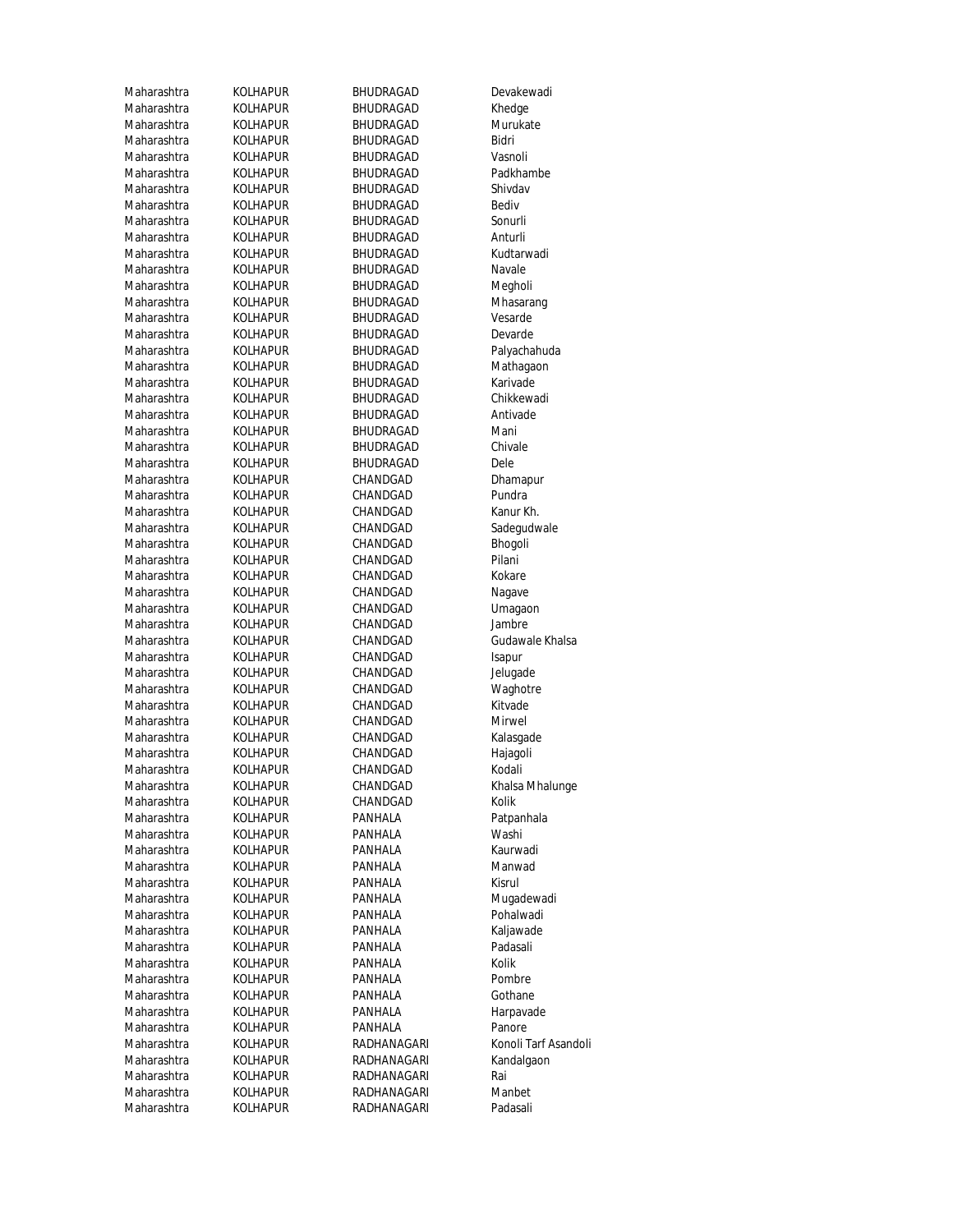| Maharashtra | KOLHAPUF        |
|-------------|-----------------|
| Maharashtra | KOLHAPUF        |
| Maharashtra | KOLHAPUF        |
| Maharashtra | KOLHAPUF        |
| Maharashtra | Kolhapuf        |
|             | KOLHAPUF        |
| Maharashtra |                 |
| Maharashtra | KOLHAPUF        |
| Maharashtra | KOLHAPUF        |
| Maharashtra | KOLHAPUF        |
| Maharashtra | KOLHAPUF        |
| Maharashtra | Kolhapuf        |
| Maharashtra | Kolhapuf        |
| Maharashtra | KOLHAPUF        |
| Maharashtra | KOLHAPUF        |
|             |                 |
| Maharashtra | Kolhapuf        |
| Maharashtra | Kolhapuf        |
| Maharashtra | KOLHAPUF        |
| Maharashtra | Kolhapuf        |
| Maharashtra | KOLHAPUF        |
| Maharashtra | KOLHAPUF        |
| Maharashtra | KOLHAPUF        |
| Maharashtra | Kolhapuf        |
| Maharashtra | KOLHAPUF        |
|             |                 |
| Maharashtra | KOLHAPUF        |
| Maharashtra | KOLHAPUF        |
| Maharashtra | Kolhapuf        |
| Maharashtra | Kolhapuf        |
| Maharashtra | Kolhapuf        |
| Maharashtra | KOLHAPUF        |
| Maharashtra | KOLHAPUF        |
| Maharashtra | KOLHAPUF        |
| Maharashtra | KOLHAPUF        |
|             |                 |
| Maharashtra | Kolhapuf        |
| Maharashtra | KOLHAPUF        |
| Maharashtra | KOLHAPUF        |
| Maharashtra | KOLHAPUF        |
| Maharashtra | Kolhapuf        |
| Maharashtra | Kolhapuf        |
| Maharashtra | KOLHAPUF        |
| Maharashtra | KOLHAPUF        |
| Maharashtra | KOLHAPUF        |
| Maharashtra | <b>KOLHAPUF</b> |
| Maharashtra | KOLHAPUF        |
|             |                 |
| Maharashtra | KOLHAPUF        |
| Maharashtra | KOLHAPUF        |
| Maharashtra | KOLHAPUF        |
| Maharashtra | KOLHAPUF        |
| Maharashtra | Kolhapuf        |
| Maharashtra | Kolhapuf        |
| Maharashtra | KOLHAPUF        |
| Maharashtra | KOLHAPUF        |
| Maharashtra | Kolhapuf        |
|             |                 |
| Maharashtra | Kolhapuf        |
| Maharashtra | KOLHAPUF        |
| Maharashtra | Kolhapuf        |
| Maharashtra | KOLHAPUF        |
| Maharashtra | KOLHAPUF        |
| Maharashtra | KOLHAPUF        |
| Maharashtra | KOLHAPUF        |
| Maharashtra | KOLHAPUF        |
| Maharashtra | KOLHAPUF        |
| Maharashtra | KOLHAPUF        |
| Maharashtra | KOLHAPUF        |
|             |                 |
| Maharashtra | Kolhapuf        |

Ranagari RADHANAGARI Piral R RADHANAGARI Padali Raharashtra KOLHANAGARI Phejiwade<br>Rananjphen RADHANAGARI Rananjphen Raharashtra Koranj<mark>i</mark><br>Randhana Radhana Radhana Karanji<br>Randa Karanja Karanja Karanja Karanja RaDHANAGARI RADHANAGARI R RADHANAGARI Shiroli R
R **Maharashtra KOLHANAGARI** Savardhan R RADHANAGARI Radhanagari RADHANAGARI Banachiwadi م RADHANAGARI New Karanje<br>RADHANAGARI Ramanwadi RADHANAGARI RADHANAGARI RADHANAGARI Farale RADHANAGARI Patpanhala न्तर सम्मा सम्राप्त स्थान स्थान स्थान स्थान स्थान स्थान स्थान स्थान स्थान स्थान स्थान स्थान स्थान स्थान स्थान<br>स्थान सम्मा सम्राप्त स्थान स्थान स्थान स्थान स्थान स्थान स्थान स्थान स्थान स्थान स्थान स्थान स्थान स्थान स्था سة RADHANAGARI<br>RADHANAGARI RADHANAGARI RADHANAGARI SAVAR RADHANAGARI RADHANAGARI Gawathanwadi R RADHANAGARI Wadachiwadi Ranamaharashtra Kole Radoli adoli Radoli adoli adoli adoli adoli adoli adoli adoli adoli adoli adoli adoli ado RADHANAGARI Dubalewadi R SHAHUWADI Sonarli R
BHAHUWADI Chandel R SHAHUWADI Durgawadi R SHAHUWADI Wadi Hudumb Maharashtra KOLHAPUR SHAHUWADI Karde Maharashtra KOLHAPUR SHAHUWADI Dhakale SHAHUWADI R SHAHUWADI Tanali R
and SHAHUWADI Tambave Maharashtra KOLHAPUR SHAHUWADI Nivale Maharashtra KOLHAPUR SHAHUWADI Ukhalu R SHAHUWADI R SHAHUWADI Kandavan R
and SHAHUWADI Malgaon Raharashtra Kolivane SHAHUWADI Golivane Maharashtra SHAHUWADI Jambur<br>Maharashtra SHAHUWADI Palasavade R<br>Maharata Shahuwadi Raharashtra Kolharashtra Koleharashtra Koleharashtra Koleharashtra Koleharashtra Koleharashtra Koleharashtra K R
analisi SHAHUWADI Paraleninai است التكتيب SHAHUWADI Pusarle<br>Ramashtra SHAHUWADI Pusarle اس SHAHUWADI Wakol<br>Ramahuwadi Wakoli AMBA Maharashtra KOLHAPUR SHAHUWADI AMBA Raharashtra Koleman Shahuwadi R SHAHUWADI Chalanwadi R SHAHUWADI Masnoli R
and SHAHUWADI Humbavali R
SHAHUWADI Gholasvade Raharashtra Koleharashtra Koleharashtra Koleharashtra Koleharashtra Shekolar Shekolar Shekolar Shekolar Shekol Raharashtra Kasarde Kasarde Kasarde R MAHARA SHAHUWADI Wadi Kalkavane R
anashtra Kolah SHAHUWADI Dhanagarwadi Maharashtra KOLHAPUR SHAHUWADI Gajapur Maharashtra Kolehapur <mark>SHAHUWADI</mark> Yelan J.G<br>Rana SHAHUWADI Yelan J.G SHAHUWADI Ainwadi<br>SHAHUWADI Mhalasvade Maharashtra KOLHAPUR SHAHUWADI Mhalasvade Raharashtra Kolavade Shahuwa<mark>Di</mark> Gelavade<br>Raharashtra ShahuwaDi Gelavade ShahuwaDi Gelavade Raharashtra Sh<mark>ahuwadi</mark><br>Raharashtra Shahuwadi Maharashtra KOLHAPUR SHAHUWADI Girgaon R SHAHUWADI R SHAHUWADI Manjare. R SHAHUWADI Burambal

Chafodi Tarf Ainghol<br>Savarde R
and SHAHUWADI Shirale Tarf Warun Maharashtra KOLHAPUR SHAHUWADI Shirale Tarf Malkapur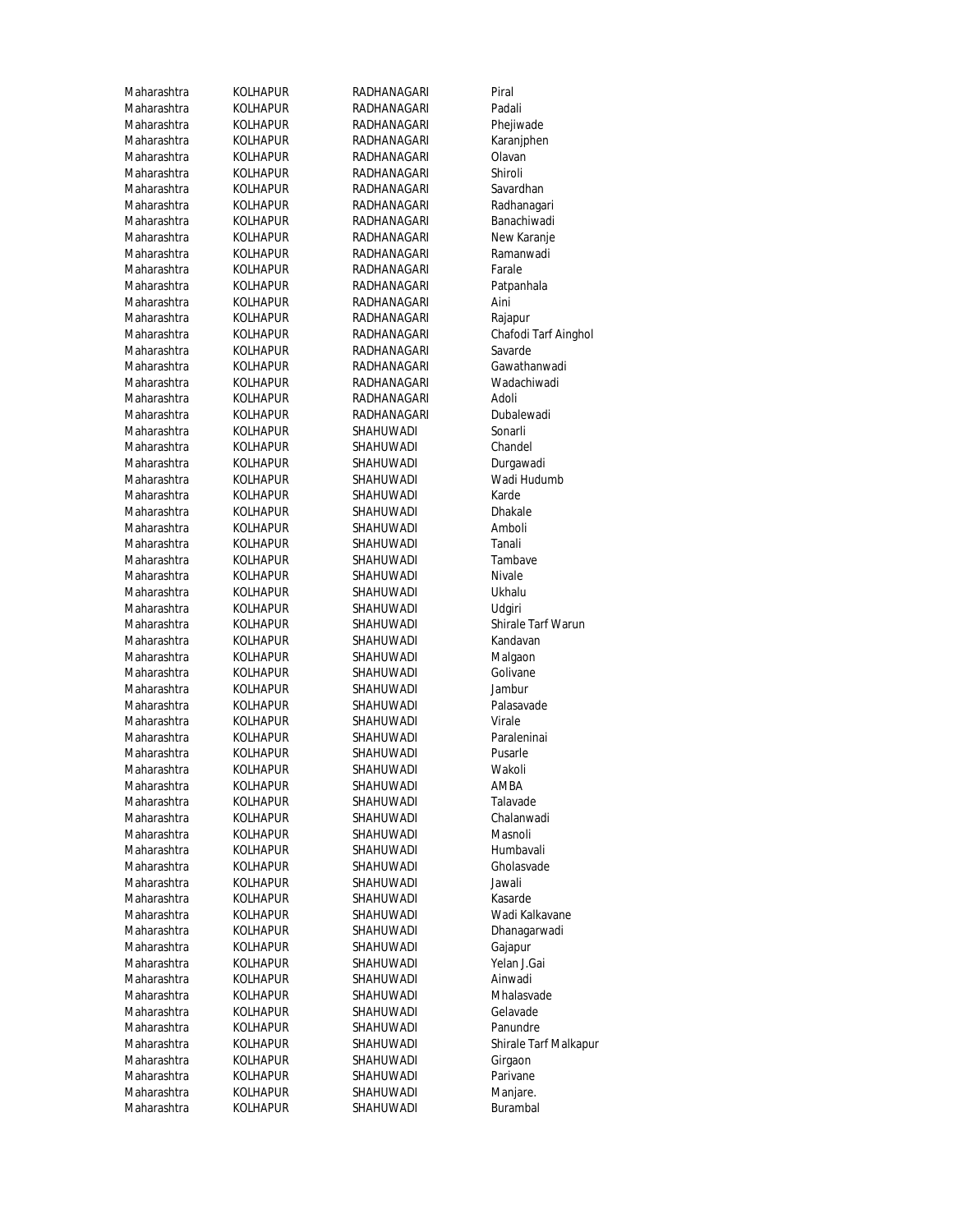| Maharashtra | KOLHAPUR        | SHAHUWADI       | Sonurle             |
|-------------|-----------------|-----------------|---------------------|
| Maharashtra | KOLHAPUR        | SHAHUWADI       | Yelvadi             |
| Maharashtra | <b>KOLHAPUR</b> | SHAHUWADI       | Mosum               |
| Maharashtra | KOLHAPUR        | SHAHUWADI       | Kante               |
| Maharashtra | KOLHAPUR        | SHAHUWADI       | Anuskura            |
| Maharashtra | <b>KOLHAPUR</b> | SHAHUWADI       | Barki               |
| Maharashtra | <b>KOLHAPUR</b> | SHAHUWADI       | Savardi             |
| Maharashtra | KOLHAPUR        | SHAHUWADI       | Injoli              |
| Maharashtra | NANDURBAR       | NAWAPUR         | Kareghat            |
| Maharashtra | NANDURBAR       | <b>NAWAPUR</b>  | Khekada             |
| Maharashtra | NASHIK          | BAGLAN          | Golwad              |
| Maharashtra | NASHIK          | BAGLAN          | Jad                 |
| Maharashtra | <b>NASHIK</b>   | BAGLAN          | Ajande              |
| Maharashtra | <b>NASHIK</b>   | BAGLAN          | Bordaiwat           |
| Maharashtra | NASHIK          | BAGLAN          | <b>Bhimkhet</b>     |
| Maharashtra | <b>NASHIK</b>   | BAGLAN          | Jakhod              |
| Maharashtra | NASHIK          | BAGLAN          |                     |
| Maharashtra |                 |                 | Waghambe<br>Bhawade |
|             | NASHIK          | BAGLAN          |                     |
| Maharashtra | NASHIK          | BAGLAN          | Manur               |
| Maharashtra | NASHIK          | BAGLAN          | Salwan              |
| Maharashtra | NASHIK          | BAGLAN          | Malgaon Kh.         |
| Maharashtra | NASHIK          | BAGLAN          | Vathode             |
| Maharashtra | NASHIK          | BAGLAN          | Kelzar              |
| Maharashtra | <b>NASHIK</b>   | BAGLAN          | Tatani              |
| Maharashtra | NASHIK          | BAGLAN          | Wadi Chaulher       |
| Maharashtra | NASHIK          | <b>DINDORI</b>  | Deosane             |
| Maharashtra | NASHIK          | <b>DINDORI</b>  | Mokhnal             |
| Maharashtra | NASHIK          | <b>DINDORI</b>  | Dehare              |
| Maharashtra | NASHIK          | <b>DINDORI</b>  | Palasvihir          |
| Maharashtra | NASHIK          | <b>DINDORI</b>  | Goldari             |
| Maharashtra | NASHIK          | IGATPURI        | Dhargaon            |
| Maharashtra | NASHIK          | IGATPURI        | Walvihir            |
| Maharashtra | NASHIK          | IGATPURI        | Tringalwadi         |
| Maharashtra | NASHIK          | IGATPURI        | Chinchale Khair     |
| Maharashtra | NASHIK          | <b>IGATPURI</b> | Bhandardarawadi     |
| Maharashtra | <b>NASHIK</b>   | <b>IGATPURI</b> | Manjargaon          |
| Maharashtra | NASHIK          | <b>IGATPURI</b> | Kurungwadi          |
| Maharashtra | <b>NASHIK</b>   | <b>IGATPURI</b> | Jamunde             |
| Maharashtra | <b>NASHIK</b>   | KALWAN          | Malagaon Bk.        |
| Maharashtra | <b>NASHIK</b>   | KALWAN          | Supale Digar        |
| Maharashtra | NASHIK          | KALWAN          | Umbardhe            |
| Maharashtra | NASHIK          | KALWAN          | Sidharthanagar      |
| Maharashtra | NASHIK          | KALWAN          | Koswan              |
| Maharashtra | <b>NASHIK</b>   | KALWAN          | Virshet             |
| Maharashtra | NASHIK          | KALWAN          | Dhanoli             |
| Maharashtra | NASHIK          | KALWAN          | Bhandane (Hatgad)   |
| Maharashtra |                 | KALWAN          | Dare Bhanagi        |
|             | NASHIK          | KALWAN          |                     |
| Maharashtra | NASHIK          |                 | Dharde Digar        |
| Maharashtra | NASHIK          | KALWAN          | Shrungarwadi        |
| Maharashtra | NASHIK          | KALWAN          | Mohobari            |
| Maharashtra | NASHIK          | KALWAN          | Daregaon Hatgad     |
| Maharashtra | NASHIK          | KALWAN          | Inshi               |
| Maharashtra | NASHIK          | KALWAN          | Kosurde             |
| Maharashtra | NASHIK          | KALWAN          | Karambhel Hatgad    |
| Maharashtra | NASHIK          | KALWAN          | Amdar               |
| Maharashtra | NASHIK          | KALWAN          | Jamle pale          |
| Maharashtra | NASHIK          | KALWAN          | Dahyane (Otur)      |
| Maharashtra | NASHIK          | KALWAN          | Jamshet             |
| Maharashtra | NASHIK          | KALWAN          | Bhusani             |
| Maharashtra | NASHIK          | KALWAN          | Kurdane (Otur)      |
| Maharashtra | <b>NASHIK</b>   | KALWAN          | Daregaonwani        |
| Maharashtra | NASHIK          | KALWAN          | Pimpri Markanda     |
| Maharashtra | NASHIK          | KALWAN          | Saptashrungagad     |
| Maharashtra | NASHIK          | KALWAN          | Mehadar             |
|             |                 |                 |                     |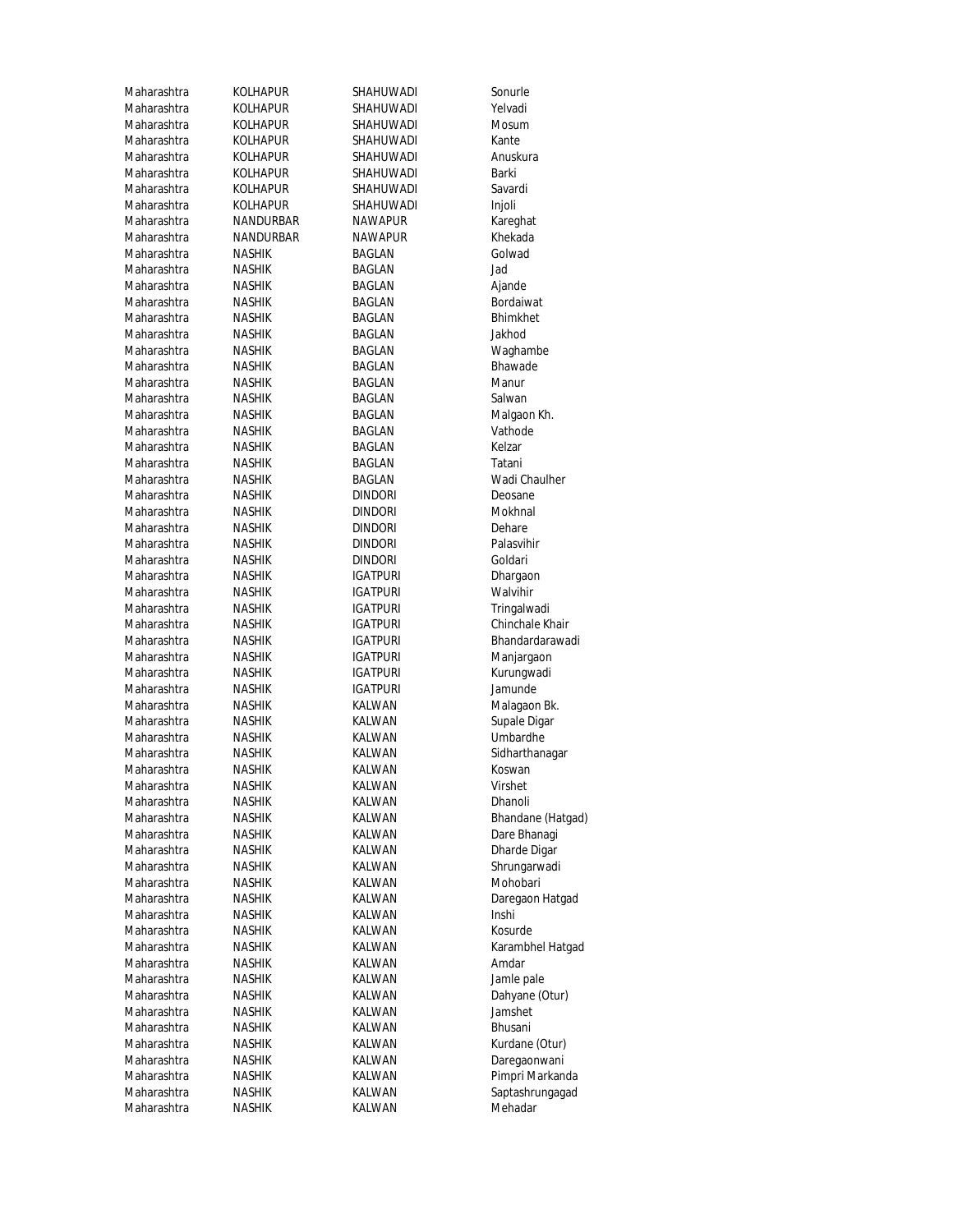| Maharashtra | NASHIK        | KALWAN         | Wadale[Wani]     |
|-------------|---------------|----------------|------------------|
| Maharashtra | NASHIK        | KALWAN         | Machidhodap      |
| Maharashtra | NASHIK        | PEINT          | Amdongra         |
| Maharashtra | NASHIK        | PEINT          | Sadadpada        |
| Maharashtra | NASHIK        | PEINT          | Gandole          |
| Maharashtra | NASHIK        | PEINT          | Kapurne          |
| Maharashtra | <b>NASHIK</b> | PEINT          | Kayare           |
| Maharashtra | NASHIK        | PEINT          | Dabhadi          |
| Maharashtra | NASHIK        | PEINT          | Kumbhale         |
| Maharashtra | <b>NASHIK</b> | PEINT          | Lavhali          |
| Maharashtra | NASHIK        | PEINT          | Sadadpada        |
| Maharashtra | <b>NASHIK</b> | <b>PEINT</b>   | Belpada          |
| Maharashtra | <b>NASHIK</b> | PEINT          | GARMAL           |
| Maharashtra | NASHIK        | PEINT          | Andhrute         |
| Maharashtra | <b>NASHIK</b> | PEINT          | Tondawal         |
| Maharashtra | NASHIK        | PEINT          | Chafyachapada    |
| Maharashtra | NASHIK        | PEINT          | <b>AMBAPANI</b>  |
| Maharashtra | <b>NASHIK</b> | PEINT          | Kahandolpada     |
| Maharashtra | NASHIK        | PEINT          | Kasatvihir       |
| Maharashtra | NASHIK        | <b>PEINT</b>   | Khadki           |
| Maharashtra | NASHIK        | PEINT          | Umbrad           |
| Maharashtra | NASHIK        | PEINT          | Borpada          |
| Maharashtra | NASHIK        | PEINT          | Jambhulmal       |
| Maharashtra | NASHIK        | <b>PEINT</b>   | Nachlondhi       |
| Maharashtra | NASHIK        | PEINT          | Murmuti          |
| Maharashtra | NASHIK        | SINNAR         | Gulvanch         |
| Maharashtra | NASHIK        | SINNAR         | Khopadi Bk.      |
| Maharashtra | NASHIK        | SINNAR         | Shahapur         |
| Maharashtra | <b>NASHIK</b> | SINNAR         | Kedarpur         |
| Maharashtra | NASHIK        | SINNAR         | Khopadi Kh.      |
| Maharashtra | NASHIK        | SURGANA        | Gondune          |
| Maharashtra | NASHIK        | SURGANA        | Pangarne         |
| Maharashtra | NASHIK        | SURGANA        | Pimpalsond       |
| Maharashtra | NASHIK        | SURGANA        | WANGAN           |
| Maharashtra | NASHIK        | SURGANA        | Malgonde         |
| Maharashtra | NASHIK        | SURGANA        | Sundarban        |
| Maharashtra | NASHIK        | SURGANA        | Mohapada         |
| Maharashtra | NASHIK        | SURGANA        | Guhijambhulpada  |
| Maharashtra | <b>NASHIK</b> | <b>SURGANA</b> | Karanjul Surgana |
| Maharashtra | NASHIK        | SURGANA        | Vijaynagar       |
| Maharashtra | NASHIK        | SURGANA        | Khuntavihir      |
| Maharashtra | NASHIK        | SURGANA        | Galbari          |
| Maharashtra | NASHIK        | SURGANA        | Ranvihir         |
| Maharashtra | <b>NASHIK</b> | SURGANA        | Shrirampur       |
| Maharashtra | NASHIK        | SURGANA        | Udaldari         |
| Maharashtra | NASHIK        | <b>SURGANA</b> | Rasha            |
| Maharashtra | NASHIK        | <b>SURGANA</b> | Dolhare          |
| Maharashtra | NASHIK        | SURGANA        | Kathipada        |
| Maharashtra | NASHIK        | SURGANA        | Amzar            |
| Maharashtra | NASHIK        | <b>SURGANA</b> | Walutzira        |
| Maharashtra | NASHIK        | SURGANA        | Shribhuvan       |
| Maharashtra | <b>NASHIK</b> | <b>SURGANA</b> | Karwande         |
| Maharashtra | NASHIK        | <b>SURGANA</b> | Mothamal         |
| Maharashtra | NASHIK        | SURGANA        | Wangan Sule      |
| Maharashtra | NASHIK        | SURGANA        | Patali           |
| Maharashtra | NASHIK        | SURGANA        | Bendwal          |
| Maharashtra | NASHIK        | SURGANA        | Bhawada          |
| Maharashtra | NASHIK        | SURGANA        | Umbarde          |
| Maharashtra | NASHIK        | SURGANA        | Waghadi          |
| Maharashtra | NASHIK        | SURGANA        | Karanjul         |
| Maharashtra | NASHIK        | SURGANA        | Kotamba          |
| Maharashtra | NASHIK        | SURGANA        | Merdand          |
| Maharashtra | <b>NASHIK</b> | SURGANA        | Dangrale         |
| Maharashtra | <b>NASHIK</b> | SURGANA        | Pilukpada        |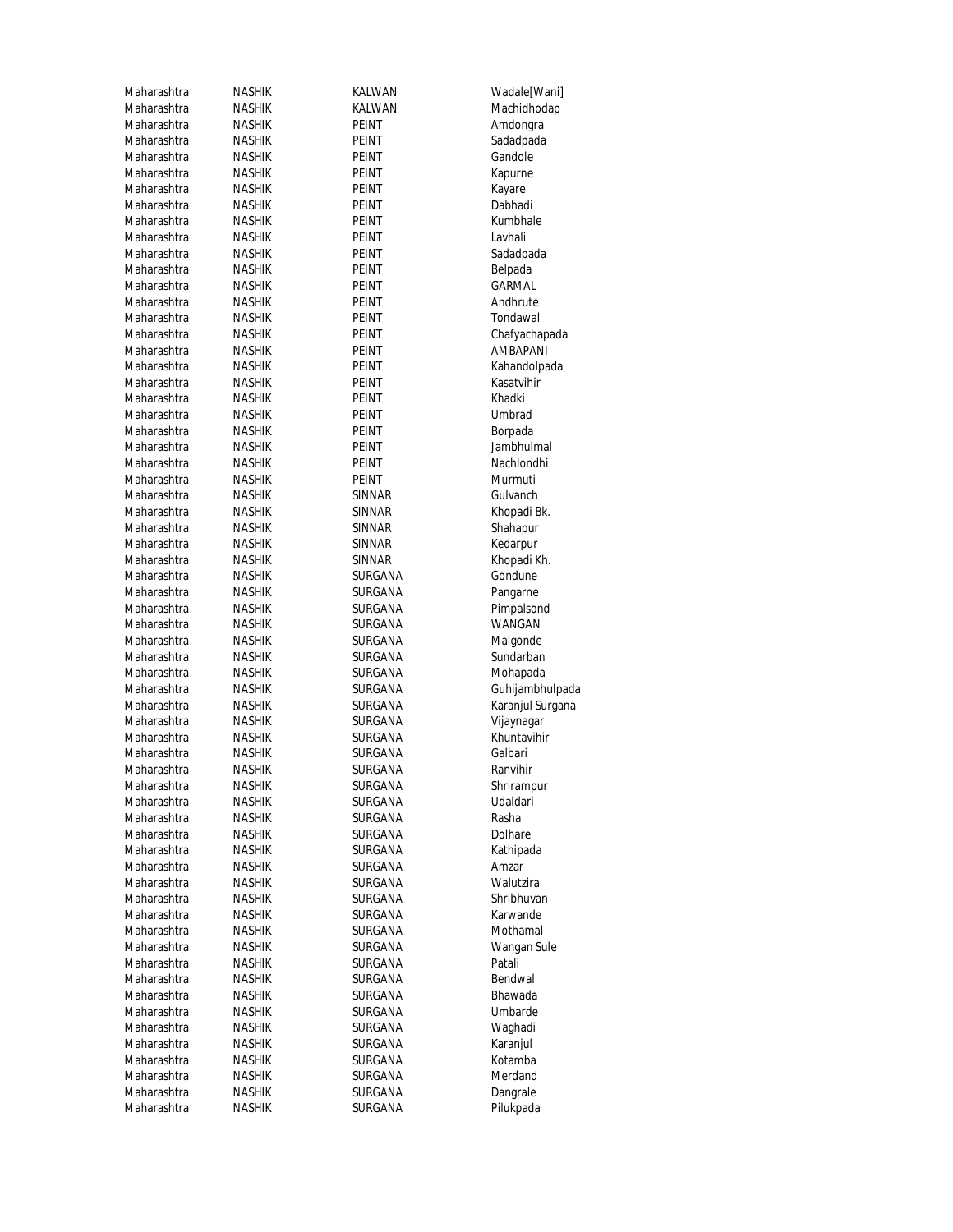Maharashtra Maharashtra Maharashtra PUNE AMBEGAON Ambegaon

Maharashtra NASHIK SURGANA Murumdari Maharashtra NASHIK SURGANA Undohal Maharashtra NASHIK SURGANA Warambhe Maharashtra NASHIK SURGANA Bhenshet NASHIK SURGANA Khobale Digar Maharashtra NASHIK SURGANA Khokarvihir Maharashtra NASHIK SURGANA Khirdi Maharashtra NASHIK SURGANA Kahandolpada Maharashtra NASHIK TRIMBAKESHWAR Chinch Ohol Maharashtra NASHIK TRIMBAKESHWAR Khadakohol Maharashtra NASHIK TRIMBAKESHWAR Behedpada Maharashtra NASHIK TRIMBAKESHWAR Kadegahan Maharashtra NASHIK TRIMBAKESHWAR Hatlondhi Maharashtra NASHIK TRIMBAKESHWAR Ozar Khed<br>Maharashtra NASHIK TRIMBAKESHWAR Berwal Maharashtra NASHIK TRIMBAKESHWAR Berwal **TRIMBAKESHWAR** Maharashtra NASHIK TRIMBAKESHWAR Mahadeo Nagar Maharashtra NASHIK TRIMBAKESHWAR Rayate Maharashtra NASHIK TRIMBAKESHWAR Belpali Maharashtra NASHIK TRIMBAKESHWAR Waygholpada Maharashtra NASHIK TRIMBAKESHWAR Jategaon Bk Maharashtra NASHIK TRIMBAKESHWAR Mulvad Maharashtra NASHIK TRIMBAKESHWAR Rautmal Maharashtra NASHIK TRIMBAKESHWAR Varasvihir Maharashtra NASHIK TRIMBAKESHWAR Vatakapada Maharashtra NASHIK TRIMBAKESHWAR Deola Maharashtra NASHIK TRIMBAKESHWAR Nandgaon<br>Maharashtra NASHIK TRIMBAKESHWAR Welunje NASHIK TRIMBAKESHWAR Welunje Maharashtra NASHIK TRIMBAKESHWAR Metkawara<br>Maharashtra NASHIK TRIMBAKESHWAR Ambai Maharashtra NASHIK TRIMBAKESHWAR Ambai Maharashtra NASHIK TRIMBAKESHWAR Chokore Maharashtra NASHIK TRIMBAKESHWAR Umbharande<br>Maharashtra NASHIK TRIMBAKESHWAR Metghar Killa TRIMBAKESHWAR Maharashtra NASHIK TRIMBAKESHWAR Harshewadi Maharashtra NASHIK TRIMBAKESHWAR Take Harsha Maharashtra NASHIK TRIMBAKESHWAR Pahine Maharashtra NASHIK TRIMBAKESHWAR Take Deogaon Maharashtra NASHIK TRIMBAKESHWAR Met Yelyachi Maharashtra PUNE AMBEGAON Pimpargane Maharashtra PUNE AMBEGAON DON Maharashtra PUNE AMBEGAON Aghane Maharashtra PUNE AMBEGAON Ahupe Maharashtra PUNE AMBEGAON MALIN<br>Maharashtra PUNE AMBEGAON Tirpad Maharashtra PUNE AMBEGAON Nhaved Maharashtra PUNE AMBEGAON Patan Maharashtra PUNE AMBEGAON Asane Maharashtra PUNE AMBEGAON Nanavade Maharashtra PUNE AMBEGAON Adivare Maharashtra PUNE AMBEGAON Kushire Bk. Maharashtra PUNE AMBEGAON Kondhare Maharashtra PUNE AMBEGAON Sakeri Maharashtra PUNE AMBEGAON Panchale Kh. Maharashtra PUNE AMBEGAON Panchale Bk. Maharashtra PUNE AMBEGAON Phulvade<br>Maharashtra PUNE AMBEGAON Kondhaval Maharashtra PUNE AMBEGAON Apati Maharashtra PUNE AMBEGAON Digad Maharashtra PUNE AMBEGAON Vachape Maharashtra PUNE AMBEGAON Magholi<br>Maharashtra PUNE AMBEGAON Savarli Maharashtra PUNE AMBEGAON Savarli<br>Maharashtra PUNE AMBEGAON Jambhori AMBEGAON Maharashtra PUNE AMBEGAON Pimpari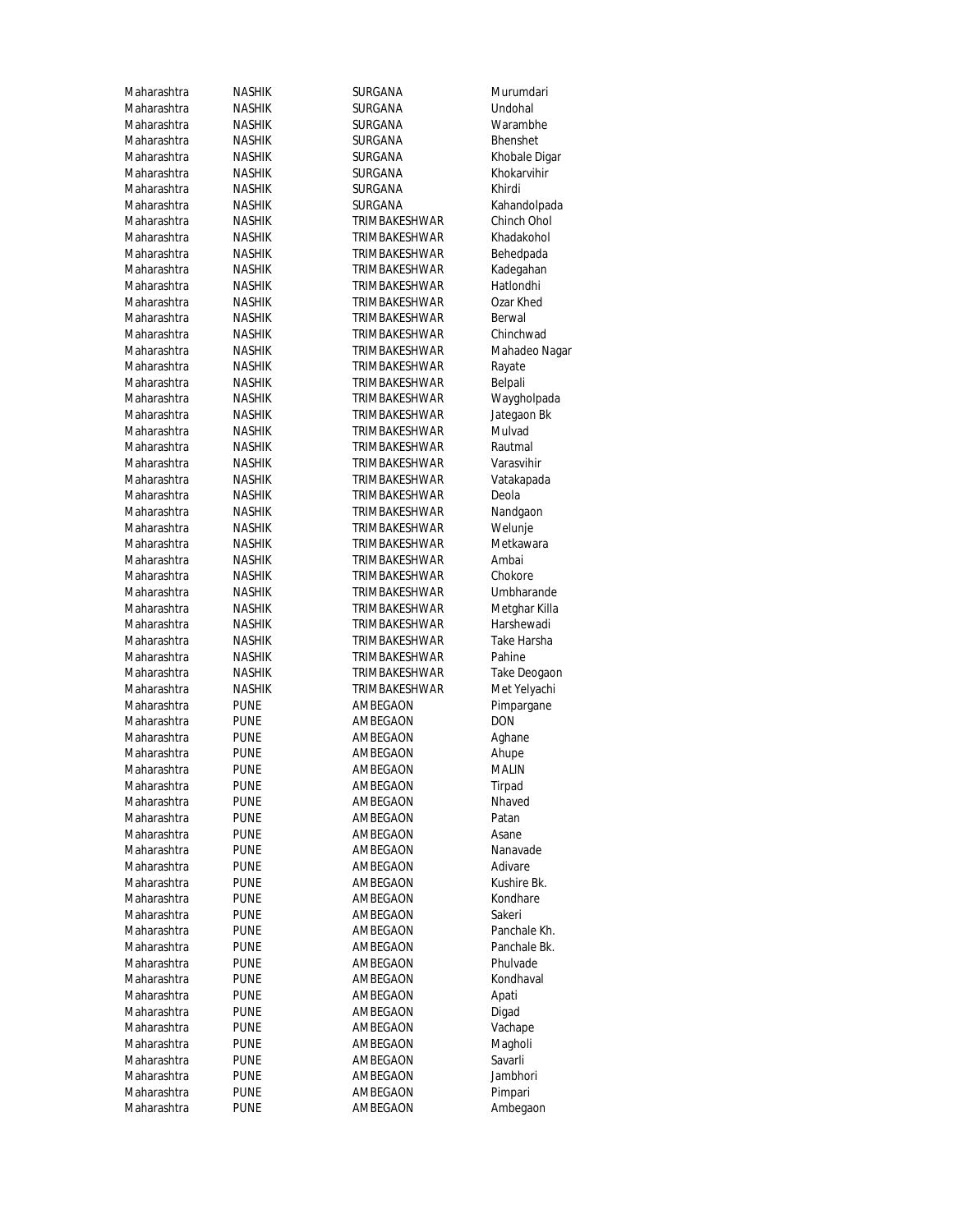| Maharashtra | PUNE        | AMBEGAON    | Amondi                  |
|-------------|-------------|-------------|-------------------------|
| Maharashtra | PUNE        | AMBEGAON    | Chaptewadi kanas        |
| Maharashtra | PUNE        | AMBEGAON    | Kalambai                |
| Maharashtra | PUNE        | AMBEGAON    | Terungan                |
| Maharashtra | PUNE        | AMBEGAON    | Phalode                 |
| Maharashtra | <b>PUNE</b> | AMBEGAON    | Dimbhe Kh.              |
| Maharashtra | PUNE        | AMBEGAON    | Mahalunge Tarf Ghoda    |
| Maharashtra | PUNE        | AMBEGAON    | Rajpur                  |
| Maharashtra | PUNE        | AMBEGAON    | Nigdale                 |
| Maharashtra | PUNE        | AMBEGAON    | Chikhali                |
| Maharashtra | PUNE        | AMBEGAON    | Dhakale                 |
| Maharashtra | PUNE        | <b>BHOR</b> | Kurungvadi              |
| Maharashtra | PUNE        | <b>BHOR</b> | Ketkavane (Nimme)       |
| Maharashtra | PUNE        | <b>BHOR</b> | Guhini                  |
| Maharashtra | PUNE        | <b>BHOR</b> | Kikavi                  |
| Maharashtra | PUNE        | <b>BHOR</b> | Khulshi                 |
| Maharashtra | PUNE        | BHOR        | Sarole                  |
| Maharashtra | PUNE        | <b>BHOR</b> | <b>Bhutonde</b>         |
| Maharashtra | PUNE        | <b>BHOR</b> | Dere                    |
| Maharashtra | PUNE        | <b>BHOR</b> | Chandavane              |
| Maharashtra | PUNE        | <b>BHOR</b> | Kumbale                 |
| Maharashtra | PUNE        | <b>BHOR</b> | Velvand                 |
| Maharashtra | PUNE        | <b>BHOR</b> | Bhandravali             |
| Maharashtra | PUNE        | <b>BHOR</b> | Nanavale                |
| Maharashtra | PUNE        | <b>BHOR</b> | Bope                    |
| Maharashtra | PUNE        | <b>BHOR</b> | Brahmanghar             |
| Maharashtra | PUNE        | <b>BHOR</b> | Kondgaon                |
| Maharashtra | PUNE        | BHOR        | Sangvi (Velavade Khore) |
| Maharashtra | PUNE        | <b>BHOR</b> | Jayatpad                |
| Maharashtra | PUNE        | <b>BHOR</b> | Pangari                 |
| Maharashtra | PUNE        | <b>BHOR</b> | Dehen                   |
| Maharashtra | <b>PUNE</b> | <b>BHOR</b> | Nandghur                |
| Maharashtra | PUNE        | <b>BHOR</b> | Rajivadi                |
| Maharashtra | PUNE        | <b>BHOR</b> | Karanjgaon              |
| Maharashtra | PUNE        | <b>BHOR</b> | Salungan                |
| Maharashtra | PUNE        | <b>BHOR</b> | Kund                    |
| Maharashtra | PUNE        | <b>BHOR</b> | Mhasar Kh.              |
| Maharashtra | PUNE        | <b>BHOR</b> | Mhasar Bk.              |
| Maharashtra | <b>PUNE</b> | <b>BHOR</b> | Umbarde                 |
| Maharashtra | <b>PUNE</b> | <b>BHOR</b> | Shilimb                 |
| Maharashtra | PUNE        | <b>BHOR</b> | Kondhari                |
| Maharashtra | PUNE        | <b>BHOR</b> | Dhamunashi              |
| Maharashtra | pune        | <b>BHOR</b> | Karungan                |
| Maharashtra | <b>PUNE</b> | <b>BHOR</b> | Nigudaghar              |
| Maharashtra | <b>PUNE</b> | BHOR        | Chikhalavade            |
| Maharashtra | <b>PUNE</b> | <b>BHOR</b> | Ashimpi                 |
| Maharashtra | <b>PUNE</b> | <b>BHOR</b> | Venupuri                |
| Maharashtra | <b>PUNE</b> | <b>BHOR</b> | Varavand                |
| Maharashtra | <b>PUNE</b> | <b>BHOR</b> | Shirgaon                |
| Maharashtra | <b>PUNE</b> | <b>BHOR</b> | Panyhal                 |
| Maharashtra | <b>PUNE</b> | BHOR        | Mazari                  |
| Maharashtra | PUNE        | BHOR        | Shirvali (Hirdas Maval) |
| Maharashtra | <b>PUNE</b> | BHOR        | Abhepuri                |
| Maharashtra | <b>PUNE</b> | <b>BHOR</b> | Dapakeghar              |
| Maharashtra | <b>PUNE</b> | BHOR        | Pavhar Kh.              |
| Maharashtra | <b>PUNE</b> | <b>BHOR</b> | Durgadi                 |
| Maharashtra | <b>PUNE</b> | <b>BHOR</b> | Gudhe                   |
| Maharashtra | <b>PUNE</b> | <b>BHOR</b> | Rayari                  |
| Maharashtra | <b>PUNE</b> | <b>BHOR</b> | Kudali Bk.              |
| Maharashtra | PUNE        | <b>BHOR</b> | Kudali Kh.              |
| Maharashtra | PUNE        | BHOR        | Nivangan                |
| Maharashtra | <b>PUNE</b> | BHOR        | Dhanivali               |
| Maharashtra | PUNE        | BHOR        | Balawadi                |
| Maharashtra | <b>PUNE</b> | <b>BHOR</b> | Korle                   |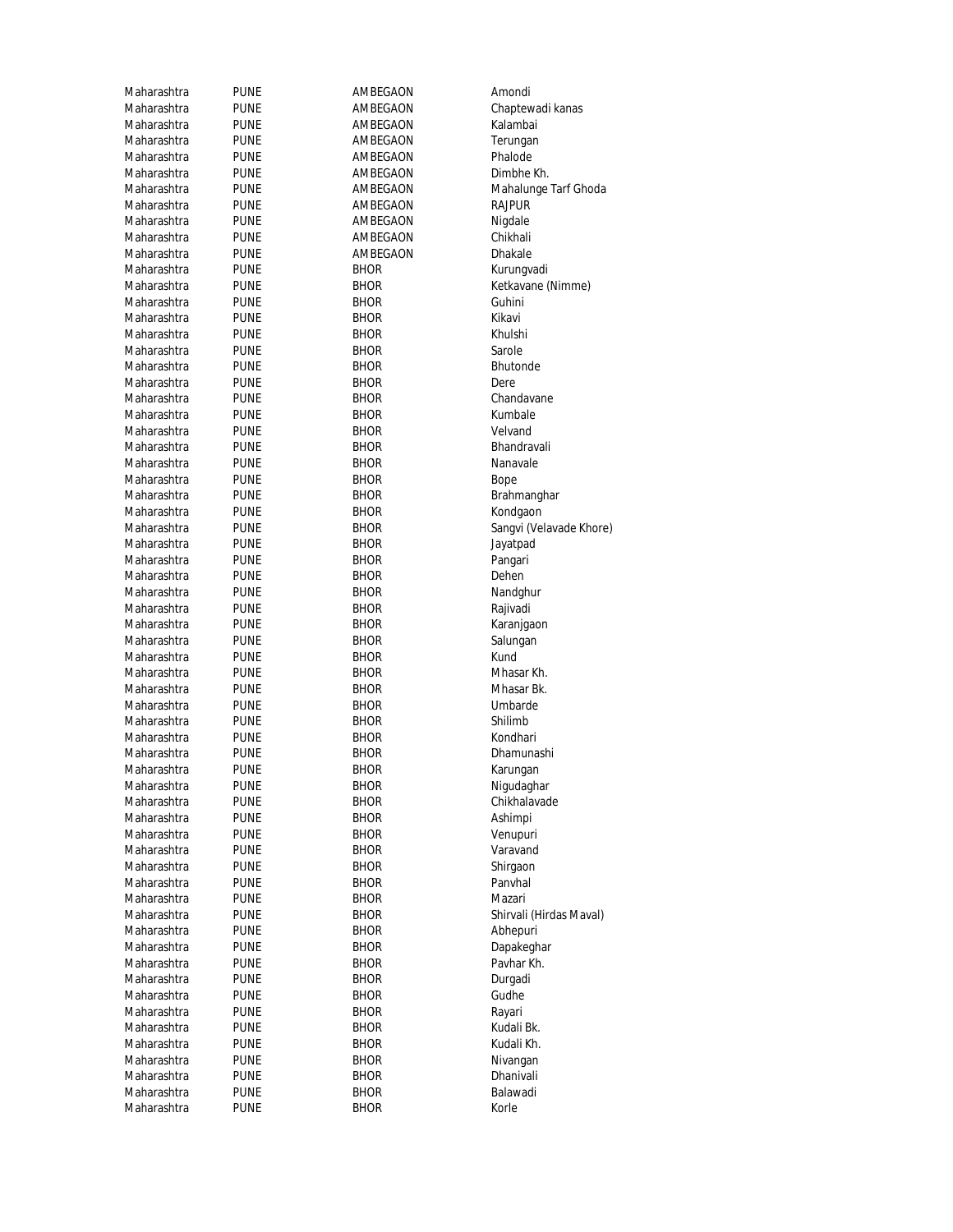| Maharashtra | <b>PUNE</b> | <b>BHOR</b>   | Ambade            |
|-------------|-------------|---------------|-------------------|
| Maharashtra | <b>PUNE</b> | <b>BHOR</b>   | Ravadi            |
| Maharashtra | <b>PUNE</b> | <b>BHOR</b>   | Varodi Bk.        |
| Maharashtra | <b>PUNE</b> | HAVELI        | Ghera Sinhagad    |
| Maharashtra | <b>PUNE</b> | HAVELI        | Bhagatwadi        |
| Maharashtra | <b>PUNE</b> | <b>HAVELI</b> | Khamgaon Mawal    |
| Maharashtra | <b>PUNE</b> | HAVELI        | Mogarwadi         |
| Maharashtra | <b>PUNE</b> | JUNNAR        | Khireshwar        |
| Maharashtra | <b>PUNE</b> | JUNNAR        | Kolhewadi         |
| Maharashtra | <b>PUNE</b> | JUNNAR        | Kopare            |
| Maharashtra | <b>PUNE</b> | JUNNAR        | Jambhulshi        |
| Maharashtra | <b>PUNE</b> | JUNNAR        | Sanganore         |
| Maharashtra | <b>PUNE</b> | <b>JUNNAR</b> | Mandave           |
| Maharashtra | <b>PUNE</b> | JUNNAR        | Ambe Gavhan       |
| Maharashtra | <b>PUNE</b> | JUNNAR        | Chilhewadi        |
| Maharashtra | <b>PUNE</b> | JUNNAR        | Muthalne          |
| Maharashtra | <b>PUNE</b> | JUNNAR        | Taleran           |
| Maharashtra | <b>PUNE</b> | JUNNAR        | Pimpalgaon Joga   |
| Maharashtra | <b>PUNE</b> | JUNNAR        | Ajanawale         |
| Maharashtra | <b>PUNE</b> | JUNNAR        | Nimgiri           |
| Maharashtra | <b>PUNE</b> | <b>JUNNAR</b> | Devale            |
| Maharashtra | <b>PUNE</b> | JUNNAR        | Pargaon Tarf Madh |
| Maharashtra | <b>PUNE</b> | JUNNAR        | Alu               |
| Maharashtra | <b>PUNE</b> | JUNNAR        | Mandarne          |
| Maharashtra | <b>PUNE</b> | JUNNAR        | Kolwadi           |
| Maharashtra | <b>PUNE</b> | JUNNAR        | Ghatghar          |
| Maharashtra | <b>PUNE</b> | JUNNAR        | Ahinavewadi       |
| Maharashtra | <b>PUNE</b> | JUNNAR        | Rohkadi           |
| Maharashtra | <b>PUNE</b> | JUNNAR        | Godre             |
| Maharashtra | <b>PUNE</b> | JUNNAR        | Phagul Gavhan     |
| Maharashtra | <b>PUNE</b> | JUNNAR        | Pur               |
| Maharashtra | <b>PUNE</b> | JUNNAR        | Amboli            |
| Maharashtra | <b>PUNE</b> | JUNNAR        | Bhivade Bk.       |
| Maharashtra | <b>PUNE</b> | JUNNAR        | Uchhil            |
| Maharashtra | <b>PUNE</b> | JUNNAR        | Hatvij            |
| Maharashtra | <b>PUNE</b> | JUNNAR        | Bhivade Kh.       |
| Maharashtra | <b>PUNE</b> | JUNNAR        | Ambe              |
| Maharashtra | <b>PUNE</b> | JUNNAR        | Pimparwadi        |
| Maharashtra | <b>PUNE</b> | JUNNAR        | Sukalwedhe        |
| Maharashtra | <b>PUNE</b> | <b>KHED</b>   | Bhorgiri          |
| Maharashtra | <b>PUNE</b> | KHED          | Bhivegaon         |
| Maharashtra | <b>PUNE</b> | KHED          | Karkudi           |
| Maharashtra | <b>PUNE</b> | <b>KHED</b>   | Mandoshi          |
| Maharashtra | <b>PUNE</b> | KHED          | Naiphad           |
| Maharashtra | <b>PUNE</b> | <b>KHED</b>   | Tokavade          |
| Maharashtra | <b>PUNE</b> | KHED          | Awhat             |
| Maharashtra | <b>PUNE</b> | KHED          | Bhomale           |
| Maharashtra | <b>PUNE</b> | KHED          | Shirgaon          |
| Maharashtra | <b>PUNE</b> | <b>KHED</b>   | Wada              |
| Maharashtra | <b>PUNE</b> | <b>KHED</b>   | Kharpud           |
| Maharashtra | <b>PUNE</b> | KHED          | Virham            |
| Maharashtra | <b>PUNE</b> | KHED          | Wandre            |
| Maharashtra | <b>PUNE</b> | <b>KHED</b>   | Darakwadi         |
| Maharashtra | <b>PUNE</b> | KHED          | Bursewadi         |
| Maharashtra | <b>PUNE</b> | KHED          | Torne Kh          |
| Maharashtra | <b>PUNE</b> | KHED          | Adhe              |
| Maharashtra | <b>PUNE</b> | KHED          | Ambhu             |
| Maharashtra | <b>PUNE</b> | KHED          | Kharawali         |
| Maharashtra | <b>PUNE</b> | KHED          | Velhavale         |
| Maharashtra | <b>PUNE</b> | KHED          | Palu              |
| Maharashtra | <b>PUNE</b> | <b>KHED</b>   | Gadad             |
| Maharashtra | <b>PUNE</b> | MAWAL         | Malegaon Bk.      |
| Maharashtra | <b>PUNE</b> | MAWAL         | Sawale            |
| Maharashtra | <b>PUNE</b> | MAWAL         | Pimpari           |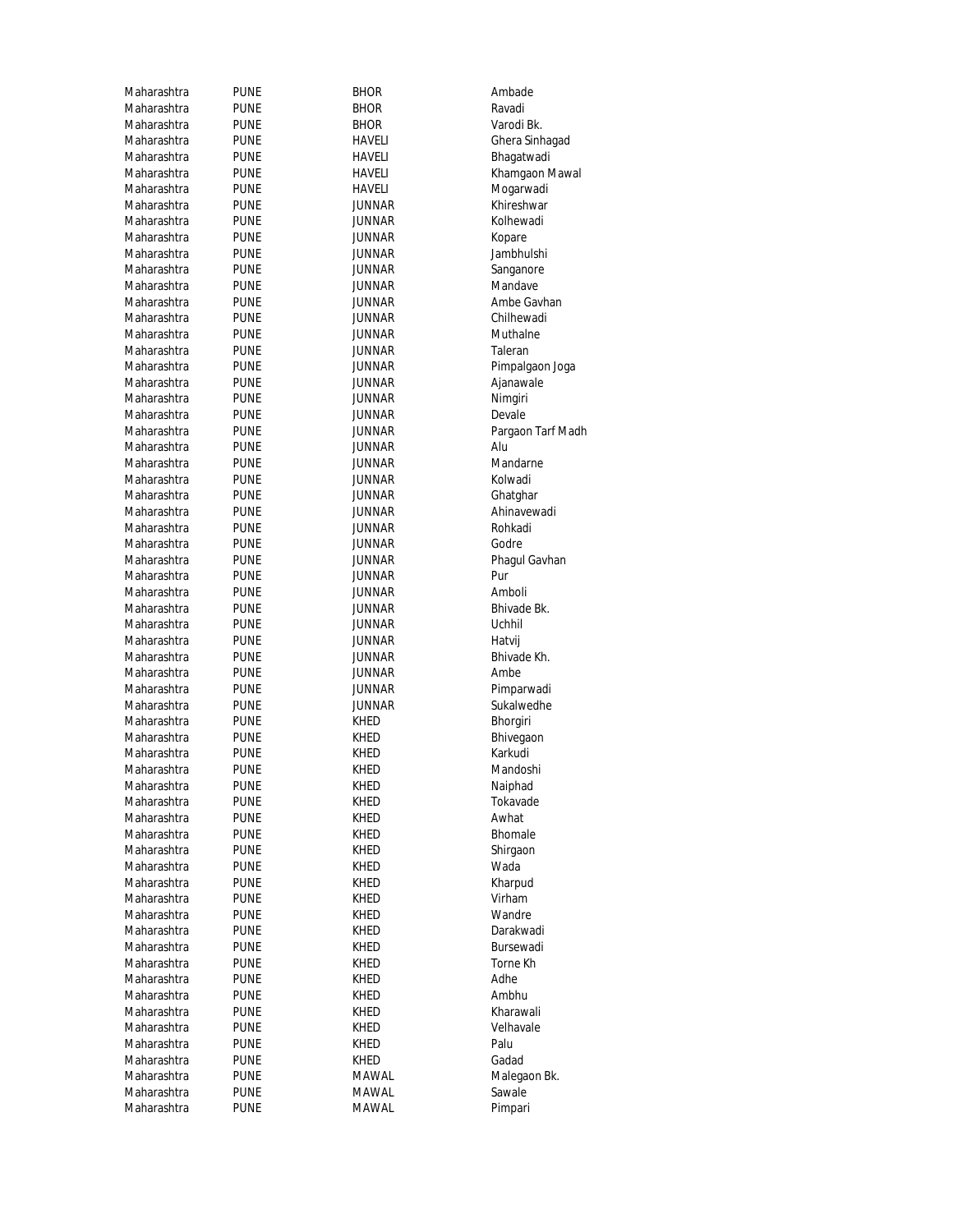| Maharashtra | <b>PUNE</b>                | MAWAL         | Malegaon Kh.        |
|-------------|----------------------------|---------------|---------------------|
| Maharashtra | <b>PUNE</b>                | MAWAL         | Kusur               |
| Maharashtra | <b>PUNE</b>                | MAWAL         | <b>Kune Ansute</b>  |
| Maharashtra | PUNE                       | MAWAL         | Dahuli              |
| Maharashtra | PUNE                       | MAWAL         | Kivale              |
| Maharashtra | <b>PUNE</b>                | MAWAL         | Borivali            |
| Maharashtra | <b>PUNE</b>                | MAWAL         | Kambare Andar Mawal |
| Maharashtra | <b>PUNE</b>                | MAWAL         | Kashal              |
| Maharashtra | <b>PUNE</b>                | MAWAL         | Jambhavali          |
| Maharashtra | <b>PUNE</b>                | MAWAL         | Thoran              |
| Maharashtra | <b>PUNE</b>                | MAWAL         | Rakaswadi           |
| Maharashtra | <b>PUNE</b>                | MAWAL         | Shirdhe             |
| Maharashtra | <b>PUNE</b>                | MAWAL         | Kalhat              |
| Maharashtra | <b>PUNE</b>                | MAWAL         | Nandgaon            |
| Maharashtra | <b>PUNE</b>                | MAWAL         | Udhewadi            |
| Maharashtra | PUNE                       | MAWAL         | Ukasan              |
| Maharashtra | <b>PUNE</b>                | MAWAL         | Valavanti           |
| Maharashtra | <b>PUNE</b>                | MAWAL         | Khandashi           |
| Maharashtra | PUNE                       | MAWAL         | Pale Nane Mawal     |
| Maharashtra | <b>PUNE</b>                | MAWAL         | Nigade              |
| Maharashtra |                            | MAWAL         | Brahmanwadi         |
| Maharashtra | <b>PUNE</b><br><b>PUNE</b> | MAWAL         | Vaund               |
|             | <b>PUNE</b>                |               |                     |
| Maharashtra |                            | MAWAL         | Karanjgaon          |
| Maharashtra | <b>PUNE</b>                | MAWAL         | Kune N.m.           |
| Maharashtra | <b>PUNE</b>                | MAWAL         | Moramarwadi         |
| Maharashtra | <b>PUNE</b>                | MAWAL         | Vehergaon           |
| Maharashtra | PUNE                       | MAWAL         | Kurvande            |
| Maharashtra | <b>PUNE</b>                | MAWAL         | Boraj               |
| Maharashtra | <b>PUNE</b>                | MAWAL         | Patan               |
| Maharashtra | <b>PUNE</b>                | MAWAL         | Dudhivare           |
| Maharashtra | <b>PUNE</b>                | MAWAL         | Bhaje               |
| Maharashtra | <b>PUNE</b>                | MAWAL         | Pimpaloli           |
| Maharashtra | PUNE                       | MAWAL         | Aundholi            |
| Maharashtra | <b>PUNE</b>                | MAWAL         | Malewadi            |
| Maharashtra | <b>PUNE</b>                | MAWAL         | Apati               |
| Maharashtra | <b>PUNE</b>                | MAWAL         | Gevhande Apati      |
| Maharashtra | <b>PUNE</b>                | MAWAL         | Atvan               |
| Maharashtra | <b>PUNE</b>                | MAWAL         | Shindgaon           |
| Maharashtra | <b>PUNE</b>                | MAWAL         | Kolechafesar        |
| Maharashtra | <b>PUNE</b>                | MAWAL         | Morave              |
| Maharashtra | <b>PUNE</b>                | MAWAL         | Malavandi Thule     |
| Maharashtra | <b>PUNE</b>                | MAWAL         | Ovale               |
| Maharashtra | pune                       | MAWAL         | Pusane              |
| Maharashtra | <b>PUNE</b>                | MAWAL         | Divad               |
| Maharashtra | <b>PUNE</b>                | MAWAL         | Tikona              |
| Maharashtra | <b>PUNE</b>                | MAWAL         | Shilimb             |
| Maharashtra | <b>PUNE</b>                | <b>MAWAL</b>  | Jovan               |
| Maharashtra | <b>PUNE</b>                | MAWAL         | Ajivali             |
| Maharashtra | <b>PUNE</b>                | <b>MULSHI</b> | Devghar             |
| Maharashtra | <b>PUNE</b>                | MULSHI        | Peth Shahapur       |
| Maharashtra | <b>PUNE</b>                | MULSHI        | Ambavane            |
| Maharashtra | PUNE                       | MULSHI        | Visakhar            |
| Maharashtra | <b>PUNE</b>                | MULSHI        | Kolawali            |
| Maharashtra | <b>PUNE</b>                | <b>MULSHI</b> | Kashig              |
| Maharashtra | PUNE                       | MULSHI        | Andhale             |
| Maharashtra | PUNE                       | MULSHI        | Majgaon             |
| Maharashtra | PUNE                       | MULSHI        | Saltar              |
| Maharashtra | <b>PUNE</b>                | <b>MULSHI</b> | Kumbhori            |
| Maharashtra |                            |               |                     |
|             | <b>PUNE</b>                | MULSHI        | Pomgaon             |
| Maharashtra | <b>PUNE</b>                | MULSHI        | Pimpaloli           |
| Maharashtra | <b>PUNE</b>                | MULSHI        | Chandivali          |
| Maharashtra | <b>PUNE</b>                | MULSHI        | Tail Baila          |
| Maharashtra | PUNE                       | MULSHI        | Barpe Bk.           |
| Maharashtra | <b>PUNE</b>                | <b>MULSHI</b> | Jawal               |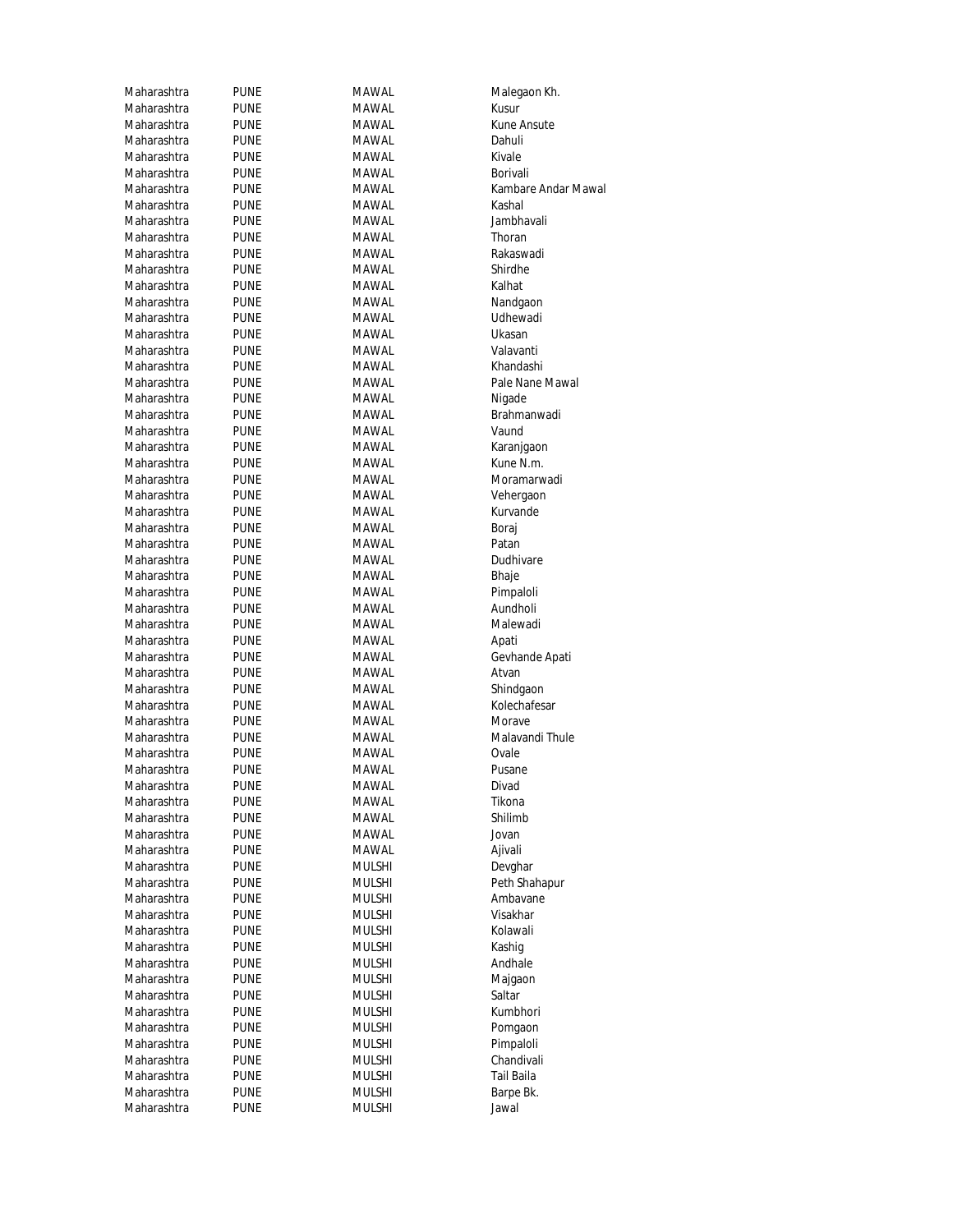| Maharashtra | <b>PUNE</b> | <b>MULSHI</b> | Shirvali       |
|-------------|-------------|---------------|----------------|
| Maharashtra | <b>PUNE</b> | <b>MULSHI</b> | Bhambarde      |
| Maharashtra | <b>PUNE</b> | Mulshi        | Kolwan         |
| Maharashtra | PUNE        | Mulshi        | Nandivali      |
| Maharashtra | PUNE        | <b>MULSHI</b> | Dongargaon     |
| Maharashtra | PUNE        | <b>MULSHI</b> | Padalgharwadi  |
| Maharashtra | PUNE        | <b>MULSHI</b> | Hotale         |
| Maharashtra | PUNE        | <b>MULSHI</b> | Ekole          |
| Maharashtra | PUNE        | <b>MULSHI</b> | Adgaon         |
| Maharashtra | PUNE        | <b>MULSHI</b> | Valane         |
| Maharashtra | <b>PUNE</b> | MULSHI        | Ghutake        |
| Maharashtra | <b>PUNE</b> | MULSHI        | Bhadas Bk.     |
| Maharashtra | PUNE        | Mulshi        | <b>PIMPRI</b>  |
| Maharashtra | PUNE        | <b>MULSHI</b> | Tata Talav     |
| Maharashtra | <b>PUNE</b> | <b>MULSHI</b> | Disali         |
| Maharashtra | <b>PUNE</b> | <b>MULSHI</b> | Mulshi Kh.     |
| Maharashtra | PUNE        | <b>MULSHI</b> | Share          |
| Maharashtra | <b>PUNE</b> | MULSHI        | Vandre         |
| Maharashtra | PUNE        | MULSHI        | Kondhawale     |
| Maharashtra | <b>PUNE</b> | MULSHI        | Male           |
| Maharashtra | PUNE        | <b>MULSHI</b> | Maded          |
| Maharashtra | <b>PUNE</b> | Mulshi        | <b>Nive</b>    |
| Maharashtra | PUNE        | MULSHI        | Vitthalwadi    |
| Maharashtra | PUNE        | MULSHI        | Vadgaon        |
| Maharashtra | <b>PUNE</b> | <b>MULSHI</b> | Chinchwad      |
| Maharashtra | PUNE        | MULSHI        | Warak          |
| Maharashtra | <b>PUNE</b> | MULSHI        | Tamhini Bk     |
| Maharashtra | PUNE        | <b>MULSHI</b> | Lavharde       |
| Maharashtra | PUNE        | <b>MULSHI</b> | Vegre          |
| Maharashtra | PUNE        | MULSHI        | Kolavade       |
| Maharashtra | PUNE        | MULSHI        | Temghar        |
| Maharashtra | PUNE        | <b>MULSHI</b> | Vede           |
| Maharashtra | PUNE        | MULSHI        | Watunde        |
| Maharashtra | <b>PUNE</b> | MULSHI        | <b>Bhode</b>   |
| Maharashtra | PUNE        | MULSHI        | Mugaon         |
| Maharashtra | <b>PUNE</b> | <b>MULSHI</b> | <b>Bhoini</b>  |
| Maharashtra | PUNE        | Mulshi        | Dhamanohol     |
| Maharashtra | <b>PUNE</b> | MULSHI        | Dasave         |
| Maharashtra | <b>PUNE</b> | <b>MULSHI</b> | Kondhur        |
| Maharashtra | <b>PUNE</b> | <b>MULSHI</b> | Padalghar      |
| Maharashtra | <b>PUNE</b> | MULSHI        | Admal          |
| Maharashtra | <b>PUNE</b> | <b>MULSHI</b> | Palase         |
| Maharashtra | <b>PUNE</b> | MULSHI        | Koloshi        |
| Maharashtra | <b>PUNE</b> | <b>MULSHI</b> | Wadavali       |
| Maharashtra | <b>PUNE</b> | MULSHI        | Sakhari        |
| Maharashtra | <b>PUNE</b> | MULSHI        | Gadale         |
| Maharashtra | <b>PUNE</b> | MULSHI        | Saiv Kh        |
| Maharashtra | <b>PUNE</b> | MULSHI        | Mose Kh.       |
| Maharashtra | <b>PUNE</b> | MULSHI        | Dhadawali      |
| Maharashtra | <b>PUNE</b> | <b>MULSHI</b> | Tav            |
| Maharashtra | <b>PUNE</b> | PURANDHAR     | Chivhewadi     |
| Maharashtra | <b>PUNE</b> | PURANDHAR     | <b>PANVADI</b> |
| Maharashtra | <b>PUNE</b> | PURANDHAR     | Gherapurandhar |
| Maharashtra | <b>PUNE</b> | PURANDHAR     | Ketkawale      |
| Maharashtra | <b>PUNE</b> | PURANDHAR     | Bandhalwadi    |
| Maharashtra | <b>PUNE</b> | PURANDHAR     | Kumbhoshi      |
| Maharashtra | <b>PUNE</b> | PURANDHAR     | Dawanewadi     |
| Maharashtra | <b>PUNE</b> | PURANDHAR     | Satalwadi      |
| Maharashtra | <b>PUNE</b> | PURANDHAR     | Pingori        |
| Maharashtra | <b>PUNE</b> | <b>VELHE</b>  | Mose Bk        |
| Maharashtra | <b>PUNE</b> | <b>VELHE</b>  | Vadghar        |
| Maharashtra | <b>PUNE</b> | <b>VELHE</b>  | Dapsare        |
| Maharashtra | <b>PUNE</b> | <b>VELHE</b>  | Gholapghar     |
| Maharashtra | <b>PUNE</b> | <b>VELHE</b>  | Kambegi        |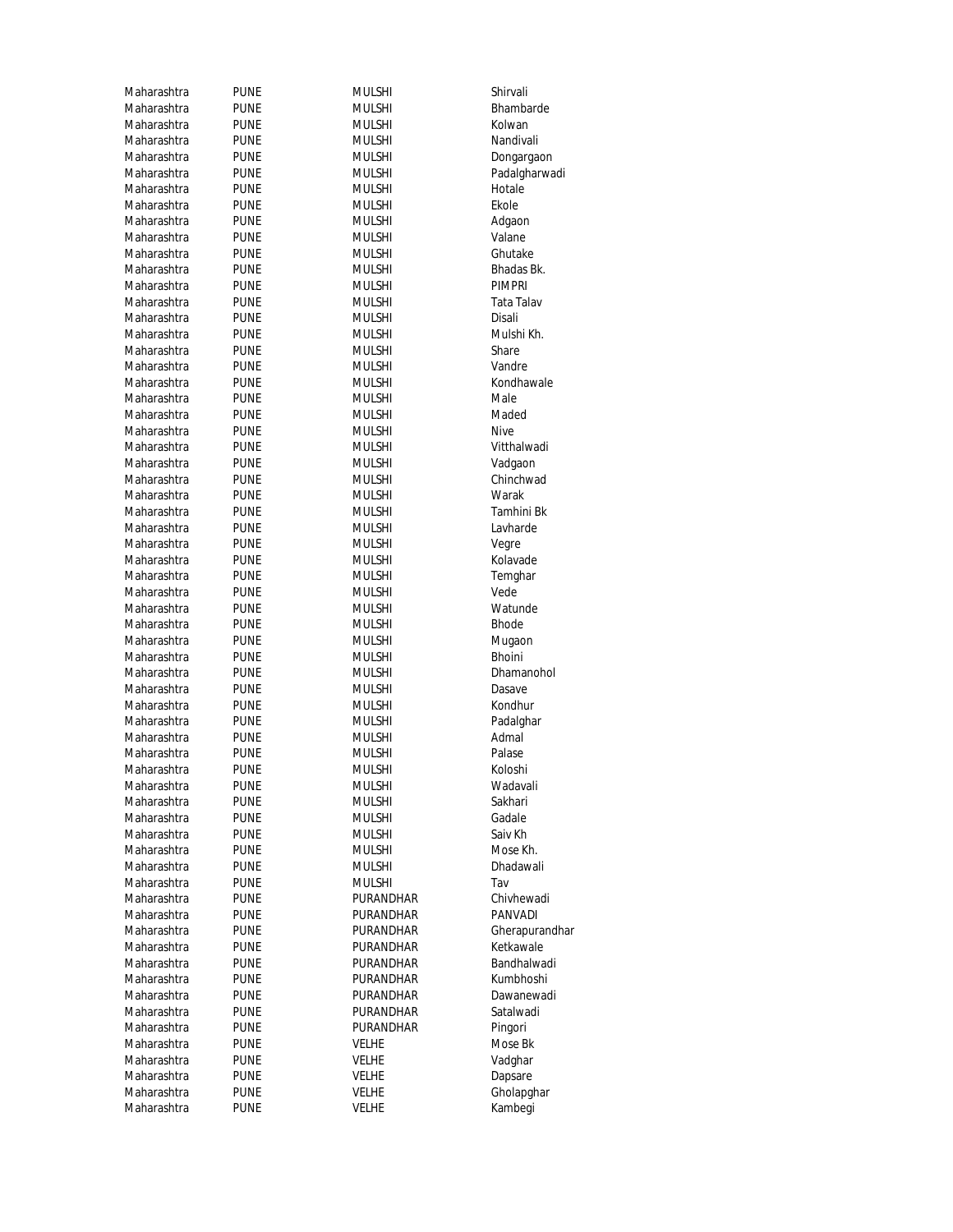| Maharashtra | PUNE        | Velhe        | Balvadi         |
|-------------|-------------|--------------|-----------------|
| Maharashtra | PUNE        | <b>VELHE</b> | Kadhve          |
| Maharashtra | <b>PUNE</b> | Velhe        | Chikali Kh.     |
| Maharashtra | PUNE        | Velhe        | Ambegaon Bk     |
| Maharashtra | PUNE        | Velhe        | Kurtavadi       |
| Maharashtra | PUNE        | Velhe        | Kasedi          |
| Maharashtra | <b>PUNE</b> | Velhe        | Ranjane         |
| Maharashtra | PUNE        | Velhe        | Ghodkhal        |
| Maharashtra | PUNE        | VELHE        | Gondekhal       |
| Maharashtra | PUNE        | Velhe        | Givashi         |
| Maharashtra | PUNE        | <b>VELHE</b> | Ghodshet        |
| Maharashtra | PUNE        | <b>VELHE</b> | Shirkoli        |
| Maharashtra | PUNE        | Velhe        | Ghol            |
| Maharashtra | <b>PUNE</b> | Velhe        | Thangaon        |
| Maharashtra | <b>PUNE</b> | Velhe        | Tekpole         |
| Maharashtra | PUNE        | VELHE        | Mangaon         |
| Maharashtra | PUNE        | Velhe        | Pole            |
| Maharashtra | <b>PUNE</b> | VELHE        | Antroli         |
| Maharashtra | PUNE        | Velhe        | Khanu           |
| Maharashtra | PUNE        | <b>VELHE</b> | Nivi            |
| Maharashtra | PUNE        | Velhe        | Ghisar          |
| Maharashtra | PUNE        | <b>VELHE</b> | Velhe Bk.       |
| Maharashtra | PUNE        | Velhe        | Bopalghar       |
| Maharashtra | PUNE        | Velhe        | Chandar         |
| Maharashtra | <b>PUNE</b> | Velhe        | Brahmanghar     |
| Maharashtra | PUNE        | Velhe        | Khodad          |
| Maharashtra | PUNE        | <b>VELHE</b> | Velhe Bk. Ghera |
| Maharashtra | PUNE        | Velhe        | Bhatti Wagdra   |
| Maharashtra | <b>PUNE</b> | VELHE        | Gevhande        |
| Maharashtra | PUNE        | Velhe        | Charhat Wadi    |
| Maharashtra | PUNE        | VELHE        | Mohari          |
| Maharashtra | PUNE        | Velhe        | Metpilaware     |
| Maharashtra | PUNE        | VELHE        | Harpud          |
| Maharashtra | PUNE        | Velhe        | Varoti Bk       |
| Maharashtra | PUNE        | Velhe        | Kolambi         |
| Maharashtra | PUNE        | Velhe        | Jadhavwadi      |
| Maharashtra | PUNE        | Velhe        | Singapur        |
| Maharashtra | <b>PUNE</b> | VELHE        | Dadvadi         |
| Maharashtra | <b>PUNE</b> | Velhe        | PIMPRI          |
| Maharashtra | <b>PUNE</b> | <b>VELHE</b> | Ekalgaon        |
| Maharashtra | PUNE        | <b>VELHE</b> | Barshicha Mal   |
| Maharashtra | PUNE        | <b>VELHE</b> | Pal Kh.         |
| Maharashtra | <b>PUNE</b> | <b>VELHE</b> | Varoti Kh.      |
| Maharashtra | <b>PUNE</b> | VELHE        | Asani Manjai    |
| Maharashtra | <b>PUNE</b> | Velhe        | Khopde Wadi     |
| Maharashtra | <b>PUNE</b> | Velhe        | Gunjavane       |
| Maharashtra | PUNE        | Velhe        | Pasali          |
| Maharashtra | PUNE        | Velhe        | Bhordi          |
| Maharashtra | PUNE        | Velhe        | Majgaon         |
| Maharashtra | <b>PUNE</b> | <b>VELHE</b> | Pishawi         |
| Maharashtra | <b>PUNE</b> | Velhe        | Gugulshi        |
| Maharashtra | <b>PUNE</b> | <b>VELHE</b> | Kelad           |
| Maharashtra | PUNE        | Velhe        | Nigde Kh        |
| Maharashtra | PUNE        | Velhe        | Pangari         |
| Maharashtra | pune        | Velhe        | Karnavadi       |
| Maharashtra | RAIGARH     | KARJAT       | Pashane         |
| Maharashtra | RAIGARH     | KARJAT       | Olman           |
| Maharashtra | RAIGARH     | KARJAT       | Chai            |
| Maharashtra | RAIGARH     | KARJAT       | Baliware        |
| Maharashtra | RAIGARH     | KARJAT       | Chevane         |
| Maharashtra | RAIGARH     | KARJAT       | Borgaon         |
| Maharashtra | RAIGARH     | KARJAT       | Nandgaon        |
| Maharashtra | RAIGARH     | KARJAT       | Ware            |
| Maharashtra | RAIGARH     | KARJAT       | Kurung          |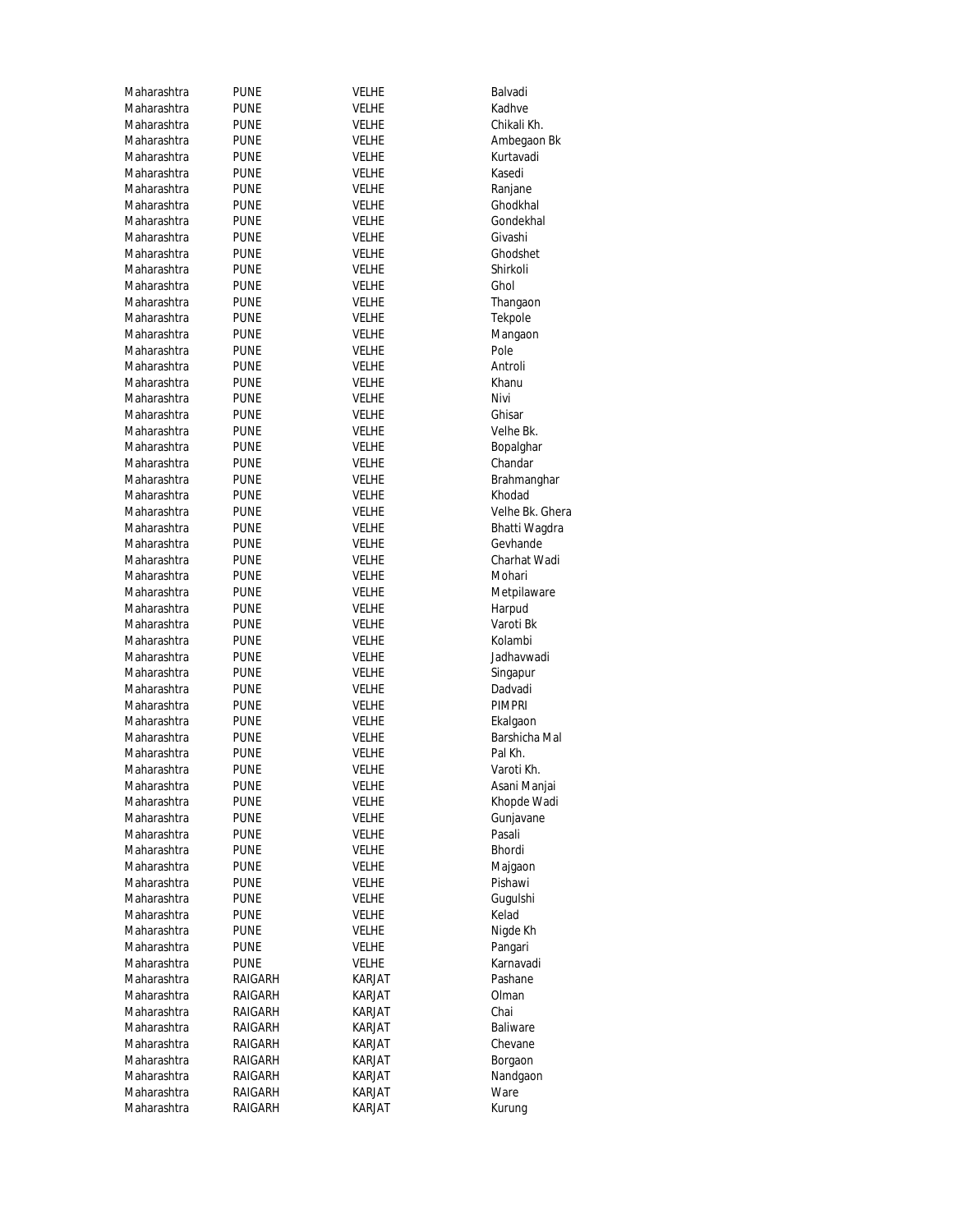| Maharashtra | RAIGARH | KARJAT          | Ambherpada                 |
|-------------|---------|-----------------|----------------------------|
| Maharashtra | RAIGARH | KARJAT          | Deopada                    |
| Maharashtra | RAIGARH | KARJAT          | Pathraj                    |
| Maharashtra | RAIGARH | KARJAT          | Sugave                     |
| Maharashtra | RAIGARH | KARJAT          | Gudhavan                   |
| Maharashtra | RAIGARH | <b>KARJAT</b>   | Rajape                     |
| Maharashtra | RAIGARH | KARJAT          | Shilar                     |
| Maharashtra | RAIGARH | KARJAT          | Shingdhol                  |
| Maharashtra | RAIGARH | KARJAT          | <b>Dhotre</b>              |
| Maharashtra | RAIGARH | KARJAT          | Jambrung                   |
| Maharashtra | RAIGARH | KARJAT          | DHAMNI                     |
| Maharashtra | RAIGARH | <b>KARJAT</b>   | Peth                       |
| Maharashtra | RAIGARH | KARJAT          | Malegaon T. Kothal Khalati |
| Maharashtra | RAIGARH | KARJAT          | Pimpalpada                 |
| Maharashtra | RAIGARH | KARJAT          | Hedawali                   |
| Maharashtra | RAIGARH | KARJAT          | Mandawane                  |
|             |         |                 |                            |
| Maharashtra | RAIGARH | KARJAT          | Bamnoli                    |
| Maharashtra | RAIGARH | KARJAT          | Potal                      |
| Maharashtra | RAIGARH | KARJAT          | Bhivpuri (camp)            |
| Maharashtra | RAIGARH | KARJAT          | Humgaon                    |
| Maharashtra | RAIGARH | KARJAT          | Jambhiwali                 |
| Maharashtra | RAIGARH | KARJAT          | Pali T. Kothal Khalathi    |
| Maharashtra | RAIGARH | <b>KARJAT</b>   | Saidongar                  |
| Maharashtra | RAIGARH | KARJAT          | <b>Dhak</b>                |
| Maharashtra | RAIGARH | KARJAT          | Vengaon                    |
| Maharashtra | RAIGARH | KARJAT          | Kushiwali                  |
| Maharashtra | RAIGARH | <b>KARJAT</b>   | Tiwane                     |
| Maharashtra | RAIGARH | KARJAT          | Mangaon T. Wasare          |
| Maharashtra | RAIGARH | KARJAT          | Sandashi                   |
| Maharashtra | RAIGARH | KARJAT          | Palasdari                  |
| Maharashtra | RAIGARH | KARJAT          | Mugape                     |
| Maharashtra | RAIGARH | KARJAT          | Salpe                      |
| Maharashtra | RAIGARH | KARJAT          | Talawali                   |
| Maharashtra | RAIGARH | KARJAT          | Kharwandi                  |
| Maharashtra | RAIGARH | KARJAT          | Kondhane                   |
| Maharashtra | RAIGARH | KARJAT          | Chochi                     |
| Maharashtra | RAIGARH | KHALAPUR        | Sondewadi                  |
| Maharashtra | RAIGARH | KHALAPUR        | Warose Tarf Wankhal        |
| Maharashtra | RAIGARH | KHALAPUR        | Matheran (M CI)            |
| Maharashtra | RAIGARH | KHALAPUR        | Borgaon Kh.                |
| Maharashtra | RAIGARH | KHALAPUR        | Nadhal                     |
| Maharashtra | RAIGARH | <b>KHALAPUR</b> | Kalote Mokashi             |
| Maharashtra | RAIGARH |                 |                            |
|             |         | KHALAPUR        | Nigdoli                    |
| Maharashtra | RAIGARH | <b>KHALAPUR</b> | Kalote Rayati              |
| Maharashtra | RAIGARH | KHALAPUR        | Talavali                   |
| Maharashtra | RAIGARH | KHALAPUR        | Ghodivali                  |
| Maharashtra | RAIGARH | KHALAPUR        | Jambarung                  |
| Maharashtra | RAIGARH | KHALAPUR        | Umbarvira                  |
| Maharashtra | RAIGARH | <b>KHALAPUR</b> | Parkhande                  |
| Maharashtra | RAIGARH | KHALAPUR        | Talashi                    |
| Maharashtra | RAIGARH | KHALAPUR        | Adoshi                     |
| Maharashtra | RAIGARH | KHALAPUR        | Tondali                    |
| Maharashtra | RAIGARH | KHALAPUR        | Khambewadi                 |
| Maharashtra | RAIGARH | KHALAPUR        | Gohe                       |
| Maharashtra | RAIGARH | KHALAPUR        | Chavani                    |
| Maharashtra | RAIGARH | KHALAPUR        | Ujloli                     |
| Maharashtra | RAIGARH | KHALAPUR        | Karambeli                  |
| Maharashtra | RAIGARH | KHALAPUR        | Tuksai                     |
| Maharashtra | RAIGARH | MAHAD           | Kawale Tarf Nate           |
| Maharashtra | RAIGARH | MAHAD           | Sandoshi                   |
| Maharashtra | RAIGARH | MAHAD           | Karmar                     |
| Maharashtra | RAIGARH | MAHAD           | Warangi                    |
| Maharashtra | RAIGARH | MAHAD           | Bavale                     |
| Maharashtra | RAIGARH | MAHAD           | Punade Tarf Nate           |
|             |         |                 |                            |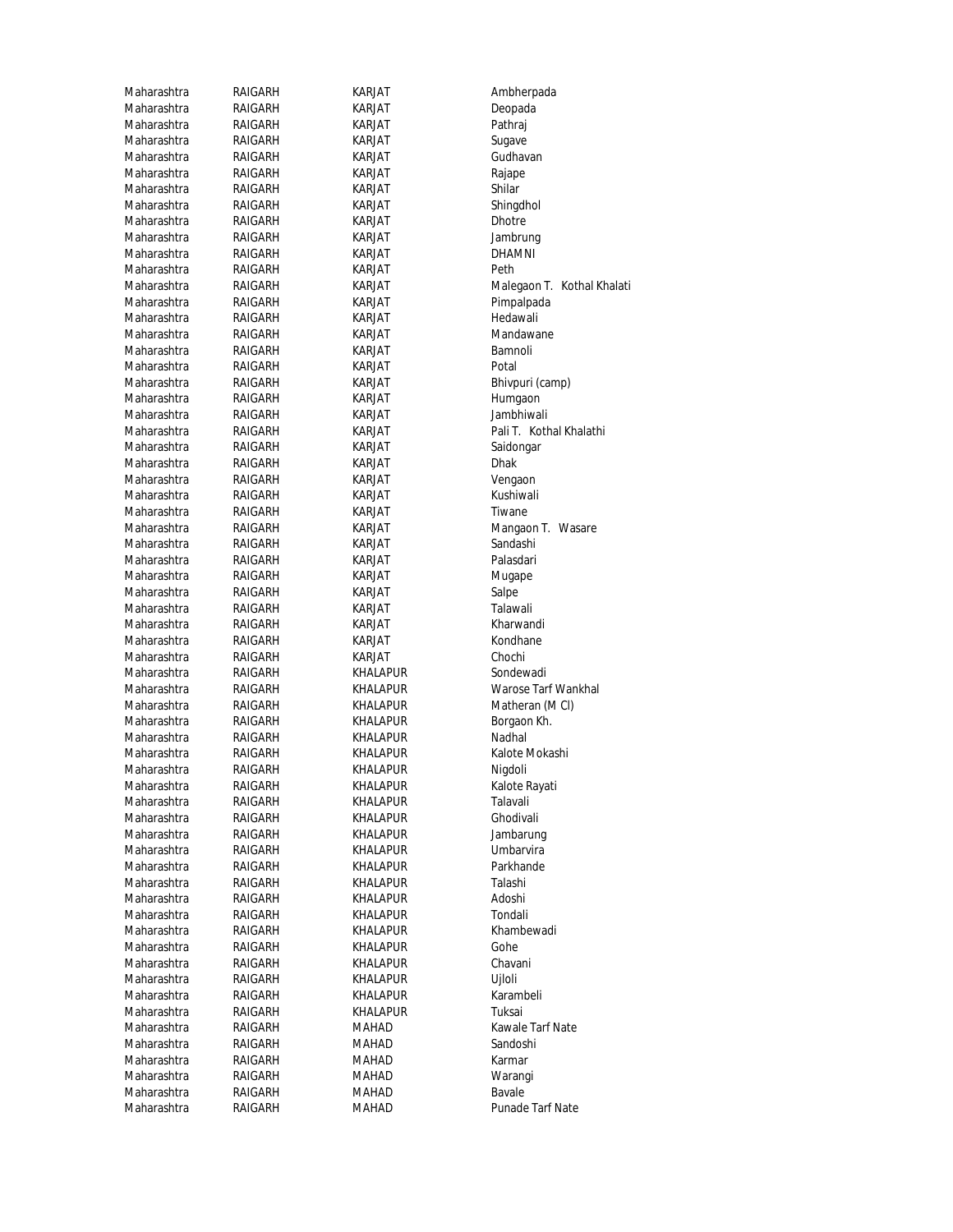| Maharashtra | RAIGARH | MAHAD   | Savarat              |
|-------------|---------|---------|----------------------|
| Maharashtra | RAIGARH | MAHAD   | Pane                 |
| Maharashtra | RAIGARH | MAHAD   | Gherakilla           |
| Maharashtra | RAIGARH | MAHAD   | Vagheri              |
| Maharashtra | RAIGARH | MAHAD   | Kadsari Liı          |
| Maharashtra | RAIGARH | MAHAD   | Dapoli               |
| Maharashtra | RAIGARH | MAHAD   | Nerav                |
| Maharashtra | RAIGARH | MAHAD   | Wagholi              |
| Maharashtra | RAIGARH | MAHAD   | Panderi              |
| Maharashtra | RAIGARH | MAHAD   | Warandol             |
| Maharashtra | RAIGARH | MAHAD   | Khardi               |
| Maharashtra | RAIGARH | MAHAD   | Walan Kh             |
| Maharashtra | RAIGARH | MAHAD   | Shevate              |
| Maharashtra | RAIGARH | MAHAD   | Devghar              |
| Maharashtra | RAIGARH | MAHAD   | Taloshi              |
| Maharashtra | RAIGARH | MAHAD   | Ketakicha            |
| Maharashtra | RAIGARH | MAHAD   |                      |
| Maharashtra |         |         | Chapgaon<br>Mandle   |
|             | RAIGARH | MAHAD   |                      |
| Maharashtra | RAIGARH | MAHAD   | Walan Bk             |
| Maharashtra | RAIGARH | MAHAD   | Adrai                |
| Maharashtra | RAIGARH | MAHAD   | Ambe Shi             |
| Maharashtra | RAIGARH | MAHAD   | Nandgaor             |
| Maharashtra | RAIGARH | MAHAD   | Kusgaon              |
| Maharashtra | RAIGARH | MAHAD   | Waki Kh              |
| Maharashtra | RAIGARH | MAHAD   | Kolose               |
| Maharashtra | RAIGARH | MAHAD   | Padavi               |
| Maharashtra | RAIGARH | MAHAD   | Kinjaloli B          |
| Maharashtra | RAIGARH | MAHAD   | Solamkon             |
| Maharashtra | RAIGARH | MAHAD   | Veer                 |
| Maharashtra | RAIGARH | MAHAD   | Kinjaloli K          |
| Maharashtra | RAIGARH | MAHAD   | Kasabe Sh            |
| Maharashtra | RAIGARH | MAHAD   | Ghurupac             |
| Maharashtra | RAIGARH | MAHAD   | Dongroli             |
| Maharashtra | RAIGARH | MAHAD   | Parmachi             |
| Maharashtra | RAIGARH | MAHAD   | Dasgaon              |
| Maharashtra | RAIGARH | MAHAD   | Wahoor               |
| Maharashtra | RAIGARH | MAHAD   | Taliye               |
| Maharashtra | RAIGARH | MAHAD   | Kokare Ta            |
| Maharashtra | RAIGARH | MAHAD   | Dabhol               |
| Maharashtra | RAIGARH | MAHAD   | Gothe Kh.            |
| Maharashtra | RAIGARH | MAHAD   | Sape Tarf            |
| Maharashtra | RAIGARH | MAHAD   | Kiye                 |
| Maharashtra | RAIGARH | MAHAD   | Vadghar K            |
| Maharashtra | RAIGARH | MAHAD   | Gothvali             |
| Maharashtra | RAIGARH | MAHAD   | Bebalghar            |
| Maharashtra | RAIGARH | MAHAD   | Telange M            |
| Maharashtra | RAIGARH | MAHAD   | Pimpalwa             |
| Maharashtra | RAIGARH | MAHAD   | Nadgaon <sup>1</sup> |
|             |         |         | Ambavali             |
| Maharashtra | RAIGARH | MAHAD   |                      |
| Maharashtra | RAIGARH | MAHAD   | Sutarkonc            |
| Maharashtra | RAIGARH | MAHAD   | Pimpalkor            |
| Maharashtra | RAIGARH | MAHAD   | Kondmalu             |
| Maharashtra | RAIGARH | MAHAD   | Ghavre Ko            |
| Maharashtra | RAIGARH | MAHAD   | Fauji Amb            |
| Maharashtra | RAIGARH | MAHAD   | Kawale Ta            |
| Maharashtra | RAIGARH | MAHAD   | Pangari              |
| Maharashtra | RAIGARH | MAHAD   | Ravtali              |
| Maharashtra | RAIGARH | MAHAD   | Shingar Ko           |
| Maharashtra | RAIGARH | MAHAD   | Vasap                |
| Maharashtra | RAIGARH | MAHAD   | Vinhere              |
| Maharashtra | RAIGARH | MAHAD   | Tamhane              |
| Maharashtra | RAIGARH | MAHAD   | Phalakew             |
| Maharashtra | RAIGARH | MANGAON | Patnus               |
| Maharashtra | RAIGARH | MANGAON | Saje                 |
|             |         |         |                      |

Maharashtra RAIGARH MAHAD Warandoli Maharashtra RAIGARH MAHAD Devghar Maharashtra RAIGARH MAHAD Ambe Shivtar H MAHAD Waki Kh MAHAD Kinjaloli Bkitaloli Baratashtra Rajarashtra Rajar<br>H MAHAD Solamkond .<br>Mahad Mahad Kinjaloli Kh.<br>Mahad Kasabe Shiv .<br>Mahad Kasabe Shivtar<br>H MAHAD (Ghurupacha Ko H MAHAD Parmachi .<br>Maham Mahad Maham Gothyali<br>Gothyali **H** MAHAD Bebalghar H MAHAD Pimpalwadi Maharashtra RAIGARH MAHAD Ambavali Kh. MAHAD Sutarkond H MAHAD Pimpalkond H MAHAD Kondmalusare H MAHAD Ghavre Kond Maharashtra RAIGARH MAHAD Shingar Kond H MAHAD Phalakewadi H MANGAON Patnus H MANGAON Saje

Maharashtra RAIGARH MAHAD Gherakilla Raigad(Raigadwadi) H MAHAD Kadsari Lingana .<br>Mahad Ketakicha Kond<br>H MAHAD Chapgaon Chapgaon MAHAD Nandgaon Kh Solamkond Maharashtra RAIGARH MAHAD Ghurupacha Kond Dongroli Maharashtra RAIGARH MAHAD Kokare Tarf Govele Maharashtra RAIGARH MAHAD Sape Tarf Govele H MAHAD Telange Mohalla H MAHAD Nadgaon Tarf Tudil Maharashtra RAIGARH MAHAD Fauji Ambavade ابية السابة MAHAD Kawale Tarf Vinhere<br>H MAHAD MAHAD Pangari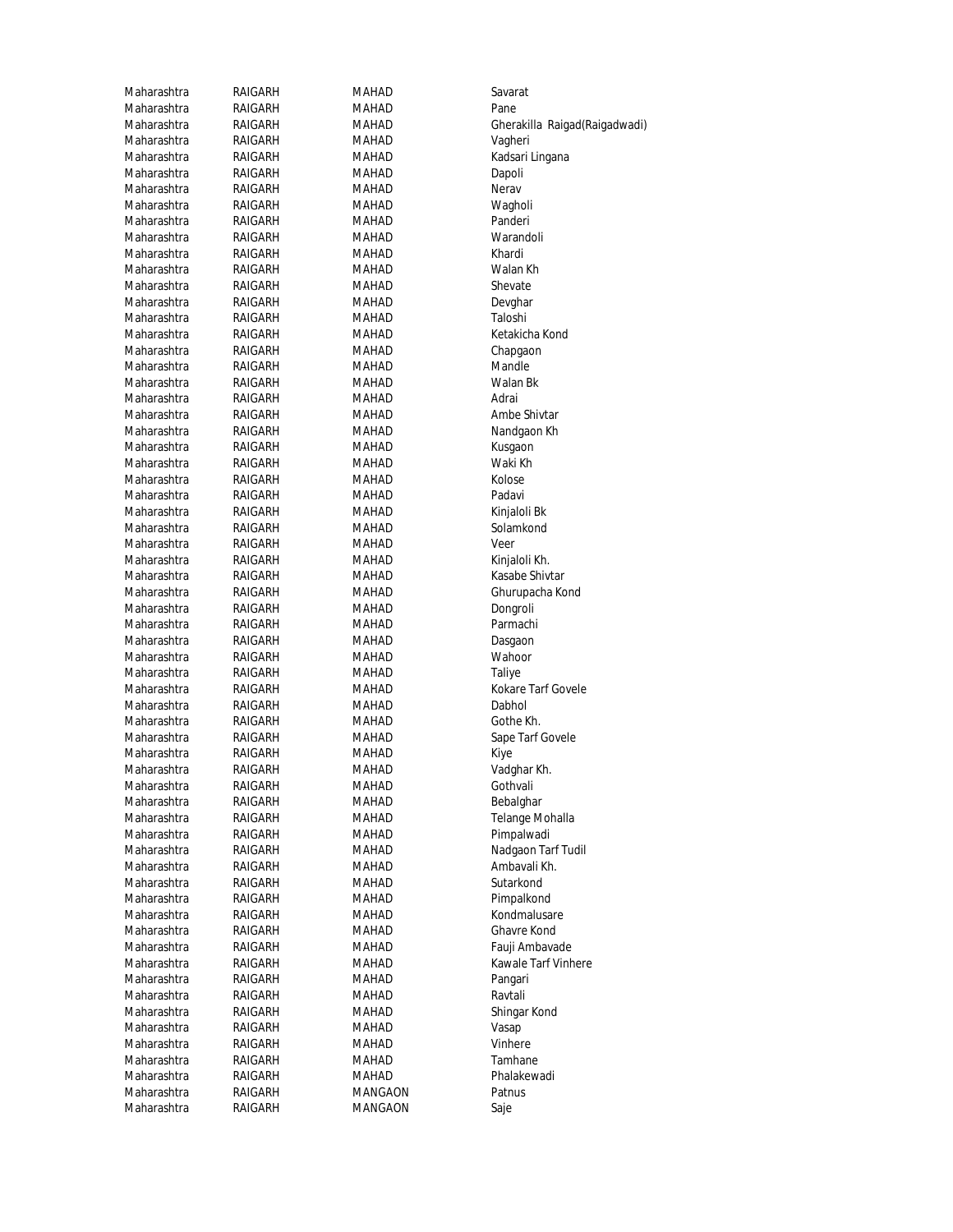| Maharashtra<br>RAIGARH<br>MANGAON<br>Maharashtra<br>RAIGARH<br>MANGAON<br>Maharashtra<br>RAIGARH<br>MANGAON<br>Maharashtra<br>RAIGARH<br>MANGAON<br>Maharashtra<br>RAIGARH<br>MANGAON<br>Maharashtra<br>MANGAON<br>RAIGARH<br>Maharashtra<br>RAIGARH<br>MANGAON<br>Sangi<br>Maharashtra<br>RAIGARH<br>MANGAON<br>Maharashtra<br>MANGAON<br>RAIGARH<br>Maharashtra<br>RAIGARH<br>MANGAON<br>Jite<br>Maharashtra<br>RAIGARH<br>MANGAON<br>Maharashtra<br>RAIGARH<br>MANGAON<br>Titave<br>Maharashtra<br>RAIGARH<br>MANGAON<br>Maharashtra<br>RAIGARH<br>MANGAON<br>Maharashtra<br>RAIGARH<br>MANGAON<br>Maharashtra<br>RAIGARH<br>MANGAON<br>Maharashtra<br>Nivi<br>RAIGARH<br>MANGAON<br>Maharashtra<br>RAIGARH<br>MANGAON<br>Maharashtra<br>RAIGARH<br>MANGAON<br>Maharashtra<br>RAIGARH<br>MANGAON<br>Maharashtra<br>RAIGARH<br>MANGAON<br>Maharashtra<br>RAIGARH<br>MANGAON<br>Jor<br>Maharashtra<br>RAIGARH<br>MANGAON<br>Maharashtra<br>RAIGARH<br>MANGAON<br>Maharashtra<br>RAIGARH<br>MANGAON<br>Maharashtra<br>RAIGARH<br>MANGAON<br>Maharashtra<br>RAIGARH<br>MANGAON<br>Maharashtra<br>RAIGARH<br>MANGAON<br>Maharashtra<br>RAIGARH<br>MANGAON<br>Maharashtra<br>RAIGARH<br>MANGAON<br>Maharashtra<br>RAIGARH<br>MANGAON<br>Maharashtra<br>MANGAON<br>RAIGARH<br>Maharashtra<br>RAIGARH<br>MANGAON<br>Maharashtra<br>RAIGARH<br>MANGAON<br>Maharashtra<br>MANGAON<br>Shilim<br>RAIGARH<br>Maharashtra<br>RAIGARH<br>MANGAON<br>Maharashtra<br>RAIGARH<br>MANGAON<br>Maharashtra<br>RAIGARH<br>MANGAON<br>Maharashtra<br>RAIGARH<br>MANGAON<br>Maharashtra<br>MANGAON<br>RAIGARH<br>Maharashtra<br>RAIGARH<br>MANGAON<br>Maharashtra<br>RAIGARH<br>MANGAON<br>Maharashtra<br>RAIGARH<br>MANGAON<br>Maharashtra<br>RAIGARH<br>MANGAON<br>Maharashtra<br>RAIGARH<br>POLADPUR<br>POLADPUR<br>Maharashtra<br>RAIGARH<br>Wave<br>Maharashtra<br>Poladpur<br>RAIGARH<br>Maharashtra<br>RAIGARH<br>Poladpur<br>Maharashtra<br>RAIGARH<br>Poladpur<br>Sade<br>Maharashtra<br>RAIGARH<br>Poladpur<br>Maharashtra<br>RAIGARH<br>Poladpur<br>Maharashtra<br>RAIGARH<br>POLADPUR<br>Maharashtra<br>RAIGARH<br>Poladpur<br>POLADPUR<br>Maharashtra<br>RAIGARH<br>POLADPUR<br>Maharashtra<br>RAIGARH<br>Maharashtra<br>RAIGARH<br>Poladpur<br>Maharashtra<br>POLADPUR<br>RAIGARH<br>Maharashtra<br>Poladpur<br>RAIGARH<br>Maharashtra<br>RAIGARH<br>Poladpur<br>Maharashtra<br>RAIGARH<br>Poladpur<br>Maharashtra<br>RAIGARH<br>Poladpur<br>Maharashtra<br>RAIGARH<br>Poladpur<br>Maharashtra<br>POLADPUR<br>RAIGARH | Maharashtra | RAIGARH | MANGAON | Bedgaor  |
|----------------------------------------------------------------------------------------------------------------------------------------------------------------------------------------------------------------------------------------------------------------------------------------------------------------------------------------------------------------------------------------------------------------------------------------------------------------------------------------------------------------------------------------------------------------------------------------------------------------------------------------------------------------------------------------------------------------------------------------------------------------------------------------------------------------------------------------------------------------------------------------------------------------------------------------------------------------------------------------------------------------------------------------------------------------------------------------------------------------------------------------------------------------------------------------------------------------------------------------------------------------------------------------------------------------------------------------------------------------------------------------------------------------------------------------------------------------------------------------------------------------------------------------------------------------------------------------------------------------------------------------------------------------------------------------------------------------------------------------------------------------------------------------------------------------------------------------------------------------------------------------------------------------------------------------------------------------------------------------------------------------------------------------------------------------------------------------------------------------------------------------------------------------------------------------------------------------------------------------------------------------------------------------------------------------------------------------------------------------------------------------------------------------------------------------------------------------------------------------------------------------|-------------|---------|---------|----------|
|                                                                                                                                                                                                                                                                                                                                                                                                                                                                                                                                                                                                                                                                                                                                                                                                                                                                                                                                                                                                                                                                                                                                                                                                                                                                                                                                                                                                                                                                                                                                                                                                                                                                                                                                                                                                                                                                                                                                                                                                                                                                                                                                                                                                                                                                                                                                                                                                                                                                                                                |             |         |         | Bhagad   |
|                                                                                                                                                                                                                                                                                                                                                                                                                                                                                                                                                                                                                                                                                                                                                                                                                                                                                                                                                                                                                                                                                                                                                                                                                                                                                                                                                                                                                                                                                                                                                                                                                                                                                                                                                                                                                                                                                                                                                                                                                                                                                                                                                                                                                                                                                                                                                                                                                                                                                                                |             |         |         | Umbardi  |
|                                                                                                                                                                                                                                                                                                                                                                                                                                                                                                                                                                                                                                                                                                                                                                                                                                                                                                                                                                                                                                                                                                                                                                                                                                                                                                                                                                                                                                                                                                                                                                                                                                                                                                                                                                                                                                                                                                                                                                                                                                                                                                                                                                                                                                                                                                                                                                                                                                                                                                                |             |         |         | Tasgaon  |
|                                                                                                                                                                                                                                                                                                                                                                                                                                                                                                                                                                                                                                                                                                                                                                                                                                                                                                                                                                                                                                                                                                                                                                                                                                                                                                                                                                                                                                                                                                                                                                                                                                                                                                                                                                                                                                                                                                                                                                                                                                                                                                                                                                                                                                                                                                                                                                                                                                                                                                                |             |         |         | Yelwade  |
|                                                                                                                                                                                                                                                                                                                                                                                                                                                                                                                                                                                                                                                                                                                                                                                                                                                                                                                                                                                                                                                                                                                                                                                                                                                                                                                                                                                                                                                                                                                                                                                                                                                                                                                                                                                                                                                                                                                                                                                                                                                                                                                                                                                                                                                                                                                                                                                                                                                                                                                |             |         |         | Bhuvan   |
|                                                                                                                                                                                                                                                                                                                                                                                                                                                                                                                                                                                                                                                                                                                                                                                                                                                                                                                                                                                                                                                                                                                                                                                                                                                                                                                                                                                                                                                                                                                                                                                                                                                                                                                                                                                                                                                                                                                                                                                                                                                                                                                                                                                                                                                                                                                                                                                                                                                                                                                |             |         |         | Bondshe  |
|                                                                                                                                                                                                                                                                                                                                                                                                                                                                                                                                                                                                                                                                                                                                                                                                                                                                                                                                                                                                                                                                                                                                                                                                                                                                                                                                                                                                                                                                                                                                                                                                                                                                                                                                                                                                                                                                                                                                                                                                                                                                                                                                                                                                                                                                                                                                                                                                                                                                                                                |             |         |         |          |
|                                                                                                                                                                                                                                                                                                                                                                                                                                                                                                                                                                                                                                                                                                                                                                                                                                                                                                                                                                                                                                                                                                                                                                                                                                                                                                                                                                                                                                                                                                                                                                                                                                                                                                                                                                                                                                                                                                                                                                                                                                                                                                                                                                                                                                                                                                                                                                                                                                                                                                                |             |         |         | Kandalga |
|                                                                                                                                                                                                                                                                                                                                                                                                                                                                                                                                                                                                                                                                                                                                                                                                                                                                                                                                                                                                                                                                                                                                                                                                                                                                                                                                                                                                                                                                                                                                                                                                                                                                                                                                                                                                                                                                                                                                                                                                                                                                                                                                                                                                                                                                                                                                                                                                                                                                                                                |             |         |         | Wave D   |
|                                                                                                                                                                                                                                                                                                                                                                                                                                                                                                                                                                                                                                                                                                                                                                                                                                                                                                                                                                                                                                                                                                                                                                                                                                                                                                                                                                                                                                                                                                                                                                                                                                                                                                                                                                                                                                                                                                                                                                                                                                                                                                                                                                                                                                                                                                                                                                                                                                                                                                                |             |         |         |          |
|                                                                                                                                                                                                                                                                                                                                                                                                                                                                                                                                                                                                                                                                                                                                                                                                                                                                                                                                                                                                                                                                                                                                                                                                                                                                                                                                                                                                                                                                                                                                                                                                                                                                                                                                                                                                                                                                                                                                                                                                                                                                                                                                                                                                                                                                                                                                                                                                                                                                                                                |             |         |         | Maluste  |
|                                                                                                                                                                                                                                                                                                                                                                                                                                                                                                                                                                                                                                                                                                                                                                                                                                                                                                                                                                                                                                                                                                                                                                                                                                                                                                                                                                                                                                                                                                                                                                                                                                                                                                                                                                                                                                                                                                                                                                                                                                                                                                                                                                                                                                                                                                                                                                                                                                                                                                                |             |         |         |          |
|                                                                                                                                                                                                                                                                                                                                                                                                                                                                                                                                                                                                                                                                                                                                                                                                                                                                                                                                                                                                                                                                                                                                                                                                                                                                                                                                                                                                                                                                                                                                                                                                                                                                                                                                                                                                                                                                                                                                                                                                                                                                                                                                                                                                                                                                                                                                                                                                                                                                                                                |             |         |         | Kumbha   |
|                                                                                                                                                                                                                                                                                                                                                                                                                                                                                                                                                                                                                                                                                                                                                                                                                                                                                                                                                                                                                                                                                                                                                                                                                                                                                                                                                                                                                                                                                                                                                                                                                                                                                                                                                                                                                                                                                                                                                                                                                                                                                                                                                                                                                                                                                                                                                                                                                                                                                                                |             |         |         | Borawali |
|                                                                                                                                                                                                                                                                                                                                                                                                                                                                                                                                                                                                                                                                                                                                                                                                                                                                                                                                                                                                                                                                                                                                                                                                                                                                                                                                                                                                                                                                                                                                                                                                                                                                                                                                                                                                                                                                                                                                                                                                                                                                                                                                                                                                                                                                                                                                                                                                                                                                                                                |             |         |         | Sakhalev |
|                                                                                                                                                                                                                                                                                                                                                                                                                                                                                                                                                                                                                                                                                                                                                                                                                                                                                                                                                                                                                                                                                                                                                                                                                                                                                                                                                                                                                                                                                                                                                                                                                                                                                                                                                                                                                                                                                                                                                                                                                                                                                                                                                                                                                                                                                                                                                                                                                                                                                                                |             |         |         | Shirsad  |
|                                                                                                                                                                                                                                                                                                                                                                                                                                                                                                                                                                                                                                                                                                                                                                                                                                                                                                                                                                                                                                                                                                                                                                                                                                                                                                                                                                                                                                                                                                                                                                                                                                                                                                                                                                                                                                                                                                                                                                                                                                                                                                                                                                                                                                                                                                                                                                                                                                                                                                                |             |         |         |          |
|                                                                                                                                                                                                                                                                                                                                                                                                                                                                                                                                                                                                                                                                                                                                                                                                                                                                                                                                                                                                                                                                                                                                                                                                                                                                                                                                                                                                                                                                                                                                                                                                                                                                                                                                                                                                                                                                                                                                                                                                                                                                                                                                                                                                                                                                                                                                                                                                                                                                                                                |             |         |         | Nagroli  |
|                                                                                                                                                                                                                                                                                                                                                                                                                                                                                                                                                                                                                                                                                                                                                                                                                                                                                                                                                                                                                                                                                                                                                                                                                                                                                                                                                                                                                                                                                                                                                                                                                                                                                                                                                                                                                                                                                                                                                                                                                                                                                                                                                                                                                                                                                                                                                                                                                                                                                                                |             |         |         | Kumbhe   |
|                                                                                                                                                                                                                                                                                                                                                                                                                                                                                                                                                                                                                                                                                                                                                                                                                                                                                                                                                                                                                                                                                                                                                                                                                                                                                                                                                                                                                                                                                                                                                                                                                                                                                                                                                                                                                                                                                                                                                                                                                                                                                                                                                                                                                                                                                                                                                                                                                                                                                                                |             |         |         | Manjurn  |
|                                                                                                                                                                                                                                                                                                                                                                                                                                                                                                                                                                                                                                                                                                                                                                                                                                                                                                                                                                                                                                                                                                                                                                                                                                                                                                                                                                                                                                                                                                                                                                                                                                                                                                                                                                                                                                                                                                                                                                                                                                                                                                                                                                                                                                                                                                                                                                                                                                                                                                                |             |         |         | Mashidv  |
|                                                                                                                                                                                                                                                                                                                                                                                                                                                                                                                                                                                                                                                                                                                                                                                                                                                                                                                                                                                                                                                                                                                                                                                                                                                                                                                                                                                                                                                                                                                                                                                                                                                                                                                                                                                                                                                                                                                                                                                                                                                                                                                                                                                                                                                                                                                                                                                                                                                                                                                |             |         |         |          |
|                                                                                                                                                                                                                                                                                                                                                                                                                                                                                                                                                                                                                                                                                                                                                                                                                                                                                                                                                                                                                                                                                                                                                                                                                                                                                                                                                                                                                                                                                                                                                                                                                                                                                                                                                                                                                                                                                                                                                                                                                                                                                                                                                                                                                                                                                                                                                                                                                                                                                                                |             |         |         | Karambe  |
|                                                                                                                                                                                                                                                                                                                                                                                                                                                                                                                                                                                                                                                                                                                                                                                                                                                                                                                                                                                                                                                                                                                                                                                                                                                                                                                                                                                                                                                                                                                                                                                                                                                                                                                                                                                                                                                                                                                                                                                                                                                                                                                                                                                                                                                                                                                                                                                                                                                                                                                |             |         |         | Palasgac |
|                                                                                                                                                                                                                                                                                                                                                                                                                                                                                                                                                                                                                                                                                                                                                                                                                                                                                                                                                                                                                                                                                                                                                                                                                                                                                                                                                                                                                                                                                                                                                                                                                                                                                                                                                                                                                                                                                                                                                                                                                                                                                                                                                                                                                                                                                                                                                                                                                                                                                                                |             |         |         | Kadapur  |
|                                                                                                                                                                                                                                                                                                                                                                                                                                                                                                                                                                                                                                                                                                                                                                                                                                                                                                                                                                                                                                                                                                                                                                                                                                                                                                                                                                                                                                                                                                                                                                                                                                                                                                                                                                                                                                                                                                                                                                                                                                                                                                                                                                                                                                                                                                                                                                                                                                                                                                                |             |         |         | Borghar  |
|                                                                                                                                                                                                                                                                                                                                                                                                                                                                                                                                                                                                                                                                                                                                                                                                                                                                                                                                                                                                                                                                                                                                                                                                                                                                                                                                                                                                                                                                                                                                                                                                                                                                                                                                                                                                                                                                                                                                                                                                                                                                                                                                                                                                                                                                                                                                                                                                                                                                                                                |             |         |         | Gharosh  |
|                                                                                                                                                                                                                                                                                                                                                                                                                                                                                                                                                                                                                                                                                                                                                                                                                                                                                                                                                                                                                                                                                                                                                                                                                                                                                                                                                                                                                                                                                                                                                                                                                                                                                                                                                                                                                                                                                                                                                                                                                                                                                                                                                                                                                                                                                                                                                                                                                                                                                                                |             |         |         | Dongroli |
|                                                                                                                                                                                                                                                                                                                                                                                                                                                                                                                                                                                                                                                                                                                                                                                                                                                                                                                                                                                                                                                                                                                                                                                                                                                                                                                                                                                                                                                                                                                                                                                                                                                                                                                                                                                                                                                                                                                                                                                                                                                                                                                                                                                                                                                                                                                                                                                                                                                                                                                |             |         |         | Kavilvah |
|                                                                                                                                                                                                                                                                                                                                                                                                                                                                                                                                                                                                                                                                                                                                                                                                                                                                                                                                                                                                                                                                                                                                                                                                                                                                                                                                                                                                                                                                                                                                                                                                                                                                                                                                                                                                                                                                                                                                                                                                                                                                                                                                                                                                                                                                                                                                                                                                                                                                                                                |             |         |         | Waghos   |
|                                                                                                                                                                                                                                                                                                                                                                                                                                                                                                                                                                                                                                                                                                                                                                                                                                                                                                                                                                                                                                                                                                                                                                                                                                                                                                                                                                                                                                                                                                                                                                                                                                                                                                                                                                                                                                                                                                                                                                                                                                                                                                                                                                                                                                                                                                                                                                                                                                                                                                                |             |         |         | Chapadi  |
|                                                                                                                                                                                                                                                                                                                                                                                                                                                                                                                                                                                                                                                                                                                                                                                                                                                                                                                                                                                                                                                                                                                                                                                                                                                                                                                                                                                                                                                                                                                                                                                                                                                                                                                                                                                                                                                                                                                                                                                                                                                                                                                                                                                                                                                                                                                                                                                                                                                                                                                |             |         |         | Kumshet  |
|                                                                                                                                                                                                                                                                                                                                                                                                                                                                                                                                                                                                                                                                                                                                                                                                                                                                                                                                                                                                                                                                                                                                                                                                                                                                                                                                                                                                                                                                                                                                                                                                                                                                                                                                                                                                                                                                                                                                                                                                                                                                                                                                                                                                                                                                                                                                                                                                                                                                                                                |             |         |         | Manjarw  |
|                                                                                                                                                                                                                                                                                                                                                                                                                                                                                                                                                                                                                                                                                                                                                                                                                                                                                                                                                                                                                                                                                                                                                                                                                                                                                                                                                                                                                                                                                                                                                                                                                                                                                                                                                                                                                                                                                                                                                                                                                                                                                                                                                                                                                                                                                                                                                                                                                                                                                                                |             |         |         | Panhalgl |
|                                                                                                                                                                                                                                                                                                                                                                                                                                                                                                                                                                                                                                                                                                                                                                                                                                                                                                                                                                                                                                                                                                                                                                                                                                                                                                                                                                                                                                                                                                                                                                                                                                                                                                                                                                                                                                                                                                                                                                                                                                                                                                                                                                                                                                                                                                                                                                                                                                                                                                                |             |         |         |          |
|                                                                                                                                                                                                                                                                                                                                                                                                                                                                                                                                                                                                                                                                                                                                                                                                                                                                                                                                                                                                                                                                                                                                                                                                                                                                                                                                                                                                                                                                                                                                                                                                                                                                                                                                                                                                                                                                                                                                                                                                                                                                                                                                                                                                                                                                                                                                                                                                                                                                                                                |             |         |         | Govele K |
|                                                                                                                                                                                                                                                                                                                                                                                                                                                                                                                                                                                                                                                                                                                                                                                                                                                                                                                                                                                                                                                                                                                                                                                                                                                                                                                                                                                                                                                                                                                                                                                                                                                                                                                                                                                                                                                                                                                                                                                                                                                                                                                                                                                                                                                                                                                                                                                                                                                                                                                |             |         |         | Alsunde  |
|                                                                                                                                                                                                                                                                                                                                                                                                                                                                                                                                                                                                                                                                                                                                                                                                                                                                                                                                                                                                                                                                                                                                                                                                                                                                                                                                                                                                                                                                                                                                                                                                                                                                                                                                                                                                                                                                                                                                                                                                                                                                                                                                                                                                                                                                                                                                                                                                                                                                                                                |             |         |         | Kushede  |
|                                                                                                                                                                                                                                                                                                                                                                                                                                                                                                                                                                                                                                                                                                                                                                                                                                                                                                                                                                                                                                                                                                                                                                                                                                                                                                                                                                                                                                                                                                                                                                                                                                                                                                                                                                                                                                                                                                                                                                                                                                                                                                                                                                                                                                                                                                                                                                                                                                                                                                                |             |         |         | Junct of |
|                                                                                                                                                                                                                                                                                                                                                                                                                                                                                                                                                                                                                                                                                                                                                                                                                                                                                                                                                                                                                                                                                                                                                                                                                                                                                                                                                                                                                                                                                                                                                                                                                                                                                                                                                                                                                                                                                                                                                                                                                                                                                                                                                                                                                                                                                                                                                                                                                                                                                                                |             |         |         | Harkol k |
|                                                                                                                                                                                                                                                                                                                                                                                                                                                                                                                                                                                                                                                                                                                                                                                                                                                                                                                                                                                                                                                                                                                                                                                                                                                                                                                                                                                                                                                                                                                                                                                                                                                                                                                                                                                                                                                                                                                                                                                                                                                                                                                                                                                                                                                                                                                                                                                                                                                                                                                |             |         |         | Harkol   |
|                                                                                                                                                                                                                                                                                                                                                                                                                                                                                                                                                                                                                                                                                                                                                                                                                                                                                                                                                                                                                                                                                                                                                                                                                                                                                                                                                                                                                                                                                                                                                                                                                                                                                                                                                                                                                                                                                                                                                                                                                                                                                                                                                                                                                                                                                                                                                                                                                                                                                                                |             |         |         | Wadpale  |
|                                                                                                                                                                                                                                                                                                                                                                                                                                                                                                                                                                                                                                                                                                                                                                                                                                                                                                                                                                                                                                                                                                                                                                                                                                                                                                                                                                                                                                                                                                                                                                                                                                                                                                                                                                                                                                                                                                                                                                                                                                                                                                                                                                                                                                                                                                                                                                                                                                                                                                                |             |         |         | Lakhapa  |
|                                                                                                                                                                                                                                                                                                                                                                                                                                                                                                                                                                                                                                                                                                                                                                                                                                                                                                                                                                                                                                                                                                                                                                                                                                                                                                                                                                                                                                                                                                                                                                                                                                                                                                                                                                                                                                                                                                                                                                                                                                                                                                                                                                                                                                                                                                                                                                                                                                                                                                                |             |         |         | Phalani  |
|                                                                                                                                                                                                                                                                                                                                                                                                                                                                                                                                                                                                                                                                                                                                                                                                                                                                                                                                                                                                                                                                                                                                                                                                                                                                                                                                                                                                                                                                                                                                                                                                                                                                                                                                                                                                                                                                                                                                                                                                                                                                                                                                                                                                                                                                                                                                                                                                                                                                                                                |             |         |         | Matwan   |
|                                                                                                                                                                                                                                                                                                                                                                                                                                                                                                                                                                                                                                                                                                                                                                                                                                                                                                                                                                                                                                                                                                                                                                                                                                                                                                                                                                                                                                                                                                                                                                                                                                                                                                                                                                                                                                                                                                                                                                                                                                                                                                                                                                                                                                                                                                                                                                                                                                                                                                                |             |         |         |          |
|                                                                                                                                                                                                                                                                                                                                                                                                                                                                                                                                                                                                                                                                                                                                                                                                                                                                                                                                                                                                                                                                                                                                                                                                                                                                                                                                                                                                                                                                                                                                                                                                                                                                                                                                                                                                                                                                                                                                                                                                                                                                                                                                                                                                                                                                                                                                                                                                                                                                                                                |             |         |         | Dharwal  |
|                                                                                                                                                                                                                                                                                                                                                                                                                                                                                                                                                                                                                                                                                                                                                                                                                                                                                                                                                                                                                                                                                                                                                                                                                                                                                                                                                                                                                                                                                                                                                                                                                                                                                                                                                                                                                                                                                                                                                                                                                                                                                                                                                                                                                                                                                                                                                                                                                                                                                                                |             |         |         | Wadgha   |
|                                                                                                                                                                                                                                                                                                                                                                                                                                                                                                                                                                                                                                                                                                                                                                                                                                                                                                                                                                                                                                                                                                                                                                                                                                                                                                                                                                                                                                                                                                                                                                                                                                                                                                                                                                                                                                                                                                                                                                                                                                                                                                                                                                                                                                                                                                                                                                                                                                                                                                                |             |         |         | Kamthe   |
|                                                                                                                                                                                                                                                                                                                                                                                                                                                                                                                                                                                                                                                                                                                                                                                                                                                                                                                                                                                                                                                                                                                                                                                                                                                                                                                                                                                                                                                                                                                                                                                                                                                                                                                                                                                                                                                                                                                                                                                                                                                                                                                                                                                                                                                                                                                                                                                                                                                                                                                |             |         |         |          |
|                                                                                                                                                                                                                                                                                                                                                                                                                                                                                                                                                                                                                                                                                                                                                                                                                                                                                                                                                                                                                                                                                                                                                                                                                                                                                                                                                                                                                                                                                                                                                                                                                                                                                                                                                                                                                                                                                                                                                                                                                                                                                                                                                                                                                                                                                                                                                                                                                                                                                                                |             |         |         | Turbhek  |
|                                                                                                                                                                                                                                                                                                                                                                                                                                                                                                                                                                                                                                                                                                                                                                                                                                                                                                                                                                                                                                                                                                                                                                                                                                                                                                                                                                                                                                                                                                                                                                                                                                                                                                                                                                                                                                                                                                                                                                                                                                                                                                                                                                                                                                                                                                                                                                                                                                                                                                                |             |         |         | Turbhe E |
|                                                                                                                                                                                                                                                                                                                                                                                                                                                                                                                                                                                                                                                                                                                                                                                                                                                                                                                                                                                                                                                                                                                                                                                                                                                                                                                                                                                                                                                                                                                                                                                                                                                                                                                                                                                                                                                                                                                                                                                                                                                                                                                                                                                                                                                                                                                                                                                                                                                                                                                |             |         |         | Dhawale  |
|                                                                                                                                                                                                                                                                                                                                                                                                                                                                                                                                                                                                                                                                                                                                                                                                                                                                                                                                                                                                                                                                                                                                                                                                                                                                                                                                                                                                                                                                                                                                                                                                                                                                                                                                                                                                                                                                                                                                                                                                                                                                                                                                                                                                                                                                                                                                                                                                                                                                                                                |             |         |         | Borghar  |
|                                                                                                                                                                                                                                                                                                                                                                                                                                                                                                                                                                                                                                                                                                                                                                                                                                                                                                                                                                                                                                                                                                                                                                                                                                                                                                                                                                                                                                                                                                                                                                                                                                                                                                                                                                                                                                                                                                                                                                                                                                                                                                                                                                                                                                                                                                                                                                                                                                                                                                                |             |         |         | Nawale   |
|                                                                                                                                                                                                                                                                                                                                                                                                                                                                                                                                                                                                                                                                                                                                                                                                                                                                                                                                                                                                                                                                                                                                                                                                                                                                                                                                                                                                                                                                                                                                                                                                                                                                                                                                                                                                                                                                                                                                                                                                                                                                                                                                                                                                                                                                                                                                                                                                                                                                                                                |             |         |         | Chandal  |
|                                                                                                                                                                                                                                                                                                                                                                                                                                                                                                                                                                                                                                                                                                                                                                                                                                                                                                                                                                                                                                                                                                                                                                                                                                                                                                                                                                                                                                                                                                                                                                                                                                                                                                                                                                                                                                                                                                                                                                                                                                                                                                                                                                                                                                                                                                                                                                                                                                                                                                                |             |         |         | Adavale  |
|                                                                                                                                                                                                                                                                                                                                                                                                                                                                                                                                                                                                                                                                                                                                                                                                                                                                                                                                                                                                                                                                                                                                                                                                                                                                                                                                                                                                                                                                                                                                                                                                                                                                                                                                                                                                                                                                                                                                                                                                                                                                                                                                                                                                                                                                                                                                                                                                                                                                                                                |             |         |         | Khandaj  |
|                                                                                                                                                                                                                                                                                                                                                                                                                                                                                                                                                                                                                                                                                                                                                                                                                                                                                                                                                                                                                                                                                                                                                                                                                                                                                                                                                                                                                                                                                                                                                                                                                                                                                                                                                                                                                                                                                                                                                                                                                                                                                                                                                                                                                                                                                                                                                                                                                                                                                                                |             |         |         | Wazarwa  |
|                                                                                                                                                                                                                                                                                                                                                                                                                                                                                                                                                                                                                                                                                                                                                                                                                                                                                                                                                                                                                                                                                                                                                                                                                                                                                                                                                                                                                                                                                                                                                                                                                                                                                                                                                                                                                                                                                                                                                                                                                                                                                                                                                                                                                                                                                                                                                                                                                                                                                                                |             |         |         | Salvikon |
|                                                                                                                                                                                                                                                                                                                                                                                                                                                                                                                                                                                                                                                                                                                                                                                                                                                                                                                                                                                                                                                                                                                                                                                                                                                                                                                                                                                                                                                                                                                                                                                                                                                                                                                                                                                                                                                                                                                                                                                                                                                                                                                                                                                                                                                                                                                                                                                                                                                                                                                |             |         |         | Chikhali |
|                                                                                                                                                                                                                                                                                                                                                                                                                                                                                                                                                                                                                                                                                                                                                                                                                                                                                                                                                                                                                                                                                                                                                                                                                                                                                                                                                                                                                                                                                                                                                                                                                                                                                                                                                                                                                                                                                                                                                                                                                                                                                                                                                                                                                                                                                                                                                                                                                                                                                                                |             |         |         | Ranawa   |
|                                                                                                                                                                                                                                                                                                                                                                                                                                                                                                                                                                                                                                                                                                                                                                                                                                                                                                                                                                                                                                                                                                                                                                                                                                                                                                                                                                                                                                                                                                                                                                                                                                                                                                                                                                                                                                                                                                                                                                                                                                                                                                                                                                                                                                                                                                                                                                                                                                                                                                                |             |         |         | Khopad   |

RAIGARH MANGAON Bedgaon RAIGARH MANGAON Bhagad RAIGARH MANGAON Umbardi<br>RAIGARH MANGAON Tasgaon RAIGARH MANGAON Tasgaon<br>RAIGARH MANGAON Yelwade MANGAON RAIGARH MANGAON Bhuvan RAIGARH MANGAON Bondshet RAIGARH MANGAON Sangi RAIGARH MANGAON Kandalgaon Kh. RAIGARH MANGAON Wave Diwali RAIGARH MANGAON Jite RAIGARH MANGAON Maluste RAIGARH MANGAON Titave RAIGARH MANGAON Kumbharte<br>RAIGARH MANGAON Borawali RAIGARH MANGAON<br>RAIGARH MANGAON RAIGARH MANGAON RAIGARH MANGAON Nivi RAIGARH MANGAON Nagroli RAIGARH MANGAON Kumbhe RAIGARH MANGAON Manjurne RAIGARH MANGAON Mashidwadi RAIGARH MANGAON Jor RAIGARH MANGAON Karambeli RAIGARH MANGAON Palasgaon Kh. RAIGARH MANGAON Kadapur<br>RAIGARH MANGAON Borghar MANGAON RAIGARH MANGAON Kavilvahal Kh. RAIGARH MANGAON Waghose<br>RAIGARH MANGAON Chapadi RAIGARH MANGAON Chapadi<br>RAIGARH MANGAON Kumshet MANGAON RAIGARH MANGAON Manjarwane RAIGARH MANGAON Panhalghar Kh RAIGARH MANGAON Shilim RAIGARH MANGAON Govele Kond RAIGARH MANGAON Alsunde RAIGARH MANGAON Harkol kond RAIGARH MANGAON Harkol<br>RAIGARH MANGAON Wadpa RAIGARH MANGAON Wadpale<br>RAIGARH MANGAON Lakhapale RAIGARH MANGAON RAIGARH POLADPUR Matwan RAIGARH POLADPUR Wave RAIGARH POLADPUR Dharwali RAIGARH POLADPUR Wadghar Bk. RAIGARH POLADPUR Kamthe RAIGARH POLADPUR Sade RAIGARH POLADPUR Turbhekond RAIGARH POLADPUR Turbhe Bk. RAIGARH POLADPUR Dhawale<br>RAIGARH POLADPUR Borghar RAIGARH POLADPUR Borghar<br>RAIGARH POLADPUR Nawale POLADPUR RAIGARH POLADPUR Chandale RAIGARH POLADPUR Adavale Bk. RAIGARH POLADPUR Khandaj<br>RAIGARH POLADPUR Wazarwadi RAIGARH POLADPUR Wazarwadi<br>RAIGARH POLADPUR Salvikond RAIGARH POLADPUR Salvikon<br>RAIGARH POLADPUR Chikhali POLADPUR RAIGARH POLADPUR Ranawadi Bk. RAIGARH POLADPUR Khopad

Sakhalewadi<br>Shirsad RAIGARH MANGAON Borghar Tarf Kharavali<br>RAIGARH MANGAON Gharoshi RAIGARH MANGAON Kushede Tarf Govele<br>RAIGARH MANGAON Junct of 3 Tah Bnd RAIGARH MANGAON Junct of 3 Tah Bnd Lakhapale<br>Phalani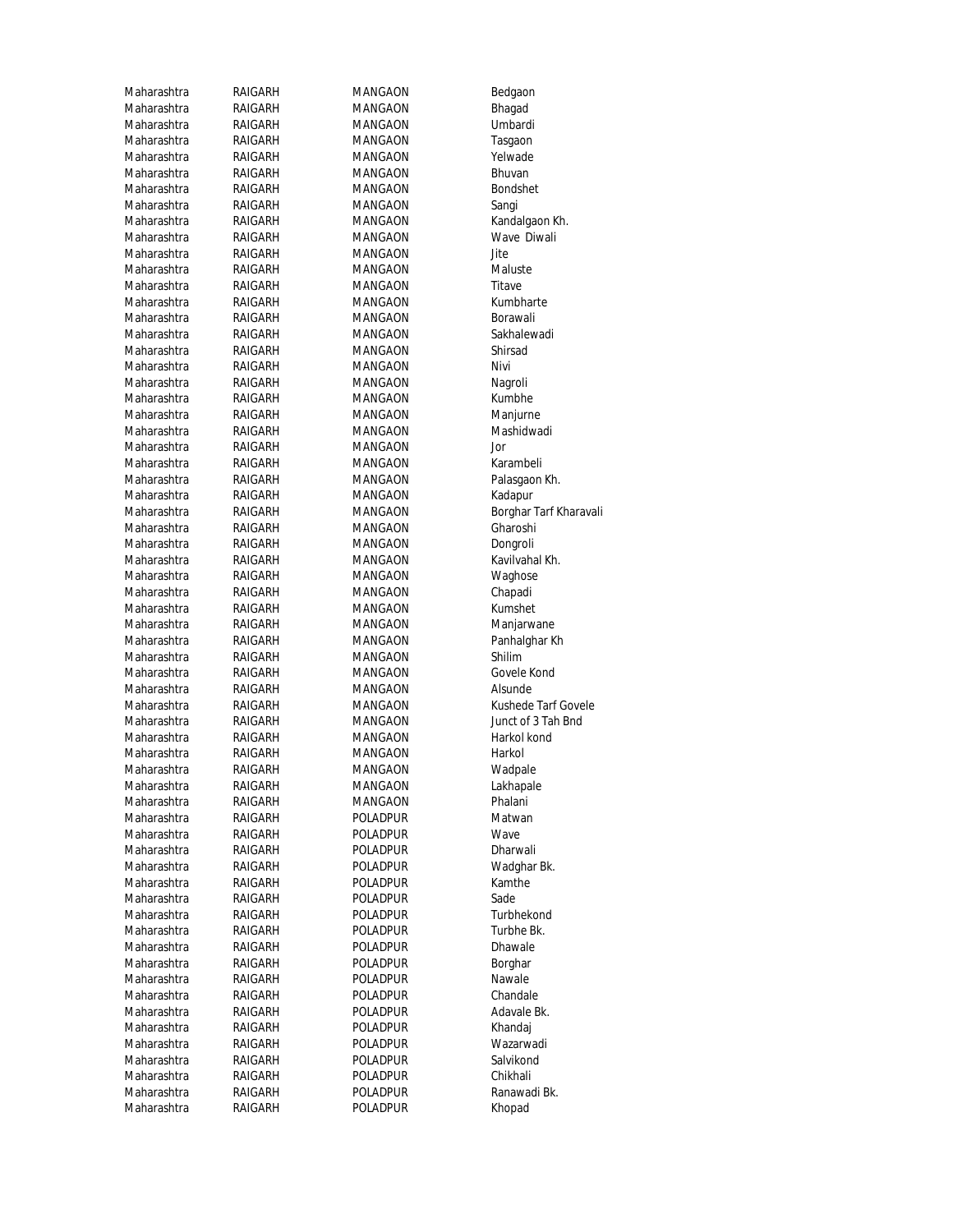| Maharashtra                | RAIGARH | Poladpur        | Chandake                                  |
|----------------------------|---------|-----------------|-------------------------------------------|
| Maharashtra                | RAIGARH | POLADPUR        | Karanje                                   |
| Maharashtra                | RAIGARH | POLADPUR        | Lahulase                                  |
| Maharashtra                | RAIGARH | POLADPUR        | Haldule                                   |
| Maharashtra                | RAIGARH | POLADPUR        | Dabhil                                    |
| Maharashtra                | RAIGARH | POLADPUR        | Rankadsari                                |
| Maharashtra                | RAIGARH | <b>POLADPUR</b> | Golegani                                  |
| Maharashtra                | RAIGARH | POLADPUR        | Tutawali                                  |
| Maharashtra                | RAIGARH | POLADPUR        | Pangaloli                                 |
| Maharashtra                | RAIGARH | POLADPUR        | Parsule                                   |
| Maharashtra                | RAIGARH | POLADPUR        | Mahargul                                  |
| Maharashtra                | RAIGARH | POLADPUR        | Kotwal Bk.                                |
| Maharashtra                | RAIGARH | POLADPUR        | Kshetrapal                                |
| Maharashtra                | RAIGARH | POLADPUR        | Palchil                                   |
| Maharashtra                | RAIGARH | POLADPUR        | Kotwal Kh.                                |
| Maharashtra                | RAIGARH | POLADPUR        | Kudpan Bk.                                |
| Maharashtra                | RAIGARH | POLADPUR        | Kudpan Kh.                                |
| Maharashtra                | RAIGARH | ROHA            | Kondgaon                                  |
| Maharashtra                | RAIGARH | ROHA            | Palas                                     |
| Maharashtra                | RAIGARH | ROHA            | Wasgaon                                   |
| Maharashtra                | RAIGARH | ROHA            | Nagothana (CT)                            |
| Maharashtra                | RAIGARH | ROHA            | Kadsure                                   |
| Maharashtra                | RAIGARH | ROHA            | Wani                                      |
| Maharashtra                | RAIGARH | ROHA            | Patansai                                  |
| Maharashtra                | RAIGARH | ROHA            | Chikani                                   |
| Maharashtra                | RAIGARH | ROHA            | <b>Bhatsai</b>                            |
| Maharashtra                | RAIGARH | ROHA            | Wazaroli                                  |
| Maharashtra                | RAIGARH | ROHA            | Wangani                                   |
| Maharashtra                | RAIGARH | roha            | Sanegaon                                  |
| Maharashtra                | RAIGARH | ROHA            | <b>Bhise</b>                              |
| Maharashtra                | RAIGARH | ROHA            | Godasai                                   |
| Maharashtra                | RAIGARH | roha            | Hedawali                                  |
| Maharashtra                | RAIGARH | ROHA            | Pale Tarf Ashtami                         |
| Maharashtra                | RAIGARH | ROHA            | Wavepotge                                 |
| Maharashtra                | RAIGARH | ROHA            | Dongari                                   |
| Maharashtra                | RAIGARH | ROHA            | Shenvai                                   |
| Maharashtra                | RAIGARH | ROHA            | Revoli                                    |
| Maharashtra                | RAIGARH | ROHA            | Yashwantkhar                              |
| Maharashtra                | RAIGARH | ROHA            | Waravade                                  |
| Maharashtra                | RAIGARH | ROHA            | Dapoli                                    |
| Maharashtra                | RAIGARH | ROHA            | Sukeli                                    |
| Maharashtra                | RAIGARH | ROHA            | Dhamansai                                 |
| Maharashtra                | RAIGARH | ROHA            | Kandale                                   |
| Maharashtra                | RAIGARH | <b>ROHA</b>     | Wandoli                                   |
| Maharashtra                | RAIGARH | roha            | Vitthalwadi                               |
| Maharashtra                | RAIGARH | roha            | Are Bk.                                   |
| Maharashtra                | RAIGARH | <b>ROHA</b>     | Shedsai                                   |
| Maharashtra                | RAIGARH | roha            | Devakanhe                                 |
| Maharashtra                | RAIGARH | roha            | Madhali Kh.                               |
| Maharashtra                | RAIGARH | <b>ROHA</b>     | Pingalsai                                 |
| Maharashtra                | RAIGARH | roha            | Khamb                                     |
| Maharashtra                | RAIGARH | roha            | Nadawali                                  |
| Maharashtra                | RAIGARH | ROHA            | Gherasurgad                               |
| Maharashtra                | RAIGARH | ROHA            | Talawali Tarf Ashtami<br><b>Dhankanhe</b> |
| Maharashtra                | RAIGARH | ROHA            |                                           |
| Maharashtra                | RAIGARH | roha            | Chilhe                                    |
| Maharashtra                | RAIGARH | roha            | Chinchawali Tarf Atone                    |
| Maharashtra                | RAIGARH | ROHA            | Malsai                                    |
| Maharashtra                | RAIGARH | roha            | Mahalunge                                 |
| Maharashtra                | RAIGARH | roha            | Talawali Tarf Ghosale                     |
| Maharashtra<br>Maharashtra | RAIGARH | roha            | Chandgaon<br>Muthavali Kh                 |
|                            | RAIGARH | roha            |                                           |
| Maharashtra                | RAIGARH | roha            | Vaijnath                                  |
| Maharashtra                | RAIGARH | roha            | Talavade                                  |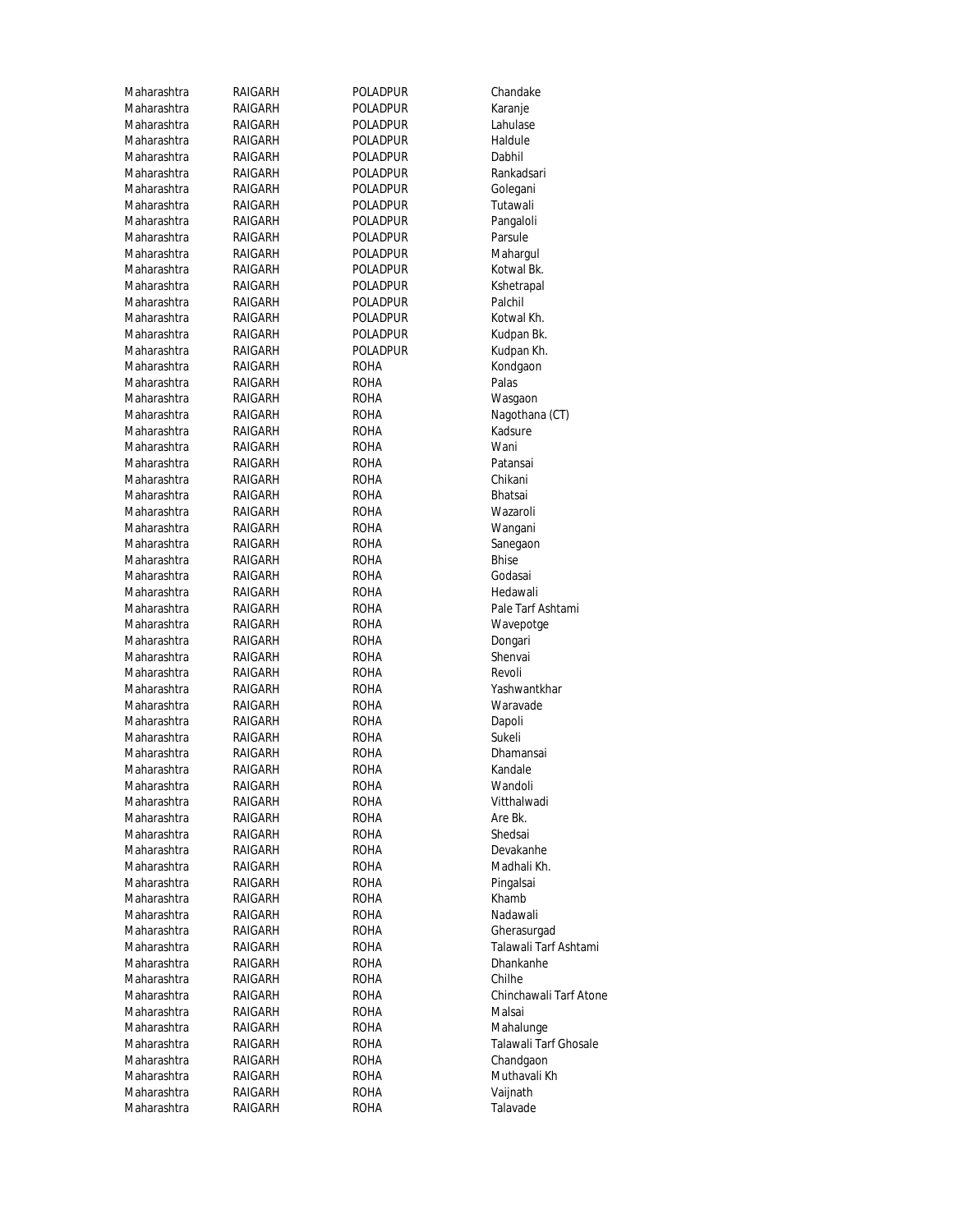| Maharashtra                | RAIGARH            | ROHA         | Usar                     |
|----------------------------|--------------------|--------------|--------------------------|
| Maharashtra                | RAIGARH            | ROHA         | Balhe                    |
| Maharashtra                | RAIGARH            | <b>ROHA</b>  | Dolavahal                |
| Maharashtra                | RAIGARH            | ROHA         | Roha (Gaulwadi)          |
| Maharashtra                | RAIGARH            | ROHA         | Kamath                   |
| Maharashtra                | RAIGARH            | ROHA         | Kokban                   |
| Maharashtra                | RAIGARH            | <b>ROHA</b>  | Pangaloli                |
| Maharashtra                | RAIGARH            | ROHA         | Warathi                  |
| Maharashtra                | RAIGARH            | ROHA         | Neharunagar              |
| Maharashtra                | RAIGARH            | ROHA         | Khairale                 |
| Maharashtra                | RAIGARH            | ROHA         | Shiloshi                 |
| Maharashtra                | RAIGARH            | ROHA         | Bhuwaneshwar             |
| Maharashtra                | RAIGARH            | ROHA         | Sarsali                  |
| Maharashtra                | RAIGARH            | <b>ROHA</b>  | Khambere                 |
| Maharashtra                | RAIGARH            | ROHA         | Khope                    |
| Maharashtra                | RAIGARH            | ROHA         | Dhatay (CT)              |
| Maharashtra                | RAIGARH            | ROHA         | Kolad                    |
| Maharashtra                | RAIGARH            | ROHA         | Sudakoli                 |
| Maharashtra                | RAIGARH            | ROHA         | Bobadghar                |
| Maharashtra                | RAIGARH            | ROHA         | Khandar                  |
| Maharashtra                | RAIGARH            | ROHA         | Temghar                  |
| Maharashtra                | RAIGARH            | ROHA         | Tamhanshet               |
| Maharashtra                | RAIGARH            | ROHA         | Tambadi                  |
| Maharashtra                | RAIGARH            | <b>ROHA</b>  | Karivane                 |
| Maharashtra                | RAIGARH            | ROHA         | Kawalthe                 |
| Maharashtra                | RAIGARH            | ROHA         | Barshet                  |
| Maharashtra                | RAIGARH            | ROHA         | Mhasadi                  |
| Maharashtra                | RAIGARH            | ROHA         | Sawane                   |
| Maharashtra                | RAIGARH            | ROHA         | Wali                     |
| Maharashtra                | RAIGARH            | <b>ROHA</b>  | Ghosale                  |
| Maharashtra                | RAIGARH            | ROHA         | Kelghar                  |
| Maharashtra                | RAIGARH            | ROHA         | Jadhavwadi               |
| Maharashtra                | RAIGARH            | ROHA         | KANTI                    |
| Maharashtra<br>Maharashtra | RAIGARH            | ROHA         | Gopalwat<br>Uchel        |
| Maharashtra                | RAIGARH<br>RAIGARH | ROHA<br>ROHA |                          |
| Maharashtra                | RAIGARH            | ROHA         | Bhalagaon<br>Kandane Bk. |
| Maharashtra                | RAIGARH            | ROHA         | Kandane Kh.              |
| Maharashtra                | RAIGARH            | ROHA         | Khajaniwadi              |
| Maharashtra                | RAIGARH            | SUDHAGAD     | Gondav                   |
| Maharashtra                | RAIGARH            | SUDHAGAD     | Hatond                   |
| Maharashtra                | RAIGARH            | SUDHAGAD     | Falyan                   |
| Maharashtra                | RAIGARH            | SUDHAGAD     | <b>Bheliv</b>            |
| Maharashtra                | RAIGARH            | SUDHAGAD     | Nere                     |
| Maharashtra                | RAIGARH            | SUDHAGAD     | Mahagaon                 |
| Maharashtra                | RAIGARH            | SUDHAGAD     | Wave T. Asare            |
| Maharashtra                | RAIGARH            | SUDHAGAD     | Mangaon Kh               |
| Maharashtra                | RAIGARH            | SUDHAGAD     | Vasunde                  |
| Maharashtra                | RAIGARH            | SUDHAGAD     | Pawasalawadi             |
| Maharashtra                | RAIGARH            | SUDHAGAD     | Khandpoli                |
| Maharashtra                | RAIGARH            | SUDHAGAD     | Varhadjambhulpada        |
| Maharashtra                | RAIGARH            | SUDHAGAD     | Tadgaon                  |
| Maharashtra                | RAIGARH            | SUDHAGAD     | Kavele                   |
| Maharashtra                | RAIGARH            | SUDHAGAD     | Kumbharghar              |
| Maharashtra                | RAIGARH            | SUDHAGAD     | Kalamb                   |
| Maharashtra                | RAIGARH            | SUDHAGAD     | Waghoshi                 |
| Maharashtra                | RAIGARH            | SUDHAGAD     | Harneri                  |
| Maharashtra                | RAIGARH            | SUDHAGAD     | Uddhar                   |
| Maharashtra                | RAIGARH            | SUDHAGAD     | Asare                    |
| Maharashtra                | RAIGARH            | SUDHAGAD     | Mulashi                  |
| Maharashtra                | RAIGARH            | SUDHAGAD     | Navghar                  |
| Maharashtra                | RAIGARH            | SUDHAGAD     | Chikhalgaon              |
| Maharashtra                | RAIGARH            | SUDHAGAD     | Ghera Sudhagad           |
| Maharashtra                | RAIGARH            | SUDHAGAD     | Bhilpada (khuravale)     |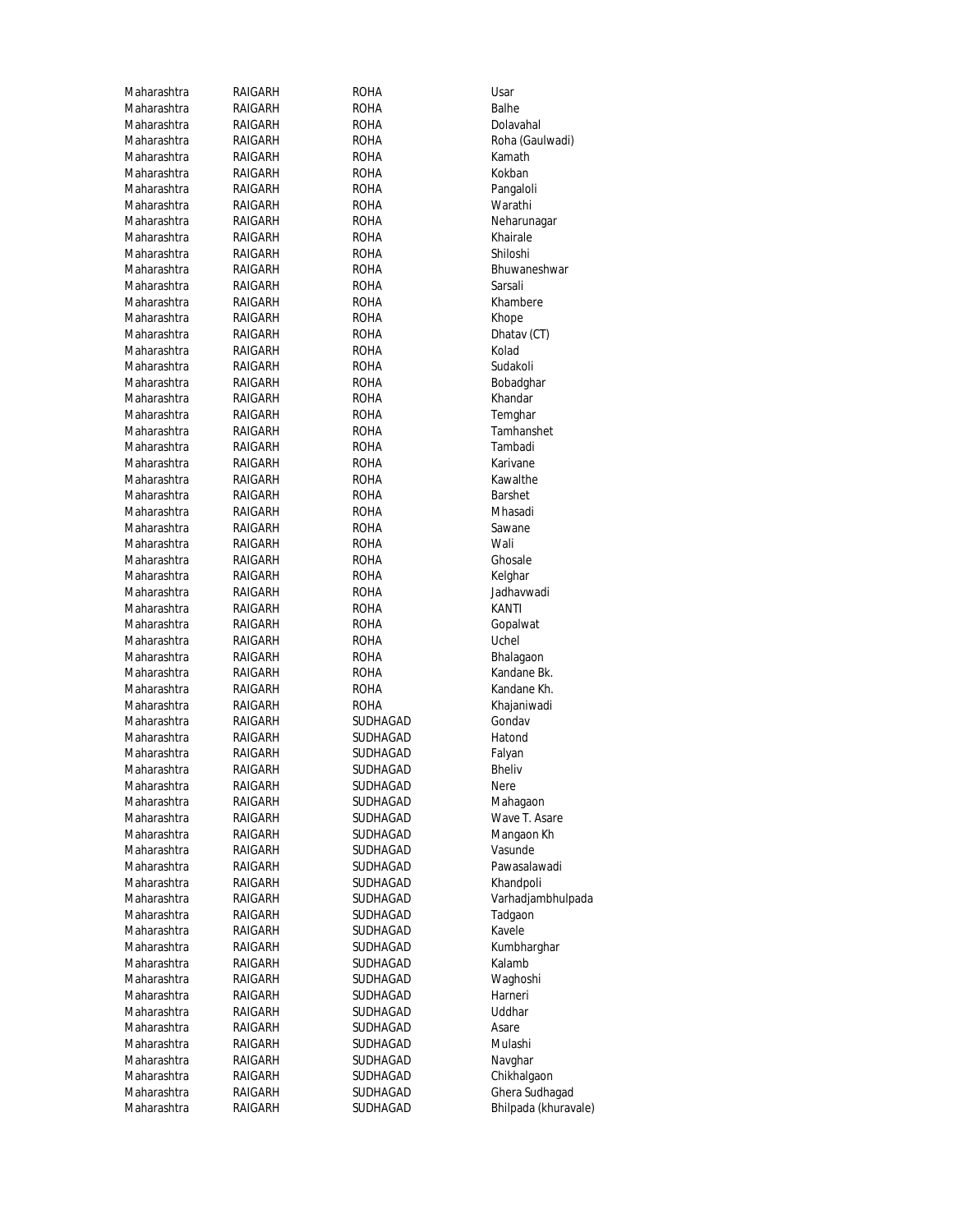Maharashtra RAIGARH SUDHAGAD Tivare Maharashtra RAIGARH SUDHAGAD Pilosari Maharashtra RAIGARH SUDHAGAD Karanjghar Maharashtra RAIGARH SUDHAGAD Chive<br>Maharashtra RAIGARH SUDHAGAD Nadsur Maharashtra RAIGARH SUDHAGAD Maharashtra RAIGARH SUDHAGAD Rasal Maharashtra RAIGARH SUDHAGAD Kumbharshet Maharashtra RAIGARH SUDHAGAD Khandsai Maharashtra RAIGARH SUDHAGAD Rabgaon Maharashtra RAIGARH SUDHAGAD Ghera Sarasgad Maharashtra RAIGARH SUDHAGAD Siddheshwar Bk Maharashtra RAIGARH SUDHAGAD Wavloli Maharashtra RAIGARH SUDHAGAD Zap Maharashtra RAIGARH SUDHAGAD Adulse<br>Maharashtra RAIGARH SUDHAGAD Shiloshi Maharashtra Maharashtra RAIGARH SUDHAGAD Apatwane Maharashtra RAIGARH SUDHAGAD Ambivali Maharashtra RAIGARH SUDHAGAD Khad Sambale Maharashtra RAIGARH SUDHAGAD Potlaj Kh. Maharashtra RAIGARH SUDHAGAD Gondale Maharashtra RAIGARH SUDHAGAD Pimploli Maharashtra RAIGARH SUDHAGAD Usar Maharashtra RAIGARH SUDHAGAD Nagshet Maharashtra RAIGARH SUDHAGAD Gomashi Maharashtra RAIGARH SUDHAGAD Atone<br>Maharashtra RAIGARH SUDHAGAD Koshir Maharashtra RATNAGIRI CHIPLUN Tiware Maharashtra RATNAGIRI CHIPLUN Riktoli Maharashtra RATNAGIRI CHIPLUN Tivadi Maharashtra RATNAGIRI CHIPLUN Bamnoli<br>Maharashtra RATNAGIRI CHIPLUN Pedhe P. Maharashtra RATNAGIRI CHIPLUN Kadwad Maharashtra RATNAGIRI CHIPLUN Nandivase Maharashtra RATNAGIRI CHIPLUN Moravane Maharashtra RATNAGIRI CHIPLUN Swayamdev Maharashtra RATNAGIRI CHIPLUN Khopad Maharashtra RATNAGIRI CHIPLUN Ganeshpur Maharashtra RATNAGIRI CHIPLUN Kalkavane Maharashtra RATNAGIRI CHIPLUN Gane Maharashtra RATNAGIRI CHIPLUN Owali Maharashtra RATNAGIRI CHIPLUN Pedhambe Maharashtra RATNAGIRI CHIPLUN Kolkewadi<br>Maharashtra RATNAGIRI CHIPLUN Adare Maharashtra RATNAGIRI CHIPLUN Kamathe Kh. Maharashtra RATNAGIRI CHIPLUN Terav Bk. Maharashtra RATNAGIRI CHIPLUN Kharavate Maharashtra RATNAGIRI CHIPLUN Anari Maharashtra RATNAGIRI CHIPLUN Ubhale Maharashtra RATNAGIRI CHIPLUN Shirgaon Maharashtra RATNAGIRI CHIPLUN Kumbharli Maharashtra RATNAGIRI CHIPLUN Kondmala Maharashtra RATNAGIRI CHIPLUN Kond Fansavane Maharashtra RATNAGIRI CHIPLUN Talsar<br>Maharashtra RATNAGIRI CHIPLUN Poohali Maharashtra RATNAGIRI CHIPLUN Maharashtra RATNAGIRI CHIPLUN Kudap Maharashtra RATNAGIRI CHIPLUN Pophali Bk. Maharashtra RATNAGIRI CHIPLUN Dervan Maharashtra RATNAGIRI CHIPLUN Turambao<br>19 Maharashtra RATNAGIRI CHIPLUN Nundhe Maharashtra RATNAGIRI CHIPLUN Phurus Maharashtra RATNAGIRI CHIPLUN Durgwadi Kh.

RAIGARH SUDHAGAD Shiloshi<br>RAIGARH SUDHAGAD Madhali RAIGARH SUDHAGAD Koshimbale

RATNAGIRI

RATNAGIRI

Maharashtra RATNAGIRI CHIPLUN Pedhe Parshuram Maharashtra RATNAGIRI CHIPLUN Mundhe Tarf Chiplun Maharashtra RATNAGIRI CHIPLUN Mundhe Tarf Savarda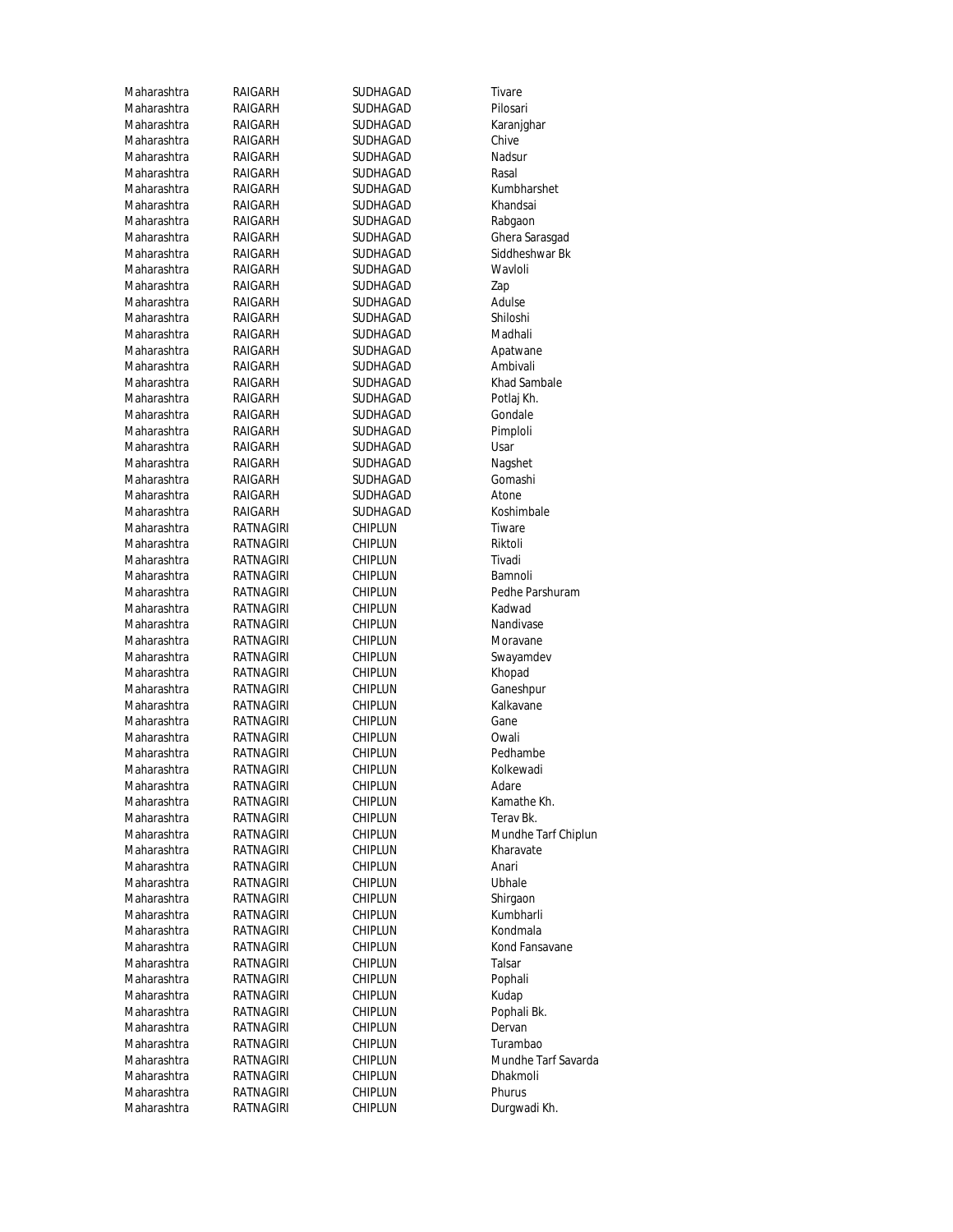| Maharashtra | RATNAGIRI        | CHIPLUN        | Durgwadi             |
|-------------|------------------|----------------|----------------------|
| Maharashtra | RATNAGIRI        | <b>CHIPLUN</b> | Manjutri             |
| Maharashtra | RATNAGIRI        | CHIPLUN        | Talavade             |
| Maharashtra | RATNAGIRI        | CHIPLUN        | Pathe                |
| Maharashtra | RATNAGIRI        | CHIPLUN        | Majare (Goval)       |
| Maharashtra | RATNAGIRI        | CHIPLUN        | Kutare               |
| Maharashtra | RATNAGIRI        | Khed           | Tulashi Bk.          |
| Maharashtra | RATNAGIRI        | Khed           | Tulashi Kh.          |
| Maharashtra | RATNAGIRI        | Khed           | Wadgaon Bk.          |
| Maharashtra | RATNAGIRI        | KHED           | Shivtar              |
| Maharashtra | RATNAGIRI        | KHED           | Kalambani Kh.        |
| Maharashtra | RATNAGIRI        | Khed           | Kasaba Natu          |
| Maharashtra | RATNAGIRI        | Khed           | Pakharwadi           |
| Maharashtra | RATNAGIRI        | KHED           | Dahivali             |
| Maharashtra | RATNAGIRI        | Khed           | Wadi-beldar          |
| Maharashtra | RATNAGIRI        | Khed           | Divan-khavati        |
| Maharashtra | RATNAGIRI        | Khed           | Wadgaon Kh.          |
| Maharashtra | RATNAGIRI        | Khed           | Kinjale Tarf Natu    |
| Maharashtra | RATNAGIRI        | Khed           | Biramani             |
| Maharashtra | RATNAGIRI        | KHED           | Kondwadi             |
| Maharashtra | RATNAGIRI        | Khed           | Gherapalgad          |
| Maharashtra | <b>RATNAGIRI</b> | Khed           | Shingri              |
| Maharashtra | RATNAGIRI        | Khed           | Pure Kh.             |
| Maharashtra | RATNAGIRI        | <b>KHED</b>    | Jamage               |
| Maharashtra | RATNAGIRI        | KHED           | Ghera-sumargad       |
| Maharashtra | RATNAGIRI        | Khed           | Kandoshi             |
| Maharashtra | <b>RATNAGIRI</b> | Khed           | Vihali               |
| Maharashtra | RATNAGIRI        | Khed           | Kinjale Tarf Khed    |
| Maharashtra | RATNAGIRI        | Khed           | Nandivali            |
| Maharashtra | RATNAGIRI        | KHED           | Kalambani Bk.        |
| Maharashtra | RATNAGIRI        | KHED           | Wadi Malde           |
| Maharashtra | RATNAGIRI        | Khed           | Poyanar Kh.          |
| Maharashtra | RATNAGIRI        | Khed           | Sakharoli Kh.        |
| Maharashtra | RATNAGIRI        | Khed           | Tise Kh.             |
| Maharashtra | RATNAGIRI        | Khed           | Astan                |
| Maharashtra | RATNAGIRI        | Khed           | Ghera-rasalgad       |
| Maharashtra | RATNAGIRI        | Khed           | Wadi Bid             |
| Maharashtra | <b>RATNAGIRI</b> | Khed           | Chatao               |
| Maharashtra | RATNAGIRI        | Khed           | Prabhuwadi           |
| Maharashtra | RATNAGIRI        | Khed           | Devghar              |
| Maharashtra | RATNAGIRI        | Khed           | Humbari              |
| Maharashtra | RATNAGIRI        | KHED           | Khalachi(humbari)    |
| Maharashtra | RATNAGIRI        | KHED           | Sanaghar             |
| Maharashtra | RATNAGIRI        | KHED           | Kartel               |
| Maharashtra | RATNAGIRI        | Khed           | Chinchwadi           |
| Maharashtra | RATNAGIRI        | KHED           | Varovali             |
| Maharashtra | RATNAGIRI        | Khed           | Ambavali             |
| Maharashtra | RATNAGIRI        | Khed           | Nawanagar            |
| Maharashtra | RATNAGIRI        | Khed           | Kumbhad              |
| Maharashtra | RATNAGIRI        | Khed           | Nandgaon             |
| Maharashtra | RATNAGIRI        | KHED           | Sanglot              |
| Maharashtra | RATNAGIRI        | Khed           | Shirgaon             |
| Maharashtra | RATNAGIRI        | Khed           | Khopi                |
| Maharashtra | RATNAGIRI        | Khed           | <b>Nive</b>          |
| Maharashtra | RATNAGIRI        | Khed           | Bajrang nagar        |
| Maharashtra | RATNAGIRI        | Khed           | Morvande Kh.         |
| Maharashtra | RATNAGIRI        | Khed           | Choravane            |
| Maharashtra | RATNAGIRI        | Khed           | Shirgaon Kh.         |
| Maharashtra | RATNAGIRI        | Khed           | Mirle                |
| Maharashtra | RATNAGIRI        | Khed           | Shiv Kh.             |
| Maharashtra | RATNAGIRI        | Khed           | Talvat Khed          |
| Maharashtra | RATNAGIRI        | Khed           | Sapirli              |
| Maharashtra | RATNAGIRI        | Khed           | Talvat Javali        |
| Maharashtra | RATNAGIRI        | KHED           | Choravane Utekarwadi |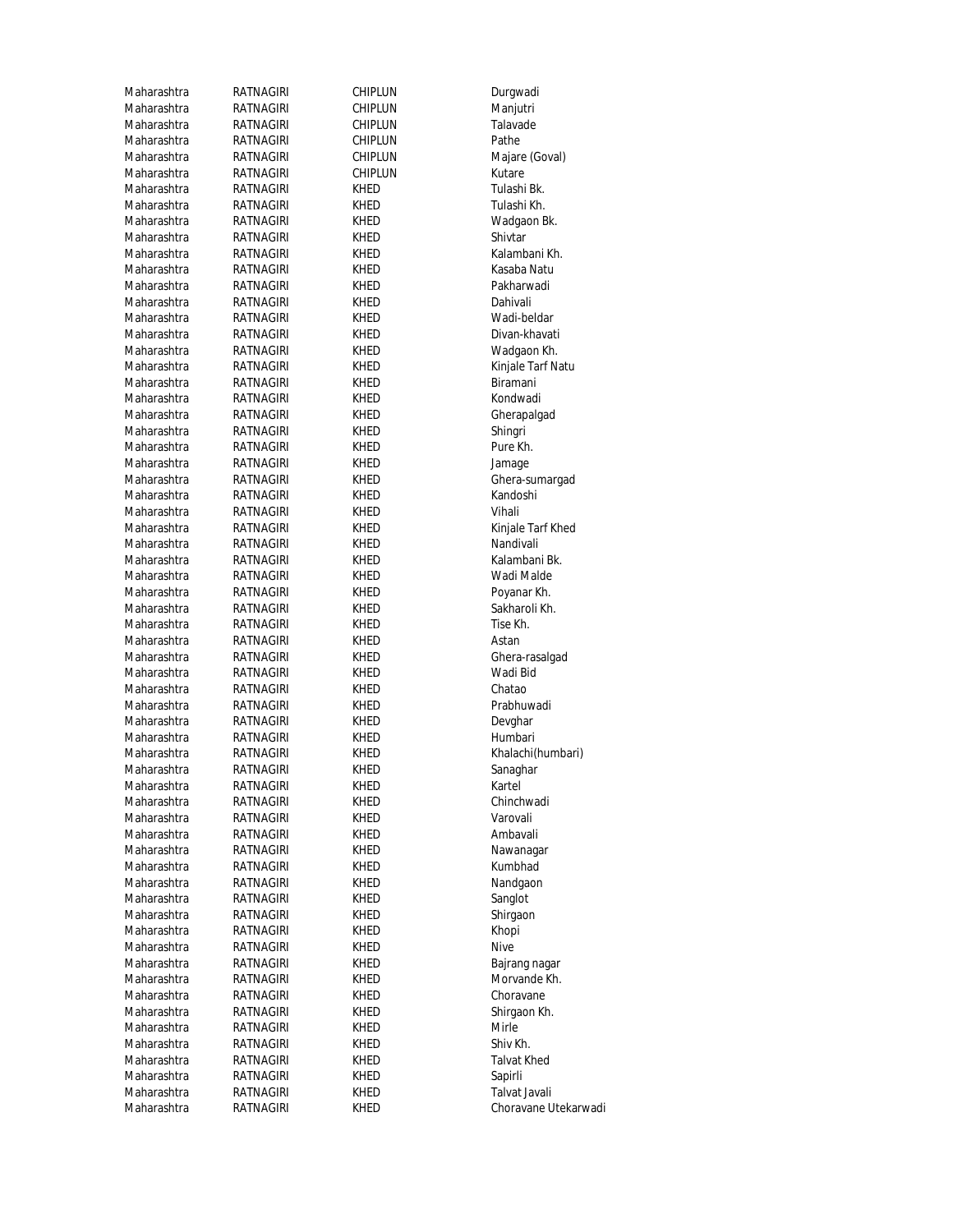| Maharashtra                | RATNAGIRI              | KHED                    | <b>Talvat Pal</b>         |
|----------------------------|------------------------|-------------------------|---------------------------|
| Maharashtra                | RATNAGIRI              | KHED                    | Kavale                    |
| Maharashtra                | RATNAGIRI              | KHED                    | Kasai                     |
| Maharashtra                | RATNAGIRI              | KHED                    | Ashti Mohalla             |
| Maharashtra                | RATNAGIRI              | KHED                    | Sakhar                    |
| Maharashtra                | RATNAGIRI              | KHED                    | Bhelsai budhawadi         |
| Maharashtra                | RATNAGIRI              | KHED                    | Dhamanand                 |
| Maharashtra                | RATNAGIRI              | KHED                    | Bhelsai chauthai          |
| Maharashtra                | RATNAGIRI              | KHED                    | Wave chinchatwadi         |
| Maharashtra                | RATNAGIRI              | KHED                    | Dhamanand Gaonthan        |
| Maharashtra                | RATNAGIRI              | KHED                    | Kelane                    |
| Maharashtra                | RATNAGIRI              | KHED                    | Javli Gaonthan            |
| Maharashtra                | RATNAGIRI              | KHED                    | Zagdewadi                 |
| Maharashtra                | RATNAGIRI              | KHED                    | Kumbhavali                |
| Maharashtra                | RATNAGIRI              | KHED                    | Kuraval Gaothan           |
| Maharashtra                | RATNAGIRI              | KHED                    | Ambadas                   |
| Maharashtra                | RATNAGIRI              | LANJA                   | Vesurle                   |
| Maharashtra                | RATNAGIRI              | LANJA                   | Shirambavali              |
|                            |                        |                         |                           |
| Maharashtra                | RATNAGIRI              | LANJA                   | Kochari                   |
| Maharashtra                | RATNAGIRI              | LANJA                   | Daphale                   |
| Maharashtra                | RATNAGIRI              | LANJA                   | Salpe                     |
| Maharashtra                | RATNAGIRI              | LANJA                   | Kurchumb                  |
| Maharashtra                | RATNAGIRI              | LANJA                   | Machal                    |
| Maharashtra                | RATNAGIRI              | LANJA                   | Chafet                    |
| Maharashtra                | RATNAGIRI              | LANJA                   | Kangavali                 |
| Maharashtra                | RATNAGIRI              | LANJA                   | Veral                     |
| Maharashtra                | RATNAGIRI              | LANJA                   | Chinchurti                |
| Maharashtra                | RATNAGIRI              | LANJA                   | Khorninko                 |
| Maharashtra                | RATNAGIRI              | LANJA                   | Palu                      |
| Maharashtra                | RATNAGIRI              | LANJA                   | Hasol                     |
| Maharashtra                | RATNAGIRI              | LANJA                   | Agargaon                  |
| Maharashtra                | RATNAGIRI              | LANJA                   | Kumbhargaon               |
| Maharashtra                | RATNAGIRI              | LANJA                   | Prabhanvalli              |
| Maharashtra                | RATNAGIRI              | LANJA                   | Guravwadi                 |
| Maharashtra                | RATNAGIRI              | LANJA                   | Khanavali                 |
| Maharashtra                | RATNAGIRI              | LANJA                   | Waghrat                   |
| Maharashtra                | RATNAGIRI              | LANJA                   | Kante                     |
| Maharashtra                | RATNAGIRI              | LANJA                   | Katalgaon                 |
| Maharashtra                | RATNAGIRI              | LANJA                   | Buddhawadi T.veravali Bk. |
| Maharashtra                | RATNAGIRI              | LANJA                   | Majal                     |
| Maharashtra                | RATNAGIRI              | LANJA                   | Ramgaon                   |
| Maharashtra                | RATNAGIRI              | LANJA                   | Isavali                   |
| Maharashtra                | <b>RATNAGIRI</b>       | LANJA                   | Javade                    |
| Maharashtra                | <b>RATNAGIRI</b>       | LANJA                   | Bhambed                   |
| Maharashtra                | RATNAGIRI              | LANJA                   | Puragaon                  |
| Maharashtra                | RATNAGIRI              | LANJA                   | Kudewadi                  |
| Maharashtra                | RATNAGIRI              | LANJA                   | Bhade                     |
| Maharashtra                | RATNAGIRI              | LANJA                   | Ravari                    |
| Maharashtra                | RATNAGIRI              | LANJA                   | Hardkhale                 |
| Maharashtra                | RATNAGIRI              | LANJA                   | Bapere                    |
| Maharashtra                | RATNAGIRI              | LANJA                   | Nivoshi                   |
| Maharashtra                | RATNAGIRI              | LANJA                   | Kurang                    |
| Maharashtra                | RATNAGIRI              | LANJA                   | Waked                     |
| Maharashtra                | RATNAGIRI              | LANJA                   | Kondage                   |
| Maharashtra                | RATNAGIRI              | LANJA                   | Panore                    |
| Maharashtra                | RATNAGIRI              | LANJA                   | Vilavade                  |
|                            |                        |                         |                           |
| Maharashtra                | RATNAGIRI              | LANJA                   | Roon                      |
| Maharashtra                | RATNAGIRI              | LANJA                   | Argaon                    |
| Maharashtra                | RATNAGIRI              | LANJA                   | Khorgaon<br>Borthade      |
| Maharashtra                |                        |                         |                           |
|                            | RATNAGIRI              | LANJA                   |                           |
| Maharashtra                | RATNAGIRI              | LANJA                   | Harche                    |
| Maharashtra                | RATNAGIRI              | LANJA                   | Kondgaon                  |
| Maharashtra<br>Maharashtra | RATNAGIRI<br>RATNAGIRI | LANJA<br><b>PAJAPUR</b> | Ringane<br>Zarye          |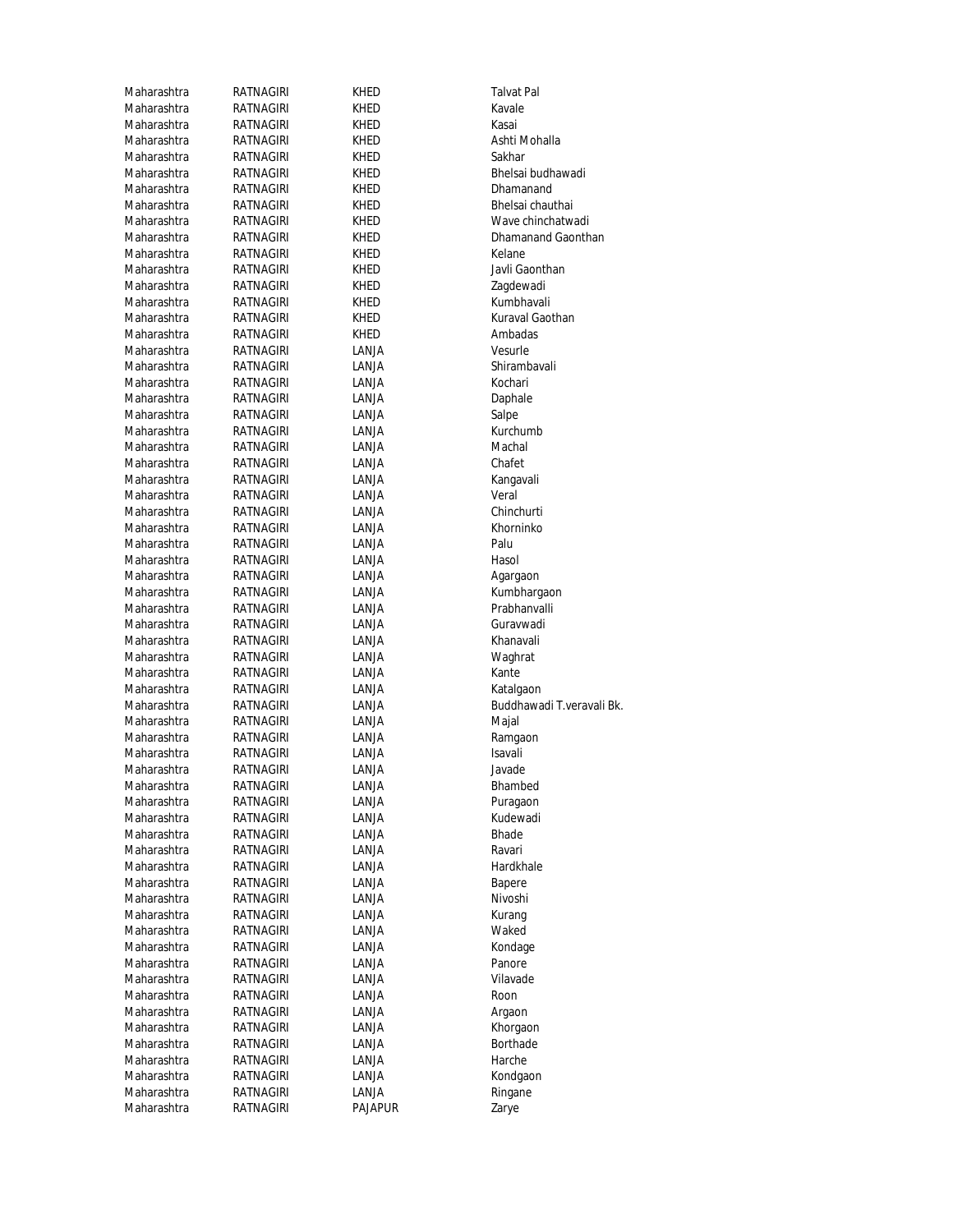| Maharashtra | RATNAGIRI        | PAJAPUR        | Watul                |
|-------------|------------------|----------------|----------------------|
| Maharashtra | RATNAGIRI        | <b>PAJAPUR</b> | Yeradav              |
| Maharashtra | RATNAGIRI        | PAJAPUR        | Kond Das             |
| Maharashtra | <b>RATNAGIRI</b> | PAJAPUR        | Parule               |
| Maharashtra | RATNAGIRI        | PAJAPUR        | Chikhale             |
| Maharashtra | RATNAGIRI        | <b>PAJAPUR</b> | Kondsar I            |
| Maharashtra | RATNAGIRI        | PAJAPUR        | Pangari K            |
| Maharashtra | RATNAGIRI        | PAJAPUR        | Tiware               |
| Maharashtra | RATNAGIRI        | PAJAPUR        | Dhamanp              |
| Maharashtra | RATNAGIRI        | PAJAPUR        | Haral                |
| Maharashtra | RATNAGIRI        | PAJAPUR        | Varchi Gu            |
| Maharashtra | RATNAGIRI        | PAJAPUR        | Kotapur              |
| Maharashtra | RATNAGIRI        | PAJAPUR        | Kolwankl             |
| Maharashtra | RATNAGIRI        | PAJAPUR        | Saundal              |
| Maharashtra | RATNAGIRI        | PAJAPUR        | Khingini             |
| Maharashtra | RATNAGIRI        | PAJAPUR        | Kelavade             |
| Maharashtra | RATNAGIRI        | PAJAPUR        | Patharde             |
| Maharashtra | RATNAGIRI        | PAJAPUR        | Pachal               |
| Maharashtra | RATNAGIRI        | PAJAPUR        | Agarewa              |
| Maharashtra | RATNAGIRI        | PAJAPUR        | <b>Bharade</b>       |
| Maharashtra | RATNAGIRI        | PAJAPUR        | Karak                |
| Maharashtra | RATNAGIRI        | PAJAPUR        | Hardi                |
| Maharashtra | RATNAGIRI        | <b>PAJAPUR</b> | Gothane              |
| Maharashtra | RATNAGIRI        | PAJAPUR        | Oshiwale             |
| Maharashtra | RATNAGIRI        | <b>PAJAPUR</b> | Walwad               |
| Maharashtra | RATNAGIRI        | <b>PAJAPUR</b> | Kajirda              |
| Maharashtra | RATNAGIRI        | PAJAPUR        | Phupere              |
| Maharashtra | RATNAGIRI        | PAJAPUR        | Rajapur (            |
| Maharashtra | RATNAGIRI        | PAJAPUR        | Kolamb               |
| Maharashtra | RATNAGIRI        | <b>PAJAPUR</b> | Pahiliwad            |
| Maharashtra | RATNAGIRI        | PAJAPUR        | Jambhav              |
| Maharashtra | RATNAGIRI        | PAJAPUR        | Miland               |
| Maharashtra | RATNAGIRI        | PAJAPUR        | Bag Kazi             |
| Maharashtra | RATNAGIRI        | PAJAPUR        | Hasol Tar            |
| Maharashtra | RATNAGIRI        | PAJAPUR        | Pangari E            |
| Maharashtra | RATNAGIRI        | PAJAPUR        | Savadav              |
| Maharashtra | RATNAGIRI        | PAJAPUR        | Hatade               |
| Maharashtra | RATNAGIRI        | PAJAPUR        | Dongar               |
| Maharashtra | RATNAGIRI        | <b>PAJAPUR</b> | Mosam                |
| Maharashtra | RATNAGIRI        | PAJAPUR        | Mahalun              |
| Maharashtra | RATNAGIRI        | PAJAPUR        | Panhale <sup>-</sup> |
| Maharashtra | <b>RATNAGIRI</b> | PAJAPUR        | Shejavali            |
| Maharashtra | <b>RATNAGIRI</b> | <b>PAJAPUR</b> | Valye                |
| Maharashtra | <b>RATNAGIRI</b> | <b>PAJAPUR</b> | <b>Bandiwa</b>       |
| Maharashtra | RATNAGIRI        | PAJAPUR        | Prindraw             |
| Maharashtra | RATNAGIRI        | PAJAPUR        | <b>Kumbhay</b>       |
| Maharashtra | <b>RATNAGIRI</b> | PAJAPUR        | Palye                |
| Maharashtra | RATNAGIRI        | SANGAMESHWAR   | Kumbhar              |
| Maharashtra | <b>RATNAGIRI</b> | SANGAMESHWAR   | Shirambe             |
| Maharashtra | <b>RATNAGIRI</b> | SANGAMESHWAR   | Ratambi              |
| Maharashtra | RATNAGIRI        | SANGAMESHWAR   | Rajivali             |
| Maharashtra | RATNAGIRI        | SANGAMESHWAR   | Shinde A             |
| Maharashtra | RATNAGIRI        | SANGAMESHWAR   | Vikas Na             |
| Maharashtra | <b>RATNAGIRI</b> | SANGAMESHWAR   | Asave                |
| Maharashtra | RATNAGIRI        | SANGAMESHWAR   | Kase                 |
| Maharashtra | <b>RATNAGIRI</b> | SANGAMESHWAR   | Kuchamb              |
| Maharashtra | RATNAGIRI        | SANGAMESHWAR   | Kutgiri              |
| Maharashtra | RATNAGIRI        | SANGAMESHWAR   | Pachamb              |
| Maharashtra | RATNAGIRI        | SANGAMESHWAR   | Rangav               |
| Maharashtra | RATNAGIRI        | SANGAMESHWAR   | Ambet                |
| Maharashtra | RATNAGIRI        | SANGAMESHWAR   | Mavalan              |
| Maharashtra | RATNAGIRI        | SANGAMESHWAR   | Tural                |
| Maharashtra | RATNAGIRI        | SANGAMESHWAR   | Shenavad             |
| Maharashtra | RATNAGIRI        | SANGAMESHWAR   | Kond Bha             |

Kond Dasur<br>Parule Kondsar Kh. Pangari Kh. Dhamanpe<br>Haral Varchi Guravwadi Kotapur Kolwankhadi<br>Saundal Agarewadi<br>Bharade Gothane Doniwade Oshiwale Walwad<br>Kajirda Phupere Rajapur (M Cl)<br>Kolamb Pahiliwadi (tamhane) Jambhavali<br>Miland Bag Kazi Husen Hasol Tarf Saundal Pangari Bk. Mahalunge Panhale Tarf Saundal Shejavali<br>Valye Bandiwade Prindrawan Kumbhavade HWAR Kumbhar Khani Bk.<br>HWAR Shirambe HWAR Shiramb<mark>e</mark><br>HWAR Ratambi .<br>HWAR Rajivali<br>I Rajivali HWAR Shinde Amberi HWAR Vikas Naga<mark>r</mark><br>HWAR Asave HWAR Kuchambe<br>HWAR Kutgiri Maharashtra Pachambe<br>Hata Rangay HWAR Mavalange<br>HWAR Tural HWAR Shenavade HWAR Kond Bhairav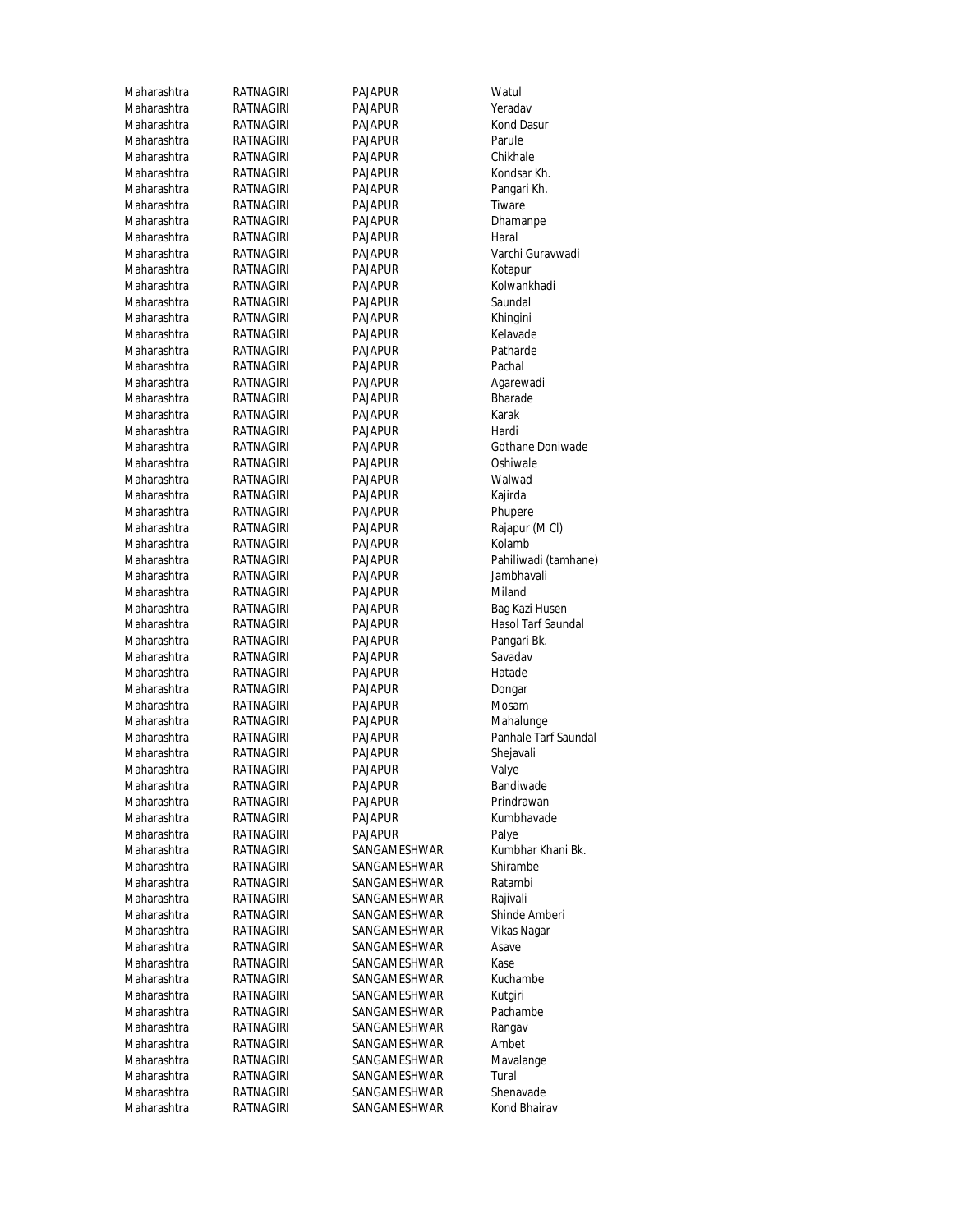Maharashtra RATNAGIRI SANGAMESHWAR Masarang Maharashtra RATNAGIRI SANGAMESHWAR Katurdi Kond Maharashtra RATNAGIRI SANGAMESHWAR Nivali Maharashtra RATNAGIRI SANGAMESHWAR Golavali<br>Maharashtra RATNAGIRI SANGAMESHWAR Shringar RATNAGIRI SANGAMESHWAR Shringapur Maharashtra RATNAGIRI SANGAMESHWAR Tambedi Maharashtra RATNAGIRI SANGAMESHWAR Anderi Maharashtra RATNAGIRI SANGAMESHWAR Shembavane Maharashtra RATNAGIRI SANGAMESHWAR Kumbharkhani Kh. Maharashtra RATNAGIRI SANGAMESHWAR Hedali Maharashtra RATNAGIRI SANGAMESHWAR Dhamani Maharashtra RATNAGIRI SANGAMESHWAR Dingni Maharashtra RATNAGIRI SANGAMESHWAR Nayari Maharashtra RATNAGIRI SANGAMESHWAR Pirandavane<br>Maharashtra RATNAGIRI SANGAMESHWAR Maniare Maharashtra RATNAGIRI SANGAMESHWAR Manjare<br>Maharashtra RATNAGIRI SANGAMESHWAR Tivare GI Maharashtra RATNAGIRI SANGAMESHWAR Asurde Maharashtra RATNAGIRI SANGAMESHWAR Maladewadi Maharashtra RATNAGIRI SANGAMESHWAR Umare Maharashtra RATNAGIRI SANGAMESHWAR Sangameshwar Maharashtra RATNAGIRI SANGAMESHWAR Upale Maharashtra RATNAGIRI SANGAMESHWAR Kond Ambed Maharashtra RATNAGIRI SANGAMESHWAR Kinjale Maharashtra RATNAGIRI SANGAMESHWAR Kule<br>Maharashtra RATNAGIRI SANGAMESHWAR Kurdhunda RATNAGIRI SANGAMESHWAR Maharashtra RATNAGIRI SANGAMESHWAR Phansavale Maharashtra RATNAGIRI SANGAMESHWAR Sayale Maharashtra RATNAGIRI SANGAMESHWAR Katavali Maharashtra RATNAGIRI SANGAMESHWAR Tamnale<br>Maharashtra RATNAGIRI SANGAMESHWAR Kundi Maharashtra RATNAGIRI SANGAMESHWAR Kundi<br>Maharashtra RATNAGIRI SANGAMESHWAR Niqudwadi RATNAGIRI SANGAMESHWAR Maharashtra RATNAGIRI SANGAMESHWAR Gothane Maharashtra RATNAGIRI SANGAMESHWAR Belari Bk. Maharashtra RATNAGIRI SANGAMESHWAR Belariwadi Maharashtra RATNAGIRI SANGAMESHWAR Kond Ozare Maharashtra RATNAGIRI SANGAMESHWAR Math Dhamapur Maharashtra RATNAGIRI SANGAMESHWAR Chandivane Maharashtra RATNAGIRI SANGAMESHWAR Belari Kh. Maharashtra RATNAGIRI SANGAMESHWAR Bamnoli Maharashtra RATNAGIRI SANGAMESHWAR Sonarwadi<br>Maharashtra RATNAGIRI SANGAMESHWAR Maral SANGAMESHWAR Maral Maharashtra RATNAGIRI SANGAMESHWAR Agarewadi Maharashtra RATNAGIRI SANGAMESHWAR Karandewadi Maharashtra RATNAGIRI SANGAMESHWAR Hativ Maharashtra RATNAGIRI SANGAMESHWAR Khadi Kolvan Maharashtra RATNAGIRI SANGAMESHWAR Angavali Maharashtra RATNAGIRI SANGAMESHWAR Kondran Maharashtra RATNAGIRI SANGAMESHWAR Devghar Maharashtra RATNAGIRI SANGAMESHWAR Bondye Maharashtra RATNAGIRI SANGAMESHWAR Ozare Bk. Maharashtra RATNAGIRI SANGAMESHWAR Nivdhe Maharashtra RATNAGIRI SANGAMESHWAR Chaphavali<br>Maharashtra RATNAGIRI SANGAMESHWAR Ninave RATNAGIRI SANGAMESHWAR Maharashtra RATNAGIRI SANGAMESHWAR Dakhin Maharashtra RATNAGIRI SANGAMESHWAR Murshi Maharashtra RATNAGIRI SANGAMESHWAR Bhadkambe Maharashtra RATNAGIRI SANGAMESHWAR Bhovade<br>Maharashtra RATNAGIRI SANGAMESHWAR Kirbet Maharashtra RATNAGIRI SANGAMESHWAR Kirbet<br>Maharashtra RATNAGIRI SANGAMESHWAR Devade SANGAMESHWAR Maharashtra RATNAGIRI SANGAMESHWAR Wadi Adhishti Maharashtra SANGLI SHIRALA Zolambi

Tivare Ghera Prachitgad Maharashtra RATNAGIRI SANGAMESHWAR Washi Tarf Sangameshwar Maharashtra RATNAGIRI SANGAMESHWAR Devale Ghera Prachitgad Maharashtra RATNAGIRI SANGAMESHWAR Talavade Tarf Devrukh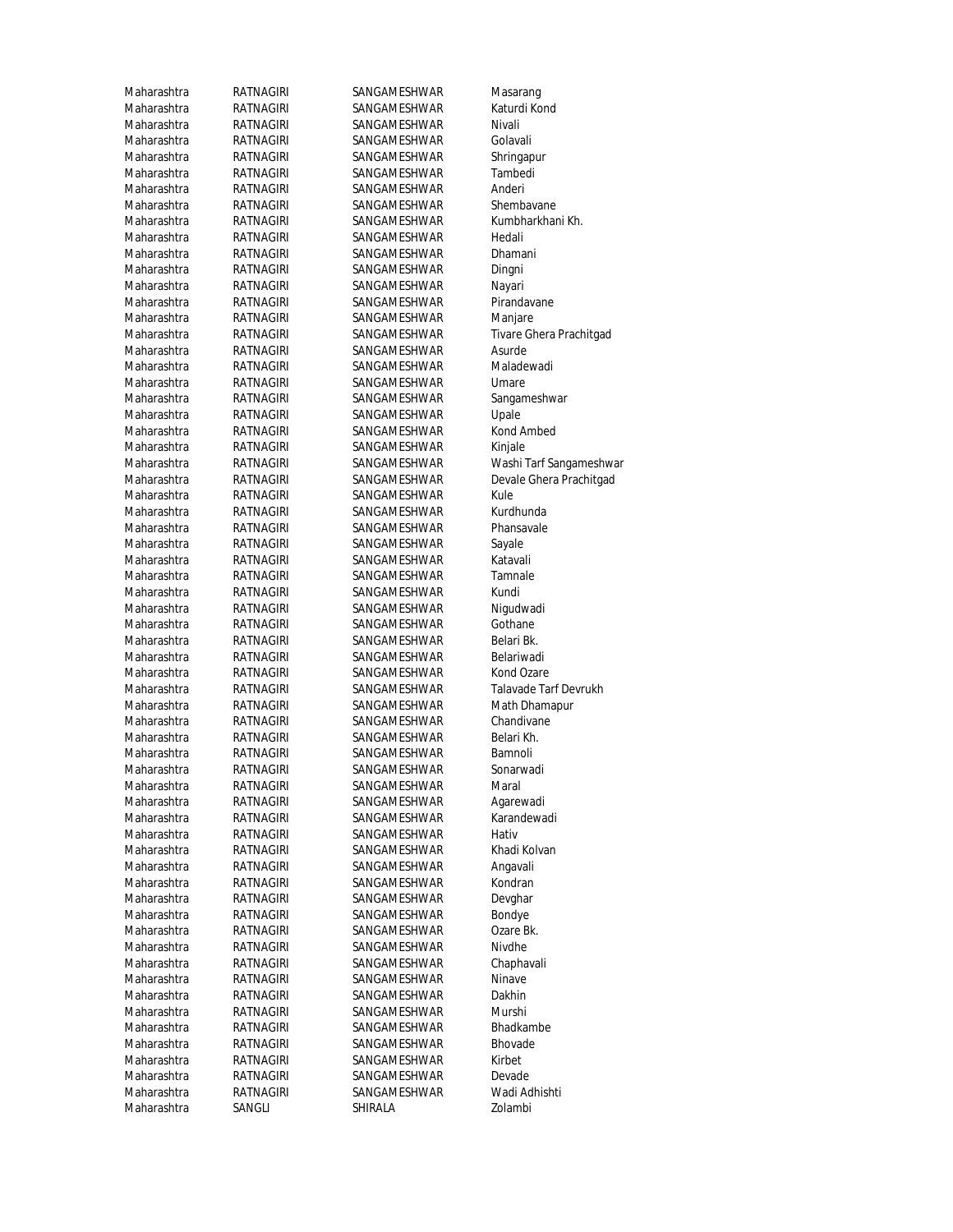| Maharashtra | SANGLI | SHIRALA        | Washi               |
|-------------|--------|----------------|---------------------|
| Maharashtra | SANGLI | SHIRALA        | Khundalapur         |
| Maharashtra | SANGLI | SHIRALA        | Manadur (CT)        |
| Maharashtra | SANGLI | SHIRALA        | Manadur             |
| Maharashtra | SANGLI | SHIRALA        | Gudhe               |
| Maharashtra | SANGLI | SHIRALA        | Manewadi            |
| Maharashtra | SANGLI | <b>SHIRALA</b> | Panumbre Tarf Warun |
| Maharashtra | SANGLI | SHIRALA        | Meni                |
| Maharashtra | SANGLI | SHIRALA        | Charan              |
| Maharashtra | SANGLI | SHIRALA        | Shendgewadi         |
| Maharashtra | SANGLI | SHIRALA        | Nathavade           |
| Maharashtra | SATARA | <b>JAOLI</b>   | Bondarwadi          |
| Maharashtra | SATARA | <b>JAOLI</b>   | Bhuteghar           |
| Maharashtra | SATARA | <b>JAOLI</b>   | Vahite              |
| Maharashtra | SATARA | JAOLI          | Yerne bk            |
| Maharashtra | SATARA | <b>JAOLI</b>   | Valanjwadi          |
| Maharashtra | SATARA | <b>JAOLI</b>   | Umbari              |
| Maharashtra | SATARA | <b>JAOLI</b>   | Yerne kh            |
| Maharashtra | SATARA | <b>JAOLI</b>   | Majarewadi          |
| Maharashtra | SATARA | <b>JAOLI</b>   | Achali              |
| Maharashtra | SATARA | <b>JAOLI</b>   | Devasare            |
| Maharashtra | SATARA | <b>JAOLI</b>   | Jarewadi            |
| Maharashtra | SATARA | <b>JAOLI</b>   | Kuraloshi           |
| Maharashtra | SATARA | <b>JAOLI</b>   | Hateghar            |
| Maharashtra | SATARA | <b>JAOLI</b>   | Soundari            |
| Maharashtra | SATARA | <b>JAOLI</b>   | Sayghar             |
| Maharashtra |        |                | Kuroshi             |
| Maharashtra | SATARA | JAOLI          |                     |
|             | SATARA | <b>JAOLI</b>   | Dabhe mohan         |
| Maharashtra | SATARA | <b>JAOLI</b>   | Bhaleghar           |
| Maharashtra | SATARA | <b>JAOLI</b>   | Sonat               |
| Maharashtra | SATARA | <b>JAOLI</b>   | Kalamgaon kalamkar  |
| Maharashtra | SATARA | <b>JAOLI</b>   | Dabhe dabhekar      |
| Maharashtra | SATARA | JAOLI          | Dabhe turuk         |
| Maharashtra | SATARA | <b>JAOLI</b>   | Okhavadi            |
| Maharashtra | SATARA | <b>JAOLI</b>   | Shirnar             |
| Maharashtra | SATARA | <b>JAOLI</b>   | Lakhwad             |
| Maharashtra | SATARA | JAOLI          | Kotroshi            |
| Maharashtra | SATARA | JAOLI          | Bhogavali t. medha  |
| Maharashtra | SATARA | <b>JAOLI</b>   | Khambil pokale      |
| Maharashtra | SATARA | <b>JAOLI</b>   | Amshi               |
| Maharashtra | SATARA | <b>JAOLI</b>   | Rangeghar           |
| Maharashtra | SATARA | Jaoli          | Divdev              |
| Maharashtra | SATARA | Jaoli          | Mamurdi             |
| Maharashtra | SATARA | <b>JAOLI</b>   | Kandat              |
| Maharashtra | SATARA | <b>JAOLI</b>   | Varsoli koli        |
| Maharashtra | SATARA | <b>JAOLI</b>   | Galdev              |
| Maharashtra | SATARA | <b>JAOLI</b>   | Khambil chorge      |
| Maharashtra | SATARA | Jaoli          | Kharoshi            |
| Maharashtra | SATARA | <b>JAOLI</b>   | Vadgare             |
| Maharashtra | SATARA | <b>JAOLI</b>   | Songaon             |
| Maharashtra | SATARA | <b>JAOLI</b>   | Dare bk.            |
| Maharashtra | SATARA | <b>JAOLI</b>   | Renoshi             |
| Maharashtra | SATARA | <b>JAOLI</b>   | Zadani              |
| Maharashtra | SATARA | <b>JAOLI</b>   | Harchandi           |
| Maharashtra | SATARA | <b>JAOLI</b>   | Mhate kh.           |
| Maharashtra | SATARA | <b>JAOLI</b>   | Mohat               |
| Maharashtra | SATARA | <b>JAOLI</b>   | Gondemal            |
| Maharashtra | SATARA | <b>JAOLI</b>   | Vengale             |
| Maharashtra | SATARA | <b>JAOLI</b>   | Belawade            |
| Maharashtra | SATARA | Jaoli          | Rule                |
| Maharashtra | SATARA | <b>JAOLI</b>   | Pali t. ategaon     |
| Maharashtra | SATARA | <b>JAOLI</b>   | Dodani              |
| Maharashtra | SATARA | <b>JAOLI</b>   | Ganje               |
| Maharashtra | SATARA | Jaoli          | Apti                |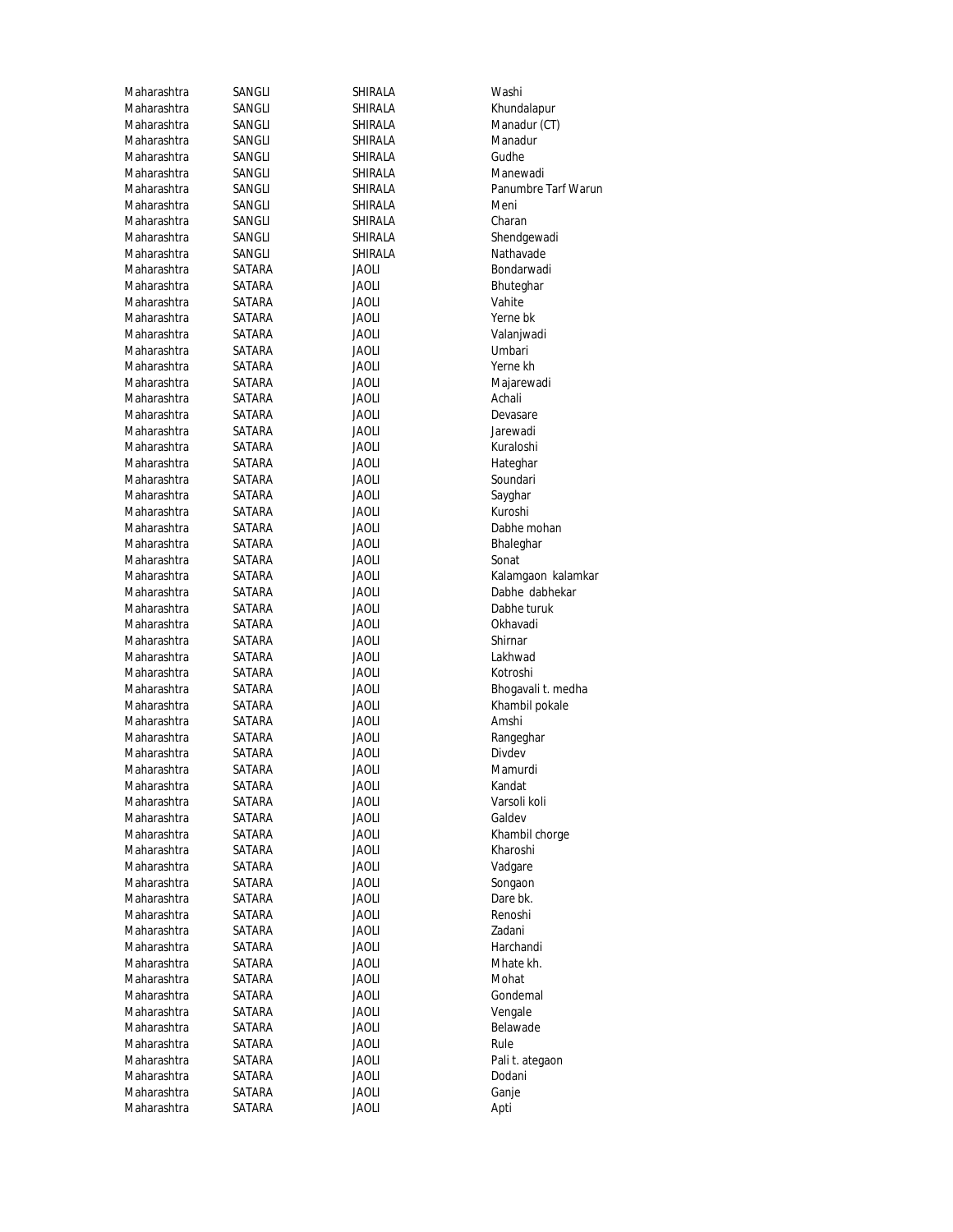| Maharashtra | SATARA | <b>JAOLI</b> | Gavadhoshi         |
|-------------|--------|--------------|--------------------|
| Maharashtra | SATARA | JAOLI        | Maradmure          |
| Maharashtra | SATARA | Jaoli        | Agalavewadi        |
| Maharashtra | SATARA | JAOLI        | Saloshi            |
| Maharashtra | SATARA | JAOLI        | Uchat              |
| Maharashtra | SATARA | JAOLI        | Furus              |
| Maharashtra | SATARA | <b>JAOLI</b> | Kumbhargani        |
| Maharashtra | SATARA | JAOLI        | Awalan             |
| Maharashtra | SATARA | <b>JAOLI</b> | Morghar            |
| Maharashtra | SATARA | JAOLI        | Mhamulkarwadi      |
| Maharashtra | SATARA | JAOLI        | Lamaj              |
| Maharashtra | SATARA | JAOLI        | Walne              |
| Maharashtra | SATARA | JAOLI        | Tambi t. medha     |
| Maharashtra | SATARA | <b>JAOLI</b> | Morawale           |
| Maharashtra | SATARA | JAOLI        | Valawan            |
| Maharashtra | SATARA | JAOLI        | Sangvi t. medha    |
| Maharashtra | SATARA | JAOLI        | Nivali             |
| Maharashtra | SATARA | JAOLI        | Narfdev            |
| Maharashtra | SATARA | JAOLI        | Parwat t. wagawale |
| Maharashtra | SATARA | JAOLI        | Ahire              |
| Maharashtra | SATARA | JAOLI        | Tetli              |
| Maharashtra | SATARA | JAOLI        | Maleshwar          |
| Maharashtra | SATARA | JAOLI        | Malchoundi         |
| Maharashtra | SATARA | <b>JAOLI</b> | Nizare             |
| Maharashtra | SATARA | JAOLI        | Gadhavali          |
| Maharashtra | SATARA | JAOLI        | Dhanakwadi         |
| Maharashtra | SATARA | JAOLI        | Akalpe             |
| Maharashtra | SATARA | JAOLI        | Karandi t.medha    |
| Maharashtra | SATARA | <b>JAOLI</b> | Kolghar            |
| Maharashtra | SATARA | JAOLI        | Sawari             |
| Maharashtra | SATARA | JAOLI        | Sayali             |
| Maharashtra | SATARA | JAOLI        | Araw               |
| Maharashtra | SATARA | JAOLI        | Morni              |
| Maharashtra | SATARA | JAOLI        | Dund               |
| Maharashtra | SATARA | JAOLI        | Yekiv              |
| Maharashtra | SATARA | JAOLI        | Shindi             |
| Maharashtra | SATARA | JAOLI        | Andhari            |
| Maharashtra | SATARA | JAOLI        | Kas                |
| Maharashtra | SATARA | JAOLI        | Mhavshi            |
| Maharashtra | SATARA | Jaoli        | Chakdev            |
| Maharashtra | SATARA | JAOLI        | Pimpri t. tamb     |
| Maharashtra | SATARA | <b>JAOLI</b> | Mhalunge           |
| Maharashtra | SATARA | Jaoli        | Ravandi            |
| Maharashtra | SATARA | <b>JAOLI</b> | Met shindi         |
| Maharashtra | SATARA | Jaoli        | Majare shevandi    |
| Maharashtra | SATARA | <b>JAOLI</b> | Mauje shevandi     |
| Maharashtra | SATARA | Jaoli        | Phalani            |
| Maharashtra | SATARA | Jaoli        | Adoshi             |
| Maharashtra | SATARA | Jaoli        | Madoshi            |
| Maharashtra | SATARA | Jaoli        | Khirkhandi         |
| Maharashtra | SATARA | Jaoli        | Kusapur            |
| Maharashtra | SATARA | Jaoli        | Munawale           |
| Maharashtra | SATARA | <b>JAOLI</b> | Umbarewadi         |
| Maharashtra | SATARA | Jaoli        | Kargaon            |
| Maharashtra | SATARA | <b>JAOLI</b> | Met Indawli        |
| Maharashtra | SATARA | JAOLI        | Tambi              |
| Maharashtra | SATARA | Jaoli        | Vasota             |
| Maharashtra | SATARA | Jaoli        | Maldev             |
| Maharashtra | SATARA | Jaoli        | Kusawade           |
| Maharashtra | SATARA | Jaoli        | Takawli            |
| Maharashtra | SATARA | Jaoli        | Deur               |
| Maharashtra | SATARA | <b>JAOLI</b> | Pali T Tamb        |
| Maharashtra | SATARA | <b>JAOLI</b> | Vele               |
| Maharashtra | SATARA | <b>JAOLI</b> | Sawrat             |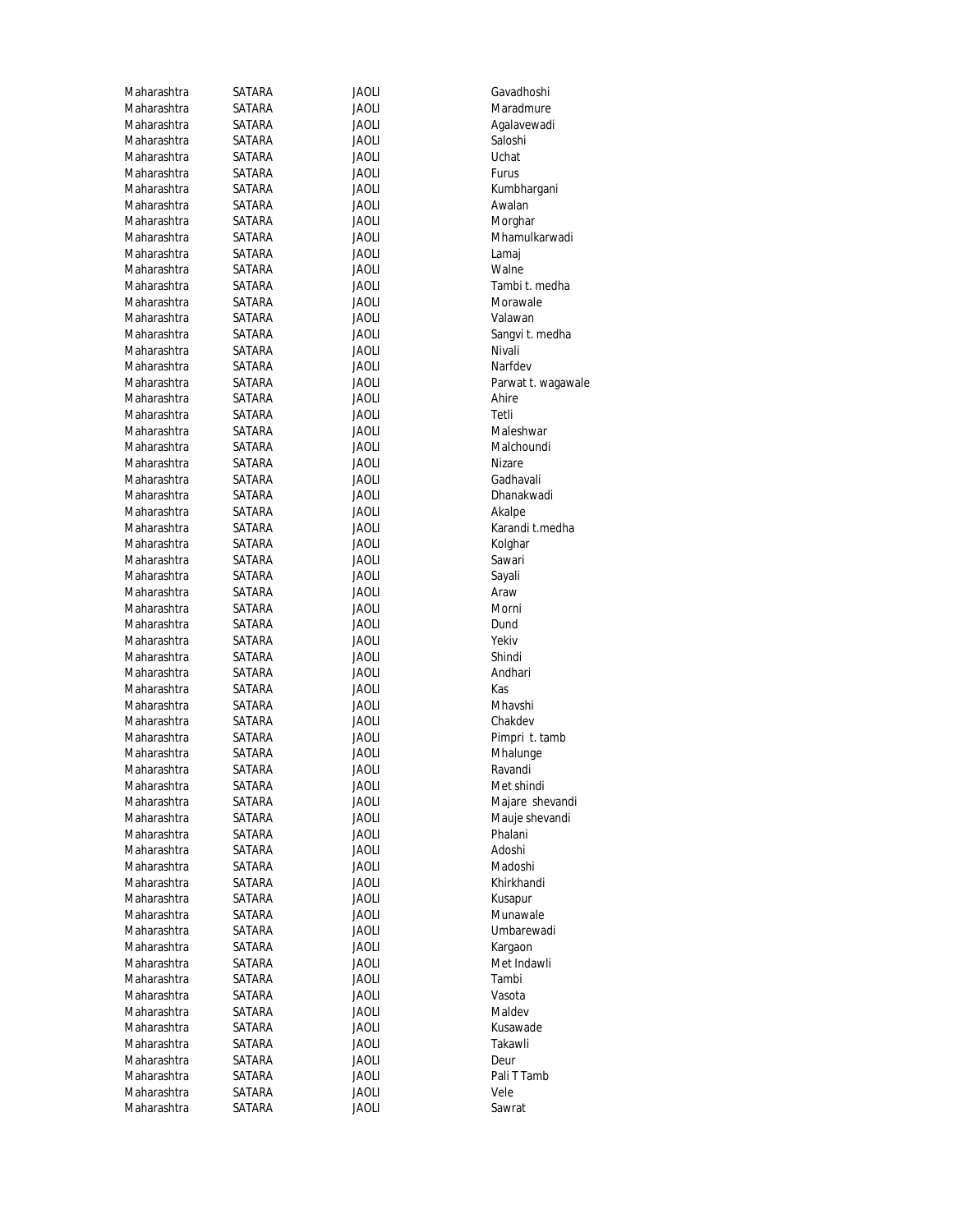| Maharashtra                | SATARA           | <b>JAOLI</b>         | Jumgti                |
|----------------------------|------------------|----------------------|-----------------------|
| Maharashtra                | SATARA           | <b>JAOLI</b>         | Jambruk               |
| Maharashtra                | SATARA           | KOREGAON             | Rautwadi              |
| Maharashtra                | SATARA           | KOREGAON             | Gujarwad              |
| Maharashtra                | SATARA           | MAHABALESHWAR        | Kshetra m             |
| Maharashtra                | SATARA           | MAHABALESHWAR        | Jaoli                 |
| Maharashtra                | SATARA           | MAHABALESHWAR        | Dare                  |
| Maharashtra                | SATARA           | MAHABALESHWAR        | Avakali               |
| Maharashtra                | SATARA           | MAHABALESHWAR        | Nakinda               |
| Maharashtra                | SATARA           | MAHABALESHWAR        | Mahabale              |
| Maharashtra                | SATARA           | MAHABALESHWAR        | Ran adva              |
| Maharashtra                | SATARA           | MAHABALESHWAR        | Kumbhar               |
| Maharashtra                | SATARA           | MAHABALESHWAR        | Metgutac              |
| Maharashtra                | SATARA           | MAHABALESHWAR        | Haroshi               |
| Maharashtra                | SATARA           | MAHABALESHWAR        | Dudhoshi              |
| Maharashtra                | SATARA           | MAHABALESHWAR        | Petpar                |
| Maharashtra                | SATARA           | MAHABALESHWAR        | Parsond               |
| Maharashtra                | SATARA           | MAHABALESHWAR        | Met taliye            |
| Maharashtra                | SATARA           | MAHABALESHWAR        | Bhekavali             |
| Maharashtra                | SATARA           | MAHABALESHWAR        | Kumthe                |
| Maharashtra                | SATARA           | MAHABALESHWAR        | Parpar                |
| Maharashtra                | SATARA           | <b>MAHABALESHWAR</b> | Birwadi               |
| Maharashtra                | SATARA           | <b>MAHABALESHWAR</b> | Shiravali             |
| Maharashtra                | SATARA           | MAHABALESHWAR        | Shindola              |
| Maharashtra                | SATARA           | MAHABALESHWAR        | Navali                |
| Maharashtra                | SATARA           | MAHABALESHWAR        | Malusar               |
| Maharashtra                | SATARA           | MAHABALESHWAR        | Birmani               |
| Maharashtra                | SATARA           | MAHABALESHWAR        | Manghar               |
| Maharashtra                | SATARA           | MAHABALESHWAR        | Tekavali              |
| Maharashtra                | SATARA           | MAHABALESHWAR        | Hatlot                |
| Maharashtra                | SATARA           | MAHABALESHWAR        | Dudhgaor              |
| Maharashtra                | SATARA           | MAHABALESHWAR        | Goroshi               |
| Maharashtra                | SATARA           | MAHABALESHWAR        | Parut                 |
| Maharashtra                | SATARA           | MAHABALESHWAR        | Chikhali              |
| Maharashtra                | SATARA           | MAHABALESHWAR        | Yerandal              |
| Maharashtra                | SATARA           | MAHABALESHWAR        | Chaturbe              |
| Maharashtra                | SATARA           | MAHABALESHWAR        | Ghavari               |
| Maharashtra                | SATARA           | MAHABALESHWAR        | Dhardev               |
| Maharashtra                | SATARA           | MAHABALESHWAR        | Zanzwad               |
| Maharashtra                | SATARA           | MAHABALESHWAR        | Devali                |
| Maharashtra                | SATARA           | MAHABALESHWAR        | Vivar                 |
| Maharashtra                | SATARA           | <b>MAHABALESHWAR</b> | Ghonaspu              |
| Maharashtra                | SATARA           | <b>MAHABALESHWAR</b> | Kalamgac              |
| Maharashtra                | SATARA           | MAHABALESHWAR        | Taldev                |
| Maharashtra                | SATARA           | PATAN                | Maloshi               |
| Maharashtra<br>Maharashtra | SATARA           | PATAN                | Kusavade<br>Kushi     |
|                            | SATARA           | PATAN<br>PATAN       |                       |
| Maharashtra<br>Maharashtra | SATARA           |                      | Dicholi               |
|                            | SATARA           | PATAN                | Nivade                |
| Maharashtra<br>Maharashtra | SATARA           | PATAN                | Shirshing<br>Tondoshi |
| Maharashtra                | SATARA           | PATAN                | Bharsakh              |
| Maharashtra                | SATARA<br>SATARA | PATAN<br>PATAN       | Dhokawa               |
| Maharashtra                | SATARA           | <b>PATAN</b>         | Van                   |
| Maharashtra                | SATARA           | PATAN                | Dhoroshi              |
| Maharashtra                | SATARA           | PATAN                | Nivakane              |
| Maharashtra                | SATARA           | PATAN                | Marloshi              |
| Maharashtra                | SATARA           | PATAN                | Aral                  |
| Maharashtra                | SATARA           | PATAN                | Kathi                 |
| Maharashtra                | SATARA           | PATAN                | Divashi kh            |
| Maharashtra                | SATARA           | PATAN                | Punvali               |
| Maharashtra                | SATARA           | PATAN                | Gawdewa               |
| Maharashtra                | SATARA           | PATAN                | Mandure               |
| Maharashtra                | SATARA           | PATAN                | Zadoli                |
|                            |                  |                      |                       |

Jambruk Rautwadi Gujarwadi<br>Rama Kshetra ma Kshetra mahabaleshwar R Mahabaleshwar (M Cl) R Ran adva gaund R Kumbharoshi R Metgutad<br>R Haroshi R Met taliye R Bhekavali R Malu<mark>sar</mark><br>R Birmani R Mangha<mark>r</mark><br>R Tekavali Raharasht<mark>a Dudhgaon</mark><br>Rana Goroshi R Chaturbet Rata Ghonaspu<mark>r</mark><br>Ratamgaon R Kalamgaon<br>R Taldev Shirshinge Tondoshi Bharsakhale Dhokawale Divashi kh<br>Punvali Gawdewadi Mandure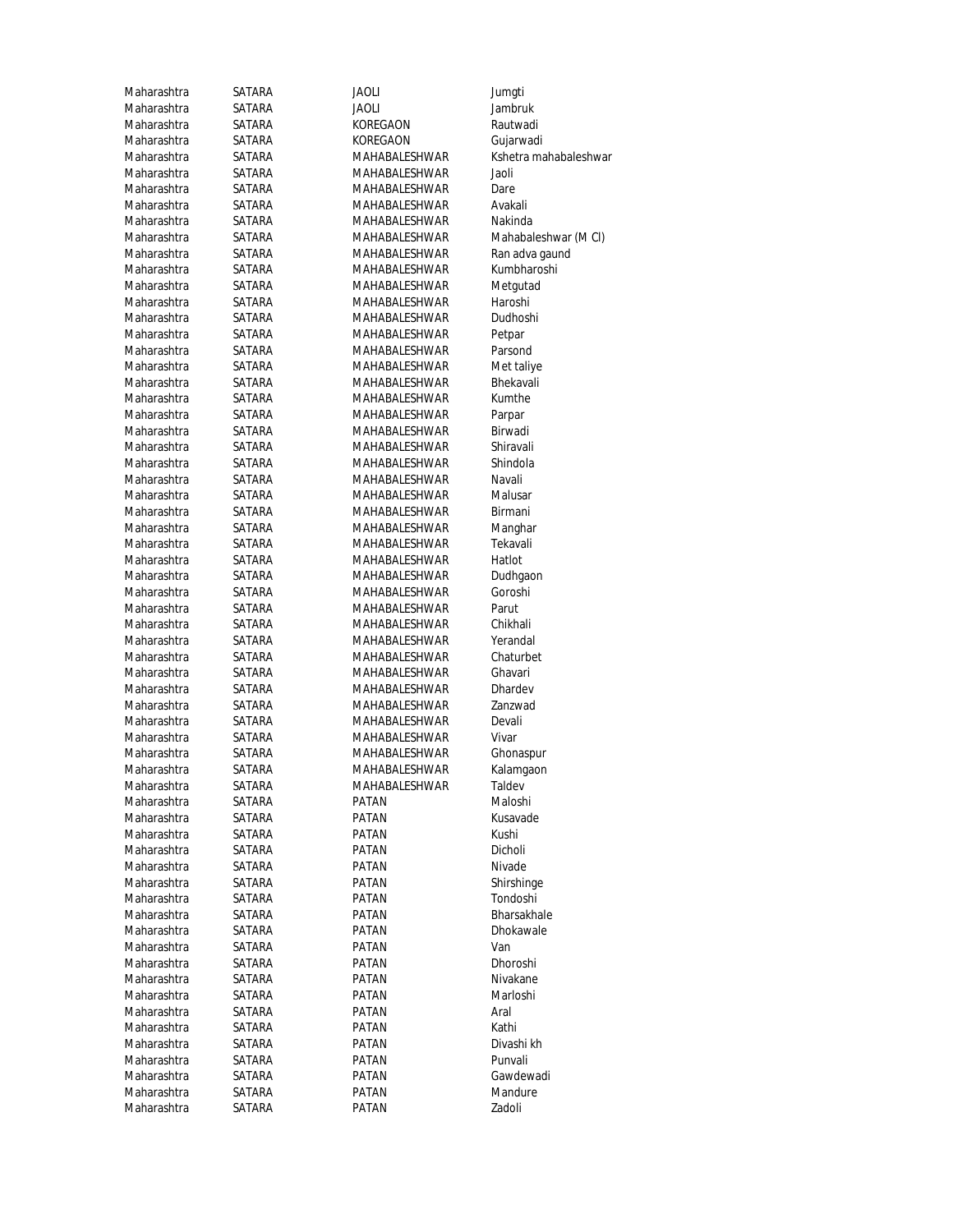| Maharashtra | SATARA | PATAN        | Kisrule           |
|-------------|--------|--------------|-------------------|
| Maharashtra | SATARA | PATAN        | Gojegaon          |
| Maharashtra | SATARA | PATAN        | Nawaja            |
| Maharashtra | SATARA | PATAN        | Chafoli           |
| Maharashtra | SATARA | PATAN        | Dhuilwadi         |
| Maharashtra | SATARA | <b>PATAN</b> | Mendhoshi         |
| Maharashtra | SATARA | <b>PATAN</b> | Mirgaon           |
| Maharashtra | SATARA | PATAN        | Ghanav            |
| Maharashtra | SATARA | PATAN        | Vatole            |
| Maharashtra | SATARA | PATAN        | Torane            |
| Maharashtra | SATARA | PATAN        | Nahimbe           |
| Maharashtra | SATARA | PATAN        | Humbarli          |
| Maharashtra |        |              | Padloshi          |
| Maharashtra | SATARA | PATAN        |                   |
|             | SATARA | PATAN        | Ambavane          |
| Maharashtra | SATARA | PATAN        | Vajegaon          |
| Maharashtra | SATARA | PATAN        | Ghatmatha         |
| Maharashtra | SATARA | PATAN        | Ker               |
| Maharashtra | SATARA | PATAN        | Kamargaon         |
| Maharashtra | SATARA | PATAN        | Dhayati           |
| Maharashtra | SATARA | PATAN        | Kharadwadi        |
| Maharashtra | SATARA | <b>PATAN</b> | Gokul tarf helwak |
| Maharashtra | SATARA | PATAN        | Karvat            |
| Maharashtra | SATARA | PATAN        | Bondri            |
| Maharashtra | SATARA | <b>PATAN</b> | Gadhav khop       |
| Maharashtra | SATARA | PATAN        | Gheradategad      |
| Maharashtra | SATARA | PATAN        | Shivandeshwar     |
| Maharashtra | SATARA | <b>PATAN</b> | Nanel             |
| Maharashtra | SATARA | PATAN        | Kemase            |
| Maharashtra | SATARA | PATAN        | Marul tarf patan  |
| Maharashtra | SATARA | PATAN        | Bopoli            |
| Maharashtra | SATARA | PATAN        | Rasati            |
| Maharashtra | SATARA | PATAN        | Thankal           |
| Maharashtra | SATARA | PATAN        | Baje              |
| Maharashtra | SATARA | PATAN        | Mastewadi         |
| Maharashtra | SATARA | PATAN        | Nechal            |
| Maharashtra | SATARA | PATAN        | Helwak            |
| Maharashtra | SATARA | PATAN        | Mendheghar        |
| Maharashtra | SATARA | PATAN        | Kondhavale        |
| Maharashtra | SATARA | PATAN        | Vanzole           |
| Maharashtra | SATARA | PATAN        | Waghane           |
| Maharashtra | SATARA | PATAN        | Govare            |
| Maharashtra | SATARA | PATAN        | Chafer            |
| Maharashtra | SATARA | PATAN        | Kadoli            |
| Maharashtra | SATARA | PATAN        | Zakade            |
| Maharashtra |        |              |                   |
|             | SATARA | PATAN        | Taliye<br>Maneri  |
| Maharashtra | SATARA | PATAN        |                   |
| Maharashtra | SATARA | PATAN        | Patharpunj        |
| Maharashtra | SATARA | PATAN        | Kolane            |
| Maharashtra | SATARA | PATAN        | Risawad           |
| Maharashtra | SATARA | PATAN        | Natoshi           |
| Maharashtra | SATARA | PATAN        | Gothane           |
| Maharashtra | SATARA | PATAN        | Bahe              |
| Maharashtra | SATARA | PATAN        | Mala              |
| Maharashtra | SATARA | PATAN        | Ambrag            |
| Maharashtra | SATARA | PATAN        | Pachgani          |
| Maharashtra | SATARA | PATAN        | Atoli             |
| Maharashtra |        |              |                   |
|             | SATARA | PATAN        | Kalkewadi         |
| Maharashtra | SATARA | PATAN        | Humbarwadi        |
| Maharashtra | SATARA | PATAN        | Kodal             |
| Maharashtra | SATARA | PATAN        | Kahir             |
| Maharashtra | SATARA | PATAN        | Asawalewadi       |
| Maharashtra | SATARA | PATAN        | Humbarne          |
| Maharashtra | SATARA | PATAN        | Palashi           |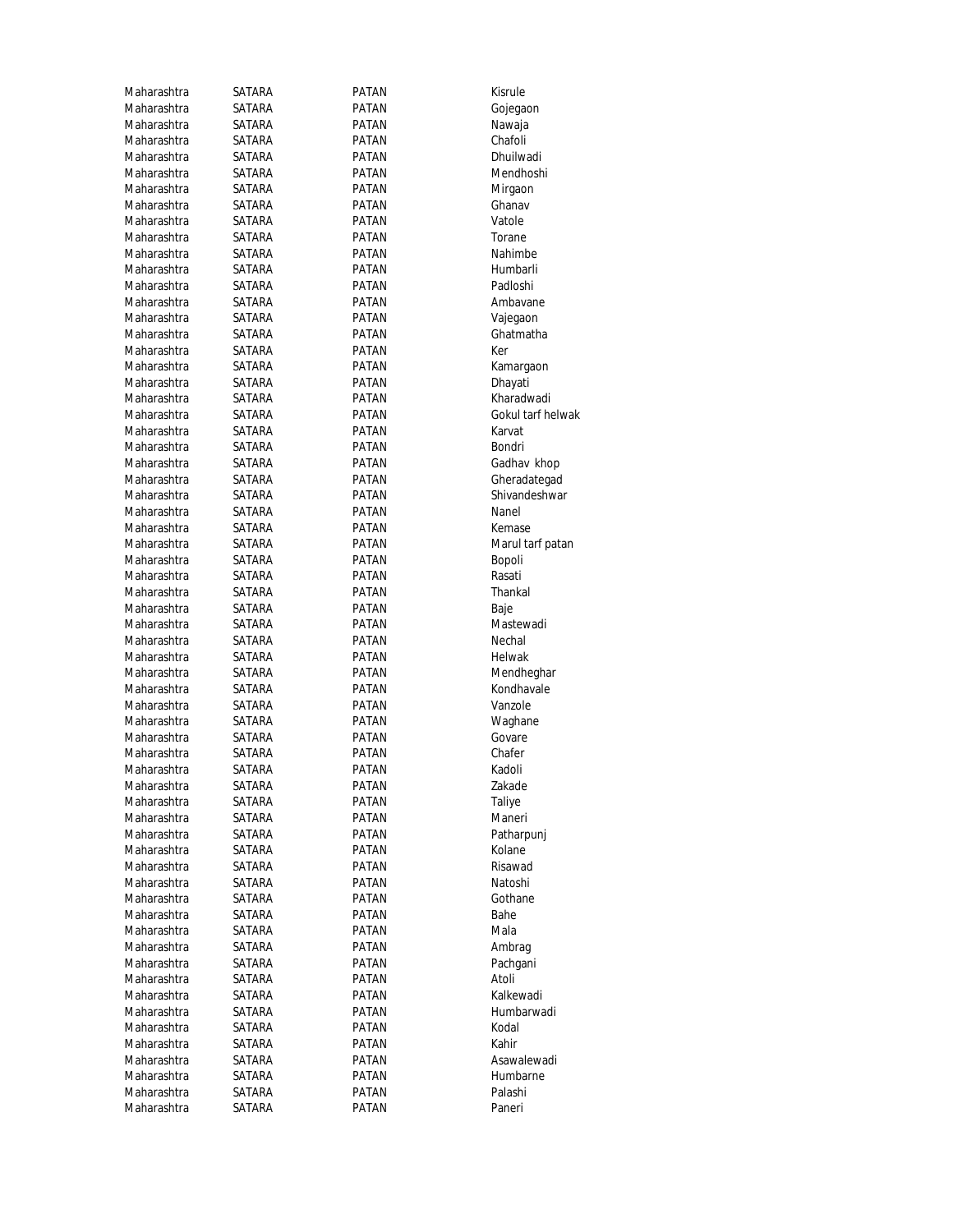| Maharashtra | SATARA            | PATAN         | Karale           |
|-------------|-------------------|---------------|------------------|
| Maharashtra | SATARA            | PATAN         | Ruvale           |
| Maharashtra | SATARA            | PATAN         | Satar            |
| Maharashtra | SATARA            | PATAN         | Ghotil           |
| Maharashtra | SATARA            | <b>PATAN</b>  | Nivi             |
| Maharashtra | SATARA            | <b>PATAN</b>  | Kasani           |
| Maharashtra | SATARA            | SATARA        | Chinchani        |
| Maharashtra | SATARA            | SATARA        | Gogavalewadi     |
| Maharashtra | SATARA            | SATARA        | Akale            |
| Maharashtra | SATARA            | SATARA        | Kamathi T.satara |
| Maharashtra | SATARA            | SATARA        | Agudewadi        |
| Maharashtra | SATARA            | SATARA        | Parambe          |
| Maharashtra | SATARA            | SATARA        | Jotibachiwadi    |
| Maharashtra | SATARA            | <b>SATARA</b> | Atali            |
| Maharashtra | SATARA            | SATARA        | Savali           |
| Maharashtra | SATARA            | SATARA        | Bhambavali       |
| Maharashtra | SATARA            | SATARA        | Kurulbaji        |
| Maharashtra | SATARA            | SATARA        | Yavateshwar      |
| Maharashtra | SATARA            | SATARA        | Pateghar         |
| Maharashtra | SATARA            | SATARA        | Katavadi Kh      |
| Maharashtra | SATARA            | SATARA        | Navali           |
| Maharashtra | SATARA            | SATARA        | Kelavali         |
| Maharashtra | SATARA            | SATARA        | Nitral           |
| Maharashtra | SATARA            | SATARA        | Takawali         |
| Maharashtra | SATARA            | SATARA        | Kus kh.          |
| Maharashtra | SATARA            | SATARA        | Khadegaon        |
| Maharashtra | SATARA            | SATARA        | Sandavali        |
| Maharashtra | SATARA            | SATARA        | Chalkewadi       |
| Maharashtra | SATARA            | SATARA        | Thoseghar        |
| Maharashtra | SATARA            | SATARA        | Raighar          |
| Maharashtra | SATARA            | SATARA        | Boposhi          |
| Maharashtra | SATARA            | WAI           | Jambhali         |
| Maharashtra | SATARA            | WAI           | Gherakelanja     |
| Maharashtra | SATARA            | WAI           | Yeruli           |
| Maharashtra | SATARA            | WAI           | Kochalewadi      |
| Maharashtra | SATARA            | WAI           | Khavali          |
| Maharashtra | SATARA            | WAI           | Abhepuri         |
| Maharashtra | SATARA            | WAI           | Duichivadi       |
| Maharashtra | SATARA            | WAI           | Chorachiwadi     |
| Maharashtra | SATARA            | WAI           | Kironde          |
| Maharashtra | SATARA            | WAI           | Jor              |
| Maharashtra | SATARA            | WAI           | Kondhavale       |
| Maharashtra | SATARA            | WAI           | Golegaon         |
| Maharashtra | SATARA            | WAI           | Ulumb            |
| Maharashtra | SATARA            | WAI           | Balakavadi       |
| Maharashtra | SATARA            | WAI           | Asagaon          |
| Maharashtra | SATARA            | WAI           | Nandgane         |
| Maharashtra | SATARA            | WAI           | Paratavadi       |
| Maharashtra | SATARA            | WAI           | Jambhulane       |
| Maharashtra | SINDHUDURG        | <b>DEVGAD</b> | Dhalavali        |
| Maharashtra | <b>SINDHUDURG</b> | <b>DEVGAD</b> | Pombhurle        |
| Maharashtra | <b>SINDHUDURG</b> | <b>DEVGAD</b> | Phanasgaon       |
| Maharashtra | <b>SINDHUDURG</b> | DEVGAD        | Welgave          |
| Maharashtra | SINDHUDURG        | <b>DEVGAD</b> | Waghivare        |
| Maharashtra | <b>SINDHUDURG</b> | DEVGAD        | Mahalunge        |
| Maharashtra | <b>SINDHUDURG</b> | DEVGAD        | Nad              |
| Maharashtra | SINDHUDURG        | DEVGAD        | Gadhitamhane     |
| Maharashtra | SINDHUDURG        | DEVGAD        | Shiravali        |
| Maharashtra | SINDHUDURG        | DEVGAD        | Shevare          |
| Maharashtra | SINDHUDURG        | DEVGAD        | Hadpid           |
| Maharashtra | SINDHUDURG        | DEVGAD        | Nimatwadi        |
| Maharashtra | <b>SINDHUDURG</b> | DEVGAD        | Chafed           |
| Maharashtra | <b>SINDHUDURG</b> | <b>DEVGAD</b> | Lingdal          |
| Maharashtra | <b>SINDHUDURG</b> | <b>DEVGAD</b> | Salashi          |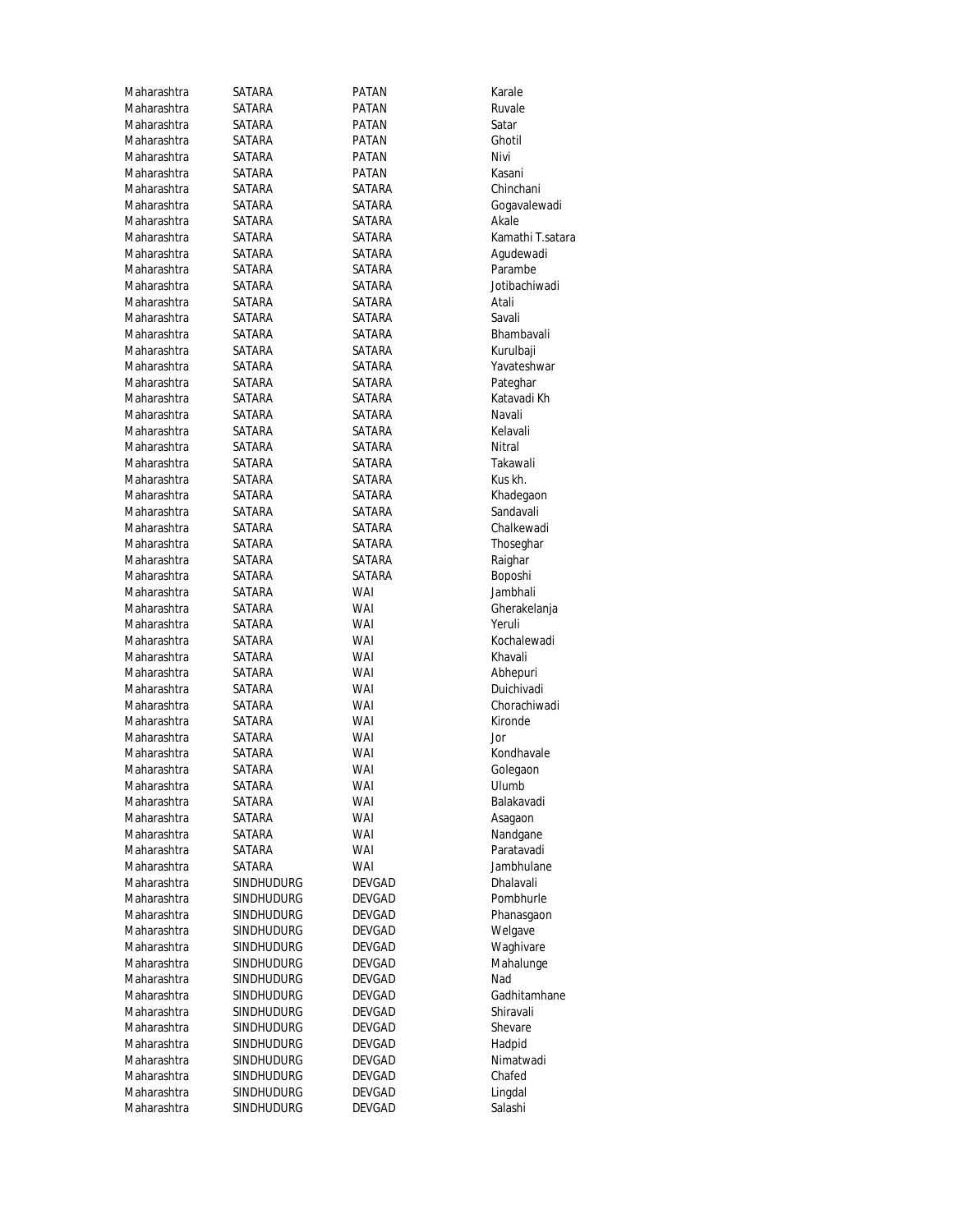| Maharashtra                | SINDHUDURG                      | <b>DEVGAD</b>        | Sherigher           |
|----------------------------|---------------------------------|----------------------|---------------------|
| Maharashtra                | <b>SINDHUDURG</b>               | <b>DEVGAD</b>        | Are                 |
| Maharashtra                | SINDHUDURG                      | <b>DEVGAD</b>        | Tambalde            |
| Maharashtra                | SINDHUDURG                      | DEVGAD               | Rembava             |
| Maharashtra                | SINDHUDURG                      | <b>DEVGAD</b>        | Kuvale              |
| Maharashtra                | SINDHUDURG                      | <b>DEVGAD</b>        | Khudi               |
| Maharashtra                | <b>SINDHUDURG</b>               | KANKAVLI             | Waingani            |
| Maharashtra                | SINDHUDURG                      | KANKAVLI             | Sherpe              |
| Maharashtra                | SINDHUDURG                      | KANKAVLI             | Jambhaln            |
| Maharashtra                | SINDHUDURG                      | KANKAVLI             | Darum               |
| Maharashtra                | <b>SINDHUDURG</b>               | KANKAVLI             | Dhareshy            |
| Maharashtra                | SINDHUDURG                      | KANKAVLI             | Ozaram              |
| Maharashtra                | SINDHUDURG                      | KANKAVLI             | Nagsawai            |
| Maharashtra                | SINDHUDURG                      | KANKAVLI             | Ghonsari            |
| Maharashtra                | <b>SINDHUDURG</b>               | KANKAVLI             | Koloshi             |
| Maharashtra                | <b>SINDHUDURG</b>               | KANKAVLI             | Phondagh            |
| Maharashtra                | SINDHUDURG                      | KANKAVLI             | Damare              |
| Maharashtra                | <b>SINDHUDURG</b>               | KANKAVLI             | Ayanal              |
| Maharashtra                | <b>SINDHUDURG</b>               | KANKAVLI             | Uttar Baja          |
| Maharashtra                | <b>SINDHUDURG</b>               | KANKAVLI             | Kondye              |
| Maharashtra                | SINDHUDURG                      | KANKAVLI             | Harkul Kh           |
| Maharashtra                | <b>SINDHUDURG</b>               | KANKAVLI             | Savdav              |
| Maharashtra                | SINDHUDURG                      | KANKAVLI             | Main                |
| Maharashtra                | <b>SINDHUDURG</b>               | KANKAVLI             | Bharni              |
| Maharashtra                | SINDHUDURG                      | KANKAVLI             | Kumbhav             |
| Maharashtra                | <b>SINDHUDURG</b>               | KANKAVLI             | Tarandale           |
| Maharashtra                | SINDHUDURG                      | KANKAVLI             | Gandhina            |
| Maharashtra                | SINDHUDURG                      | KANKAVLI             | Rameshw             |
| Maharashtra                | <b>SINDHUDURG</b>               | KANKAVLI             | Bhiravano           |
| Maharashtra                | <b>SINDHUDURG</b>               | KANKAVLI             | Humbara             |
| Maharashtra                | SINDHUDURG                      | KANKAVLI             | Pise Kama           |
| Maharashtra                | SINDHUDURG                      | KANKAVLI             | Varavade            |
| Maharashtra                | <b>SINDHUDURG</b>               | KANKAVLI             | Natal               |
| Maharashtra                | SINDHUDURG                      | KANKAVLI             | Dariste             |
| Maharashtra                | SINDHUDURG                      | KANKAVLI             | Digavale            |
| Maharashtra<br>Maharashtra | SINDHUDURG<br><b>SINDHUDURG</b> | KANKAVLI<br>KANKAVLI | Shiraval            |
| Maharashtra                | SINDHUDURG                      | KANKAVLI             | Ranjanga<br>Kasavan |
| Maharashtra                | <b>SINDHUDURG</b>               | KANKAVLI             | Pimpalga            |
| Maharashtra                | SINDHUDURG                      | KANKAVLI             | Osargaon            |
| Maharashtra                | SINDHUDURG                      | KANKAVLI             | Bhairavga           |
| Maharashtra                | <b>SINDHUDURG</b>               | KANKAVLI             | Yevteshw            |
| Maharashtra                | SINDHUDURG                      | KANKAVLI             | Nardave             |
| Maharashtra                | SINDHUDURG                      | KANKAVLI             | Jambhalg            |
| Maharashtra                | SINDHUDURG                      | KANKAVLI             | Kalasuli            |
| Maharashtra                | SINDHUDURG                      | <b>KUDAL</b>         | Kupavade            |
| Maharashtra                | SINDHUDURG                      | <b>KUDAL</b>         | Gavalgao            |
| Maharashtra                | SINDHUDURG                      | KUDAL                | Bhutvad             |
| Maharashtra                | SINDHUDURG                      | <b>KUDAL</b>         | Durganag            |
| Maharashtra                | <b>SINDHUDURG</b>               | KUDAL                | Bhadgaor            |
| Maharashtra                | SINDHUDURG                      | KUDAL                | Bhadgaor            |
| Maharashtra                | SINDHUDURG                      | KUDAL                | Sonavade            |
| Maharashtra                | SINDHUDURG                      | KUDAL                | Bharani             |
| Maharashtra                | SINDHUDURG                      | KUDAL                | Ghotage             |
| Maharashtra                | <b>SINDHUDURG</b>               | KUDAL                | Nirukhe             |
| Maharashtra                | <b>SINDHUDURG</b>               | KUDAL                | Pangrad             |
| Maharashtra                | SINDHUDURG                      | KUDAL                | Warde               |
| Maharashtra                | SINDHUDURG                      | KUDAL                | Padave              |
| Maharashtra                | SINDHUDURG                      | KUDAL                | Kadawal             |
| Maharashtra                | SINDHUDURG                      | KUDAL                | Avalegao            |
| Maharashtra                | <b>SINDHUDURG</b>               | KUDAL                | Kusagaon            |
| Maharashtra                | <b>SINDHUDURG</b>               | <b>KUDAL</b>         | Rumadga             |
| Maharashtra                | <b>SINDHUDURG</b>               | <b>KUDAL</b>         | Girgaon             |
| Maharashtra                | <b>SINDHUDURG</b>               | <b>KUDAL</b>         | Kinlos              |
|                            |                                 |                      |                     |

Sherighera Kamte Tambaldeg Rembavali<br>Kuvale Waingani<br>Sherpe Jambhalnagar<br>Darum Dhareshwar<br>Ozaram Nagsawantwadi Ghonsari<br>Koloshi Phondaghat<br>Damare Uttar Bajar Peth Harkul Kh.<br>Savdav Kumbhavade Tarandale Gandhinagar Rameshwarnagar Bhiravande Humbarane Pise Kamate<br>Varavade Ranjangaon<br>Kasavan Pimpalgaon Osargaon Bhairavgaon Yevteshwargaon Nardave Jambhalgaon<br>Kalasuli Kupavade Gavalgaon Durganagar Bhadgaon Bk. Bhadgaon Kh. Sonavade Tarf Kalsuli Ghotage<br>Nirukhe Pangrad<br>Warde Avalegaon Kusagaon Rumadgaon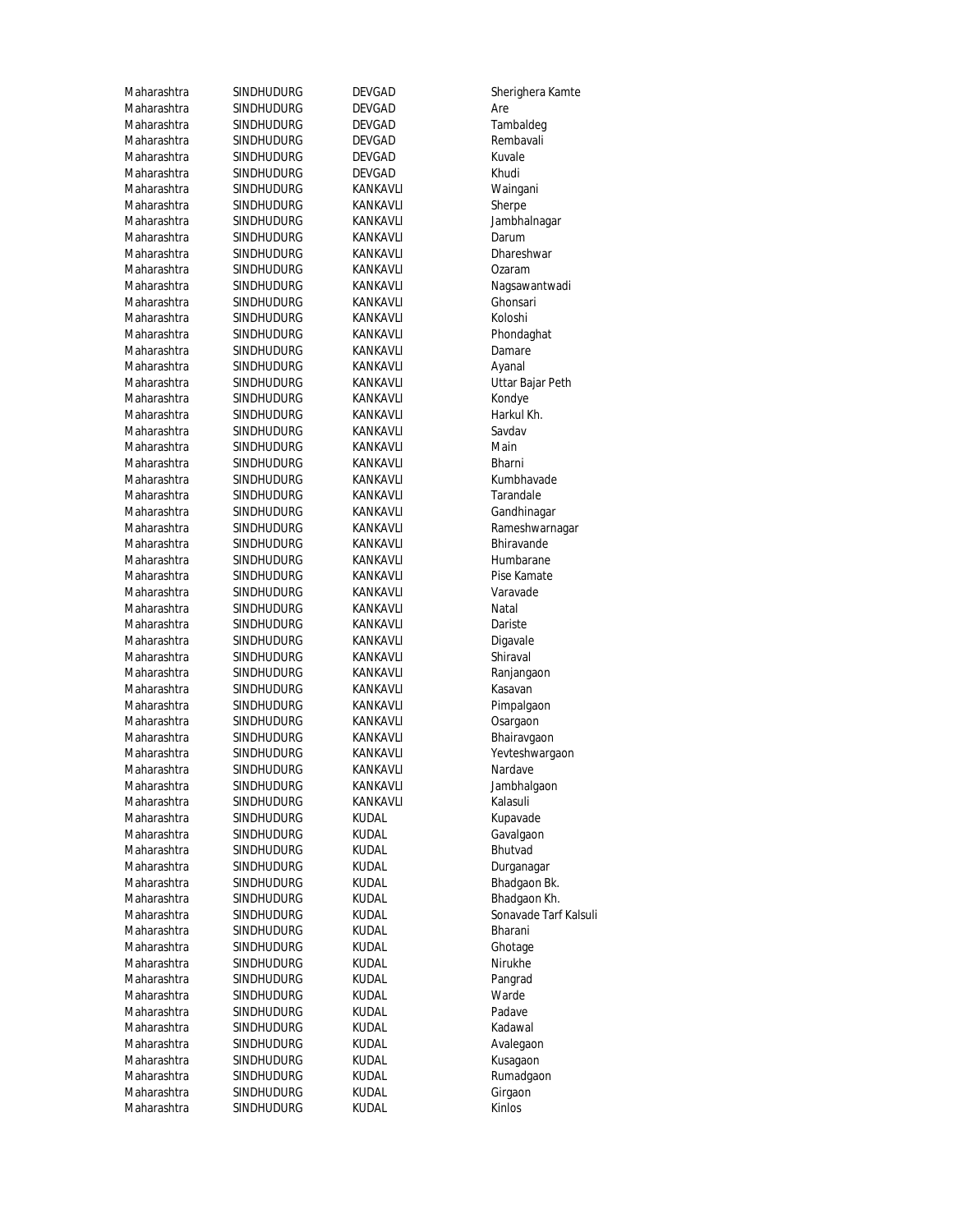| Maharashtra | SINDHUDURG        | KUDAL        | Nerur K.M      |
|-------------|-------------------|--------------|----------------|
| Maharashtra | <b>SINDHUDURG</b> | kudal        | <b>Hirlok</b>  |
| Maharashtra | SINDHUDURG        | kudal        | Anjivade       |
| Maharashtra | SINDHUDURG        | kudal        | Shivapur       |
| Maharashtra | SINDHUDURG        | kudal        | Narur          |
| Maharashtra | SINDHUDURG        | kudal        | Keravade       |
| Maharashtra | <b>SINDHUDURG</b> | kudal        | Nileli         |
| Maharashtra | SINDHUDURG        | kudal        | Pandur         |
| Maharashtra | SINDHUDURG        | kudal        | Wasoli         |
| Maharashtra | SINDHUDURG        | KUDAL        | Chafeli        |
| Maharashtra | <b>SINDHUDURG</b> | kudal        | Gothos         |
| Maharashtra | SINDHUDURG        | kudal        | Nivaje         |
| Maharashtra | SINDHUDURG        | kudal        | Sakirde        |
| Maharashtra | <b>SINDHUDURG</b> | <b>KUDAL</b> | Upavade        |
| Maharashtra | SINDHUDURG        | Kudal        | Pulas          |
| Maharashtra | SINDHUDURG        | kudal        | Gandhigr       |
| Maharashtra | SINDHUDURG        | kudal        | Wados          |
| Maharashtra | SINDHUDURG        | kudal        | Walawal        |
| Maharashtra | SINDHUDURG        | KUDAL        | Amberi         |
| Maharashtra | <b>SINDHUDURG</b> | kudal        | More           |
| Maharashtra | SINDHUDURG        | kudal        | Mudyach        |
| Maharashtra | SINDHUDURG        | kudal        | Kanduli        |
| Maharashtra |                   |              |                |
|             | SINDHUDURG        | kudal        | Madgaor        |
| Maharashtra | <b>SINDHUDURG</b> | kudal        | Kaleli         |
| Maharashtra | <b>SINDHUDURG</b> | <b>KUDAL</b> | Taligaon       |
| Maharashtra | SINDHUDURG        | Kudal        | Munagi         |
| Maharashtra | SINDHUDURG        | kudal        | Bhattgao       |
| Maharashtra | SINDHUDURG        | kudal        | Tendoli        |
| Maharashtra | SINDHUDURG        | kudal        | Akeri          |
| Maharashtra | SINDHUDURG        | SAWANTWADI   | Shirshing      |
| Maharashtra | SINDHUDURG        | SAWANTWADI   | Amboli         |
| Maharashtra | SINDHUDURG        | SAWANTWADI   | Gele           |
| Maharashtra | SINDHUDURG        | SAWANTWADI   | Sawarwa        |
| Maharashtra | SINDHUDURG        | SAWANTWADI   | Verle          |
| Maharashtra | SINDHUDURG        | SAWANTWADI   | Sangeli        |
| Maharashtra | SINDHUDURG        | SAWANTWADI   | Ambegao        |
| Maharashtra | SINDHUDURG        | SAWANTWADI   | Ovaliye        |
| Maharashtra | SINDHUDURG        | SAWANTWADI   | Madkhol        |
| Maharashtra | SINDHUDURG        | SAWANTWADI   | Kunkeri        |
| Maharashtra | <b>SINDHUDURG</b> | SAWANTWADI   | Parpoli        |
| Maharashtra | SINDHUDURG        | SAWANTWADI   | Nene           |
| Maharashtra | SINDHUDURG        | SAWANTWADI   | Kegad          |
| Maharashtra | SINDHUDURG        | SAWANTWADI   | Devsu          |
| Maharashtra | SINDHUDURG        | SAWANTWADI   | Masure         |
| Maharashtra | SINDHUDURG        | SAWANTWADI   | Danoli         |
| Maharashtra | <b>SINDHUDURG</b> | SAWANTWADI   | <b>Bhom</b>    |
| Maharashtra | SINDHUDURG        | SAWANTWADI   | Nirukhe        |
| Maharashtra | SINDHUDURG        | SAWANTWADI   | Charathe       |
| Maharashtra | <b>SINDHUDURG</b> | SAWANTWADI   | Kesari         |
|             |                   |              |                |
| Maharashtra | SINDHUDURG        | SAWANTWADI   | Chaukul        |
| Maharashtra | <b>SINDHUDURG</b> | SAWANTWADI   | Fansavad       |
| Maharashtra | SINDHUDURG        | SAWANTWADI   | Kariwade       |
| Maharashtra | SINDHUDURG        | SAWANTWADI   | Bavlat         |
| Maharashtra | SINDHUDURG        | SAWANTWADI   | Sawantw        |
| Maharashtra | SINDHUDURG        | SAWANTWADI   | <b>Brahman</b> |
| Maharashtra | SINDHUDURG        | SAWANTWADI   | Sarmale        |
| Maharashtra | SINDHUDURG        | SAWANTWADI   | Dabhil         |
| Maharashtra | SINDHUDURG        | SAWANTWADI   | Udeli          |
| Maharashtra | SINDHUDURG        | SAWANTWADI   | Konas          |
| Maharashtra | SINDHUDURG        | SAWANTWADI   | Gharap         |
| Maharashtra | SINDHUDURG        | SAWANTWADI   | Majgaon        |
| Maharashtra | SINDHUDURG        | SAWANTWADI   | Asniye         |
| Maharashtra | SINDHUDURG        | SAWANTWADI   | Tamboli        |
| Maharashtra | SINDHUDURG        | SAWANTWADI   | Kumbhav        |
|             |                   |              |                |

Nerur K.Narur<br>Hirlok Anjivade Shivapur<br>Narur Keravade K.Narur<br>Nileli Upavade<br>Pulas Gandhigram<br>Wados Mudyacha Kond<br>Kanduli Madgaon<br>Kaleli Taligaon<br>Munagi Bhattgaon<br>Tendoli Shirshinge<br>Amboli Sawarwad<br>Verle Ambegaon<br>Ovaliye Fansavade Kariwade<br>Bavlat Sawantwadi (M Cl) Brahmanpat<br>Sarmale Majgaon<br>Asniye Kumbhavade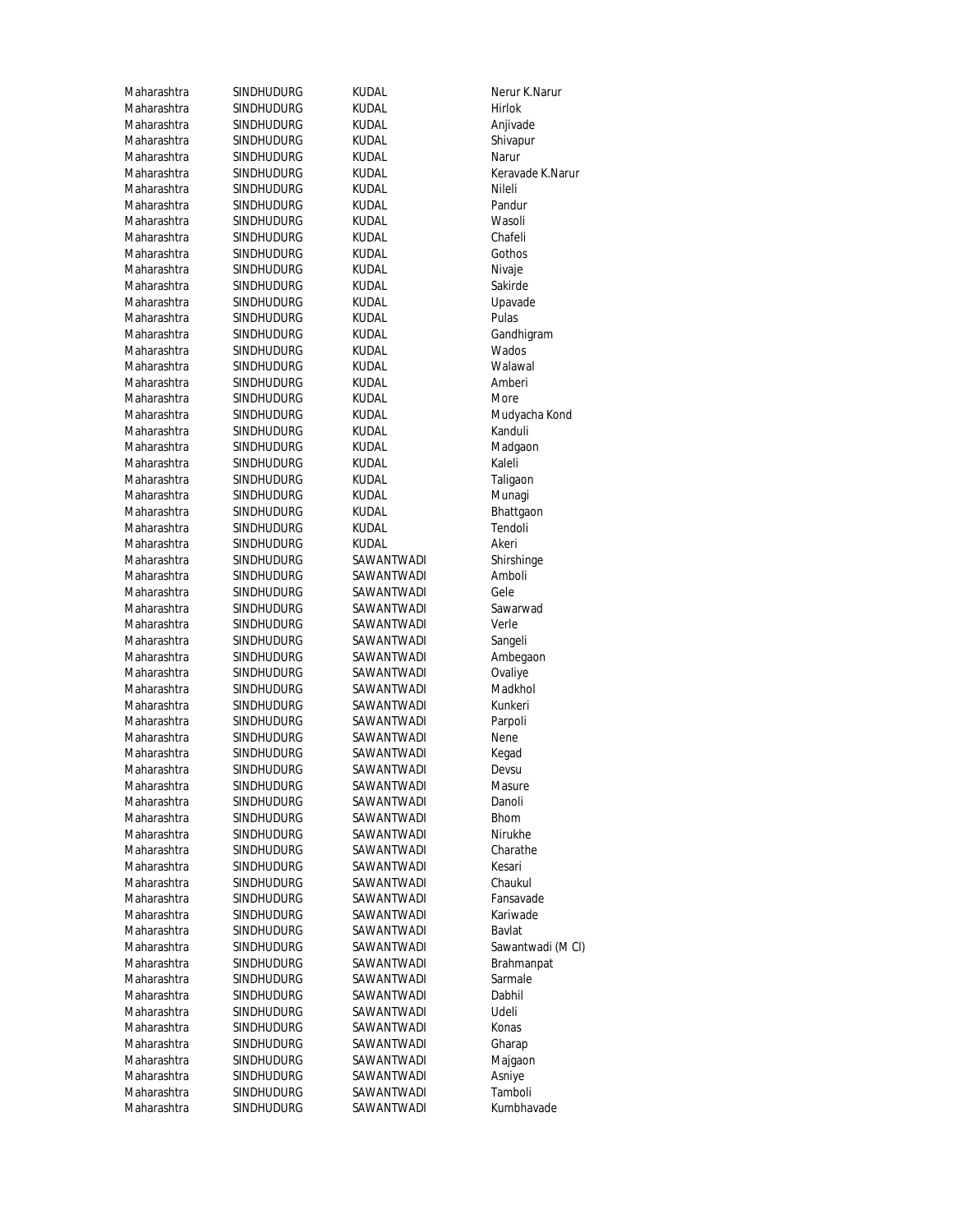Maharashtra SINDHUDURG SAWANTWADI Banda Maharashtra SINDHUDURG SAWANTWADI Padve Majgaon<br>Maharashtra SINDHUDURG SAWANTWADI Ronapal Maharashtra SINDHUDURG SAWANTWADI Ronapal<br>Maharashtra SINDHUDURG SAWANTWADI Padve Maharashtra SINDHUDURG SAWANTWADI Dandeli Maharashtra SINDHUDURG SAWANTWADI Madura Maharashtra SINDHUDURG SAWANTWADI Dingne Maharashtra SINDHUDURG SAWANTWADI Aros Maharashtra SINDHUDURG SAWANTWADI Galel Maharashtra SINDHUDURG SAWANTWADI Kondure Maharashtra SINDHUDURG SAWANTWADI Satarda Maharashtra SINDHUDURG SAWANTWADI Dongarpal<br>Maharashtra SINDHUDURG SAWANTWADI Gulduve Maharashtra SINDHUDURG SAWANTWADI<br>Maharashtra SINDHUDURG SAWANTWADI Maharashtra SINDHUDURG VAIBHAVVADI Nerle Maharashtra SINDHUDURG VAIBHAVVADI Palandewadi Maharashtra SINDHUDURG VAIBHAVVADI Jambhavade Maharashtra SINDHUDURG VAIBHAVVADI Akhavane Maharashtra SINDHUDURG VAIBHAVVADI Mandavkarwadi Maharashtra SINDHUDURG VAIBHAVVADI Upale Maharashtra SINDHUDURG VAIBHAVVADI Mounde Maharashtra SINDHUDURG VAIBHAVVADI Bhom Maharashtra SINDHUDURG VAIBHAVVADI Ainari Maharashtra SINDHUDURG VAIBHAVVADI Bhui Bawada<br>Maharashtra SINDHUDURG VAIBHAVVADI Tiravade Tarf Maharashtra SINDHUDURG VAIBHAVVADI Ringewadi Maharashtra SINDHUDURG VAIBHAVVADI Madhaliwadi Maharashtra SINDHUDURG VAIBHAVVADI Kumbhari<br>Maharashtra SINDHUDURG VAIBHAVVADI Bhattiwadi Maharashtra SINDHUDURG VAIBHAVVADI Bhattiwadi<br>Maharashtra SINDHUDURG VAIBHAVVADI Kumbhavade Maharashtra SINDHUDURG VAIBHAVVADI Pimpalwadi Maharashtra SINDHUDURG VAIBHAVVADI Bhuyadewadi Maharashtra SINDHUDURG VAIBHAVVADI Yedgaon Maharashtra SINDHUDURG VAIBHAVVADI Karul Maharashtra SINDHUDURG VAIBHAVVADI Narkarwadi Maharashtra SINDHUDURG VAIBHAVVADI Navale Maharashtra SINDHUDURG VAIBHAVVADI Vayamboshi Maharashtra SINDHUDURG VAIBHAVVADI Sangulwadi Maharashtra SINDHUDURG VAIBHAVVADI Vabhave Maharashtra SINDHUDURG VAIBHAVVADI Nim Arule<br>Maharashtra SINDHUDURG VAIBHAVVADI Mohitewadi Maharashtra SINDHUDURG VAIBHAVVADI Tembewadi Maharashtra SINDHUDURG VAIBHAVVADI Sadure Maharashtra SINDHUDURG VAIBHAVVADI Shirale Maharashtra SINDHUDURG VAIBHAVVADI Achirne Maharashtra SINDHUDURG VAIBHAVVADI Kurli Maharashtra THANE JAWHAR Bopdari Maharashtra THANE JAWHAR Vavar Maharashtra THANE JAWHAR Dahul Maharashtra THANE JAWHAR Dadhari Maharashtra THANE JAWHAR Ozar Maharashtra THANE JAWHAR Kharonda Maharashtra THANE JAWHAR Hateri Maharashtra THANE JAWHAR Morchachapada Maharashtra THANE JAWHAR Tilonde Maharashtra THANE JAWHAR Palshin<br>1991 - THANE JAWHAR Koqade Maharashtra THANE JAWHAR<br>Maharashtra THANE JAWHAR Maharashtra THANE JAWHAR Akare Maharashtra THANE JAWHAR Hade

SINDHUDURG SAWANTWADI SINDHUDURG SINDHUDURG

Maharashtra SINDHUDURG SAWANTWADI Degave Maharashtra THANE JAWHAR Vangani

Maharashtra SINDHUDURG SAWANTWADI Sateli Tarf Satarda<br>Maharashtra SINDHUDURG VAIBHAVVADI Tiravade Tarf Soun Tiravade Tarf Soundal Maharashtra SINDHUDURG VAIBHAVVADI Tiravade Tarf Kharepatan<br>Maharashtra SINDHUDURG VAIBHAVVADI Kumbharwadi Kumbharwadi Alyachimet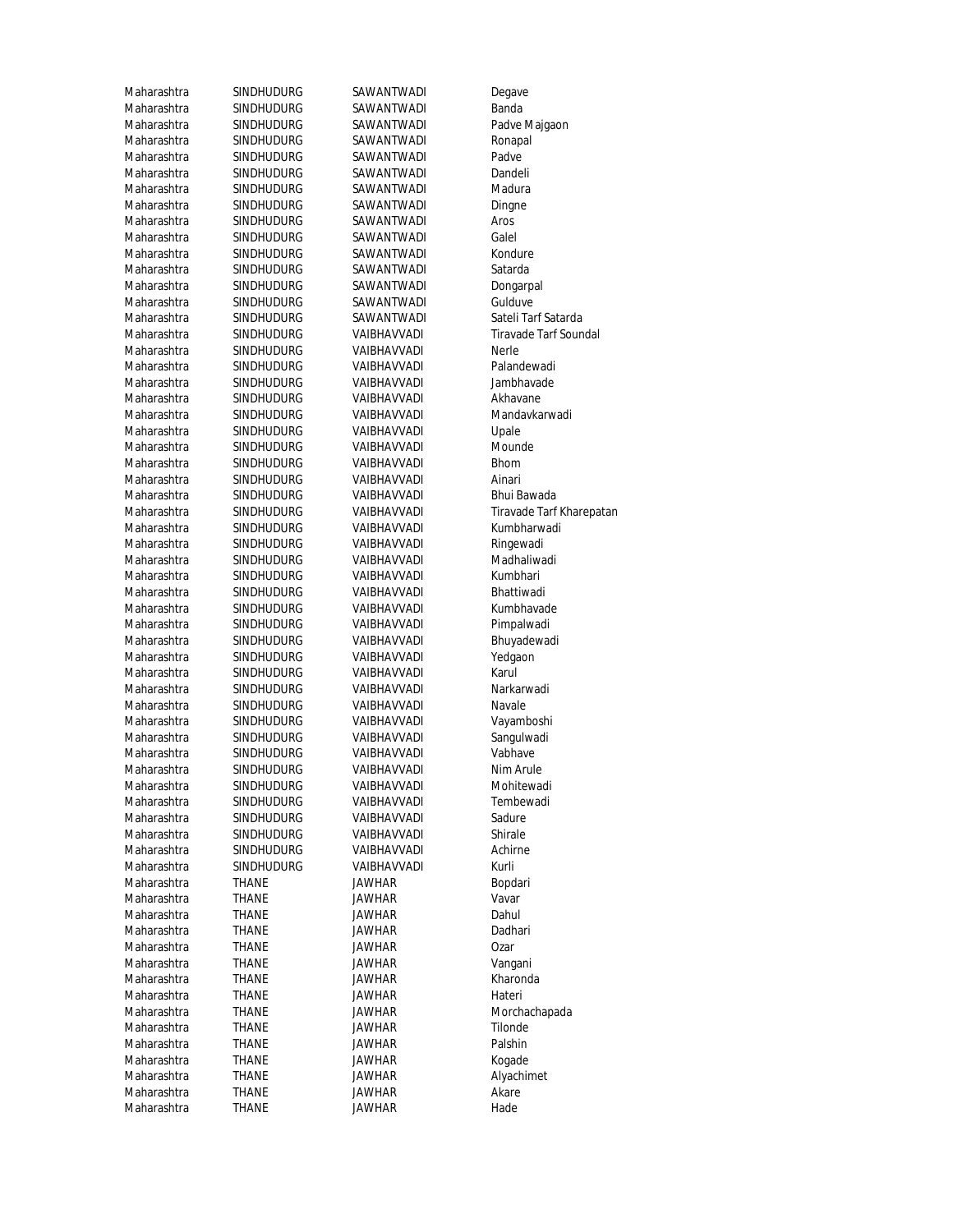| Maharashtra | <b>THANE</b>   | JAWHAR         | Garadwadi           |
|-------------|----------------|----------------|---------------------|
| Maharashtra | <b>THANE</b>   | <b>JAWHAR</b>  | Kardhan             |
| Maharashtra | THANE          | JAWHAR         | Juni Jawha          |
| Maharashtra | THANE          | JAWHAR         | Dengachim           |
| Maharashtra | THANE          | JAWHAR         | Kaulale             |
| Maharashtra | THANE          | JAWHAR         | Kadachime           |
| Maharashtra | THANE          | JAWHAR         | Dongarwad           |
| Maharashtra | THANE          | JAWHAR         | Nandgaon            |
| Maharashtra | THANE          | <b>JAWHAR</b>  | Chauk               |
| Maharashtra | <b>THANE</b>   | JAWHAR         | Zap                 |
| Maharashtra | <b>THANE</b>   | JAWHAR         | Aine                |
| Maharashtra | THANE          | JAWHAR         | Manmohao            |
| Maharashtra | THANE          | <b>JAWHAR</b>  | Medhe               |
| Maharashtra | THANE          | JAWHAR         | Khidse              |
| Maharashtra | THANE          | MOKHADA        | Ase                 |
| Maharashtra | THANE          | MOKHADA        | Dhamani             |
| Maharashtra | THANE          | MOKHADA        | Dandwal             |
| Maharashtra | THANE          | MOKHADA        | Khoch               |
| Maharashtra | THANE          | MOKHADA        | <b>Dhondmar</b>     |
| Maharashtra | THANE          | <b>MOKHADA</b> | Dolhare             |
| Maharashtra | THANE          | <b>MOKHADA</b> | Sayade              |
| Maharashtra | THANE          | MOKHADA        | Kurlod              |
| Maharashtra | THANE          | <b>MOKHADA</b> | Nashera             |
| Maharashtra | <b>THANE</b>   | <b>MOKHADA</b> | Botoshi             |
| Maharashtra | THANE          | <b>MOKHADA</b> | Kevanale            |
| Maharashtra | <b>THANE</b>   | MOKHADA        | Gomghar             |
| Maharashtra | THANE          | <b>MOKHADA</b> | Suryamal            |
| Maharashtra | THANE          | MOKHADA        | Pachaghar           |
| Maharashtra | THANE          | MOKHADA        | Vashind             |
| Maharashtra | THANE          | MOKHADA        | Wakadpad            |
| Maharashtra | THANE          | MOKHADA        | Kiniste             |
| Maharashtra | THANE          | MOKHADA        | Amale               |
| Maharashtra | THANE          | <b>MOKHADA</b> | Kochale             |
| Maharashtra | THANE          | MOKHADA        | Kashti              |
| Maharashtra | THANE          | MOKHADA        | Sawarde             |
| Maharashtra | THANE          | <b>MURBAD</b>  | Alawe               |
| Maharashtra | THANE          | <b>MURBAD</b>  | Talegaon            |
| Maharashtra | THANE          | <b>MURBAD</b>  | Merdi               |
| Maharashtra | THANE          | <b>MURBAD</b>  | Shiroshi            |
| Maharashtra | THANE          | <b>MURBAD</b>  | Fangaloshi          |
| Maharashtra | THANE          | <b>MURBAD</b>  | Walhivale           |
| Maharashtra | <b>THANE</b>   | MURBAD         | Kochare Bk          |
| Maharashtra | <b>THANE</b>   | <b>MURBAD</b>  | Thitabi Tar         |
| Maharashtra | THANE          | <b>MURBAD</b>  | Nyahadi             |
| Maharashtra | THANE          | <b>MURBAD</b>  | Diwanpada           |
| Maharashtra | THANE          | <b>MURBAD</b>  | Fangane             |
| Maharashtra | THANE          | <b>MURBAD</b>  | Moroshi             |
| Maharashtra | THANE          | <b>MURBAD</b>  | Sawarne             |
| Maharashtra | <b>THANE</b>   | <b>MURBAD</b>  | Udaldon             |
| Maharashtra | THANE          | <b>MURBAD</b>  | Karavale            |
| Maharashtra | THANE          | <b>MURBAD</b>  | Vaishakhar          |
| Maharashtra | THANE          | <b>MURBAD</b>  | Sajgaon             |
| Maharashtra |                | <b>MURBAD</b>  |                     |
| Maharashtra | THANE<br>THANE | <b>MURBAD</b>  | Pimpalgaor<br>Asose |
| Maharashtra | THANE          | <b>MURBAD</b>  | Khutal Ban          |
|             |                |                | Ambele Kh           |
| Maharashtra | THANE          | <b>MURBAD</b>  |                     |
| Maharashtra | THANE          | <b>MURBAD</b>  | Inde                |
| Maharashtra | THANE          | <b>MURBAD</b>  | Hireghar            |
| Maharashtra | THANE          | <b>MURBAD</b>  | Nandgaon            |
| Maharashtra | THANE          | <b>MURBAD</b>  | Pendhari            |
| Maharashtra | THANE          | <b>MURBAD</b>  | Eklahare            |
| Maharashtra | THANE          | <b>MURBAD</b>  | Mangaon             |
| Maharashtra | THANE          | <b>MURBAD</b>  | Vidhyanaga          |
| Maharashtra | THANE          | <b>MURBAD</b>  | Tembhare            |

Maharashtra Jawharashtra Juni Jawhar<br>Thane Jawhar Jawhar Dengachim Maharashtra THANE Dengachimet<br>THANE JAWHAR Dengachimet **THANE** JAWHAR Kadachimet THANE JAWHAR Dongarwadi THANE JAWHAR Nandgaon THANE JAWHAR Chauk Maharashtra THANE JAWHAR Zap Maharashtra THANE JAWHAR Manmohadi Maharashtra Medhe JAWHAR Medhe Medhe<br>Maharashtra JAWHAR Medhe Medhe MAHANE MOKHADA Ase Ase<br>THANE MOKHADA Ase Dhamani MAHANE MOKHADA Dhamani<br>THANE MOKHADA Dandwal **MOKHADA THANE MOKHADA** Khoch THANE MOKHADA Dolhare MAHANE MOKHADA Sayade Sayade<br>THANE MOKHADA Sayade Sayade **THANE** MOKHADA **THANE** MOKHADA Nashera **THANE** MOKHADA Botoshi THANE MOKHADA Kevanale MANE MOKHADA Gomghar<br>THANE MOKHADA Survamal MAHADA Suryamal MAHADA Suryamal<br>THANE MOKHADA Sachaqha MAHANE MOKHADA Wakadpada<br>THANE MOKHADA Kiniste MANE MOKHADA Kiniste<br>THANE MOKHADA Kiniste MANANA MAHADA Amale<br>THANE MOKHADA Amale MOKHADA MOKHADA **THANE** MOKHADA Kashti THANE MOKHADA Sawarde **THANE** MURBAD Alawe THANE MURBAD Talegaon MANE MURBAD MErdi<br>THANE MURBAD Shiroshi Maharashtra Thangaloshi (Thangaloshi Shangaloshi)<br>THANE MURBAD MURBAD Malhivale Maharashtra THANE MURBAD Walhivale<br>Murbang Murbahan Walhivale Murbahara Walang Bi MURBAD Kochare Bk.<br>THANE MURBAD Thitabi Tarf THANE MURBAD Diwanpada THANE MURBAD Vaishakhare **THANE** MURBAD Sajgaon **THANE** MURBAD Pimpalgaon MURBAD Asose (THANE Asose MURBAD Asose<br>THANE MURBAD Asose MURBAD MAHANE MAHARAN MURBAD Khutal Bangla<br>THANE MURBAD MAHARAD Ambele Kh MAHANE MURBAD Ambele Kh.<br>THANE MURBAD Ambele Kh. Maharashtra Than Murdishtra Than Nandgaon<br>Thane Murdishtra Murdishtra Nandhari THANE MURBAD Mangaon THANE MURBAD Vidhyanagar

THANE MOKHADA Dhondmaryachimet Pachaghar MURBAD Thitabi Tarf Vaishakhare<br>THANE MURBAD THANE THANE THANE MURBAD Tembhare Bk.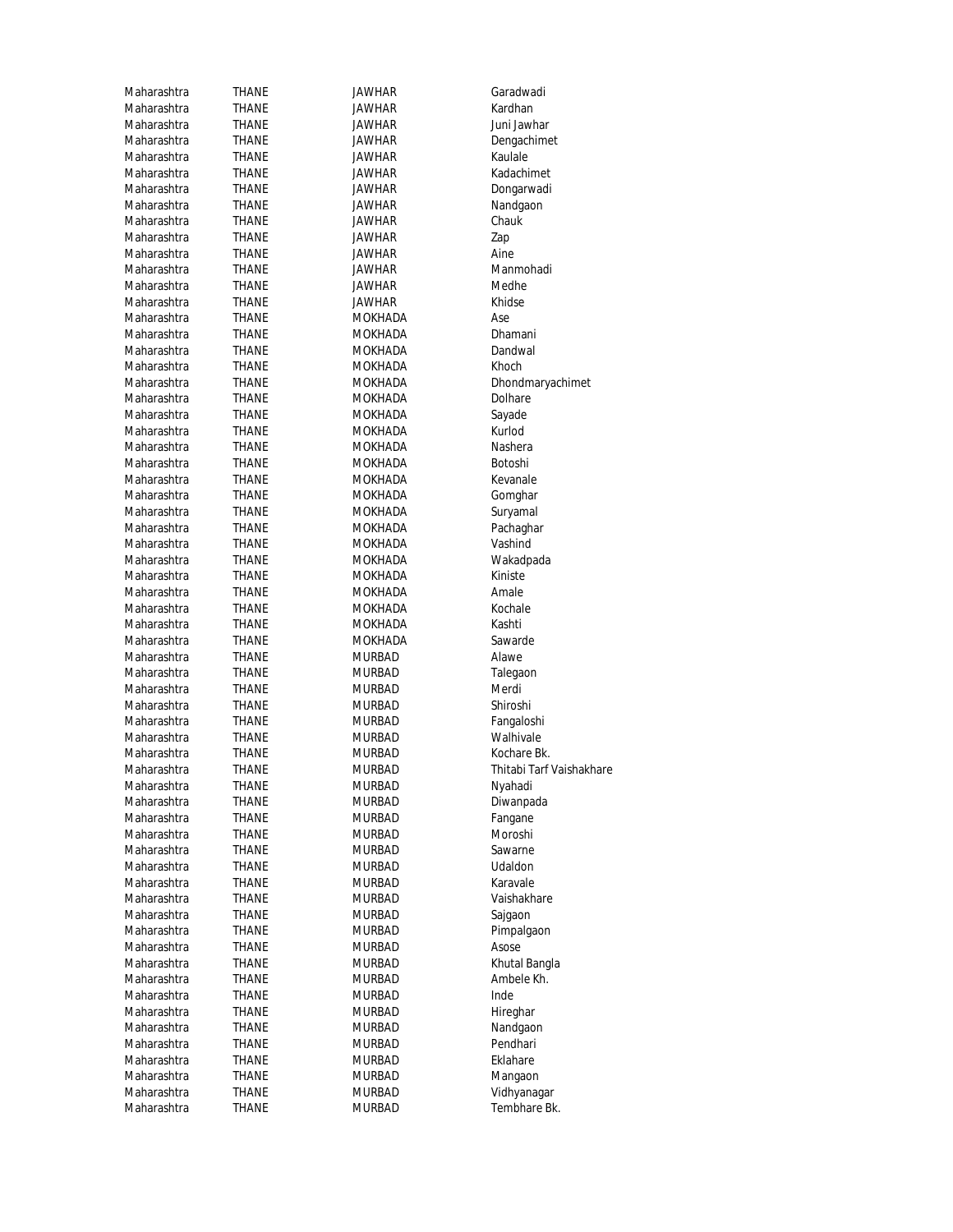| Maharashtra | THANE          | <b>MURBAD</b>   | Sonavale     |
|-------------|----------------|-----------------|--------------|
| Maharashtra | THANE          | <b>MURBAD</b>   | Sajai        |
| Maharashtra | THANE          | <b>MURBAD</b>   | Madh         |
| Maharashtra | THANE          | <b>MURBAD</b>   | Padale       |
| Maharashtra | THANE          | <b>MURBAD</b>   | Kheware      |
| Maharashtra | <b>THANE</b>   | <b>MURBAD</b>   | Ghorale      |
| Maharashtra | THANE          | <b>MURBAD</b>   | Koloshi      |
| Maharashtra | THANE          | <b>MURBAD</b>   | Vidhe        |
| Maharashtra | THANE          | <b>MURBAD</b>   | Shiravali    |
| Maharashtra | THANE          | <b>MURBAD</b>   | Kalambhe     |
| Maharashtra | THANE          | <b>MURBAD</b>   | Kalambad Mu  |
| Maharashtra | <b>THANE</b>   | <b>MURBAD</b>   | Kole         |
| Maharashtra | THANE          | <b>MURBAD</b>   | Umbroli Kh.  |
| Maharashtra | <b>THANE</b>   | <b>MURBAD</b>   | Dudhanoli    |
| Maharashtra | THANE          | <b>MURBAD</b>   | Khopivali    |
| Maharashtra | THANE          | <b>MURBAD</b>   | Rao          |
| Maharashtra | THANE          | <b>MURBAD</b>   | Ganeshpur    |
| Maharashtra | THANE          | <b>MURBAD</b>   | Dehari       |
| Maharashtra | THANE          | <b>MURBAD</b>   | Uchale       |
| Maharashtra | <b>THANE</b>   | <b>MURBAD</b>   | Gorakhgad    |
| Maharashtra | THANE          | <b>MURBAD</b>   | Sidhgad      |
| Maharashtra | THANE          | <b>MURBAD</b>   | Mohaghar     |
| Maharashtra | THANE          | <b>MURBAD</b>   | Khanivare    |
| Maharashtra | THANE          | <b>MURBAD</b>   | Kachakoli    |
| Maharashtra | THANE          | <b>MURBAD</b>   | Mohghar      |
| Maharashtra | THANE          | <b>MURBAD</b>   | Jambhurde    |
| Maharashtra | THANE          | <b>MURBAD</b>   | Dongar Nhave |
| Maharashtra | THANE          | <b>MURBAD</b>   | Patgaon      |
| Maharashtra | THANE          | <b>SHAHAPUR</b> | Vihigaon     |
| Maharashtra | THANE          | <b>SHAHAPUR</b> | Dapur        |
| Maharashtra | THANE          | <b>SHAHAPUR</b> | Tembhe       |
| Maharashtra | THANE          | SHAHAPUR        | Ajnup        |
| Maharashtra | THANE          | SHAHAPUR        | Belwad       |
| Maharashtra | THANE          | <b>SHAHAPUR</b> | Dand         |
| Maharashtra | THANE          | <b>SHAHAPUR</b> | Umbravane    |
| Maharashtra | THANE          | <b>SHAHAPUR</b> | Ambivali     |
| Maharashtra | THANE          | <b>SHAHAPUR</b> | Dahigaon     |
| Maharashtra | THANE          | <b>SHAHAPUR</b> | Fugale       |
| Maharashtra | THANE          | <b>SHAHAPUR</b> | Palshin      |
| Maharashtra | THANE          | <b>SHAHAPUR</b> | Vashala Bk   |
| Maharashtra | THANE          | <b>SHAHAPUR</b> | Vaveghar     |
| Maharashtra | THANE          | SHAHAPUR        | Vashala Kh   |
| Maharashtra | THANE          | SHAHAPUR        | Kothale      |
| Maharashtra | <b>THANE</b>   | SHAHAPUR        | Veluk        |
| Maharashtra | THANE          | <b>SHAHAPUR</b> | Jarandi      |
| Maharashtra | THANE          | <b>SHAHAPUR</b> | Ghanepada    |
| Maharashtra | THANE          | SHAHAPUR        | Khardi       |
| Maharashtra | THANE          | <b>SHAHAPUR</b> | Aghai        |
| Maharashtra | THANE          | <b>SHAHAPUR</b> | Dhakane      |
| Maharashtra |                | <b>SHAHAPUR</b> | Kalbhonde    |
| Maharashtra | THANE<br>THANE | SHAHAPUR        | Vaghivali    |
| Maharashtra |                | <b>SHAHAPUR</b> | Umbarkhand   |
| Maharashtra | THANE          | <b>SHAHAPUR</b> | Patol        |
|             | THANE          | <b>SHAHAPUR</b> |              |
| Maharashtra | THANE          |                 | Pingalwadi   |
| Maharashtra | THANE          | <b>SHAHAPUR</b> | Kalamgaon    |
| Maharashtra | <b>THANE</b>   | <b>SHAHAPUR</b> | Kashti       |
| Maharashtra | THANE          | SHAHAPUR        | Hinglud      |
| Maharashtra | THANE          | SHAHAPUR        | Lahe         |
| Maharashtra | THANE          | SHAHAPUR        | Palheri      |
| Maharashtra | THANE          | <b>SHAHAPUR</b> | Nevare       |
| Maharashtra | THANE          | <b>SHAHAPUR</b> | Julawani     |
| Maharashtra | THANE          | SHAHAPUR        | Roadvahal    |
| Maharashtra | THANE          | <b>SHAHAPUR</b> | Pendhari     |
| Maharashtra | THANE          | SHAHAPUR        | Nandgaon     |

| Sonavale                                            |
|-----------------------------------------------------|
| Sajai                                               |
| Vladh                                               |
| Padale                                              |
|                                                     |
| heware                                              |
| <b>Shorale</b>                                      |
| oloshi                                              |
| /idhe                                               |
| <b>Shiravali</b>                                    |
| alambhe                                             |
| Alambad M                                           |
| ole)                                                |
| Jmbroli Kh.                                         |
| <b>Judhanoli</b>                                    |
| hopivali                                            |
| , ка                                                |
| <b>Ganeshpur</b>                                    |
| <b>Dehari</b>                                       |
|                                                     |
| Jchale<br>Gorakhgad                                 |
| Sidhgad                                             |
|                                                     |
| Vlohaghar                                           |
| hanivare                                            |
| achakoli                                            |
| Mohghar                                             |
| ambhurde                                            |
| Dongar Nhav<br>Patgaon                              |
|                                                     |
| /ihigaon                                            |
| <b>Dapur</b>                                        |
| Tembhe                                              |
| <b>\jnup</b>                                        |
| <b>Belwad</b>                                       |
| <b>Dand</b>                                         |
| Jmbravane                                           |
| Ambivali                                            |
| )ahigaon                                            |
|                                                     |
| <sup>-</sup> ugale<br><sup>&gt;</sup> alshin        |
| /ashala Bk                                          |
| aveghar                                             |
| /ashala Kh                                          |
| <b>Cothale</b>                                      |
|                                                     |
| /eluk                                               |
| arandi                                              |
| <b>Ghanepada</b>                                    |
| hardi                                               |
| <mark>\ghai</mark><br>)hakane                       |
|                                                     |
| albhonde                                            |
| /aghivali                                           |
| <b>Jmbarkhand</b>                                   |
| Patol                                               |
| <sup>2</sup> ingalwadi                              |
| alamgaon                                            |
| ashti                                               |
| <b>linglud</b>                                      |
| .ahe                                                |
| Palheri                                             |
|                                                     |
|                                                     |
| Vevare                                              |
|                                                     |
|                                                     |
| ulawani<br><b>Roadvahal</b><br>Pendhari<br>Vandgaon |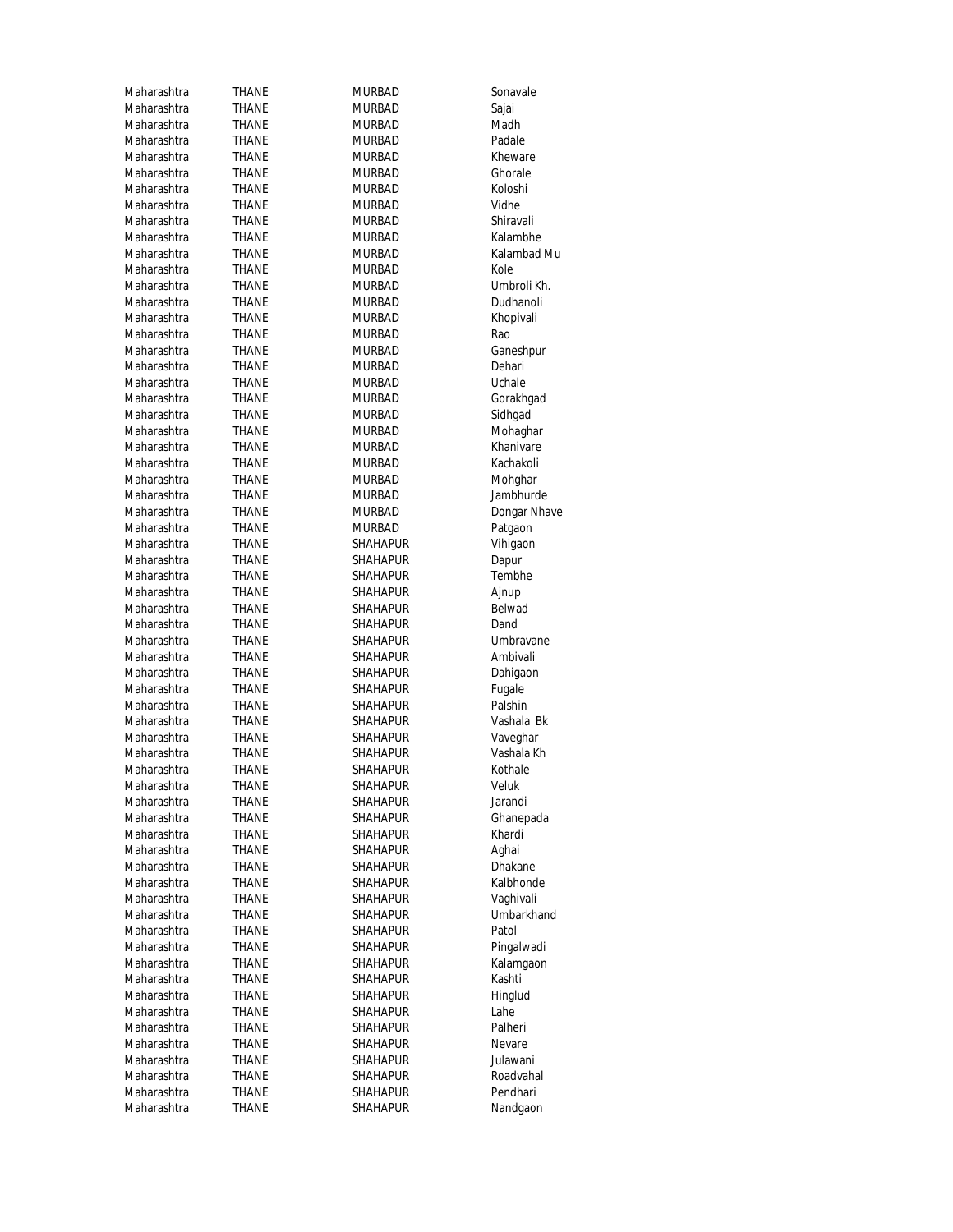| Maharashtra | THANE        | SHAHAPUR        | Mohili        |
|-------------|--------------|-----------------|---------------|
| Maharashtra | THANE        | <b>SHAHAPUR</b> | Chondhe Kh.   |
| Maharashtra | THANE        | SHAHAPUR        | Tanasa        |
| Maharashtra | THANE        | <b>SHAHAPUR</b> | Kothare       |
| Maharashtra | THANE        | <b>SHAHAPUR</b> | Taharpur      |
| Maharashtra | THANE        | <b>SHAHAPUR</b> | <b>Bhavse</b> |
| Maharashtra | <b>THANE</b> | <b>SHAHAPUR</b> | Vehlonde      |
| Maharashtra | THANE        | <b>SHAHAPUR</b> | Jambhulwad    |
| Maharashtra | THANE        | SHAHAPUR        | Kanvinde      |
| Maharashtra | THANE        | <b>SHAHAPUR</b> | Chondhe Bk.   |
| Maharashtra | <b>THANE</b> | SHAHAPUR        | Vedvahal      |
| Maharashtra | THANE        | <b>SHAHAPUR</b> | Gandulwad     |
| Maharashtra | THANE        | SHAHAPUR        | Savaroli Kh.  |
| Maharashtra | THANE        | <b>SHAHAPUR</b> | Sakharoli     |
| Maharashtra | THANE        | <b>SHAHAPUR</b> | Khoste        |
| Maharashtra | THANE        | <b>SHAHAPUR</b> | Atgaon        |
| Maharashtra | THANE        | <b>SHAHAPUR</b> | Sajivali      |
| Maharashtra | THANE        | <b>SHAHAPUR</b> | Sakurli       |
| Maharashtra |              | <b>SHAHAPUR</b> | Khor          |
|             | THANE        |                 | Kinaishet     |
| Maharashtra | THANE        | SHAHAPUR        |               |
| Maharashtra | THANE        | <b>SHAHAPUR</b> | Savaroli Bk.  |
| Maharashtra | <b>THANE</b> | <b>SHAHAPUR</b> | Dehene        |
| Maharashtra | THANE        | <b>SHAHAPUR</b> | Piwali        |
| Maharashtra | THANE        | SHAHAPUR        | Mahuli        |
| Maharashtra | THANE        | <b>SHAHAPUR</b> | Saralambe     |
| Maharashtra | THANE        | <b>SHAHAPUR</b> | Khutadi       |
| Maharashtra | THANE        | <b>SHAHAPUR</b> | Pundhe        |
| Maharashtra | THANE        | <b>SHAHAPUR</b> | Chandroti     |
| Maharashtra | <b>THANE</b> | <b>SHAHAPUR</b> | Mamnoli       |
| Maharashtra | THANE        | <b>SHAHAPUR</b> | Kharade       |
| Maharashtra | THANE        | SHAHAPUR        | Bhorande      |
| Maharashtra | THANE        | <b>SHAHAPUR</b> | Vandre        |
| Maharashtra | THANE        | SHAHAPUR        | <b>BHINAR</b> |
| Maharashtra | THANE        | <b>SHAHAPUR</b> | Lingayate     |
| Maharashtra | THANE        | SHAHAPUR        | Awale         |
| Maharashtra | THANE        | <b>SHAHAPUR</b> | Gunde         |
| Maharashtra | THANE        | <b>SHAHAPUR</b> | Katbao        |
| Maharashtra | THANE        | <b>SHAHAPUR</b> | Adivali       |
| Maharashtra | THANE        | <b>SHAHAPUR</b> | Ambekhor      |
| Maharashtra | THANE        | SHAHAPUR        | Dahagaon      |
| Maharashtra | THANE        | <b>SHAHAPUR</b> | Asangaon      |
| Maharashtra | THANE        | SHAHAPUR        | MALEGAON      |
| Maharashtra | THANE        | <b>SHAHAPUR</b> | Narayangaon   |
| Maharashtra | <b>THANE</b> | SHAHAPUR        | Lavale        |
| Maharashtra | THANE        | SHAHAPUR        | Khativali     |
| Maharashtra | THANE        | SHAHAPUR        | Kudshet       |
| Maharashtra | THANE        | SHAHAPUR        | Borsheti Kh   |
| Maharashtra | THANE        | <b>SHAHAPUR</b> | Bedisgaon     |
| Maharashtra | THANE        | SHAHAPUR        | Pashane       |
| Maharashtra | THANE        | <b>SHAHAPUR</b> | Umbhrai       |
| Maharashtra | THANE        | SHAHAPUR        | Lenad Bk.     |
| Maharashtra | THANE        | <b>SHAHAPUR</b> | Sane          |
| Maharashtra | THANE        | SHAHAPUR        | Ambivali      |
| Maharashtra | THANE        | SHAHAPUR        | Kharivali     |
| Maharashtra | THANE        | <b>SHAHAPUR</b> | Palsoli       |
| Maharashtra | THANE        | <b>SHAHAPUR</b> | Bhagdal       |
| Maharashtra | THANE        | VADA            | Akhada        |
| Maharashtra | THANE        | VADA            | Virhe         |
| Maharashtra | THANE        | VADA            | Ujjaini       |
| Maharashtra |              |                 | Pinjal        |
|             | THANE        | VADA            |               |
| Maharashtra | THANE        | VADA            | Dabhon        |
| Maharashtra | THANE        | VADA            | Pachghar      |
| Maharashtra | THANE        | VADA            | Satronde      |
| Maharashtra | THANE        | VADA            | Shilottar     |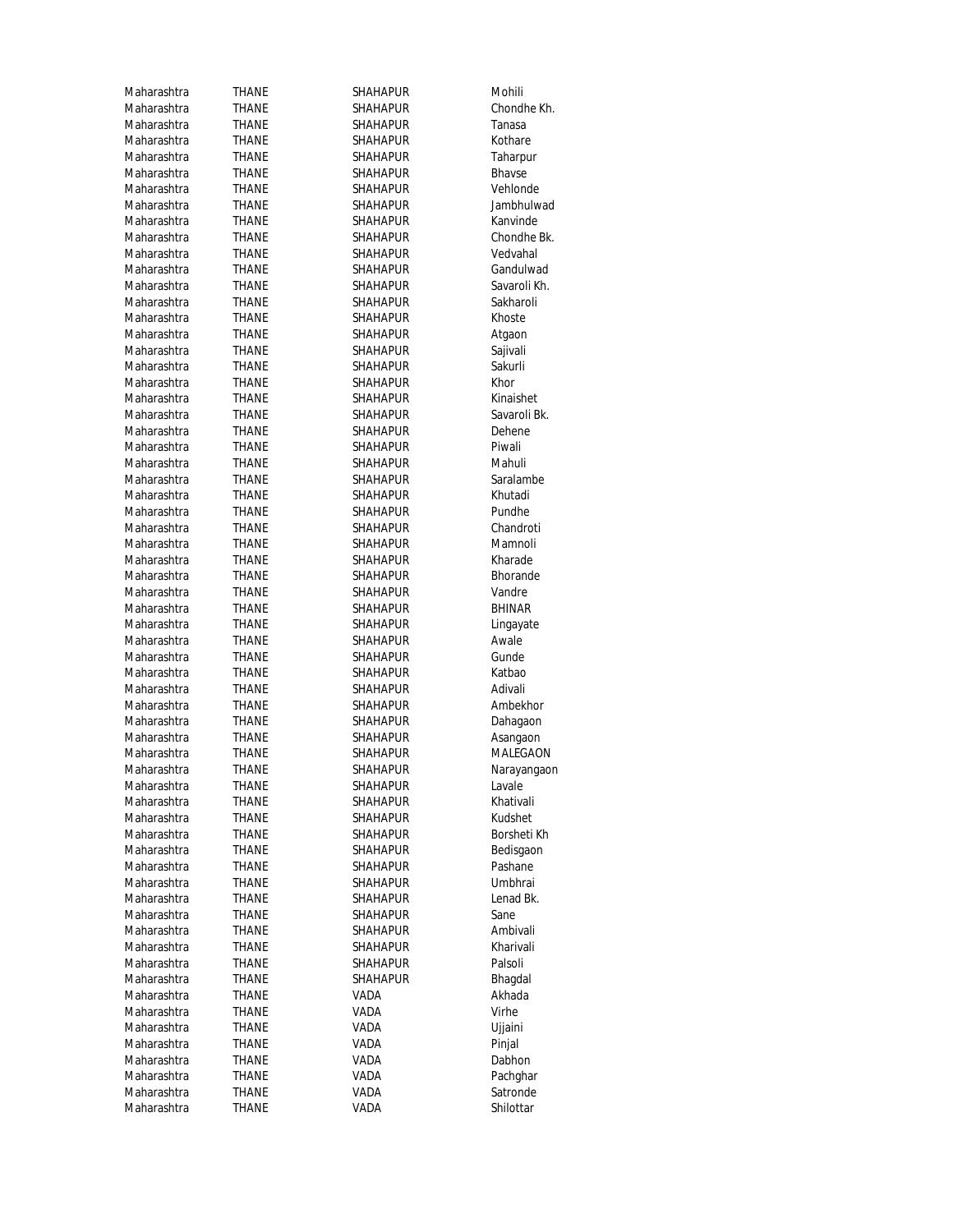| Maharashtra       | THANE        | VADA                    | Pik                    |
|-------------------|--------------|-------------------------|------------------------|
| Maharashtra       | THANE        | VADA                    | Mandava                |
| Maharashtra       | THANE        | VADA                    | Khodade                |
| Maharashtra       | THANE        | VADA                    | Ogada                  |
| Maharashtra       | THANE        | VADA                    | Parali                 |
| Maharashtra       | THANE        | VADA                    | Dahivali Kumbhiste     |
| Maharashtra       | THANE        | VADA                    | Amgaon                 |
| Maharashtra       | THANE        | VADA                    | Kumdal                 |
|                   |              |                         |                        |
| Maharashtra       | THANE        | VADA                    | Ambhai                 |
| Maharashtra       | THANE        | VADA                    | Tilmal                 |
| Maharashtra       | THANE        | VADA                    | <b>KARANJPADA</b>      |
| Maharashtra       | THANE        | VADA                    | Devali                 |
| Maharashtra       | THANE        | VADA                    | Kolim Sarovar          |
| Maharashtra       | THANE        | VADA                    | Posheri                |
| Maharashtra       | THANE        | VADA                    | Shele                  |
| Maharashtra       | THANE        | VADA                    | Guhir                  |
| Maharashtra       | THANE        | VADA                    | Harosale               |
| Maharashtra       | THANE        | VADA                    | Kanchad                |
| Maharashtra       | THANE        | VADA                    | Dhapad                 |
| Maharashtra       | THANE        | VADA                    | Vaghote                |
| Maharashtra       | THANE        | VADA                    | <b>Dhadhare</b>        |
| Maharashtra       |              | VADA                    | Balivali               |
|                   | THANE        |                         |                        |
| Maharashtra       | THANE        | VADA                    | Galtare                |
| Maharashtra       | THANE        | VADA                    | Vaveghar               |
| Maharashtra       | <b>THANE</b> | VADA                    | Nane                   |
| Maharashtra       | THANE        | VADA                    | Sange                  |
| Maharashtra       | THANE        | VADA                    | Kalambhe               |
| Maharashtra       | THANE        | VADA                    | Sonale Kh.             |
| Maharashtra       | THANE        | VADA                    | Nishet                 |
| Maharashtra       | THANE        | VADA                    | Pimparoli              |
| Maharashtra       | THANE        | VADA                    | Moj                    |
| Maharashtra       | THANE        | VADA                    | Bilghar                |
| Maharashtra       | THANE        | VADA                    | Tuse                   |
| Maharashtra       | THANE        | VADA                    | Varai Bk.              |
| Maharashtra       | THANE        | VADA                    | Sonale Bk.             |
| Maharashtra       | THANE        | VADA                    | Varai Kh.              |
| Maharashtra       | THANE        | VADA                    | Avandhe                |
| Maharashtra       | <b>THANE</b> | VADA                    | Chikhale               |
| Maharashtra       | THANE        | VADA                    | Savarkhand             |
| Maharashtra       | THANE        | VADA                    | Asnas                  |
| Maharashtra       |              |                         |                        |
|                   | THANE        | VADA                    | Abitghar               |
| Maharashtra       | THANE        | VADA                    | Gaurapur               |
| Maharashtra       | THANE        | VADA                    | Goleghar               |
| Maharashtra       | THANE        | VADA                    | Kalambhai              |
| Maharashtra       | THANE        | VADA                    | Devghar                |
| Maharashtra       | THANE        | VADA                    | Devgaon                |
| Maharashtra       | THANE        | VADA                    | Ambarbhui              |
| Maharashtra       | THANE        | VADA                    | Budhavali              |
| Maharashtra       | THANE        | <b>VADA</b>             | Bilavali               |
| Maharashtra       | THANE        | VADA                    | Kati                   |
| Maharashtra       | THANE        | VADA                    | Gunj                   |
| Maharashtra       | THANE        | VADA                    | Khaire Ambivali        |
| Maharashtra       | THANE        | VADA                    | Varnol                 |
| Maharashtra       | THANE        | VADA                    | Dongaste               |
| Tamil Nadu        | COIMBATORE   | <b>COIMBATORE NORTH</b> | Thadagam R.F.          |
| Tamil Nadu        | COIMBATORE   | <b>COIMBATORE NORTH</b> | Anaikatti (North)      |
|                   |              |                         |                        |
| Tamil Nadu        | COIMBATORE   | <b>COIMBATORE NORTH</b> | Anaikatti (South)      |
| <b>Tamil Nadu</b> | COIMBATORE   | <b>COIMBATORE NORTH</b> | Veerapandi             |
| Tamil Nadu        | COIMBATORE   | <b>COIMBATORE SOUTH</b> | Boluvampatti (Block I) |
| Tamil Nadu        | COIMBATORE   | <b>COIMBATORE SOUTH</b> | Booluvampatti(BlockII) |
| Tamil Nadu        | COIMBATORE   | METTUPALAYAM            | Odanthurai R.F.        |
| Tamil Nadu        | COIMBATORE   | METTUPALAYAM            | Jaganarai Slopes R.F.  |
| <b>Tamil Nadu</b> | COIMBATORE   | METTUPALAYAM            | Kallar R.F.            |
| <b>Tamil Nadu</b> | COIMBATORE   | METTUPALAYAM            | Hulical Drug R.F.      |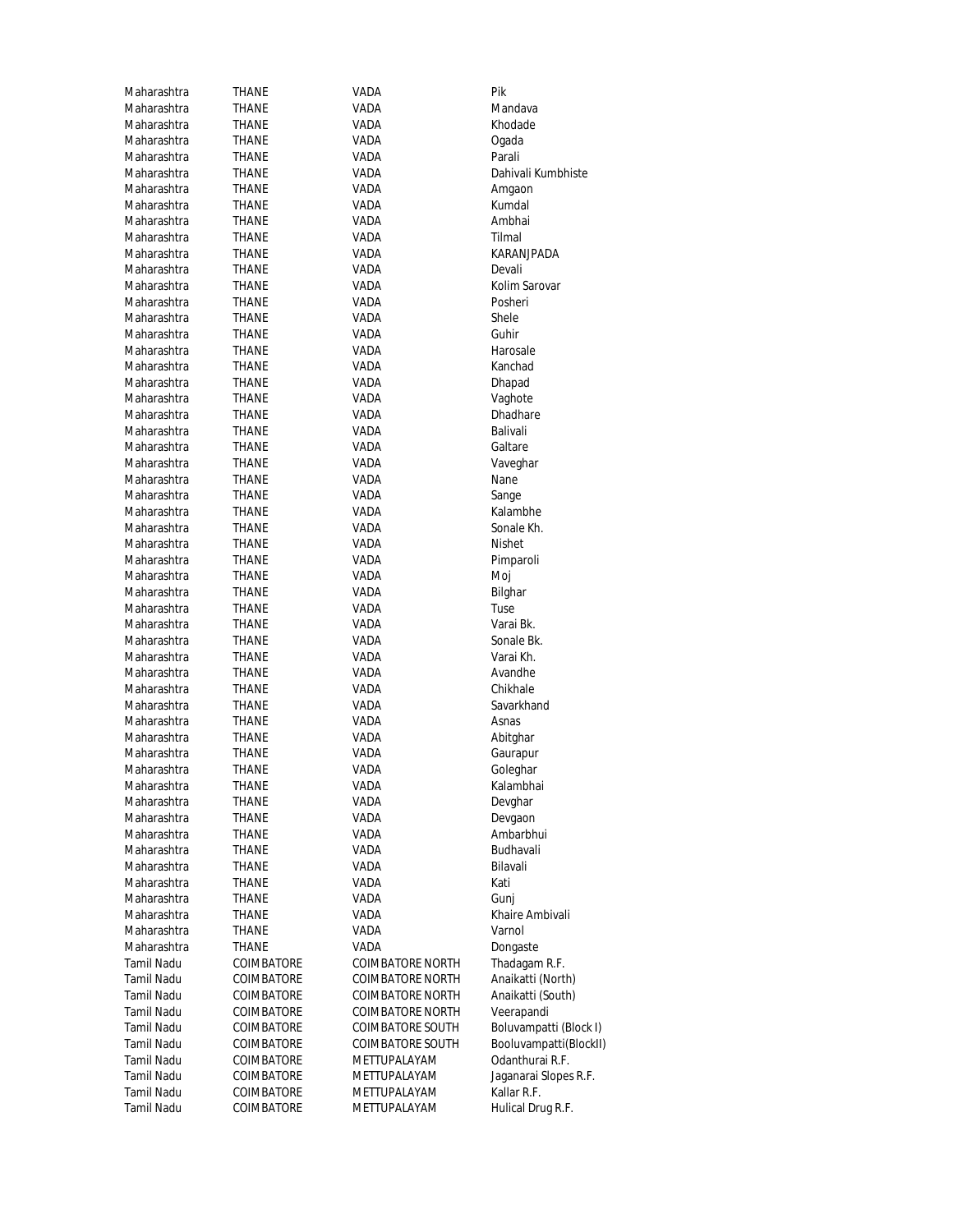| Tamil Nadu        | COIMBATORE        | METTUPALAYAM          | Pillur Slope R.F.  |
|-------------------|-------------------|-----------------------|--------------------|
| Tamil Nadu        | COIMBATORE        | METTUPALAYAM          | Nellithurai and S  |
| Tamil Nadu        | COIMBATORE        | METTUPALAYAM          | Kandiyur R.F.      |
| Tamil Nadu        | COIMBATORE        | METTUPALAYAM          | Nilgiri Eastern SI |
| Tamil Nadu        | COIMBATORE        | METTUPALAYAM          | Melur Slope R.F.   |
| Tamil Nadu        | COIMBATORE        | METTUPALAYAM          | Anaikatti North I  |
| Tamil Nadu        | COIMBATORE        | <b>UDUMALAIPETTAI</b> | Anamalai R.F.      |
| Tamil Nadu        | COIMBATORE        | <b>UDUMALAIPETTAI</b> | Anamalai R.F.      |
| Tamil Nadu        | COIMBATORE        | <b>UDUMALAIPETTAI</b> | Amravathi RF/Ar    |
| Tamil Nadu        | COIMBATORE        | <b>UDUMALAIPETTAI</b> | Amaravathi R.F     |
| Tamil Nadu        | COIMBATORE        | UDUMALAIPETTAI        | Kudiraiar & Kukl   |
| Tamil Nadu        | <b>COIMBATORE</b> | <b>UDUMALAIPETTAI</b> | Kudiraiar & Kukl   |
| Tamil Nadu        | COIMBATORE        | <b>UDUMALAIPETTAI</b> | Manjampatti R.I    |
| Tamil Nadu        | <b>COIMBATORE</b> | VALPARAI              | Valparai (TP)      |
| Tamil Nadu        | COIMBATORE        | VALPARAI              | Valparai (TP)      |
| Tamil Nadu        | COIMBATORE        | VALPARAI              | Valparai (TP)      |
| Tamil Nadu        | COIMBATORE        | VALPARAI              | Valparai (TP)      |
| Tamil Nadu        | COIMBATORE        | VALPARAI              | Valparai (TP)      |
| Tamil Nadu        | <b>DINDIGUL</b>   | DINDIGUL              | Kannivadi (TP)     |
| Tamil Nadu        | <b>DINDIGUL</b>   | <b>DINDIGUL</b>       | Adalur             |
| Tamil Nadu        | <b>DINDIGUL</b>   | DINDIGUL              | Kannivadi (TP)     |
| <b>Tamil Nadu</b> | <b>DINDIGUL</b>   | <b>DINDIGUL</b>       | Erukkalmalai R.F   |
| Tamil Nadu        | <b>DINDIGUL</b>   | <b>DINDIGUL</b>       | Sirumalai          |
| Tamil Nadu        | <b>DINDIGUL</b>   | KODAIKANAL            | Pachalur           |
| Tamil Nadu        | <b>DINDIGUL</b>   | KODAIKANAL            | Vadagounchi        |
| Tamil Nadu        | <b>DINDIGUL</b>   | KODAIKANAL            | Periyur            |
| Tamil Nadu        | <b>DINDIGUL</b>   | KODAIKANAL            | Kilakkuchettipat   |
| Tamil Nadu        | <b>DINDIGUL</b>   | KODAIKANAL            | Kookkal            |
| Tamil Nadu        | <b>DINDIGUL</b>   | KODAIKANAL            | Thandigudi         |
| Tamil Nadu        | <b>DINDIGUL</b>   | KODAIKANAL            | Kamanur            |
| Tamil Nadu        | <b>DINDIGUL</b>   | KODAIKANAL            | Adukkam            |
| Tamil Nadu        | <b>DINDIGUL</b>   | KODAIKANAL            | Vellagavi          |
| Tamil Nadu        | <b>DINDIGUL</b>   | ODDANCHATRAM          | Vadagadu           |
| Tamil Nadu        | KANNIYAKUMARI     | AGASTHEESWARAM        | Thekkumalai RF.    |
| Tamil Nadu        | KANNIYAKUMARI     | KALKULAM              | Veerapuli R.F.     |
| Tamil Nadu        | KANNIYAKUMARI     | KALKULAM              | Veerapuli Extn. (  |
| Tamil Nadu        | KANNIYAKUMARI     | KALKULAM              | Surulacode         |
| Tamil Nadu        | KANNIYAKUMARI     | KALKULAM              | Velimalai Forest   |
| Tamil Nadu        | KANNIYAKUMARI     | THOVALA               | Veerapuli R.F.     |
| Tamil Nadu        | KANNIYAKUMARI     | THOVALA               | Asambu R.F.        |
| Tamil Nadu        | KANNIYAKUMARI     | THOVALA               | Poigaimalai R.F.   |
| <b>Tamil Nadu</b> | KANNIYAKUMARI     | THOVALA               | Azhagiapandiapı    |
| Tamil Nadu        | KANNIYAKUMARI     | THOVALA               | Azhagiapandiapı    |
| Tamil Nadu        | KANNIYAKUMARI     | THOVALA               | Asambu RF          |
| Tamil Nadu        | KANNIYAKUMARI     | THOVALA               | Thadagamalai RI    |
| Tamil Nadu        | KANNIYAKUMARI     | <b>THOVALA</b>        | Velimalai R.F.     |
| Tamil Nadu        | KANNIYAKUMARI     | THOVALA               | Thadagamalai R.    |
| Tamil Nadu        | KANNIYAKUMARI     | THOVALA               | Chiramadam         |
| Tamil Nadu        | KANNIYAKUMARI     | THOVALA               | Aralvaimozhi (TF   |
| <b>Tamil Nadu</b> | KANNIYAKUMARI     | <b>THOVALA</b>        | Thovala            |
| Tamil Nadu        | KANNIYAKUMARI     | THOVALA               | Thekkumalai We     |
| Tamil Nadu        | KANNIYAKUMARI     | THOVALA               | Thekkumalai Eas    |
| <b>Tamil Nadu</b> | KANNIYAKUMARI     | VILAVANCODE           | Kilamalai R.F.     |
| Tamil Nadu        | THE NILGIRIS      | COONOOR               | Burliyar           |
| Tamil Nadu        | THE NILGIRIS      | COONOOR               | Coonoor            |
| <b>Tamil Nadu</b> | THE NILGIRIS      | <b>GUDALUR</b>        | Mudumalai          |
| Tamil Nadu        | THE NILGIRIS      | GUDALUR               | Nellakotta         |
| Tamil Nadu        | THE NILGIRIS      | GUDALUR               | Srimadurai         |
| Tamil Nadu        | THE NILGIRIS      | GUDALUR               | Gudalur (TP)       |
| Tamil Nadu        | THE NILGIRIS      | GUDALUR               | O' Valley (TP)     |
| <b>Tamil Nadu</b> | THE NILGIRIS      | KOTAGIRI              | Nilgiri Eastern SI |
| Tamil Nadu        | THE NILGIRIS      | KOTAGIRI              | Nandipuram         |
| Tamil Nadu        | THE NILGIRIS      | KOTAGIRI              | Aracode            |
| Tamil Nadu        | THE NILGIRIS      | KOTAGIRI              | Konakarai          |
|                   |                   |                       |                    |

Slope R.F. nurai and Sundapatti R.F<br><sub>/</sub>ur R.F. Eastern Slope R.F.<br>Slope R.F. atti North R.F.<br>alai R.F. athi RF/Anamalai RF avathi R.F. iar & Kukkal R.F. iar & Kukkal R.F. mpatti R.F<mark>.</mark><br>ai (TP) almalai R.F. uchettipatt<mark>i</mark><br>al umalai RF.(West and East<mark>)</mark><br>puli R.F. puli Extn. (Old Kulasekarapuram) malai R.F. iapandiapuram (TP) iapandiapuram (TP)<br>วน RF gamalai RF gamalai R.F<mark>.</mark><br>nadam imozhi (TP) umalai West umalai East<br>alai R.F. Eastern Slopes<br>puram